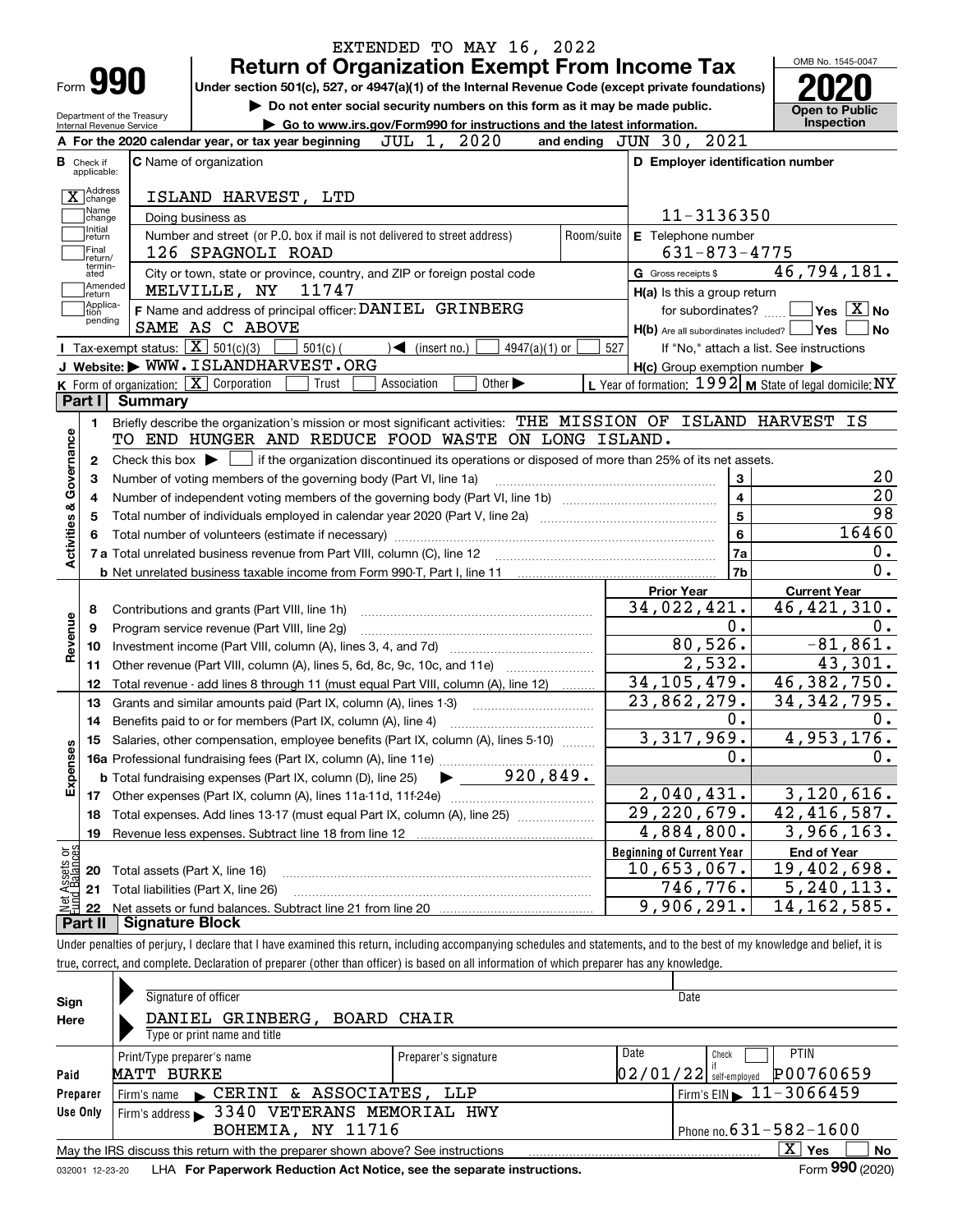|              | ISLAND HARVEST, LTD<br>Form 990 (2020)<br>Part III   Statement of Program Service Accomplishments                                            |               | 11-3136350 | Page 2                              |
|--------------|----------------------------------------------------------------------------------------------------------------------------------------------|---------------|------------|-------------------------------------|
|              |                                                                                                                                              |               |            | $\overline{\mathbf{X}}$             |
| 1            | Briefly describe the organization's mission:                                                                                                 |               |            |                                     |
|              | THE MISSION OF ISLAND HARVEST IS TO END HUNGER AND REDUCE FOOD WASTE                                                                         |               |            |                                     |
|              | ON LONG ISLAND.                                                                                                                              |               |            |                                     |
|              |                                                                                                                                              |               |            |                                     |
|              |                                                                                                                                              |               |            |                                     |
| $\mathbf{2}$ | Did the organization undertake any significant program services during the year which were not listed on the                                 |               |            |                                     |
|              | prior Form 990 or 990-EZ?                                                                                                                    |               |            | $\sqrt{}$ Yes $\sqrt{X}$ No         |
|              | If "Yes," describe these new services on Schedule O.                                                                                         |               |            |                                     |
| 3            |                                                                                                                                              |               |            | $\exists$ Yes $\boxed{\text{X}}$ No |
|              | If "Yes," describe these changes on Schedule O.                                                                                              |               |            |                                     |
| 4            | Describe the organization's program service accomplishments for each of its three largest program services, as measured by expenses.         |               |            |                                     |
|              | Section 501(c)(3) and 501(c)(4) organizations are required to report the amount of grants and allocations to others, the total expenses, and |               |            |                                     |
|              | revenue, if any, for each program service reported.                                                                                          |               |            |                                     |
| 4a           | (Code: (Code: (Expenses \$40,342,276. including grants of \$34,342,795.) (Revenue \$                                                         |               |            |                                     |
|              | SEE SCHEDULE O                                                                                                                               |               |            |                                     |
|              |                                                                                                                                              |               |            |                                     |
|              |                                                                                                                                              |               |            |                                     |
|              |                                                                                                                                              |               |            |                                     |
|              |                                                                                                                                              |               |            |                                     |
|              |                                                                                                                                              |               |            |                                     |
|              |                                                                                                                                              |               |            |                                     |
|              |                                                                                                                                              |               |            |                                     |
|              |                                                                                                                                              |               |            |                                     |
|              |                                                                                                                                              |               |            |                                     |
|              |                                                                                                                                              |               |            |                                     |
| 4b           |                                                                                                                                              |               |            |                                     |
|              |                                                                                                                                              |               |            |                                     |
|              |                                                                                                                                              |               |            |                                     |
|              |                                                                                                                                              |               |            |                                     |
|              |                                                                                                                                              |               |            |                                     |
|              |                                                                                                                                              |               |            |                                     |
|              |                                                                                                                                              |               |            |                                     |
|              |                                                                                                                                              |               |            |                                     |
|              |                                                                                                                                              |               |            |                                     |
|              |                                                                                                                                              |               |            |                                     |
|              |                                                                                                                                              |               |            |                                     |
|              |                                                                                                                                              |               |            |                                     |
|              |                                                                                                                                              |               |            |                                     |
| 4с           | $\left(\text{Code:} \right)$ $\left(\text{Expenses $}\right)$<br>including grants of \$                                                      | ) (Revenue \$ |            |                                     |
|              |                                                                                                                                              |               |            |                                     |
|              |                                                                                                                                              |               |            |                                     |
|              |                                                                                                                                              |               |            |                                     |
|              |                                                                                                                                              |               |            |                                     |
|              |                                                                                                                                              |               |            |                                     |
|              |                                                                                                                                              |               |            |                                     |
|              |                                                                                                                                              |               |            |                                     |
|              |                                                                                                                                              |               |            |                                     |
|              |                                                                                                                                              |               |            |                                     |
|              |                                                                                                                                              |               |            |                                     |
|              |                                                                                                                                              |               |            |                                     |
|              |                                                                                                                                              |               |            |                                     |
| 4d           | Other program services (Describe on Schedule O.)                                                                                             |               |            |                                     |
|              | (Revenue \$<br>(Expenses \$<br>including grants of \$                                                                                        |               |            |                                     |
|              | 40, 342, 276.<br>4e Total program service expenses                                                                                           |               |            |                                     |
|              |                                                                                                                                              |               |            | Form 990 (2020)                     |
|              |                                                                                                                                              |               |            |                                     |
|              | SEE SCHEDULE O FOR CONTINUATION(S)<br>032002 12-23-20                                                                                        |               |            |                                     |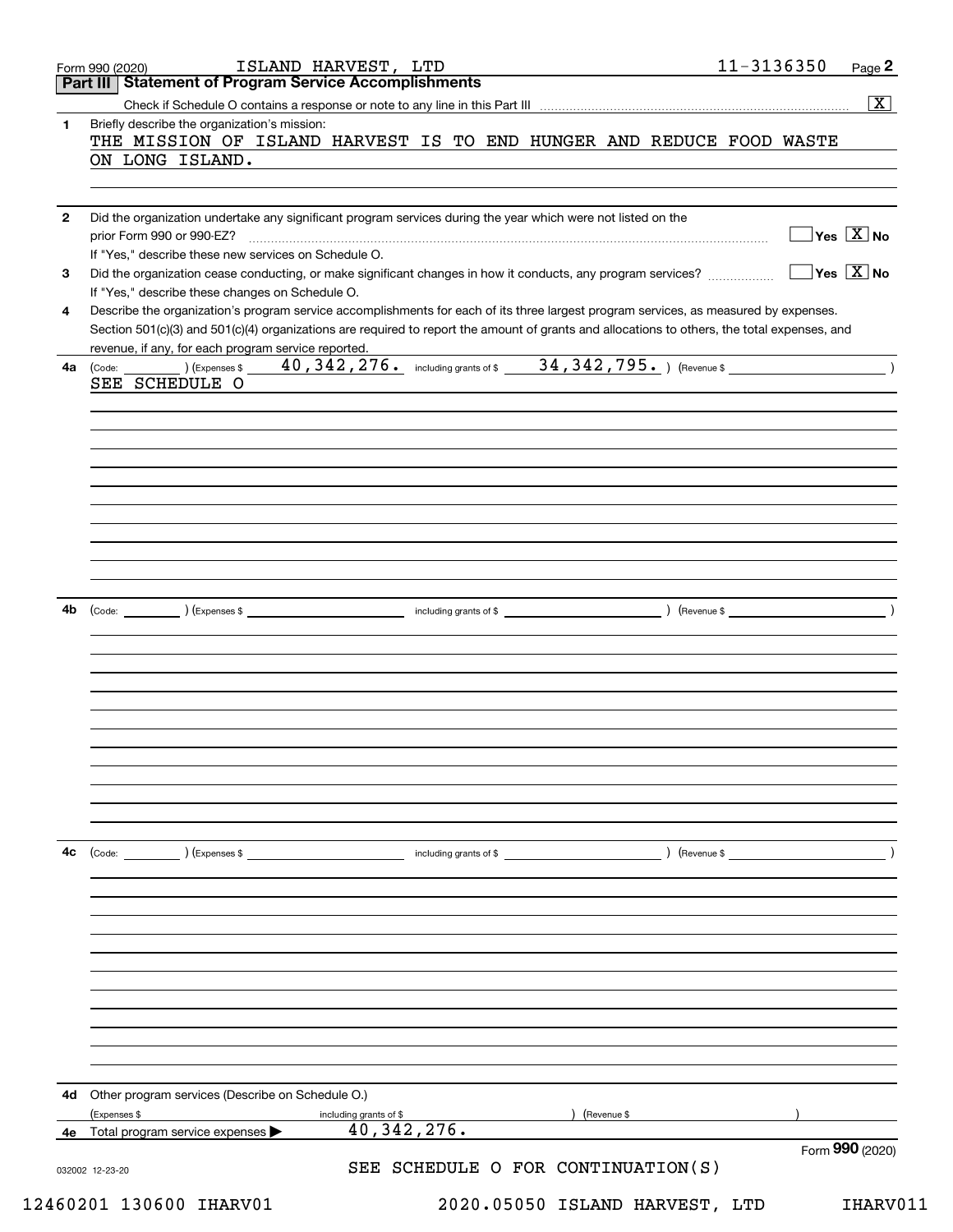|  | Form 990 (2020) |
|--|-----------------|

Form 990 (2020) Page **3Part IV Checklist of Required Schedules** ISLAND HARVEST, LTD 11-3136350

|     |                                                                                                                                                                                                                                 |                 | Yes         | No              |
|-----|---------------------------------------------------------------------------------------------------------------------------------------------------------------------------------------------------------------------------------|-----------------|-------------|-----------------|
| 1   | Is the organization described in section 501(c)(3) or 4947(a)(1) (other than a private foundation)?                                                                                                                             |                 |             |                 |
|     |                                                                                                                                                                                                                                 | 1               | x           |                 |
| 2   |                                                                                                                                                                                                                                 | $\mathbf{2}$    | $\mathbf X$ |                 |
| 3   | Did the organization engage in direct or indirect political campaign activities on behalf of or in opposition to candidates for                                                                                                 |                 |             |                 |
|     |                                                                                                                                                                                                                                 | 3               |             | X.              |
| 4   | Section 501(c)(3) organizations. Did the organization engage in lobbying activities, or have a section 501(h) election in effect                                                                                                |                 |             |                 |
|     |                                                                                                                                                                                                                                 | 4               | x           |                 |
| 5   | Is the organization a section 501(c)(4), 501(c)(5), or 501(c)(6) organization that receives membership dues, assessments, or                                                                                                    |                 |             |                 |
|     |                                                                                                                                                                                                                                 | 5               |             | X.              |
| 6   | Did the organization maintain any donor advised funds or any similar funds or accounts for which donors have the right to                                                                                                       |                 |             |                 |
|     | provide advice on the distribution or investment of amounts in such funds or accounts? If "Yes," complete Schedule D, Part I                                                                                                    | 6               |             | X.              |
| 7   | Did the organization receive or hold a conservation easement, including easements to preserve open space,                                                                                                                       | 7               |             | X.              |
| 8   | Did the organization maintain collections of works of art, historical treasures, or other similar assets? If "Yes," complete                                                                                                    |                 |             |                 |
|     |                                                                                                                                                                                                                                 | 8               |             | X.              |
| 9   | Did the organization report an amount in Part X, line 21, for escrow or custodial account liability, serve as a custodian for                                                                                                   |                 |             |                 |
|     | amounts not listed in Part X; or provide credit counseling, debt management, credit repair, or debt negotiation services?                                                                                                       |                 |             |                 |
|     |                                                                                                                                                                                                                                 | 9               |             | X.              |
| 10  | Did the organization, directly or through a related organization, hold assets in donor-restricted endowments                                                                                                                    |                 |             |                 |
|     |                                                                                                                                                                                                                                 | 10              |             | х               |
| 11  | If the organization's answer to any of the following questions is "Yes," then complete Schedule D, Parts VI, VII, VIII, IX, or X                                                                                                |                 |             |                 |
|     | as applicable.                                                                                                                                                                                                                  |                 |             |                 |
|     | a Did the organization report an amount for land, buildings, and equipment in Part X, line 10? If "Yes," complete Schedule D,                                                                                                   |                 |             |                 |
|     |                                                                                                                                                                                                                                 | 11a             | х           |                 |
|     | <b>b</b> Did the organization report an amount for investments - other securities in Part X, line 12, that is 5% or more of its total                                                                                           |                 |             |                 |
|     |                                                                                                                                                                                                                                 | 11b             |             | X.              |
|     | c Did the organization report an amount for investments - program related in Part X, line 13, that is 5% or more of its total                                                                                                   |                 |             |                 |
|     |                                                                                                                                                                                                                                 | 11c             |             | X.              |
|     | d Did the organization report an amount for other assets in Part X, line 15, that is 5% or more of its total assets reported in                                                                                                 |                 |             |                 |
|     |                                                                                                                                                                                                                                 | 11d             |             | X.              |
|     | e Did the organization report an amount for other liabilities in Part X, line 25? If "Yes," complete Schedule D, Part X                                                                                                         | <b>11e</b>      | х           |                 |
| f   | Did the organization's separate or consolidated financial statements for the tax year include a footnote that addresses                                                                                                         |                 |             |                 |
|     | the organization's liability for uncertain tax positions under FIN 48 (ASC 740)? If "Yes," complete Schedule D, Part X                                                                                                          | 11f             | x           |                 |
|     | 12a Did the organization obtain separate, independent audited financial statements for the tax year? If "Yes," complete                                                                                                         |                 |             |                 |
|     |                                                                                                                                                                                                                                 | 12a             |             | X.              |
|     | <b>b</b> Was the organization included in consolidated, independent audited financial statements for the tax year?                                                                                                              |                 |             |                 |
|     | If "Yes," and if the organization answered "No" to line 12a, then completing Schedule D, Parts XI and XII is optional                                                                                                           | 12 <sub>b</sub> | х           | X               |
| 13  | Is the organization a school described in section 170(b)(1)(A)(ii)? If "Yes," complete Schedule E                                                                                                                               | 13              |             | X               |
| 14a | Did the organization maintain an office, employees, or agents outside of the United States?<br><b>b</b> Did the organization have aggregate revenues or expenses of more than \$10,000 from grantmaking, fundraising, business, | 14a             |             |                 |
|     | investment, and program service activities outside the United States, or aggregate foreign investments valued at \$100,000                                                                                                      |                 |             |                 |
|     |                                                                                                                                                                                                                                 | 14b             |             | X.              |
| 15  | Did the organization report on Part IX, column (A), line 3, more than \$5,000 of grants or other assistance to or for any                                                                                                       |                 |             |                 |
|     |                                                                                                                                                                                                                                 | 15              |             | X.              |
| 16  | Did the organization report on Part IX, column (A), line 3, more than \$5,000 of aggregate grants or other assistance to                                                                                                        |                 |             |                 |
|     |                                                                                                                                                                                                                                 | 16              |             | X.              |
| 17  | Did the organization report a total of more than \$15,000 of expenses for professional fundraising services on Part IX,                                                                                                         |                 |             |                 |
|     |                                                                                                                                                                                                                                 | 17              |             | X.              |
| 18  | Did the organization report more than \$15,000 total of fundraising event gross income and contributions on Part VIII, lines                                                                                                    |                 |             |                 |
|     |                                                                                                                                                                                                                                 | 18              | X           |                 |
| 19  | Did the organization report more than \$15,000 of gross income from gaming activities on Part VIII, line 9a? If "Yes."                                                                                                          |                 |             |                 |
|     |                                                                                                                                                                                                                                 | 19              |             | X.              |
|     |                                                                                                                                                                                                                                 | 20a             |             | X               |
|     | b If "Yes" to line 20a, did the organization attach a copy of its audited financial statements to this return?                                                                                                                  | 20 <sub>b</sub> |             |                 |
| 21  | Did the organization report more than \$5,000 of grants or other assistance to any domestic organization or                                                                                                                     |                 |             |                 |
|     |                                                                                                                                                                                                                                 | 21              | x           |                 |
|     | 032003 12-23-20                                                                                                                                                                                                                 |                 |             | Form 990 (2020) |

032003 12-23-20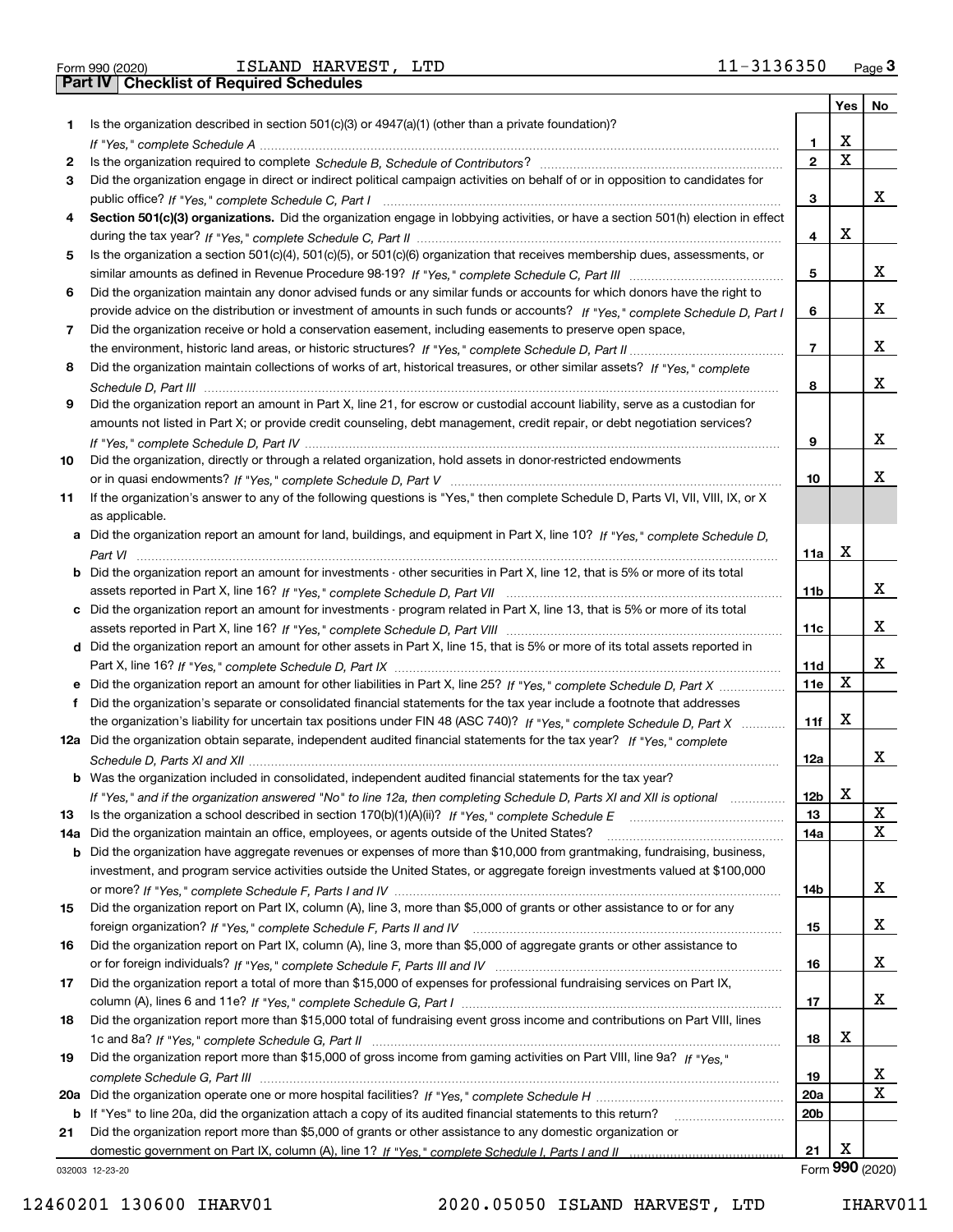|  | Form 990 (2020) |
|--|-----------------|
|  |                 |

*(continued)*

|               |                                                                                                                                                                                                                                                       |     | Yes $ $ | No              |
|---------------|-------------------------------------------------------------------------------------------------------------------------------------------------------------------------------------------------------------------------------------------------------|-----|---------|-----------------|
| 22            | Did the organization report more than \$5,000 of grants or other assistance to or for domestic individuals on                                                                                                                                         |     |         |                 |
|               |                                                                                                                                                                                                                                                       | 22  |         | x               |
| 23            | Did the organization answer "Yes" to Part VII, Section A, line 3, 4, or 5 about compensation of the organization's current                                                                                                                            |     |         |                 |
|               | and former officers, directors, trustees, key employees, and highest compensated employees? If "Yes," complete                                                                                                                                        |     |         |                 |
|               |                                                                                                                                                                                                                                                       | 23  | X       |                 |
|               | 24a Did the organization have a tax-exempt bond issue with an outstanding principal amount of more than \$100,000 as of the                                                                                                                           |     |         |                 |
|               | last day of the year, that was issued after December 31, 2002? If "Yes," answer lines 24b through 24d and complete                                                                                                                                    |     |         |                 |
|               |                                                                                                                                                                                                                                                       | 24a |         | x               |
|               | <b>b</b> Did the organization invest any proceeds of tax-exempt bonds beyond a temporary period exception?                                                                                                                                            | 24b |         |                 |
|               | c Did the organization maintain an escrow account other than a refunding escrow at any time during the year to defease                                                                                                                                |     |         |                 |
|               |                                                                                                                                                                                                                                                       | 24с |         |                 |
|               |                                                                                                                                                                                                                                                       | 24d |         |                 |
|               | 25a Section 501(c)(3), 501(c)(4), and 501(c)(29) organizations. Did the organization engage in an excess benefit                                                                                                                                      |     |         | x               |
|               |                                                                                                                                                                                                                                                       | 25a |         |                 |
|               | b Is the organization aware that it engaged in an excess benefit transaction with a disqualified person in a prior year, and<br>that the transaction has not been reported on any of the organization's prior Forms 990 or 990-EZ? If "Yes," complete |     |         |                 |
|               |                                                                                                                                                                                                                                                       | 25b |         | x               |
| 26            | Schedule L. Part I<br>Did the organization report any amount on Part X, line 5 or 22, for receivables from or payables to any current                                                                                                                 |     |         |                 |
|               | or former officer, director, trustee, key employee, creator or founder, substantial contributor, or 35%                                                                                                                                               |     |         |                 |
|               | controlled entity or family member of any of these persons? If "Yes," complete Schedule L, Part II                                                                                                                                                    | 26  |         | x               |
| 27            | Did the organization provide a grant or other assistance to any current or former officer, director, trustee, key employee,                                                                                                                           |     |         |                 |
|               | creator or founder, substantial contributor or employee thereof, a grant selection committee member, or to a 35% controlled                                                                                                                           |     |         |                 |
|               | entity (including an employee thereof) or family member of any of these persons? If "Yes," complete Schedule L, Part III                                                                                                                              | 27  |         | x               |
| 28            | Was the organization a party to a business transaction with one of the following parties (see Schedule L, Part IV                                                                                                                                     |     |         |                 |
|               | instructions, for applicable filing thresholds, conditions, and exceptions):                                                                                                                                                                          |     |         |                 |
|               | a A current or former officer, director, trustee, key employee, creator or founder, or substantial contributor? If                                                                                                                                    |     |         |                 |
|               |                                                                                                                                                                                                                                                       | 28a |         | x               |
|               |                                                                                                                                                                                                                                                       | 28b |         | X               |
|               | c A 35% controlled entity of one or more individuals and/or organizations described in lines 28a or 28b? If                                                                                                                                           |     |         |                 |
|               |                                                                                                                                                                                                                                                       | 28c |         | x               |
| 29            |                                                                                                                                                                                                                                                       | 29  | X       |                 |
| 30            | Did the organization receive contributions of art, historical treasures, or other similar assets, or qualified conservation                                                                                                                           |     |         |                 |
|               |                                                                                                                                                                                                                                                       | 30  |         | x               |
| 31            | Did the organization liquidate, terminate, or dissolve and cease operations? If "Yes," complete Schedule N, Part I                                                                                                                                    | 31  |         | X               |
| 32            | Did the organization sell, exchange, dispose of, or transfer more than 25% of its net assets? If "Yes," complete                                                                                                                                      |     |         |                 |
|               | Schedule N, Part II                                                                                                                                                                                                                                   | 32  |         | x               |
| 33            | Did the organization own 100% of an entity disregarded as separate from the organization under Regulations                                                                                                                                            |     |         |                 |
|               |                                                                                                                                                                                                                                                       | 33  | х       |                 |
| 34            | Was the organization related to any tax-exempt or taxable entity? If "Yes," complete Schedule R, Part II, III, or IV, and                                                                                                                             |     |         |                 |
|               |                                                                                                                                                                                                                                                       | 34  |         | х               |
|               | 35a Did the organization have a controlled entity within the meaning of section 512(b)(13)?                                                                                                                                                           | 35a |         | X               |
|               | b If "Yes" to line 35a, did the organization receive any payment from or engage in any transaction with a controlled entity                                                                                                                           |     |         |                 |
|               |                                                                                                                                                                                                                                                       | 35b |         |                 |
| 36            | Section 501(c)(3) organizations. Did the organization make any transfers to an exempt non-charitable related organization?                                                                                                                            |     |         | x               |
| 37            | Did the organization conduct more than 5% of its activities through an entity that is not a related organization                                                                                                                                      | 36  |         |                 |
|               |                                                                                                                                                                                                                                                       | 37  |         | x               |
| 38            | and that is treated as a partnership for federal income tax purposes? If "Yes," complete Schedule R, Part VI<br>Did the organization complete Schedule O and provide explanations in Schedule O for Part VI, lines 11b and 19?                        |     |         |                 |
|               | Note: All Form 990 filers are required to complete Schedule O                                                                                                                                                                                         | 38  | х       |                 |
| <b>Part V</b> | <b>Statements Regarding Other IRS Filings and Tax Compliance</b>                                                                                                                                                                                      |     |         |                 |
|               | Check if Schedule O contains a response or note to any line in this Part V                                                                                                                                                                            |     |         |                 |
|               |                                                                                                                                                                                                                                                       |     | Yes     | No              |
|               | 10<br>1a Enter the number reported in Box 3 of Form 1096. Enter -0- if not applicable<br>1a                                                                                                                                                           |     |         |                 |
| b             | 0<br>Enter the number of Forms W-2G included in line 1a. Enter -0- if not applicable<br>1b                                                                                                                                                            |     |         |                 |
|               | c Did the organization comply with backup withholding rules for reportable payments to vendors and reportable gaming                                                                                                                                  |     |         |                 |
|               | (gambling) winnings to prize winners?                                                                                                                                                                                                                 | 1c  | х       |                 |
|               | 032004 12-23-20                                                                                                                                                                                                                                       |     |         | Form 990 (2020) |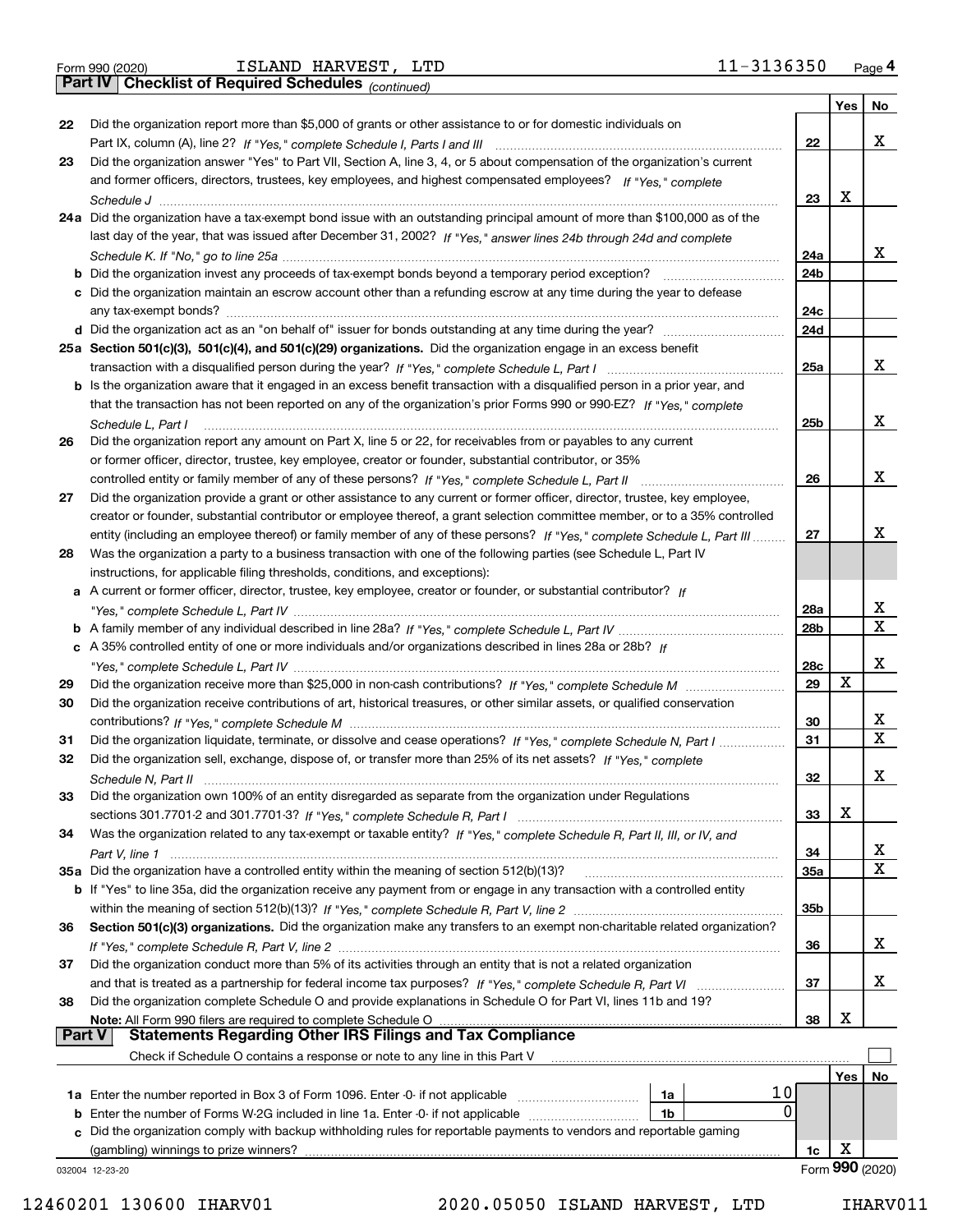|        | 11-3136350<br>ISLAND HARVEST, LTD<br>Form 990 (2020)                                                                                                                                                                                  |                |                                     | $Page$ <sup>5</sup> |
|--------|---------------------------------------------------------------------------------------------------------------------------------------------------------------------------------------------------------------------------------------|----------------|-------------------------------------|---------------------|
| Part V | Statements Regarding Other IRS Filings and Tax Compliance <sub>(continued)</sub>                                                                                                                                                      |                |                                     |                     |
|        |                                                                                                                                                                                                                                       |                | Yes                                 | No                  |
|        | 2a Enter the number of employees reported on Form W-3, Transmittal of Wage and Tax Statements,                                                                                                                                        |                |                                     |                     |
|        | 98<br>filed for the calendar year ending with or within the year covered by this return<br>2a                                                                                                                                         |                |                                     |                     |
|        | <b>b</b> If at least one is reported on line 2a, did the organization file all required federal employment tax returns?                                                                                                               | 2 <sub>b</sub> | X                                   |                     |
|        |                                                                                                                                                                                                                                       |                |                                     |                     |
|        | 3a Did the organization have unrelated business gross income of \$1,000 or more during the year?                                                                                                                                      | 3a             |                                     | х                   |
|        | <b>b</b> If "Yes," has it filed a Form 990-T for this year? If "No" to line 3b, provide an explanation on Schedule O                                                                                                                  | 3 <sub>b</sub> |                                     |                     |
|        | 4a At any time during the calendar year, did the organization have an interest in, or a signature or other authority over, a                                                                                                          |                |                                     |                     |
|        |                                                                                                                                                                                                                                       | 4a             |                                     | X                   |
|        | <b>b</b> If "Yes," enter the name of the foreign country $\triangleright$                                                                                                                                                             |                |                                     |                     |
|        | See instructions for filing requirements for FinCEN Form 114, Report of Foreign Bank and Financial Accounts (FBAR).                                                                                                                   |                |                                     |                     |
|        | 5a Was the organization a party to a prohibited tax shelter transaction at any time during the tax year?                                                                                                                              | 5a             |                                     | х                   |
|        |                                                                                                                                                                                                                                       | 5 <sub>b</sub> |                                     | х                   |
|        |                                                                                                                                                                                                                                       | 5 <sub>c</sub> |                                     |                     |
|        | 6a Does the organization have annual gross receipts that are normally greater than \$100,000, and did the organization solicit                                                                                                        |                |                                     |                     |
|        | any contributions that were not tax deductible as charitable contributions?                                                                                                                                                           | 6a             |                                     | X                   |
|        | <b>b</b> If "Yes," did the organization include with every solicitation an express statement that such contributions or gifts                                                                                                         |                |                                     |                     |
|        | were not tax deductible?                                                                                                                                                                                                              | 6b             |                                     |                     |
| 7      | Organizations that may receive deductible contributions under section 170(c).                                                                                                                                                         |                |                                     |                     |
| а      | Did the organization receive a payment in excess of \$75 made partly as a contribution and partly for goods and services provided to the payor?                                                                                       | 7a             | х                                   |                     |
|        | <b>b</b> If "Yes," did the organization notify the donor of the value of the goods or services provided?                                                                                                                              | 7b             | X                                   |                     |
|        | c Did the organization sell, exchange, or otherwise dispose of tangible personal property for which it was required                                                                                                                   |                |                                     |                     |
|        | to file Form 8282?                                                                                                                                                                                                                    | 7c             |                                     | X                   |
|        | 7d<br>d If "Yes," indicate the number of Forms 8282 filed during the year                                                                                                                                                             |                |                                     |                     |
| е      | Did the organization receive any funds, directly or indirectly, to pay premiums on a personal benefit contract?                                                                                                                       | 7e             |                                     | х                   |
| Ť      | Did the organization, during the year, pay premiums, directly or indirectly, on a personal benefit contract?                                                                                                                          | 7f             |                                     | X                   |
| g      | If the organization received a contribution of qualified intellectual property, did the organization file Form 8899 as required?                                                                                                      | 7g             |                                     |                     |
| h.     | If the organization received a contribution of cars, boats, airplanes, or other vehicles, did the organization file a Form 1098-C?                                                                                                    |                |                                     |                     |
| 8      | Sponsoring organizations maintaining donor advised funds. Did a donor advised fund maintained by the                                                                                                                                  |                |                                     |                     |
|        | sponsoring organization have excess business holdings at any time during the year?                                                                                                                                                    | 8              |                                     |                     |
| 9      | Sponsoring organizations maintaining donor advised funds.                                                                                                                                                                             |                |                                     |                     |
| а      | Did the sponsoring organization make any taxable distributions under section 4966?                                                                                                                                                    | 9а             |                                     |                     |
|        | <b>b</b> Did the sponsoring organization make a distribution to a donor, donor advisor, or related person?                                                                                                                            | 9b             |                                     |                     |
| 10     | Section 501(c)(7) organizations. Enter:                                                                                                                                                                                               |                |                                     |                     |
|        | 10a                                                                                                                                                                                                                                   |                |                                     |                     |
|        | <b>b</b> Gross receipts, included on Form 990, Part VIII, line 12, for public use of club facilities <i>manument</i><br>10b                                                                                                           |                |                                     |                     |
| 11     | Section 501(c)(12) organizations. Enter:                                                                                                                                                                                              |                |                                     |                     |
| а      | 11a<br>Gross income from members or shareholders [111] [12] content in the state of the state of the state of the state of the state of the state of the state of the state of the state of the state of the state of the state of th |                |                                     |                     |
|        | <b>b</b> Gross income from other sources (Do not net amounts due or paid to other sources against                                                                                                                                     |                |                                     |                     |
|        | amounts due or received from them.)<br>11b                                                                                                                                                                                            |                |                                     |                     |
|        | 12a Section 4947(a)(1) non-exempt charitable trusts. Is the organization filing Form 990 in lieu of Form 1041?                                                                                                                        | 12a            |                                     |                     |
|        | <b>b</b> If "Yes," enter the amount of tax-exempt interest received or accrued during the year<br>12b                                                                                                                                 |                |                                     |                     |
| 13     | Section 501(c)(29) qualified nonprofit health insurance issuers.                                                                                                                                                                      |                |                                     |                     |
|        |                                                                                                                                                                                                                                       | 13а            |                                     |                     |
|        | <b>Note:</b> See the instructions for additional information the organization must report on Schedule O.                                                                                                                              |                |                                     |                     |
|        | <b>b</b> Enter the amount of reserves the organization is required to maintain by the states in which the                                                                                                                             |                |                                     |                     |
|        | 13b                                                                                                                                                                                                                                   |                |                                     |                     |
|        | 13с                                                                                                                                                                                                                                   |                |                                     |                     |
| 14a    | Did the organization receive any payments for indoor tanning services during the tax year?                                                                                                                                            | 14a            |                                     | х                   |
|        |                                                                                                                                                                                                                                       | 14b            |                                     |                     |
| 15     | Is the organization subject to the section 4960 tax on payment(s) of more than \$1,000,000 in remuneration or                                                                                                                         |                |                                     |                     |
|        |                                                                                                                                                                                                                                       | 15             |                                     | х                   |
|        | If "Yes," see instructions and file Form 4720, Schedule N.                                                                                                                                                                            |                |                                     |                     |
| 16     | Is the organization an educational institution subject to the section 4968 excise tax on net investment income?                                                                                                                       | 16             |                                     | х                   |
|        | .                                                                                                                                                                                                                                     |                |                                     |                     |
|        | If "Yes," complete Form 4720, Schedule O.                                                                                                                                                                                             |                | $F_{\text{arm}}$ QQ $\Omega$ (2020) |                     |

Form (2020) **990**

032005 12-23-20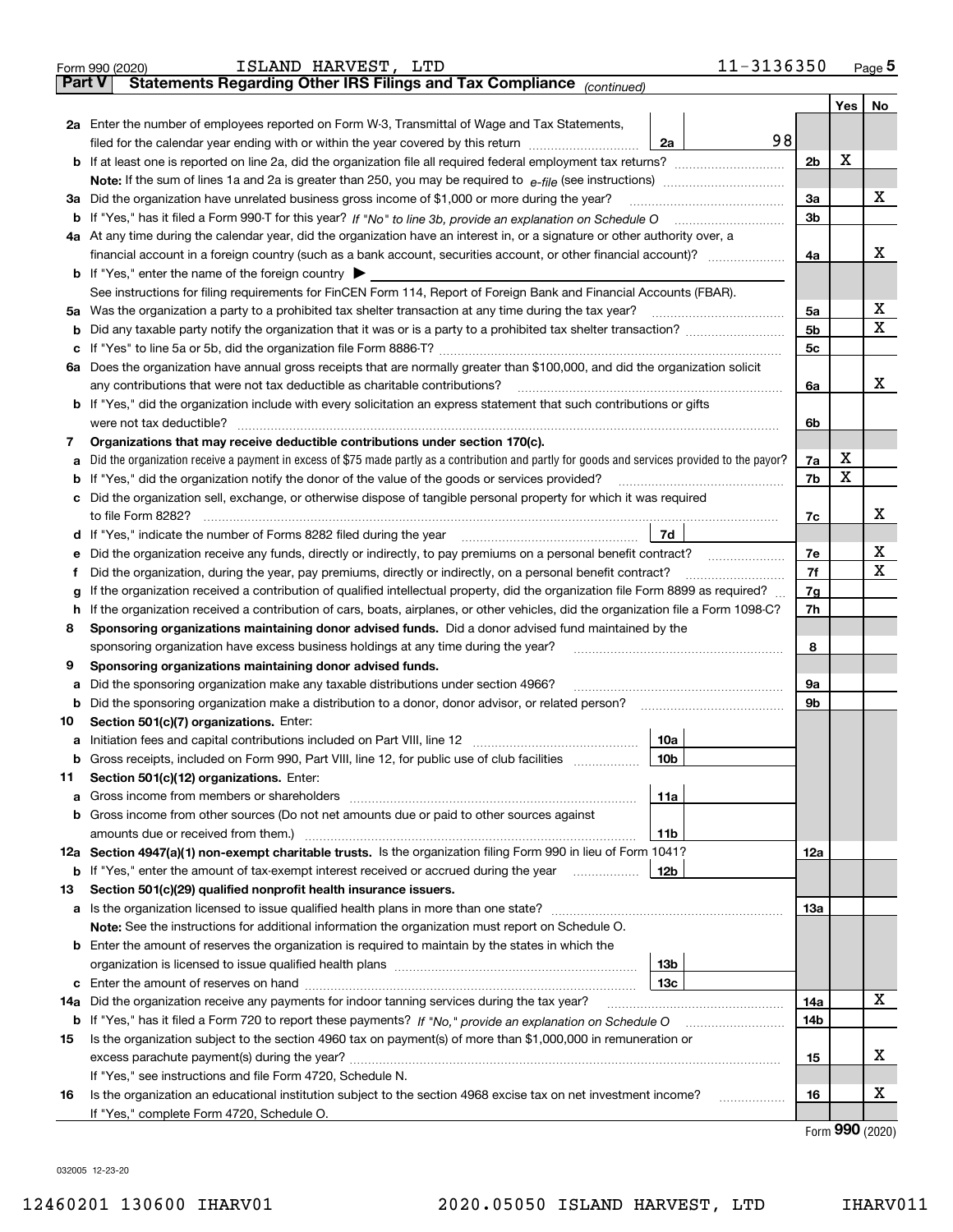|  | Form 990 (2020) |
|--|-----------------|
|  |                 |

| ISLAND | HARVEST, | LTD |
|--------|----------|-----|
|--------|----------|-----|

*For each "Yes" response to lines 2 through 7b below, and for a "No" response to line 8a, 8b, or 10b below, describe the circumstances, processes, or changes on Schedule O. See instructions.* Form 990 (2020) **Form 990 (2020) Example 1 SLAND HARVEST, LTD** 11-3136350 Page 6<br>**Part VI** | Governance, Management, and Disclosure *For each "Yes" response to lines 2 through 7b below, and for a "No" response* 

|    | Check if Schedule O contains a response or note to any line in this Part VI                                                                                           |    |    |                 |     | $\boxed{\text{X}}$ |
|----|-----------------------------------------------------------------------------------------------------------------------------------------------------------------------|----|----|-----------------|-----|--------------------|
|    | Section A. Governing Body and Management                                                                                                                              |    |    |                 |     |                    |
|    |                                                                                                                                                                       |    |    |                 | Yes | No                 |
|    | 1a Enter the number of voting members of the governing body at the end of the tax year                                                                                | 1a | 20 |                 |     |                    |
|    | If there are material differences in voting rights among members of the governing body, or if the governing                                                           |    |    |                 |     |                    |
|    | body delegated broad authority to an executive committee or similar committee, explain on Schedule O.                                                                 |    |    |                 |     |                    |
| b  | Enter the number of voting members included on line 1a, above, who are independent                                                                                    | 1b | 20 |                 |     |                    |
| 2  | Did any officer, director, trustee, or key employee have a family relationship or a business relationship with any other                                              |    |    |                 |     |                    |
|    | officer, director, trustee, or key employee?                                                                                                                          |    |    | 2               |     | х                  |
| 3  | Did the organization delegate control over management duties customarily performed by or under the direct supervision                                                 |    |    |                 |     |                    |
|    | of officers, directors, trustees, or key employees to a management company or other person?                                                                           |    |    | 3               |     | х                  |
| 4  | Did the organization make any significant changes to its governing documents since the prior Form 990 was filed?                                                      |    |    | 4               |     | $\mathbf X$        |
| 5  |                                                                                                                                                                       |    |    | 5               |     | X                  |
| 6  | Did the organization have members or stockholders?                                                                                                                    |    |    | 6               |     | $\mathbf X$        |
| 7a | Did the organization have members, stockholders, or other persons who had the power to elect or appoint one or                                                        |    |    |                 |     |                    |
|    | more members of the governing body?                                                                                                                                   |    |    | 7a              |     | х                  |
|    | <b>b</b> Are any governance decisions of the organization reserved to (or subject to approval by) members, stockholders, or                                           |    |    |                 |     |                    |
|    | persons other than the governing body?                                                                                                                                |    |    |                 |     | х                  |
|    |                                                                                                                                                                       |    |    | 7b              |     |                    |
| 8  | Did the organization contemporaneously document the meetings held or written actions undertaken during the year by the following:                                     |    |    |                 |     |                    |
| a  |                                                                                                                                                                       |    |    | 8a              | Х   |                    |
| b  |                                                                                                                                                                       |    |    | 8b              | X   |                    |
| 9  | Is there any officer, director, trustee, or key employee listed in Part VII, Section A, who cannot be reached at the                                                  |    |    |                 |     |                    |
|    |                                                                                                                                                                       |    |    | 9               |     | x                  |
|    | <b>Section B. Policies</b> (This Section B requests information about policies not required by the Internal Revenue Code.)                                            |    |    |                 |     |                    |
|    |                                                                                                                                                                       |    |    |                 | Yes | No                 |
|    |                                                                                                                                                                       |    |    | 10a             |     | x                  |
|    | <b>b</b> If "Yes," did the organization have written policies and procedures governing the activities of such chapters, affiliates,                                   |    |    |                 |     |                    |
|    | and branches to ensure their operations are consistent with the organization's exempt purposes?                                                                       |    |    | 10 <sub>b</sub> |     |                    |
|    | 11a Has the organization provided a complete copy of this Form 990 to all members of its governing body before filing the form?                                       |    |    | 11a             | X   |                    |
| b  | Describe in Schedule O the process, if any, used by the organization to review this Form 990.                                                                         |    |    |                 |     |                    |
|    |                                                                                                                                                                       |    |    | 12a             | х   |                    |
| b  |                                                                                                                                                                       |    |    | 12 <sub>b</sub> | X   |                    |
| c  | Did the organization regularly and consistently monitor and enforce compliance with the policy? If "Yes." describe                                                    |    |    |                 |     |                    |
|    | in Schedule O how this was done www.communication.com/www.communications.com/www.communications.com/                                                                  |    |    | 12c             | х   |                    |
| 13 | Did the organization have a written whistleblower policy?                                                                                                             |    |    | 13              | X   |                    |
| 14 | Did the organization have a written document retention and destruction policy?                                                                                        |    |    | 14              | X   |                    |
| 15 | Did the process for determining compensation of the following persons include a review and approval by independent                                                    |    |    |                 |     |                    |
|    | persons, comparability data, and contemporaneous substantiation of the deliberation and decision?                                                                     |    |    |                 |     |                    |
| a  | The organization's CEO, Executive Director, or top management official manufactured content of the organization's CEO, Executive Director, or top management official |    |    | 15a             | х   |                    |
|    | <b>b</b> Other officers or key employees of the organization                                                                                                          |    |    | 15b             | x   |                    |
|    | If "Yes" to line 15a or 15b, describe the process in Schedule O (see instructions).                                                                                   |    |    |                 |     |                    |
|    | 16a Did the organization invest in, contribute assets to, or participate in a joint venture or similar arrangement with a                                             |    |    |                 |     |                    |
|    | taxable entity during the year?                                                                                                                                       |    |    | 16a             |     | х                  |
|    | b If "Yes," did the organization follow a written policy or procedure requiring the organization to evaluate its participation                                        |    |    |                 |     |                    |
|    | in joint venture arrangements under applicable federal tax law, and take steps to safequard the organization's                                                        |    |    |                 |     |                    |
|    | exempt status with respect to such arrangements?                                                                                                                      |    |    | 16b             |     |                    |
|    | <b>Section C. Disclosure</b>                                                                                                                                          |    |    |                 |     |                    |
| 17 | List the states with which a copy of this Form 990 is required to be filed $\blacktriangleright$ NY                                                                   |    |    |                 |     |                    |
| 18 | Section 6104 requires an organization to make its Forms 1023 (1024 or 1024-A, if applicable), 990, and 990-T (Section 501(c)(3)s only) available                      |    |    |                 |     |                    |
|    | for public inspection. Indicate how you made these available. Check all that apply.                                                                                   |    |    |                 |     |                    |
|    | $X$ Own website<br>$X$ Upon request<br>Another's website<br>Other (explain on Schedule O)                                                                             |    |    |                 |     |                    |
| 19 | Describe on Schedule O whether (and if so, how) the organization made its governing documents, conflict of interest policy, and financial                             |    |    |                 |     |                    |
|    | statements available to the public during the tax year.                                                                                                               |    |    |                 |     |                    |
| 20 | State the name, address, and telephone number of the person who possesses the organization's books and records                                                        |    |    |                 |     |                    |
|    | LAURA CONDULIS, CFO - 631-873-4775                                                                                                                                    |    |    |                 |     |                    |
|    | 11747<br>126 SPAGNOLI ROAD, MELVILLE, NY                                                                                                                              |    |    |                 |     |                    |
|    | 032006 12-23-20                                                                                                                                                       |    |    |                 |     | Form 990 (2020)    |
|    |                                                                                                                                                                       |    |    |                 |     |                    |

12460201 130600 IHARV01 2020.05050 ISLAND HARVEST, LTD IHARV011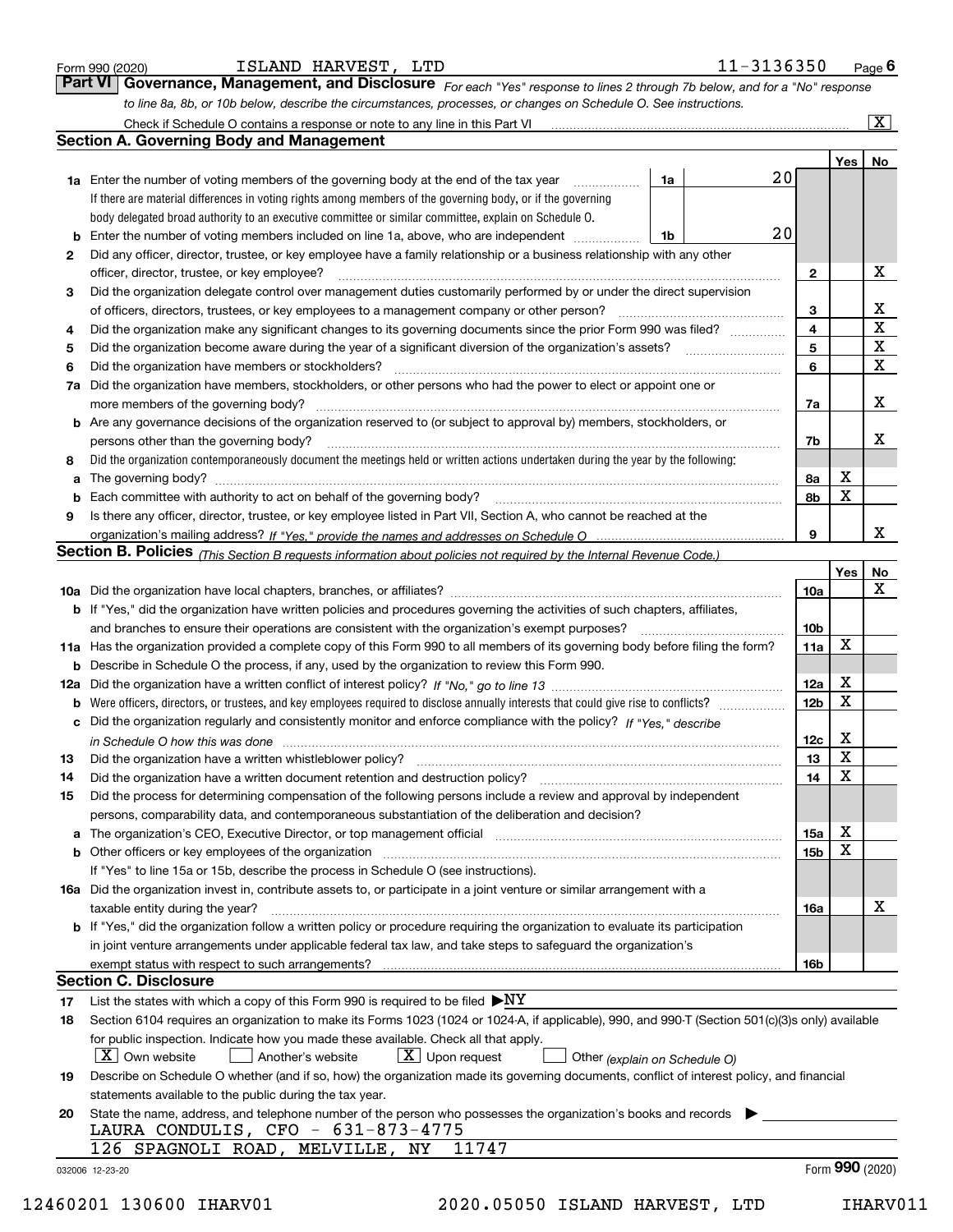| Form 990 (2020) | ISLAND HARVEST, LTD                                                                                                                                        | 11-3136350 | Page <sup>7</sup> |  |  |  |  |
|-----------------|------------------------------------------------------------------------------------------------------------------------------------------------------------|------------|-------------------|--|--|--|--|
|                 | <b>Part VII</b> Compensation of Officers, Directors, Trustees, Key Employees, Highest Compensated                                                          |            |                   |  |  |  |  |
|                 | <b>Employees, and Independent Contractors</b>                                                                                                              |            |                   |  |  |  |  |
|                 | Check if Schedule O contains a response or note to any line in this Part VII                                                                               |            |                   |  |  |  |  |
| Section A.      | Officers, Directors, Trustees, Key Employees, and Highest Compensated Employees                                                                            |            |                   |  |  |  |  |
|                 | 1a Complete this table for all persons required to be listed. Report compensation for the calendar year ending with or within the organization's tax year. |            |                   |  |  |  |  |

**•** List all of the organization's current officers, directors, trustees (whether individuals or organizations), regardless of amount of compensation. Enter -0- in columns (D), (E), and (F) if no compensation was paid.

 $\bullet$  List all of the organization's  $\,$ current key employees, if any. See instructions for definition of "key employee."

**•** List the organization's five current highest compensated employees (other than an officer, director, trustee, or key employee) who received reportable compensation (Box 5 of Form W-2 and/or Box 7 of Form 1099-MISC) of more than \$100,000 from the organization and any related organizations.

**•** List all of the organization's former officers, key employees, and highest compensated employees who received more than \$100,000 of reportable compensation from the organization and any related organizations.

**former directors or trustees**  ¥ List all of the organization's that received, in the capacity as a former director or trustee of the organization, more than \$10,000 of reportable compensation from the organization and any related organizations.

See instructions for the order in which to list the persons above.

Check this box if neither the organization nor any related organization compensated any current officer, director, or trustee.  $\mathcal{L}^{\text{max}}$ 

| (A)                            | (B)                                                                  | (C)                            |                                                                                                             |                         |              |                                   | (D)    | (E)                                    | (F)                                        |                                                                          |
|--------------------------------|----------------------------------------------------------------------|--------------------------------|-------------------------------------------------------------------------------------------------------------|-------------------------|--------------|-----------------------------------|--------|----------------------------------------|--------------------------------------------|--------------------------------------------------------------------------|
| Name and title                 | Average<br>hours per<br>week                                         |                                | Position<br>(do not check more than one<br>box, unless person is both an<br>officer and a director/trustee) |                         |              |                                   |        | Reportable<br>compensation<br>from     | Reportable<br>compensation<br>from related | Estimated<br>amount of<br>other                                          |
|                                | (list any<br>hours for<br>related<br>organizations<br>below<br>line) | Individual trustee or director | Institutional trustee                                                                                       | Officer                 | Key employee | Highest compensated<br>  employee | Former | the<br>organization<br>(W-2/1099-MISC) | organizations<br>(W-2/1099-MISC)           | compensation<br>from the<br>organization<br>and related<br>organizations |
| RANDI SHUBIN DRESNER<br>(1)    | 40.00                                                                |                                |                                                                                                             |                         |              |                                   |        |                                        |                                            |                                                                          |
| PRESIDENT AND CEO              |                                                                      |                                |                                                                                                             | $\overline{\textbf{X}}$ |              |                                   |        | 261,025.                               | $\mathbf 0$ .                              | 40,977.                                                                  |
| LAURA CONDULIS<br>(2)          | 40.00                                                                |                                |                                                                                                             |                         |              |                                   |        |                                        |                                            |                                                                          |
| CHIEF FINANCIAL OFFICER        |                                                                      |                                |                                                                                                             | X                       |              |                                   |        | 125,917.                               | $\mathbf 0$ .                              | 17,923.                                                                  |
| MARC SUNTUP<br>(3)             | 40.00                                                                |                                |                                                                                                             |                         |              |                                   |        |                                        |                                            |                                                                          |
| CHIEF DEVELOPMENT OFFICER      |                                                                      |                                |                                                                                                             |                         |              | $\mathbf X$                       |        | 119,032.                               | $\mathbf 0$ .                              | 1,873.                                                                   |
| <b>ALLISON PUGLIA</b><br>(4)   | 40.00                                                                |                                |                                                                                                             |                         |              |                                   |        |                                        |                                            |                                                                          |
| CHIEF PROGRAMS OFFICER         |                                                                      |                                |                                                                                                             |                         |              | X                                 |        | 112,411.                               | $\mathbf 0$ .                              | 4,205.                                                                   |
| STUART RICHNER<br>(5)          | 2.00                                                                 |                                |                                                                                                             |                         |              |                                   |        |                                        |                                            |                                                                          |
| BOARD MEMBER                   |                                                                      | $\mathbf x$                    |                                                                                                             |                         |              |                                   |        | 0.                                     | $\mathbf 0$ .                              | $0_{.}$                                                                  |
| ZAKI HOSSAIN<br>(6)            | 2.00                                                                 |                                |                                                                                                             |                         |              |                                   |        |                                        |                                            |                                                                          |
| <b>BOARD MEMBER</b>            |                                                                      | $\mathbf x$                    |                                                                                                             |                         |              |                                   |        | 0.                                     | $\mathbf 0$ .                              | $\mathbf 0$ .                                                            |
| SANDI NUSSBAUM<br>(7)          | 2.00                                                                 |                                |                                                                                                             |                         |              |                                   |        |                                        |                                            |                                                                          |
| <b>BOARD MEMBER</b>            |                                                                      | $\mathbf x$                    |                                                                                                             |                         |              |                                   |        | 0.                                     | $\mathbf 0$ .                              | $\mathbf 0$ .                                                            |
| DOUGLAS MANDITCH<br>(8)        | 2.00                                                                 |                                |                                                                                                             |                         |              |                                   |        |                                        |                                            |                                                                          |
| <b>BOARD MEMBER</b>            |                                                                      | X                              |                                                                                                             |                         |              |                                   |        | 0.                                     | 0.                                         | 0.                                                                       |
| DANIEL GRINBERG<br>(9)         | 3.00                                                                 |                                |                                                                                                             |                         |              |                                   |        |                                        |                                            |                                                                          |
| BOARD TREASURER/CHAIR ELECT    |                                                                      | $\mathbf X$                    |                                                                                                             | X                       |              |                                   |        | 0.                                     | 0.                                         | $0_{.}$                                                                  |
| (10) DOUGLAS NADJARI           | 3.00                                                                 |                                |                                                                                                             |                         |              |                                   |        |                                        |                                            |                                                                          |
| <b>BOARD CHAIR</b>             |                                                                      | X                              |                                                                                                             | $\overline{\textbf{X}}$ |              |                                   |        | 0.                                     | $\mathbf 0$ .                              | $0_{.}$                                                                  |
| (11) DONALD SUSSMAN            | 2.00                                                                 |                                |                                                                                                             |                         |              |                                   |        |                                        |                                            |                                                                          |
| <b>BOARD MEMBER</b>            |                                                                      | X                              |                                                                                                             |                         |              |                                   |        | 0.                                     | $\mathbf 0$ .                              | $0_{.}$                                                                  |
| (12) TARIQ KHAN                | $\overline{2.00}$                                                    |                                |                                                                                                             |                         |              |                                   |        |                                        |                                            |                                                                          |
| <b>BOARD MEMBER</b>            |                                                                      | $\mathbf x$                    |                                                                                                             |                         |              |                                   |        | 0.                                     | $\mathbf 0$ .                              | $0_{.}$                                                                  |
| (13) CHRISTINE GOING           | $\overline{2.00}$                                                    |                                |                                                                                                             |                         |              |                                   |        |                                        |                                            |                                                                          |
| <b>BOARD MEMBER</b>            |                                                                      | X                              |                                                                                                             |                         |              |                                   |        | 0.                                     | $\mathbf 0$ .                              | $0_{.}$                                                                  |
| (14) ELAINE PHILLIPS           | $\overline{2.00}$                                                    |                                |                                                                                                             |                         |              |                                   |        |                                        |                                            |                                                                          |
| <b>BOARD MEMBER</b>            |                                                                      | X                              |                                                                                                             |                         |              |                                   |        | 0.                                     | $\mathbf 0$ .                              | $\mathbf 0$ .                                                            |
| (15) IGNATIUS MUSCARELLA, ESQ. | 2.00                                                                 |                                |                                                                                                             |                         |              |                                   |        |                                        |                                            |                                                                          |
| <b>BOARD MEMBER</b>            |                                                                      | X                              |                                                                                                             |                         |              |                                   |        | 0.                                     | 0.                                         | $0_{.}$                                                                  |
| (16) FRANK BEYRODT             | 2.00                                                                 |                                |                                                                                                             |                         |              |                                   |        |                                        |                                            |                                                                          |
| <b>BOARD MEMBER</b>            |                                                                      | X                              |                                                                                                             |                         |              |                                   |        | 0.                                     | $\mathbf 0$ .                              | $\mathbf 0$ .                                                            |
| (17) DAVE WIDMER               | 2.00                                                                 |                                |                                                                                                             |                         |              |                                   |        |                                        |                                            |                                                                          |
| BOARD MEMBER                   |                                                                      | X                              |                                                                                                             |                         |              |                                   |        | 0.                                     | $\mathbf 0$ .                              | 0.                                                                       |

032007 12-23-20

Form (2020) **990**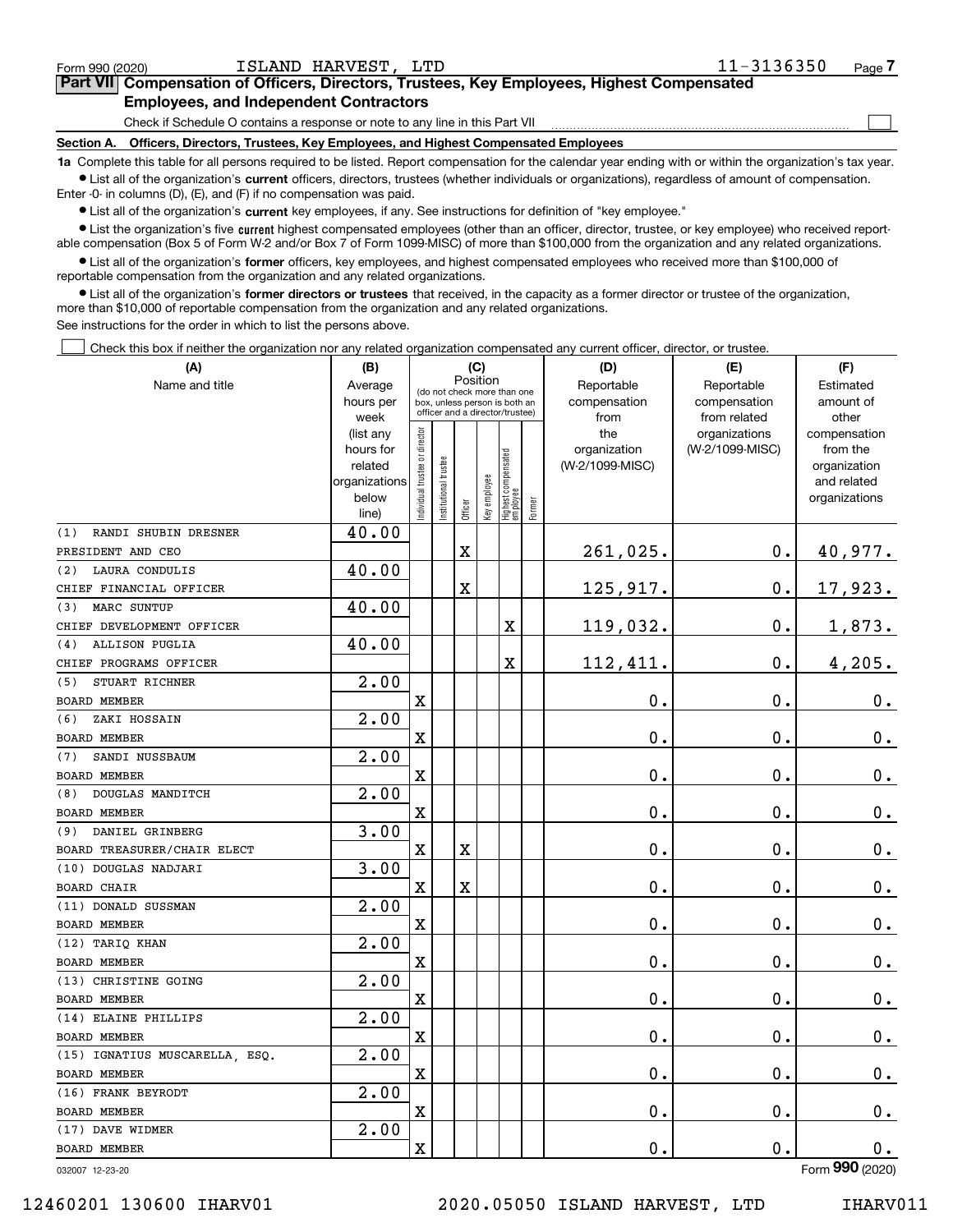| Form 990 (2020)        |  |
|------------------------|--|
| D <sub>2</sub> rt VIII |  |

| <b>Fall VII</b> Section A. Officers, Directors, Trustees, Key Employees, and Highest Compensated Employees (continued)                          |                        |                                |                                 |             |              |                                  |        |                         |                 |                  |               |         |
|-------------------------------------------------------------------------------------------------------------------------------------------------|------------------------|--------------------------------|---------------------------------|-------------|--------------|----------------------------------|--------|-------------------------|-----------------|------------------|---------------|---------|
| (A)                                                                                                                                             | (B)                    |                                |                                 |             | (C)          |                                  |        | (D)                     | (E)             |                  | (F)           |         |
| Name and title                                                                                                                                  | Average                |                                | (do not check more than one     |             | Position     |                                  |        | Reportable              | Reportable      |                  | Estimated     |         |
|                                                                                                                                                 | hours per              |                                | box, unless person is both an   |             |              |                                  |        | compensation            | compensation    |                  | amount of     |         |
|                                                                                                                                                 | week                   |                                | officer and a director/trustee) |             |              |                                  |        | from                    | from related    |                  | other         |         |
|                                                                                                                                                 | (list any              |                                |                                 |             |              |                                  |        | the                     | organizations   |                  | compensation  |         |
|                                                                                                                                                 | hours for              |                                |                                 |             |              |                                  |        | organization            | (W-2/1099-MISC) |                  | from the      |         |
|                                                                                                                                                 | related                |                                |                                 |             |              |                                  |        | (W-2/1099-MISC)         |                 |                  | organization  |         |
|                                                                                                                                                 | organizations<br>below | Individual trustee or director | nstitutional trustee            |             | key employee | Highest compensated<br> employee |        |                         |                 |                  | and related   |         |
|                                                                                                                                                 |                        |                                |                                 | Officer     |              |                                  | Former |                         |                 |                  | organizations |         |
|                                                                                                                                                 | line)                  |                                |                                 |             |              |                                  |        |                         |                 |                  |               |         |
| (18) STEPHEN JUCHEM                                                                                                                             | 3.00                   |                                |                                 |             |              |                                  |        |                         |                 |                  |               |         |
| <b>SECRETARY</b>                                                                                                                                |                        | X                              |                                 | $\mathbf X$ |              |                                  |        | 0.                      |                 | 0.               |               | $0_{.}$ |
| (19) ELLEN SANDERS                                                                                                                              | 2.00                   |                                |                                 |             |              |                                  |        |                         |                 |                  |               |         |
| <b>BOARD MEMBER</b>                                                                                                                             |                        | X                              |                                 |             |              |                                  |        | 0.                      |                 | $\mathbf 0$ .    |               | 0.      |
| (20) JILL BERNSTEIN                                                                                                                             | 2.00                   |                                |                                 |             |              |                                  |        |                         |                 |                  |               |         |
| VICE CHAIR                                                                                                                                      |                        | X                              |                                 | $\mathbf X$ |              |                                  |        | 0.                      |                 | $\mathbf 0$ .    |               | 0.      |
| (21) BARRY CHANDLER                                                                                                                             | 2.00                   |                                |                                 |             |              |                                  |        |                         |                 |                  |               |         |
| VICE CHAIR                                                                                                                                      |                        | $\overline{\mathbf{X}}$        |                                 | $\mathbf X$ |              |                                  |        | 0.                      |                 | $\mathbf 0$ .    |               | 0.      |
| (22) JAMES P. BONNER                                                                                                                            | 2.00                   |                                |                                 |             |              |                                  |        |                         |                 |                  |               |         |
| <b>BOARD MEMBER</b>                                                                                                                             |                        | X                              |                                 |             |              |                                  |        | 0.                      |                 | $\mathbf 0$ .    |               | 0.      |
| (23) REBECCA D'ELOIA                                                                                                                            | 2.00                   |                                |                                 |             |              |                                  |        |                         |                 |                  |               |         |
|                                                                                                                                                 |                        |                                |                                 |             |              |                                  |        |                         |                 |                  |               |         |
| <b>BOARD MEMBER</b>                                                                                                                             |                        | X                              |                                 |             |              |                                  |        | 0.                      |                 | $\mathbf 0$ .    |               | 0.      |
| (24) DANIEL EICHHORN                                                                                                                            | 2.00                   |                                |                                 |             |              |                                  |        |                         |                 |                  |               |         |
| <b>BOARD MEMBER</b>                                                                                                                             |                        | X                              |                                 |             |              |                                  |        | 0.                      |                 | 0.               |               | 0.      |
|                                                                                                                                                 |                        |                                |                                 |             |              |                                  |        |                         |                 |                  |               |         |
|                                                                                                                                                 |                        |                                |                                 |             |              |                                  |        |                         |                 |                  |               |         |
|                                                                                                                                                 |                        |                                |                                 |             |              |                                  |        |                         |                 |                  |               |         |
|                                                                                                                                                 |                        |                                |                                 |             |              |                                  |        |                         |                 |                  |               |         |
|                                                                                                                                                 |                        |                                |                                 |             |              |                                  |        | 618,385.                |                 | 0.               |               | 64,978. |
| c Total from continuation sheets to Part VII, Section A manufactured by                                                                         |                        |                                |                                 |             |              |                                  |        | 0.                      |                 | 0.               |               | 0.      |
|                                                                                                                                                 |                        |                                |                                 |             |              |                                  |        | 618,385.                |                 | $\overline{0}$ . |               | 64,978. |
| Total number of individuals (including but not limited to those listed above) who received more than \$100,000 of reportable<br>$\mathbf{2}$    |                        |                                |                                 |             |              |                                  |        |                         |                 |                  |               |         |
| compensation from the organization $\blacktriangleright$                                                                                        |                        |                                |                                 |             |              |                                  |        |                         |                 |                  |               | 4       |
|                                                                                                                                                 |                        |                                |                                 |             |              |                                  |        |                         |                 |                  | Yes           | No      |
| 3<br>Did the organization list any former officer, director, trustee, key employee, or highest compensated employee on                          |                        |                                |                                 |             |              |                                  |        |                         |                 |                  |               |         |
|                                                                                                                                                 |                        |                                |                                 |             |              |                                  |        |                         |                 |                  |               | х       |
| line 1a? If "Yes," complete Schedule J for such individual manufactured contained and the 1a? If "Yes," complete Schedule J for such individual |                        |                                |                                 |             |              |                                  |        |                         |                 |                  | 3             |         |
| For any individual listed on line 1a, is the sum of reportable compensation and other compensation from the organization<br>4                   |                        |                                |                                 |             |              |                                  |        |                         |                 |                  |               |         |
|                                                                                                                                                 |                        |                                |                                 |             |              |                                  |        |                         |                 |                  | X<br>4        |         |
| Did any person listed on line 1a receive or accrue compensation from any unrelated organization or individual for services<br>5                 |                        |                                |                                 |             |              |                                  |        |                         |                 |                  |               |         |
| rendered to the organization? If "Yes." complete Schedule J for such person                                                                     |                        |                                |                                 |             |              |                                  |        |                         |                 |                  | 5             | x       |
| <b>Section B. Independent Contractors</b>                                                                                                       |                        |                                |                                 |             |              |                                  |        |                         |                 |                  |               |         |
| Complete this table for your five highest compensated independent contractors that received more than \$100,000 of compensation from<br>1       |                        |                                |                                 |             |              |                                  |        |                         |                 |                  |               |         |
| the organization. Report compensation for the calendar year ending with or within the organization's tax year.                                  |                        |                                |                                 |             |              |                                  |        |                         |                 |                  |               |         |
| (A)                                                                                                                                             |                        |                                |                                 |             |              |                                  |        | (B)                     |                 |                  | (C)           |         |
| Name and business address                                                                                                                       |                        |                                |                                 |             |              |                                  |        | Description of services |                 |                  | Compensation  |         |
| PREMIER BUILDING & RENOVATIONS                                                                                                                  |                        |                                |                                 |             |              |                                  |        |                         |                 |                  |               |         |
| 769 FULTON ST., FARMINGDALE, NY 11735                                                                                                           |                        |                                |                                 |             |              |                                  |        | CONSTRUCTION            |                 |                  | 255,000.      |         |
|                                                                                                                                                 |                        |                                |                                 |             |              |                                  |        |                         |                 |                  |               |         |
|                                                                                                                                                 |                        |                                |                                 |             |              |                                  |        |                         |                 |                  |               |         |
|                                                                                                                                                 |                        |                                |                                 |             |              |                                  |        |                         |                 |                  |               |         |
|                                                                                                                                                 |                        |                                |                                 |             |              |                                  |        |                         |                 |                  |               |         |
|                                                                                                                                                 |                        |                                |                                 |             |              |                                  |        |                         |                 |                  |               |         |
|                                                                                                                                                 |                        |                                |                                 |             |              |                                  |        |                         |                 |                  |               |         |
|                                                                                                                                                 |                        |                                |                                 |             |              |                                  |        |                         |                 |                  |               |         |
|                                                                                                                                                 |                        |                                |                                 |             |              |                                  |        |                         |                 |                  |               |         |
|                                                                                                                                                 |                        |                                |                                 |             |              |                                  |        |                         |                 |                  |               |         |
| Total number of independent contractors (including but not limited to those listed above) who received more than<br>2                           |                        |                                |                                 |             |              |                                  |        |                         |                 |                  |               |         |

1

\$100,000 of compensation from the organization

Form (2020) **990**

032008 12-23-20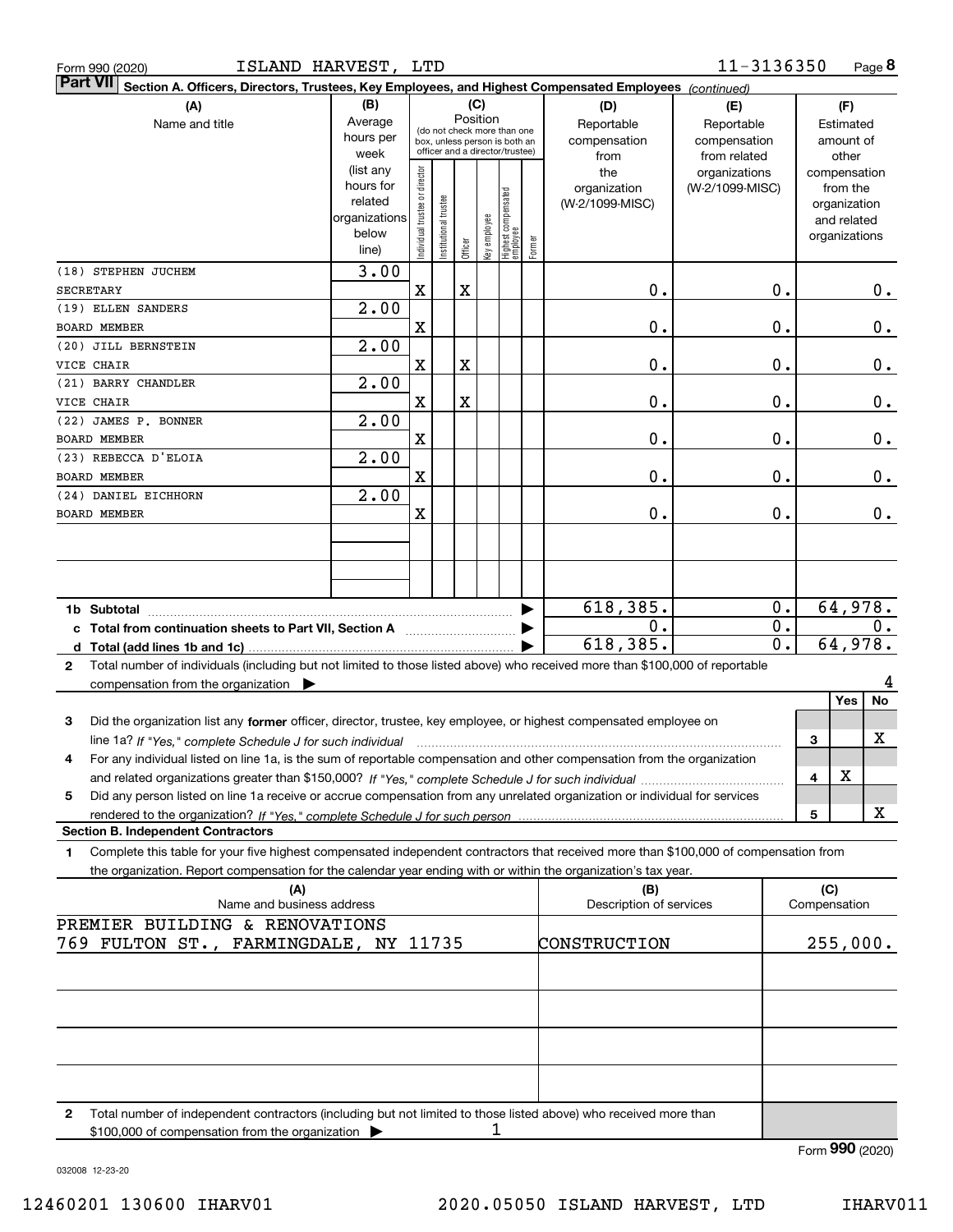|                                                           | <b>Part VIII</b> | <b>Statement of Revenue</b>                                                                                                   |                                |                      |                                                           |                                                   |                                                                 |
|-----------------------------------------------------------|------------------|-------------------------------------------------------------------------------------------------------------------------------|--------------------------------|----------------------|-----------------------------------------------------------|---------------------------------------------------|-----------------------------------------------------------------|
|                                                           |                  | Check if Schedule O contains a response or note to any line in this Part VIII                                                 |                                |                      |                                                           |                                                   |                                                                 |
|                                                           |                  |                                                                                                                               |                                | (A)<br>Total revenue | $\overline{(B)}$<br>Related or exempt<br>function revenue | $\overline{(C)}$<br>Unrelated<br>business revenue | (D)<br>Revenue excluded<br>from tax under<br>sections 512 - 514 |
|                                                           |                  | 1a<br>1 a Federated campaigns                                                                                                 |                                |                      |                                                           |                                                   |                                                                 |
|                                                           |                  | 1 <sub>b</sub><br>Membership dues<br>b                                                                                        |                                |                      |                                                           |                                                   |                                                                 |
|                                                           | с                | 1 <sub>c</sub><br>Fundraising events                                                                                          | 416,164.                       |                      |                                                           |                                                   |                                                                 |
| Contributions, Gifts, Grants<br>and Other Similar Amounts |                  | 1 <sub>d</sub><br>Related organizations<br>d                                                                                  |                                |                      |                                                           |                                                   |                                                                 |
|                                                           |                  | 1e<br>Government grants (contributions)<br>е                                                                                  | 5,962,698.                     |                      |                                                           |                                                   |                                                                 |
|                                                           | f                | All other contributions, gifts, grants, and                                                                                   |                                |                      |                                                           |                                                   |                                                                 |
|                                                           |                  | similar amounts not included above<br>1f                                                                                      | 40,042,448.                    |                      |                                                           |                                                   |                                                                 |
|                                                           |                  | 1g <br>Noncash contributions included in lines 1a-1f                                                                          | 28,669,301.                    |                      |                                                           |                                                   |                                                                 |
|                                                           |                  |                                                                                                                               |                                | 46, 421, 310.        |                                                           |                                                   |                                                                 |
|                                                           |                  |                                                                                                                               | <b>Business Code</b>           |                      |                                                           |                                                   |                                                                 |
|                                                           | 2 a              | <u> 1989 - Johann Barn, amerikansk politiker (</u>                                                                            |                                |                      |                                                           |                                                   |                                                                 |
|                                                           |                  | b<br>the control of the control of the control of the control of the control of                                               |                                |                      |                                                           |                                                   |                                                                 |
|                                                           |                  | с<br><u> 1989 - Johann John Stone, markin fizikar (h. 1982).</u>                                                              |                                |                      |                                                           |                                                   |                                                                 |
|                                                           |                  | d<br><u> 1989 - Johann Barn, mars ann an t-Amhair ann an t-Amhair ann an t-Amhair ann an t-Amhair ann an t-Amhair ann an </u> |                                |                      |                                                           |                                                   |                                                                 |
| Program Service<br>Revenue                                | е                |                                                                                                                               |                                |                      |                                                           |                                                   |                                                                 |
|                                                           |                  | f All other program service revenue                                                                                           |                                |                      |                                                           |                                                   |                                                                 |
|                                                           | a                |                                                                                                                               | ▶                              |                      |                                                           |                                                   |                                                                 |
|                                                           | 3                | Investment income (including dividends, interest, and                                                                         |                                |                      |                                                           |                                                   |                                                                 |
|                                                           |                  |                                                                                                                               |                                | 34,273.              |                                                           |                                                   | 34, 273.                                                        |
|                                                           | 4                | Income from investment of tax-exempt bond proceeds                                                                            |                                |                      |                                                           |                                                   |                                                                 |
|                                                           | 5                |                                                                                                                               |                                |                      |                                                           |                                                   |                                                                 |
|                                                           |                  | (i) Real                                                                                                                      | (ii) Personal                  |                      |                                                           |                                                   |                                                                 |
|                                                           | 6а               | Gross rents<br>l 6a<br>.                                                                                                      |                                |                      |                                                           |                                                   |                                                                 |
|                                                           | b                | 6 <sub>b</sub><br>Less: rental expenses                                                                                       |                                |                      |                                                           |                                                   |                                                                 |
|                                                           | c                | 6c<br>Rental income or (loss)                                                                                                 |                                |                      |                                                           |                                                   |                                                                 |
|                                                           |                  | Net rental income or (loss)<br>d                                                                                              |                                |                      |                                                           |                                                   |                                                                 |
|                                                           |                  | (i) Securities<br>7 a Gross amount from sales of                                                                              | (ii) Other                     |                      |                                                           |                                                   |                                                                 |
|                                                           |                  | 206, 255.<br>assets other than inventory<br>7a                                                                                |                                |                      |                                                           |                                                   |                                                                 |
|                                                           |                  | <b>b</b> Less: cost or other basis                                                                                            |                                |                      |                                                           |                                                   |                                                                 |
|                                                           |                  | 322,389.<br> 7 <sub>b</sub>  <br>and sales expenses                                                                           |                                |                      |                                                           |                                                   |                                                                 |
| Revenue                                                   |                  | $-116, 134.$<br>$\vert$ 7c $\vert$<br>c Gain or (loss)                                                                        |                                |                      |                                                           |                                                   |                                                                 |
|                                                           |                  |                                                                                                                               | ▶                              | $-116, 134.$         |                                                           |                                                   | $-116, 134.$                                                    |
| <b>Other</b>                                              |                  | 8 a Gross income from fundraising events (not                                                                                 |                                |                      |                                                           |                                                   |                                                                 |
|                                                           |                  | $416, 164.$ of<br>including \$                                                                                                |                                |                      |                                                           |                                                   |                                                                 |
|                                                           |                  | contributions reported on line 1c). See                                                                                       |                                |                      |                                                           |                                                   |                                                                 |
|                                                           |                  |                                                                                                                               | 100,000.<br>8a                 |                      |                                                           |                                                   |                                                                 |
|                                                           |                  |                                                                                                                               | 89,042.<br>8b                  |                      |                                                           |                                                   |                                                                 |
|                                                           |                  | c Net income or (loss) from fundraising events                                                                                | ▶                              | 10,958.              |                                                           |                                                   | 10,958.                                                         |
|                                                           |                  | 9 a Gross income from gaming activities. See                                                                                  |                                |                      |                                                           |                                                   |                                                                 |
|                                                           |                  |                                                                                                                               | 9a                             |                      |                                                           |                                                   |                                                                 |
|                                                           |                  | <b>b</b> Less: direct expenses <b>manually</b>                                                                                | 9b                             |                      |                                                           |                                                   |                                                                 |
|                                                           |                  | c Net income or (loss) from gaming activities                                                                                 |                                |                      |                                                           |                                                   |                                                                 |
|                                                           |                  | 10 a Gross sales of inventory, less returns                                                                                   |                                |                      |                                                           |                                                   |                                                                 |
|                                                           |                  |                                                                                                                               | 10a                            |                      |                                                           |                                                   |                                                                 |
|                                                           |                  | <b>b</b> Less: cost of goods sold                                                                                             | 10b                            |                      |                                                           |                                                   |                                                                 |
|                                                           |                  | c Net income or (loss) from sales of inventory                                                                                |                                |                      |                                                           |                                                   |                                                                 |
|                                                           |                  | 11 a OTHER INCOME                                                                                                             | <b>Business Code</b><br>900099 | 32, 343.             | 32, 343.                                                  |                                                   |                                                                 |
|                                                           |                  |                                                                                                                               |                                |                      |                                                           |                                                   |                                                                 |
| Revenue                                                   | b                |                                                                                                                               |                                |                      |                                                           |                                                   |                                                                 |
| Miscellaneous                                             | c                |                                                                                                                               |                                |                      |                                                           |                                                   |                                                                 |
|                                                           |                  |                                                                                                                               |                                | 32, 343.             |                                                           |                                                   |                                                                 |
|                                                           |                  |                                                                                                                               | ▶                              | 46, 382, 750.        | 32, 343.                                                  | 0.                                                | $-70,903.$                                                      |
|                                                           | 12               |                                                                                                                               |                                |                      |                                                           |                                                   |                                                                 |

Form 990 (2020) ISLAND HARVES'I', L'I'D I I - 3 I 3 6 3 5 0 Page

ISLAND HARVEST, LTD

032009 12-23-20

**9**

11-3136350

Form (2020) **990**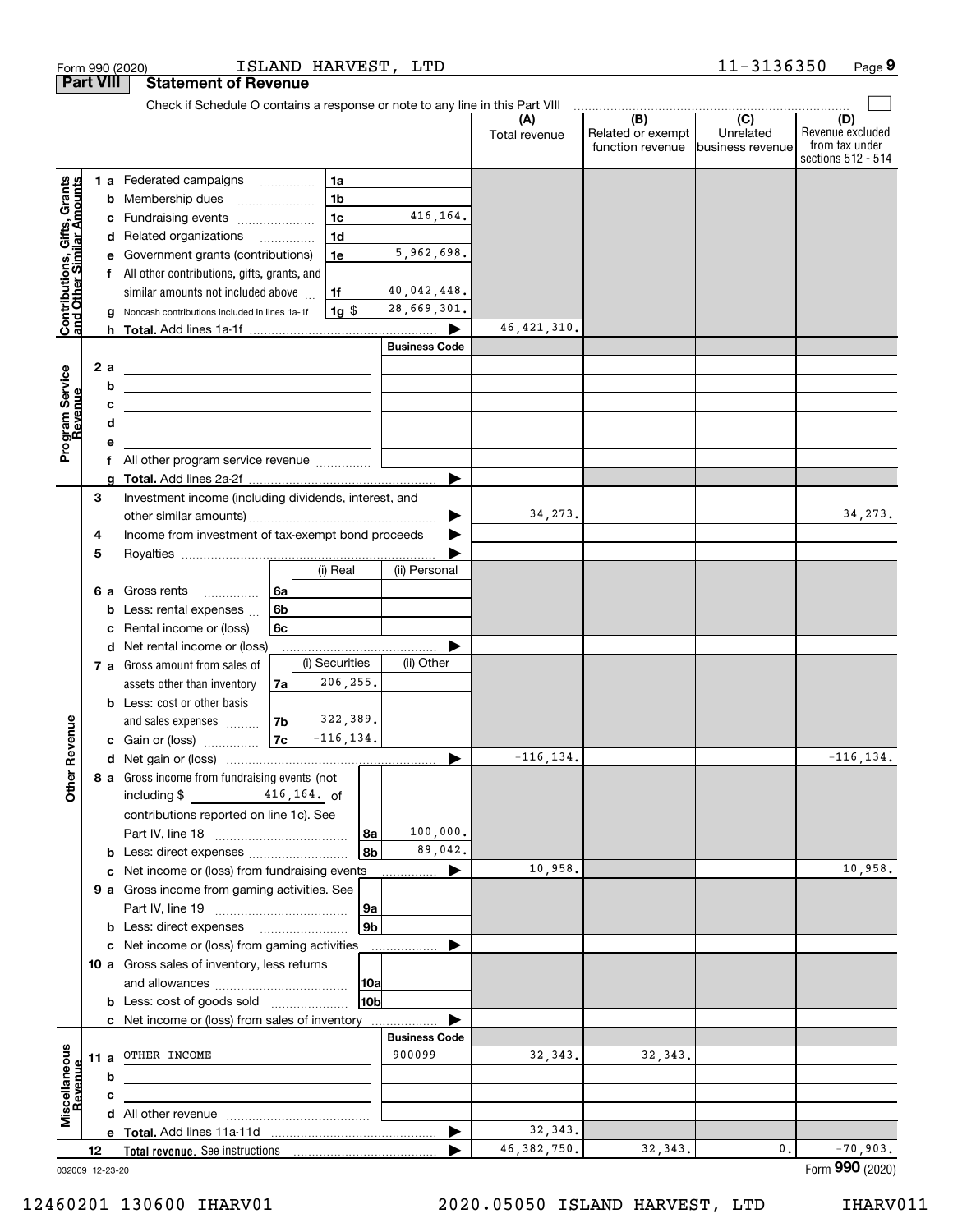Form 990 (2020) Page ISLAND HARVEST, LTD 11-3136350 **Part IX Statement of Functional Expenses**

|              | Section 501(c)(3) and 501(c)(4) organizations must complete all columns. All other organizations must complete column (A). |                       |                                    |                                           |                                |
|--------------|----------------------------------------------------------------------------------------------------------------------------|-----------------------|------------------------------------|-------------------------------------------|--------------------------------|
|              | Check if Schedule O contains a response or note to any line in this Part IX                                                |                       |                                    |                                           |                                |
|              | Do not include amounts reported on lines 6b,<br>7b, 8b, 9b, and 10b of Part VIII.                                          | (A)<br>Total expenses | (B)<br>Program service<br>expenses | (C)<br>Management and<br>general expenses | (D)<br>Fundraising<br>expenses |
| 1.           | Grants and other assistance to domestic organizations                                                                      |                       |                                    |                                           |                                |
|              | and domestic governments. See Part IV, line 21                                                                             | 34, 342, 795.         | 34, 342, 795.                      |                                           |                                |
| $\mathbf{2}$ | Grants and other assistance to domestic                                                                                    |                       |                                    |                                           |                                |
|              | individuals. See Part IV, line 22                                                                                          |                       |                                    |                                           |                                |
| 3            | Grants and other assistance to foreign                                                                                     |                       |                                    |                                           |                                |
|              | organizations, foreign governments, and foreign                                                                            |                       |                                    |                                           |                                |
|              | individuals. See Part IV, lines 15 and 16                                                                                  |                       |                                    |                                           |                                |
| 4            | Benefits paid to or for members                                                                                            |                       |                                    |                                           |                                |
| 5            | Compensation of current officers, directors,                                                                               |                       |                                    |                                           |                                |
|              |                                                                                                                            | 392,367.              | 58,855.                            | 293,859.                                  | 39,653.                        |
| 6            | Compensation not included above to disqualified                                                                            |                       |                                    |                                           |                                |
|              | persons (as defined under section 4958(f)(1)) and                                                                          |                       |                                    |                                           |                                |
|              | persons described in section 4958(c)(3)(B)                                                                                 |                       |                                    |                                           |                                |
| 7            |                                                                                                                            | 3,538,862.            | 2,718,041.                         | 363,959.                                  | 456,862.                       |
| 8            | Pension plan accruals and contributions (include                                                                           |                       |                                    |                                           |                                |
|              | section 401(k) and 403(b) employer contributions)                                                                          | 89,336.               | 63,107.                            | 14,946.                                   | 11,283.                        |
| 9            |                                                                                                                            | 340, 124.             | 240, 263.                          | 56,903.                                   | 42,958.                        |
| 10           |                                                                                                                            | 592,487.              | 418,533.                           | 99, 123.                                  | 74,831.                        |
| 11           | Fees for services (nonemployees):                                                                                          |                       |                                    |                                           |                                |
|              |                                                                                                                            |                       |                                    |                                           |                                |
| b            |                                                                                                                            | $\overline{130}$ .    |                                    | $\overline{130}$ .                        |                                |
|              |                                                                                                                            | $\overline{53,600}$ . |                                    | 53,600.                                   |                                |
|              |                                                                                                                            | 48,500.               |                                    | 48,500.                                   |                                |
|              | e Professional fundraising services. See Part IV, line 17                                                                  |                       |                                    |                                           |                                |
| f            | Investment management fees                                                                                                 | 13,420.               |                                    | 13,420.                                   |                                |
|              | g Other. (If line 11g amount exceeds 10% of line 25,                                                                       |                       |                                    |                                           |                                |
|              | column (A) amount, list line 11g expenses on Sch O.)                                                                       | 109,896.              | 29,232.                            | 19,472.                                   | 61, 192.                       |
| 12           |                                                                                                                            |                       |                                    |                                           |                                |
| 13           |                                                                                                                            | 39, 130.              |                                    | 29,347.                                   | 9,783.                         |
| 14           |                                                                                                                            | 65,345.               | $\overline{52,276}$ .              | 5,881.                                    | 7,188.                         |
| 15           |                                                                                                                            |                       |                                    |                                           |                                |
| 16           |                                                                                                                            | 1, 137, 052.          | 994,893.                           | 71,080.                                   | 71,079.                        |
| 17           | Travel                                                                                                                     |                       |                                    |                                           |                                |
| 18           | Payments of travel or entertainment expenses                                                                               |                       |                                    |                                           |                                |
|              | for any federal, state, or local public officials                                                                          |                       |                                    |                                           |                                |
| 19           | Conferences, conventions, and meetings                                                                                     | 21,837.               | 19,654.                            | 1,529.                                    | 654.                           |
| 20           | Interest                                                                                                                   | 88, 333.              | 79,500.                            | 4,417.                                    | 4,416.                         |
| 21           |                                                                                                                            |                       |                                    |                                           |                                |
| 22           | Depreciation, depletion, and amortization                                                                                  | 217,877.              | 196,090.                           | 10,893.                                   | 10,894.                        |
| 23           | Insurance                                                                                                                  | 210, 129.             | 189, 116.                          | 10, 505.                                  | 10,508.                        |
| 24           | Other expenses. Itemize expenses not covered                                                                               |                       |                                    |                                           |                                |
|              | above (List miscellaneous expenses on line 24e. If                                                                         |                       |                                    |                                           |                                |
|              | line 24e amount exceeds 10% of line 25, column (A)<br>amount, list line 24e expenses on Schedule 0.)                       |                       |                                    |                                           |                                |
|              | a FOOD TRANSPORTATION                                                                                                      | 506,188.              | 506,188.                           |                                           |                                |
| b            | PROGRAM SUPPLIES                                                                                                           | 156,830.              | 125,464.                           | 14, 115.                                  | 17,251.                        |
| C.           | OTHER EXPENSES                                                                                                             | 143, 171.             | 114,537.                           | 12,885.                                   | 15,749.                        |
| d            | PRINTING AND PUBLICATIO                                                                                                    | 107, 222.             | 32,167.                            | 10, 722.                                  | 64, 333.                       |
|              | e All other expenses                                                                                                       | 201,956.              | 161, 565.                          | 18, 176.                                  | 22, 215.                       |
| 25           | Total functional expenses. Add lines 1 through 24e                                                                         | 42, 416, 587.         | 40, 342, 276.                      | 1, 153, 462.                              | 920,849.                       |
|              |                                                                                                                            |                       |                                    |                                           |                                |

Check here  $\bullet$  if following SOP 98-2 (ASC 958-720) reported in column (B) joint costs from a combined educational campaign and fundraising solicitation. Check here  $\blacktriangleright$ 

**Joint costs.** Complete this line only if the organization

Form (2020) **990**

032010 12-23-20

**26**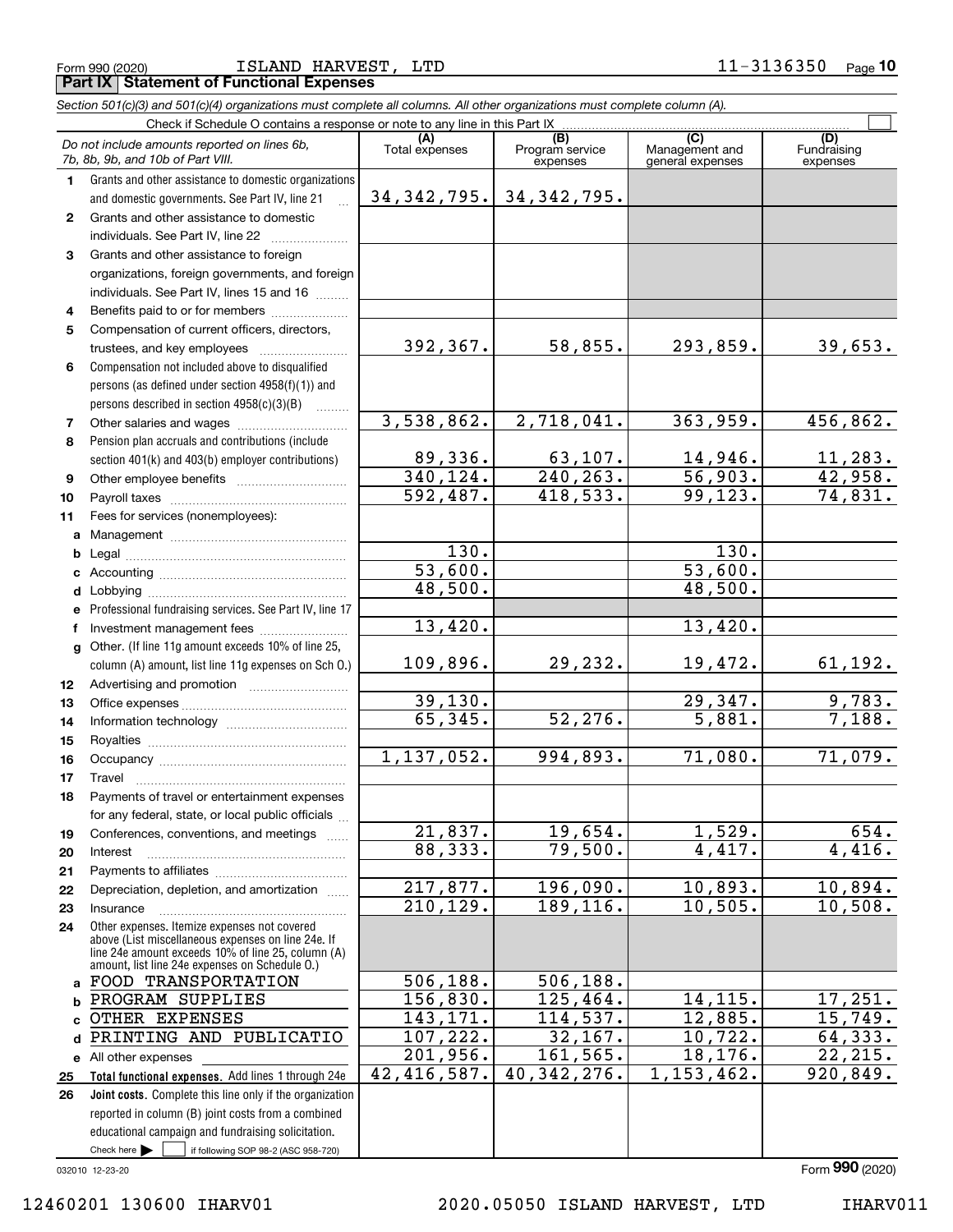#### Form 990 (2020) Page ISLAND HARVEST, LTD 11-3136350

|                             | Form 990 (2020) | ISLAND HARVEST, LTD                                                                                                                                        |                                        |                 | 11-3136350<br><sub>Page</sub> 11 |
|-----------------------------|-----------------|------------------------------------------------------------------------------------------------------------------------------------------------------------|----------------------------------------|-----------------|----------------------------------|
|                             | Part X          | <b>Balance Sheet</b>                                                                                                                                       |                                        |                 |                                  |
|                             |                 | Check if Schedule O contains a response or note to any line in this Part X [11] Check if Schedule O contains a response or note to any line in this Part X |                                        |                 |                                  |
|                             |                 |                                                                                                                                                            | (A)<br>Beginning of year               |                 | (B)<br>End of year               |
|                             | 1               | Cash - non-interest-bearing                                                                                                                                | 2,370,778.                             | $\mathbf{1}$    | 2,452,028.                       |
|                             | 2               |                                                                                                                                                            | 2,206,417.                             | $\mathbf{2}$    | 39,884.                          |
|                             | з               |                                                                                                                                                            | 2,002,943.                             | 3               | 3,451,946.                       |
|                             | 4               |                                                                                                                                                            |                                        | 4               |                                  |
|                             | 5               | Loans and other receivables from any current or former officer, director,                                                                                  |                                        |                 |                                  |
|                             |                 | trustee, key employee, creator or founder, substantial contributor, or 35%                                                                                 |                                        |                 |                                  |
|                             |                 | controlled entity or family member of any of these persons                                                                                                 |                                        | 5               |                                  |
|                             | 6               | Loans and other receivables from other disqualified persons (as defined                                                                                    |                                        |                 |                                  |
|                             |                 | under section $4958(f)(1)$ , and persons described in section $4958(c)(3)(B)$                                                                              |                                        | 6               |                                  |
|                             | 7               |                                                                                                                                                            |                                        | $\overline{7}$  |                                  |
| Assets                      | 8               |                                                                                                                                                            | <u>1,875,059.</u>                      | 8               | <u>1,416,096.</u>                |
|                             | 9               | Prepaid expenses and deferred charges                                                                                                                      | $\overline{21,197}$ .                  | 9               | 24, 217.                         |
|                             |                 | <b>10a</b> Land, buildings, and equipment: cost or other                                                                                                   |                                        |                 |                                  |
|                             |                 | basis. Complete Part VI of Schedule D $\frac{10a}{10a}$ 10, 506, 331.                                                                                      |                                        |                 |                                  |
|                             |                 | $10b$ $1,410,832$ .<br><b>b</b> Less: accumulated depreciation                                                                                             | <u>531,108.</u>                        | 10 <sub>c</sub> |                                  |
|                             | 11              |                                                                                                                                                            | 1,631,857.                             | 11              | $\frac{9,095,499.}{2,909,320.}$  |
|                             | 12              |                                                                                                                                                            |                                        | 12              |                                  |
|                             | 13              |                                                                                                                                                            |                                        | 13              |                                  |
|                             | 14              |                                                                                                                                                            |                                        | 14              |                                  |
|                             | 15              |                                                                                                                                                            | 13,708.                                | 15              | 13,708.                          |
|                             | 16              |                                                                                                                                                            | 10,653,067.                            | 16              | 19,402,698.                      |
|                             | 17              |                                                                                                                                                            | 281,076.                               | 17              | 513, 113.                        |
|                             | 18              |                                                                                                                                                            |                                        | 18              |                                  |
|                             | 19              |                                                                                                                                                            |                                        | 19              |                                  |
|                             | 20              |                                                                                                                                                            |                                        | 20              |                                  |
|                             | 21              | Escrow or custodial account liability. Complete Part IV of Schedule D                                                                                      |                                        | 21              |                                  |
|                             | 22              | Loans and other payables to any current or former officer, director,                                                                                       |                                        |                 |                                  |
| Liabilities                 |                 | trustee, key employee, creator or founder, substantial contributor, or 35%                                                                                 |                                        |                 |                                  |
|                             |                 | controlled entity or family member of any of these persons                                                                                                 |                                        | 22              |                                  |
|                             | 23              |                                                                                                                                                            |                                        | 23              | 4,720,000.                       |
|                             | 24              |                                                                                                                                                            |                                        | 24              |                                  |
|                             | 25              | Other liabilities (including federal income tax, payables to related third                                                                                 |                                        |                 |                                  |
|                             |                 | parties, and other liabilities not included on lines 17-24). Complete Part X                                                                               |                                        |                 |                                  |
|                             |                 | of Schedule D                                                                                                                                              | 465,700.                               | 25              | <u>7,000.</u>                    |
|                             | 26              | Total liabilities. Add lines 17 through 25                                                                                                                 | 746,776.                               | 26              | 5, 240, 113.                     |
|                             |                 | Organizations that follow FASB ASC 958, check here $\blacktriangleright \boxed{X}$                                                                         |                                        |                 |                                  |
|                             |                 | and complete lines 27, 28, 32, and 33.                                                                                                                     |                                        |                 |                                  |
|                             | 27              | Net assets without donor restrictions                                                                                                                      | 7,279,077.<br>$\overline{2,627,214}$ . | 27              | 11,674,621.                      |
|                             | 28              | Net assets with donor restrictions                                                                                                                         |                                        | 28              | 2,487,964.                       |
|                             |                 | Organizations that do not follow FASB ASC 958, check here $\blacktriangleright$                                                                            |                                        |                 |                                  |
|                             |                 | and complete lines 29 through 33.                                                                                                                          |                                        |                 |                                  |
|                             | 29              |                                                                                                                                                            |                                        | 29              |                                  |
| Net Assets or Fund Balances | 30              | Paid-in or capital surplus, or land, building, or equipment fund                                                                                           |                                        | 30              |                                  |
|                             | 31              | Retained earnings, endowment, accumulated income, or other funds                                                                                           | 9,906,291.                             | 31              | 14, 162, 585.                    |
|                             | 32              | Total net assets or fund balances                                                                                                                          | 10,653,067.                            | 32<br>33        | 19,402,698.                      |
|                             | 33              |                                                                                                                                                            |                                        |                 |                                  |

Form (2020) **990**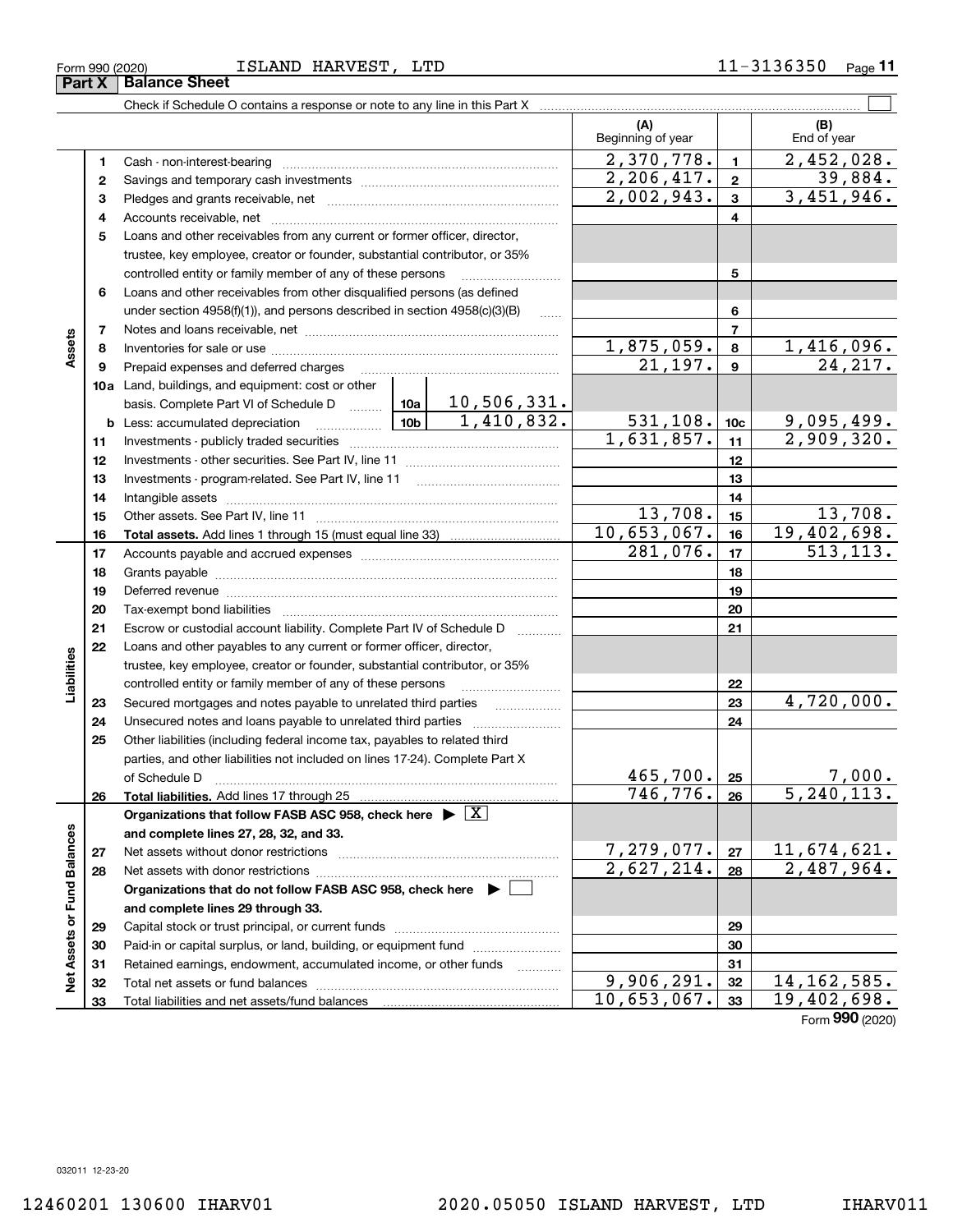|    | ISLAND HARVEST, LTD<br>Form 990 (2020)                                                                                                                                                                                         |                | 11-3136350                  |          | $Page$ 12               |  |
|----|--------------------------------------------------------------------------------------------------------------------------------------------------------------------------------------------------------------------------------|----------------|-----------------------------|----------|-------------------------|--|
|    | <b>Reconciliation of Net Assets</b><br>Part XI                                                                                                                                                                                 |                |                             |          |                         |  |
|    |                                                                                                                                                                                                                                |                |                             |          |                         |  |
|    |                                                                                                                                                                                                                                |                |                             |          |                         |  |
| 1  | Total revenue (must equal Part VIII, column (A), line 12)                                                                                                                                                                      | $\mathbf{1}$   | 46,382,750.                 |          |                         |  |
| 2  | Total expenses (must equal Part IX, column (A), line 25)                                                                                                                                                                       | $\mathbf{2}$   | $\overline{42}$ , 416, 587. |          |                         |  |
| 3  | Revenue less expenses. Subtract line 2 from line 1                                                                                                                                                                             | 3              | 3,966,163.                  |          |                         |  |
| 4  |                                                                                                                                                                                                                                | 4              | 9,906,291.                  |          |                         |  |
| 5  | Net unrealized gains (losses) on investments                                                                                                                                                                                   | 5              |                             |          | 290,131.                |  |
| 6  | Donated services and use of facilities [111] matter contracts and the service of facilities [11] matter contracts and use of facilities [11] matter contracts and the service of facilities [11] matter contracts and the serv | 6              |                             |          |                         |  |
| 7  | Investment expenses www.communication.com/www.communication.com/www.communication.com/www.com                                                                                                                                  | $\overline{7}$ |                             |          |                         |  |
| 8  | Prior period adjustments                                                                                                                                                                                                       | 8              |                             |          |                         |  |
| 9  | Other changes in net assets or fund balances (explain on Schedule O)                                                                                                                                                           | $\mathbf{q}$   |                             |          | 0.                      |  |
| 10 | Net assets or fund balances at end of year. Combine lines 3 through 9 (must equal Part X, line 32,                                                                                                                             |                |                             |          |                         |  |
|    |                                                                                                                                                                                                                                | 10             | 14, 162, 585.               |          |                         |  |
|    | Part XII Financial Statements and Reporting                                                                                                                                                                                    |                |                             |          |                         |  |
|    |                                                                                                                                                                                                                                |                |                             |          | $\overline{\mathbf{X}}$ |  |
|    |                                                                                                                                                                                                                                |                |                             | Yes      | No                      |  |
| 1. | $\boxed{\mathbf{X}}$ Accrual<br>Accounting method used to prepare the Form 990: <u>I</u> Cash<br>Other                                                                                                                         |                |                             |          |                         |  |
|    | If the organization changed its method of accounting from a prior year or checked "Other," explain in Schedule O.                                                                                                              |                |                             |          |                         |  |
|    | x<br>2a Were the organization's financial statements compiled or reviewed by an independent accountant?<br>2a                                                                                                                  |                |                             |          |                         |  |
|    | If "Yes," check a box below to indicate whether the financial statements for the year were compiled or reviewed on a                                                                                                           |                |                             |          |                         |  |
|    | separate basis, consolidated basis, or both:                                                                                                                                                                                   |                |                             |          |                         |  |
|    | Separate basis<br><b>Consolidated basis</b><br>Both consolidated and separate basis                                                                                                                                            |                |                             |          |                         |  |
|    | <b>b</b> Were the organization's financial statements audited by an independent accountant?                                                                                                                                    |                | 2 <sub>b</sub>              | х        |                         |  |
|    | If "Yes," check a box below to indicate whether the financial statements for the year were audited on a separate basis,                                                                                                        |                |                             |          |                         |  |
|    | consolidated basis, or both:                                                                                                                                                                                                   |                |                             |          |                         |  |
|    | $\mathbf{X}$ Consolidated basis<br>Both consolidated and separate basis<br>Separate basis                                                                                                                                      |                |                             |          |                         |  |
|    | c If "Yes" to line 2a or 2b, does the organization have a committee that assumes responsibility for oversight of the audit,                                                                                                    |                |                             |          |                         |  |
|    | review, or compilation of its financial statements and selection of an independent accountant?                                                                                                                                 |                | 2c                          | x        |                         |  |
|    | If the organization changed either its oversight process or selection process during the tax year, explain on Schedule O.                                                                                                      |                |                             |          |                         |  |
|    | 3a As a result of a federal award, was the organization required to undergo an audit or audits as set forth in the Single Audit                                                                                                |                |                             |          |                         |  |
|    |                                                                                                                                                                                                                                |                | За                          | X        |                         |  |
|    | b If "Yes," did the organization undergo the required audit or audits? If the organization did not undergo the required audit                                                                                                  |                |                             |          |                         |  |
|    |                                                                                                                                                                                                                                |                | 3 <sub>b</sub>              | х<br>nnn |                         |  |

Form (2020) **990**

032012 12-23-20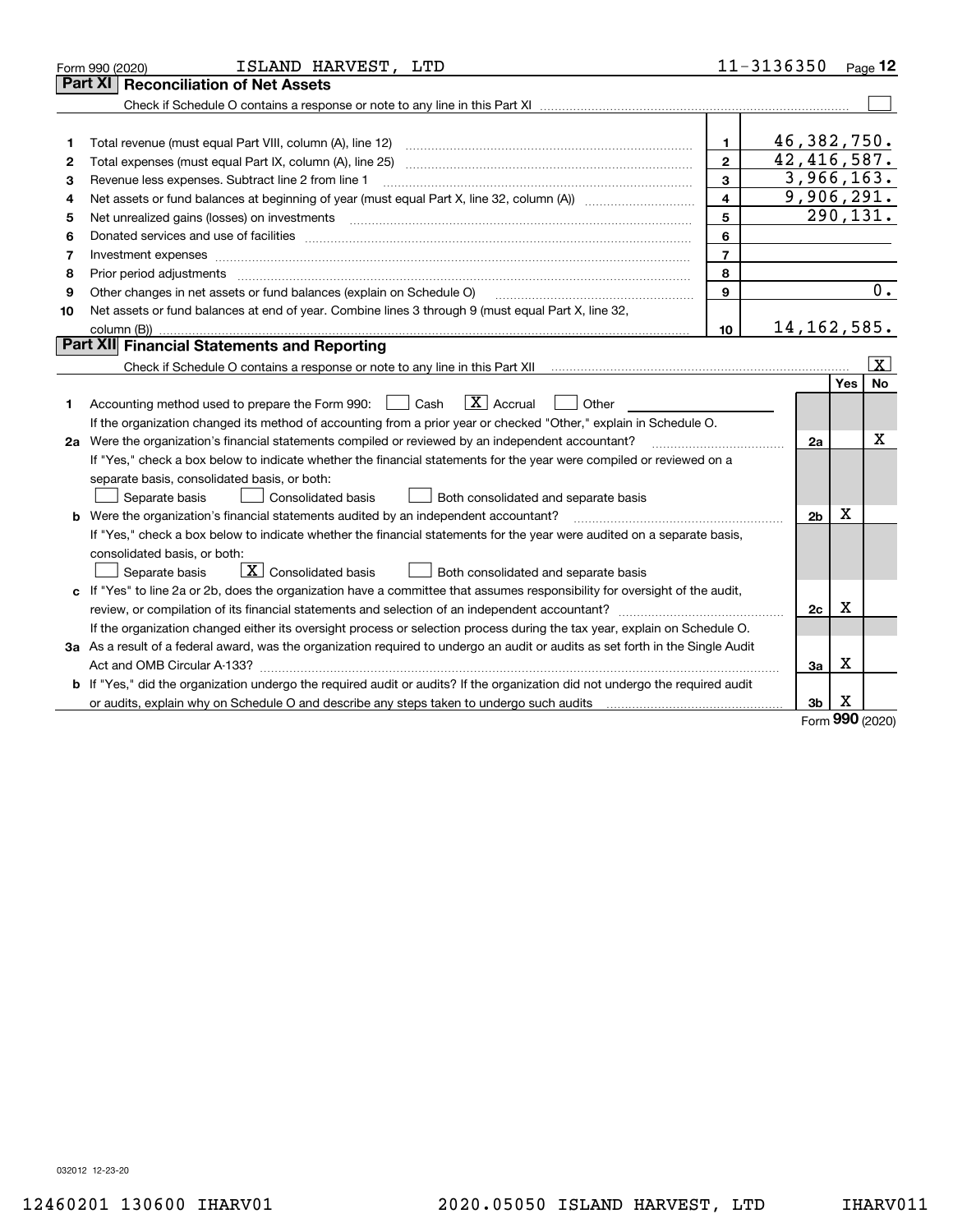| <b>SCHEDULE A</b> |
|-------------------|
|-------------------|

Department of the Treasury Internal Revenue Service

**(Form 990 or 990-EZ)**

# **Public Charity Status and Public Support**

**Complete if the organization is a section 501(c)(3) organization or a section 4947(a)(1) nonexempt charitable trust. | Attach to Form 990 or Form 990-EZ.** 

| ▶ Go to www.irs.gov/Form990 for instructions and the latest information |
|-------------------------------------------------------------------------|
|                                                                         |

| w.irs.gov/Form990 for instructions and the latest information. |  |
|----------------------------------------------------------------|--|
|----------------------------------------------------------------|--|

| OMB No 1545-0047                    |
|-------------------------------------|
| 1020                                |
| <b>Open to Public</b><br>Inspection |

|  | Name of the organization |
|--|--------------------------|
|--|--------------------------|

|                 | Name of the organization<br><b>Employer identification number</b> |                                                                                                                                                                                                                                                 |          |                                                        |                             |                                 |                            |  |                            |
|-----------------|-------------------------------------------------------------------|-------------------------------------------------------------------------------------------------------------------------------------------------------------------------------------------------------------------------------------------------|----------|--------------------------------------------------------|-----------------------------|---------------------------------|----------------------------|--|----------------------------|
|                 | ISLAND HARVEST, LTD                                               |                                                                                                                                                                                                                                                 |          |                                                        |                             | 11-3136350                      |                            |  |                            |
| Part I          |                                                                   | Reason for Public Charity Status. (All organizations must complete this part.) See instructions.                                                                                                                                                |          |                                                        |                             |                                 |                            |  |                            |
|                 |                                                                   | The organization is not a private foundation because it is: (For lines 1 through 12, check only one box.)                                                                                                                                       |          |                                                        |                             |                                 |                            |  |                            |
| 1               |                                                                   | A church, convention of churches, or association of churches described in section 170(b)(1)(A)(i).                                                                                                                                              |          |                                                        |                             |                                 |                            |  |                            |
| 2               |                                                                   | A school described in section 170(b)(1)(A)(ii). (Attach Schedule E (Form 990 or 990-EZ).)                                                                                                                                                       |          |                                                        |                             |                                 |                            |  |                            |
| 3               |                                                                   | A hospital or a cooperative hospital service organization described in section 170(b)(1)(A)(iii).                                                                                                                                               |          |                                                        |                             |                                 |                            |  |                            |
| 4               |                                                                   | A medical research organization operated in conjunction with a hospital described in section 170(b)(1)(A)(iii). Enter the hospital's name,                                                                                                      |          |                                                        |                             |                                 |                            |  |                            |
|                 |                                                                   | city, and state:                                                                                                                                                                                                                                |          |                                                        |                             |                                 |                            |  |                            |
| 5               |                                                                   | An organization operated for the benefit of a college or university owned or operated by a governmental unit described in                                                                                                                       |          |                                                        |                             |                                 |                            |  |                            |
|                 |                                                                   | section 170(b)(1)(A)(iv). (Complete Part II.)                                                                                                                                                                                                   |          |                                                        |                             |                                 |                            |  |                            |
| 6               |                                                                   | A federal, state, or local government or governmental unit described in section 170(b)(1)(A)(v).                                                                                                                                                |          |                                                        |                             |                                 |                            |  |                            |
| $\overline{7}$  | $\lfloor x \rfloor$                                               | An organization that normally receives a substantial part of its support from a governmental unit or from the general public described in                                                                                                       |          |                                                        |                             |                                 |                            |  |                            |
|                 |                                                                   | section 170(b)(1)(A)(vi). (Complete Part II.)                                                                                                                                                                                                   |          |                                                        |                             |                                 |                            |  |                            |
| 8               |                                                                   | A community trust described in section 170(b)(1)(A)(vi). (Complete Part II.)                                                                                                                                                                    |          |                                                        |                             |                                 |                            |  |                            |
| 9               |                                                                   | An agricultural research organization described in section 170(b)(1)(A)(ix) operated in conjunction with a land-grant college                                                                                                                   |          |                                                        |                             |                                 |                            |  |                            |
|                 |                                                                   | or university or a non-land-grant college of agriculture (see instructions). Enter the name, city, and state of the college or                                                                                                                  |          |                                                        |                             |                                 |                            |  |                            |
|                 |                                                                   | university:                                                                                                                                                                                                                                     |          |                                                        |                             |                                 |                            |  |                            |
| 10              |                                                                   | An organization that normally receives (1) more than 33 1/3% of its support from contributions, membership fees, and gross receipts from                                                                                                        |          |                                                        |                             |                                 |                            |  |                            |
|                 |                                                                   | activities related to its exempt functions, subject to certain exceptions; and (2) no more than 33 1/3% of its support from gross investment                                                                                                    |          |                                                        |                             |                                 |                            |  |                            |
|                 |                                                                   | income and unrelated business taxable income (less section 511 tax) from businesses acquired by the organization after June 30, 1975.                                                                                                           |          |                                                        |                             |                                 |                            |  |                            |
|                 |                                                                   | See section 509(a)(2). (Complete Part III.)                                                                                                                                                                                                     |          |                                                        |                             |                                 |                            |  |                            |
| 11              |                                                                   | An organization organized and operated exclusively to test for public safety. See section 509(a)(4).                                                                                                                                            |          |                                                        |                             |                                 |                            |  |                            |
| 12 <sub>2</sub> |                                                                   | An organization organized and operated exclusively for the benefit of, to perform the functions of, or to carry out the purposes of one or                                                                                                      |          |                                                        |                             |                                 |                            |  |                            |
|                 |                                                                   | more publicly supported organizations described in section 509(a)(1) or section 509(a)(2). See section 509(a)(3). Check the box in                                                                                                              |          |                                                        |                             |                                 |                            |  |                            |
|                 |                                                                   | lines 12a through 12d that describes the type of supporting organization and complete lines 12e, 12f, and 12g.                                                                                                                                  |          |                                                        |                             |                                 |                            |  |                            |
| а               |                                                                   | Type I. A supporting organization operated, supervised, or controlled by its supported organization(s), typically by giving                                                                                                                     |          |                                                        |                             |                                 |                            |  |                            |
|                 |                                                                   | the supported organization(s) the power to regularly appoint or elect a majority of the directors or trustees of the supporting                                                                                                                 |          |                                                        |                             |                                 |                            |  |                            |
|                 |                                                                   | organization. You must complete Part IV, Sections A and B.                                                                                                                                                                                      |          |                                                        |                             |                                 |                            |  |                            |
| b               |                                                                   | Type II. A supporting organization supervised or controlled in connection with its supported organization(s), by having<br>control or management of the supporting organization vested in the same persons that control or manage the supported |          |                                                        |                             |                                 |                            |  |                            |
|                 |                                                                   | organization(s). You must complete Part IV, Sections A and C.                                                                                                                                                                                   |          |                                                        |                             |                                 |                            |  |                            |
| с               |                                                                   | Type III functionally integrated. A supporting organization operated in connection with, and functionally integrated with,                                                                                                                      |          |                                                        |                             |                                 |                            |  |                            |
|                 |                                                                   | its supported organization(s) (see instructions). You must complete Part IV, Sections A, D, and E.                                                                                                                                              |          |                                                        |                             |                                 |                            |  |                            |
| d               |                                                                   | Type III non-functionally integrated. A supporting organization operated in connection with its supported organization(s)                                                                                                                       |          |                                                        |                             |                                 |                            |  |                            |
|                 |                                                                   | that is not functionally integrated. The organization generally must satisfy a distribution requirement and an attentiveness                                                                                                                    |          |                                                        |                             |                                 |                            |  |                            |
|                 |                                                                   | requirement (see instructions). You must complete Part IV, Sections A and D, and Part V.                                                                                                                                                        |          |                                                        |                             |                                 |                            |  |                            |
| е               |                                                                   | Check this box if the organization received a written determination from the IRS that it is a Type I, Type II, Type III                                                                                                                         |          |                                                        |                             |                                 |                            |  |                            |
|                 |                                                                   | functionally integrated, or Type III non-functionally integrated supporting organization.                                                                                                                                                       |          |                                                        |                             |                                 |                            |  |                            |
|                 |                                                                   | Enter the number of supported organizations                                                                                                                                                                                                     |          |                                                        |                             |                                 |                            |  |                            |
|                 |                                                                   | Provide the following information about the supported organization(s).                                                                                                                                                                          |          |                                                        |                             |                                 |                            |  |                            |
|                 |                                                                   | (i) Name of supported                                                                                                                                                                                                                           | (ii) EIN | (iii) Type of organization<br>(described on lines 1-10 | in your governing document? | (iv) Is the organization listed | (v) Amount of monetary     |  | (vi) Amount of other       |
|                 |                                                                   | organization                                                                                                                                                                                                                                    |          | above (see instructions))                              | Yes                         | No                              | support (see instructions) |  | support (see instructions) |
|                 |                                                                   |                                                                                                                                                                                                                                                 |          |                                                        |                             |                                 |                            |  |                            |
|                 |                                                                   |                                                                                                                                                                                                                                                 |          |                                                        |                             |                                 |                            |  |                            |
|                 |                                                                   |                                                                                                                                                                                                                                                 |          |                                                        |                             |                                 |                            |  |                            |
|                 |                                                                   |                                                                                                                                                                                                                                                 |          |                                                        |                             |                                 |                            |  |                            |
|                 |                                                                   |                                                                                                                                                                                                                                                 |          |                                                        |                             |                                 |                            |  |                            |
|                 |                                                                   |                                                                                                                                                                                                                                                 |          |                                                        |                             |                                 |                            |  |                            |
|                 |                                                                   |                                                                                                                                                                                                                                                 |          |                                                        |                             |                                 |                            |  |                            |
|                 |                                                                   |                                                                                                                                                                                                                                                 |          |                                                        |                             |                                 |                            |  |                            |
|                 |                                                                   |                                                                                                                                                                                                                                                 |          |                                                        |                             |                                 |                            |  |                            |
|                 |                                                                   |                                                                                                                                                                                                                                                 |          |                                                        |                             |                                 |                            |  |                            |
| Total           |                                                                   |                                                                                                                                                                                                                                                 |          |                                                        |                             |                                 |                            |  |                            |

LHA For Paperwork Reduction Act Notice, see the Instructions for Form 990 or 990-EZ. <sub>032021</sub> o1-25-21 Schedule A (Form 990 or 990-EZ) 2020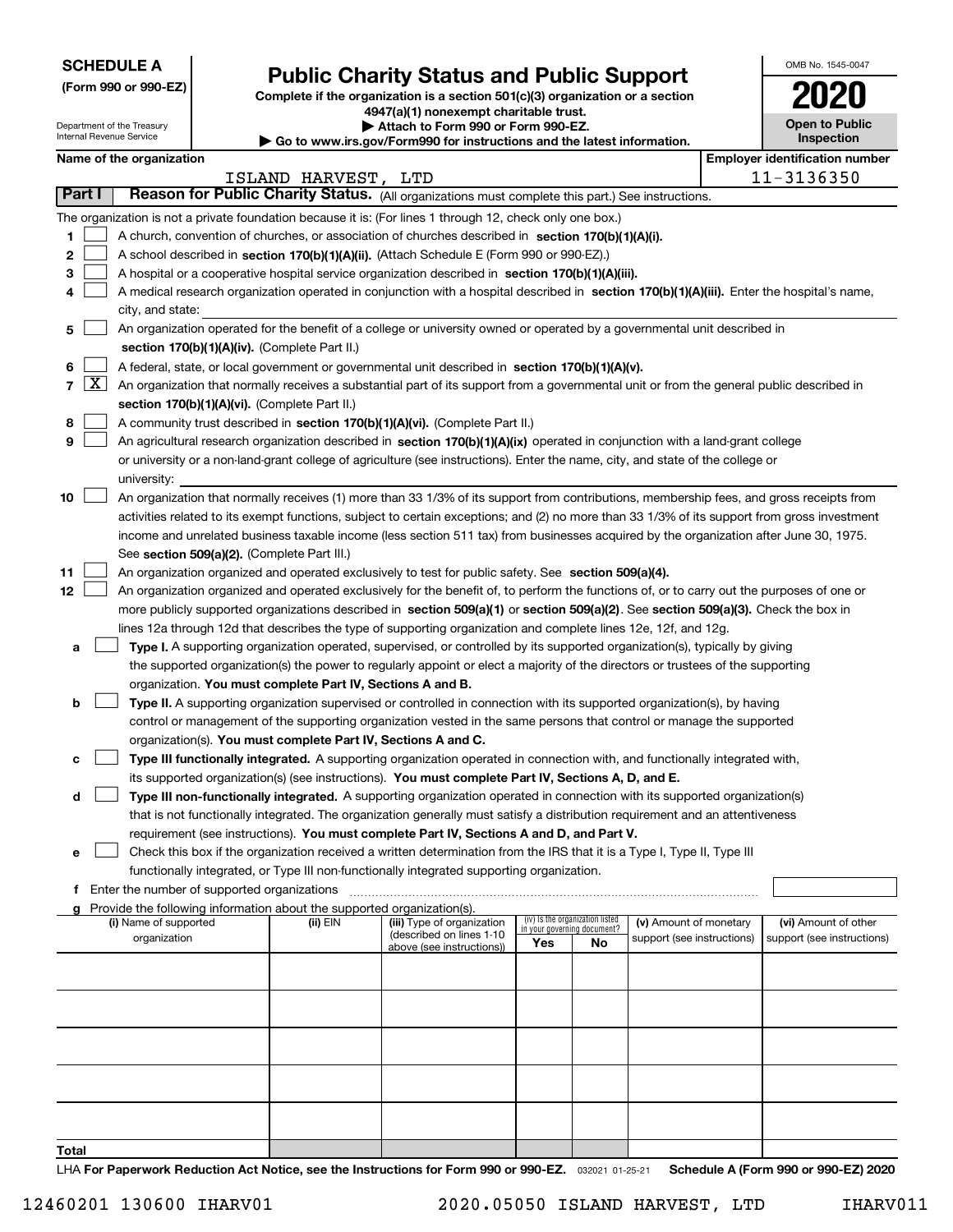#### Schedule A (Form 990 or 990-EZ) 2020 Page ISLAND HARVEST, LTD 11-3136350

**2**

(Complete only if you checked the box on line 5, 7, or 8 of Part I or if the organization failed to qualify under Part III. If the organization fails to qualify under the tests listed below, please complete Part III.) **Part II** Support Schedule for Organizations Described in Sections 170(b)(1)(A)(iv) and 170(b)(1)(A)(vi)

|     | <b>Section A. Public Support</b>                                                                                                               |                                                        |          |            |                                           |           |                                                        |
|-----|------------------------------------------------------------------------------------------------------------------------------------------------|--------------------------------------------------------|----------|------------|-------------------------------------------|-----------|--------------------------------------------------------|
|     | Calendar year (or fiscal year beginning in)                                                                                                    | (a) 2016                                               | (b) 2017 | $(c)$ 2018 | $(d)$ 2019                                | (e) 2020  | (f) Total                                              |
|     | 1 Gifts, grants, contributions, and                                                                                                            |                                                        |          |            |                                           |           |                                                        |
|     | membership fees received. (Do not                                                                                                              |                                                        |          |            |                                           |           |                                                        |
|     | include any "unusual grants.")                                                                                                                 | 20951108.21391916.23215178.34022421.46421310.146001933 |          |            |                                           |           |                                                        |
|     | 2 Tax revenues levied for the organ-                                                                                                           |                                                        |          |            |                                           |           |                                                        |
|     | ization's benefit and either paid to                                                                                                           |                                                        |          |            |                                           |           |                                                        |
|     | or expended on its behalf                                                                                                                      |                                                        |          |            |                                           |           |                                                        |
|     | 3 The value of services or facilities                                                                                                          |                                                        |          |            |                                           |           |                                                        |
|     | furnished by a governmental unit to                                                                                                            |                                                        |          |            |                                           |           |                                                        |
|     | the organization without charge                                                                                                                |                                                        |          |            |                                           |           |                                                        |
|     | 4 Total. Add lines 1 through 3                                                                                                                 |                                                        |          |            |                                           |           | 20951108.21391916.23215178.34022421.46421310.146001933 |
|     | 5 The portion of total contributions                                                                                                           |                                                        |          |            |                                           |           |                                                        |
|     | by each person (other than a                                                                                                                   |                                                        |          |            |                                           |           |                                                        |
|     | governmental unit or publicly                                                                                                                  |                                                        |          |            |                                           |           |                                                        |
|     | supported organization) included                                                                                                               |                                                        |          |            |                                           |           |                                                        |
|     | on line 1 that exceeds 2% of the                                                                                                               |                                                        |          |            |                                           |           |                                                        |
|     | amount shown on line 11,                                                                                                                       |                                                        |          |            |                                           |           |                                                        |
|     | column (f)                                                                                                                                     |                                                        |          |            |                                           |           |                                                        |
|     | 6 Public support. Subtract line 5 from line 4.                                                                                                 |                                                        |          |            |                                           |           | 146001933                                              |
|     | <b>Section B. Total Support</b>                                                                                                                |                                                        |          |            |                                           |           |                                                        |
|     | Calendar year (or fiscal year beginning in)                                                                                                    | (a) 2016                                               | (b) 2017 | $(c)$ 2018 | $(d)$ 2019                                | (e) 2020  | (f) Total                                              |
|     | <b>7</b> Amounts from line 4                                                                                                                   |                                                        |          |            |                                           |           | 20951108.21391916.23215178.34022421.46421310.146001933 |
|     | 8 Gross income from interest,                                                                                                                  |                                                        |          |            |                                           |           |                                                        |
|     | dividends, payments received on                                                                                                                |                                                        |          |            |                                           |           |                                                        |
|     | securities loans, rents, royalties,                                                                                                            |                                                        |          |            |                                           |           |                                                        |
|     | and income from similar sources                                                                                                                | 67,518.                                                | 75,780.  | 82,679.    | 87, 102.                                  | 208, 270. | 521,349.                                               |
|     | <b>9</b> Net income from unrelated business                                                                                                    |                                                        |          |            |                                           |           |                                                        |
|     | activities, whether or not the                                                                                                                 |                                                        |          |            |                                           |           |                                                        |
|     | business is regularly carried on                                                                                                               |                                                        |          |            |                                           |           |                                                        |
|     | 10 Other income. Do not include gain                                                                                                           |                                                        |          |            |                                           |           |                                                        |
|     | or loss from the sale of capital                                                                                                               |                                                        |          |            |                                           |           |                                                        |
|     | assets (Explain in Part VI.)                                                                                                                   |                                                        |          |            | $159, 309.$ 378, 363. 769, 754. 134, 188. |           | $32,343.$ 1473957.                                     |
|     | 11 Total support. Add lines 7 through 10                                                                                                       |                                                        |          |            |                                           |           | 147997239                                              |
|     | 12 Gross receipts from related activities, etc. (see instructions)                                                                             |                                                        |          |            |                                           | 12        |                                                        |
|     | 13 First 5 years. If the Form 990 is for the organization's first, second, third, fourth, or fifth tax year as a section 501(c)(3)             |                                                        |          |            |                                           |           |                                                        |
|     | organization, check this box and stop here                                                                                                     |                                                        |          |            |                                           |           |                                                        |
|     | <b>Section C. Computation of Public Support Percentage</b>                                                                                     |                                                        |          |            |                                           |           |                                                        |
|     |                                                                                                                                                |                                                        |          |            |                                           | 14        | 98.65<br>$\frac{9}{6}$                                 |
|     |                                                                                                                                                |                                                        |          |            |                                           | 15        | 98.32<br>$\frac{9}{6}$                                 |
|     | 16a 33 1/3% support test - 2020. If the organization did not check the box on line 13, and line 14 is 33 1/3% or more, check this box and      |                                                        |          |            |                                           |           |                                                        |
|     | stop here. The organization qualifies as a publicly supported organization                                                                     |                                                        |          |            |                                           |           | $\blacktriangleright$ $\boxed{\text{X}}$               |
|     | b 33 1/3% support test - 2019. If the organization did not check a box on line 13 or 16a, and line 15 is 33 1/3% or more, check this box       |                                                        |          |            |                                           |           |                                                        |
|     | and stop here. The organization qualifies as a publicly supported organization                                                                 |                                                        |          |            |                                           |           |                                                        |
|     | 17a 10% -facts-and-circumstances test - 2020. If the organization did not check a box on line 13, 16a, or 16b, and line 14 is 10% or more,     |                                                        |          |            |                                           |           |                                                        |
|     | and if the organization meets the facts-and-circumstances test, check this box and stop here. Explain in Part VI how the organization          |                                                        |          |            |                                           |           |                                                        |
|     | meets the facts-and-circumstances test. The organization qualifies as a publicly supported organization                                        |                                                        |          |            |                                           |           |                                                        |
|     | <b>b 10% -facts-and-circumstances test - 2019.</b> If the organization did not check a box on line 13, 16a, 16b, or 17a, and line 15 is 10% or |                                                        |          |            |                                           |           |                                                        |
|     | more, and if the organization meets the facts-and-circumstances test, check this box and stop here. Explain in Part VI how the                 |                                                        |          |            |                                           |           |                                                        |
|     | organization meets the facts-and-circumstances test. The organization qualifies as a publicly supported organization                           |                                                        |          |            |                                           |           |                                                        |
| 18. | Private foundation. If the organization did not check a box on line 13, 16a, 16b, 17a, or 17b, check this box and see instructions             |                                                        |          |            |                                           |           |                                                        |
|     |                                                                                                                                                |                                                        |          |            |                                           |           | Schedule A (Form 990 or 990-F7) 2020                   |

**Schedule A (Form 990 or 990-EZ) 2020**

032022 01-25-21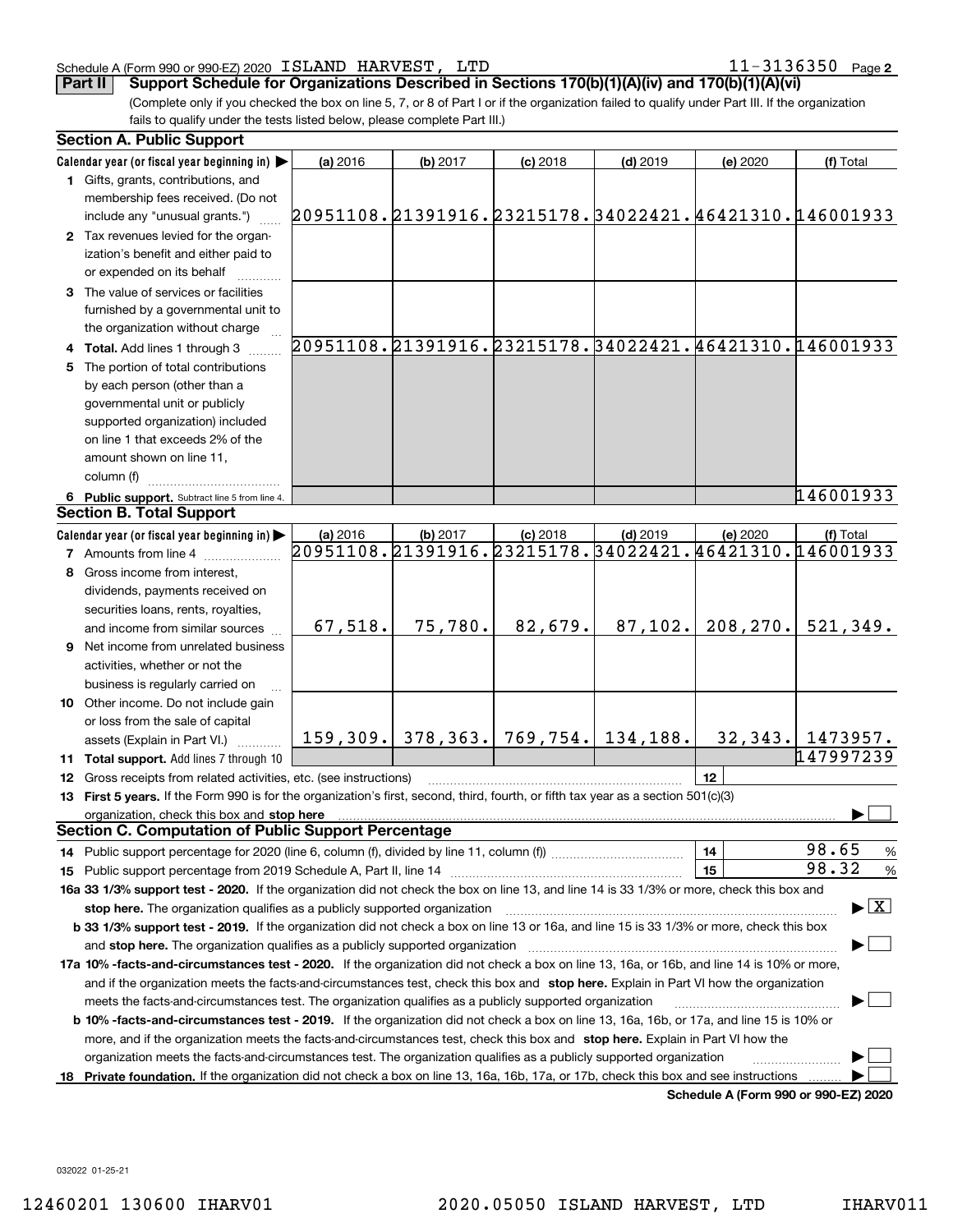#### Schedule A (Form 990 or 990-EZ) 2020 Page ISLAND HARVEST, LTD 11-3136350

#### **Part III Support Schedule for Organizations Described in Section 509(a)(2)**

**3**

(Complete only if you checked the box on line 10 of Part I or if the organization failed to qualify under Part II. If the organization fails to qualify under the tests listed below, please complete Part II.)

|    | <b>Section A. Public Support</b>                                                                                                                                 |          |          |            |            |          |                                      |
|----|------------------------------------------------------------------------------------------------------------------------------------------------------------------|----------|----------|------------|------------|----------|--------------------------------------|
|    | Calendar year (or fiscal year beginning in) $\blacktriangleright$                                                                                                | (a) 2016 | (b) 2017 | $(c)$ 2018 | $(d)$ 2019 | (e) 2020 | (f) Total                            |
|    | 1 Gifts, grants, contributions, and                                                                                                                              |          |          |            |            |          |                                      |
|    | membership fees received. (Do not                                                                                                                                |          |          |            |            |          |                                      |
|    | include any "unusual grants.")                                                                                                                                   |          |          |            |            |          |                                      |
|    | <b>2</b> Gross receipts from admissions,<br>merchandise sold or services per-<br>formed, or facilities furnished in                                              |          |          |            |            |          |                                      |
|    | any activity that is related to the<br>organization's tax-exempt purpose                                                                                         |          |          |            |            |          |                                      |
|    | 3 Gross receipts from activities that                                                                                                                            |          |          |            |            |          |                                      |
|    | are not an unrelated trade or bus-                                                                                                                               |          |          |            |            |          |                                      |
|    | iness under section 513                                                                                                                                          |          |          |            |            |          |                                      |
|    | 4 Tax revenues levied for the organ-                                                                                                                             |          |          |            |            |          |                                      |
|    | ization's benefit and either paid to                                                                                                                             |          |          |            |            |          |                                      |
|    | or expended on its behalf<br>.                                                                                                                                   |          |          |            |            |          |                                      |
|    | 5 The value of services or facilities                                                                                                                            |          |          |            |            |          |                                      |
|    | furnished by a governmental unit to                                                                                                                              |          |          |            |            |          |                                      |
|    | the organization without charge                                                                                                                                  |          |          |            |            |          |                                      |
|    | <b>6 Total.</b> Add lines 1 through 5                                                                                                                            |          |          |            |            |          |                                      |
|    | 7a Amounts included on lines 1, 2, and                                                                                                                           |          |          |            |            |          |                                      |
|    | 3 received from disqualified persons                                                                                                                             |          |          |            |            |          |                                      |
|    | <b>b</b> Amounts included on lines 2 and 3 received                                                                                                              |          |          |            |            |          |                                      |
|    | from other than disqualified persons that                                                                                                                        |          |          |            |            |          |                                      |
|    | exceed the greater of \$5,000 or 1% of the<br>amount on line 13 for the year                                                                                     |          |          |            |            |          |                                      |
|    | c Add lines 7a and 7b                                                                                                                                            |          |          |            |            |          |                                      |
|    |                                                                                                                                                                  |          |          |            |            |          |                                      |
|    | 8 Public support. (Subtract line 7c from line 6.)<br><b>Section B. Total Support</b>                                                                             |          |          |            |            |          |                                      |
|    |                                                                                                                                                                  |          |          |            |            |          |                                      |
|    | Calendar year (or fiscal year beginning in)                                                                                                                      | (a) 2016 | (b) 2017 | $(c)$ 2018 | $(d)$ 2019 | (e) 2020 | (f) Total                            |
|    | 9 Amounts from line 6                                                                                                                                            |          |          |            |            |          |                                      |
|    | 10a Gross income from interest,<br>dividends, payments received on<br>securities loans, rents, royalties,<br>and income from similar sources                     |          |          |            |            |          |                                      |
|    | <b>b</b> Unrelated business taxable income                                                                                                                       |          |          |            |            |          |                                      |
|    | (less section 511 taxes) from businesses                                                                                                                         |          |          |            |            |          |                                      |
|    | acquired after June 30, 1975                                                                                                                                     |          |          |            |            |          |                                      |
|    | c Add lines 10a and 10b                                                                                                                                          |          |          |            |            |          |                                      |
|    | 11 Net income from unrelated business<br>activities not included in line 10b,<br>whether or not the business is<br>regularly carried on                          |          |          |            |            |          |                                      |
|    | <b>12</b> Other income. Do not include gain                                                                                                                      |          |          |            |            |          |                                      |
|    | or loss from the sale of capital                                                                                                                                 |          |          |            |            |          |                                      |
|    | assets (Explain in Part VI.)<br><b>13</b> Total support. (Add lines 9, 10c, 11, and 12.)                                                                         |          |          |            |            |          |                                      |
|    | 14 First 5 years. If the Form 990 is for the organization's first, second, third, fourth, or fifth tax year as a section 501(c)(3) organization,                 |          |          |            |            |          |                                      |
|    |                                                                                                                                                                  |          |          |            |            |          |                                      |
|    | check this box and stop here <i>macuum macuum macuum macuum macuum macuum macuum macuum macuum</i><br><b>Section C. Computation of Public Support Percentage</b> |          |          |            |            |          |                                      |
|    | 15 Public support percentage for 2020 (line 8, column (f), divided by line 13, column (f))                                                                       |          |          |            |            | 15       |                                      |
|    |                                                                                                                                                                  |          |          |            |            | 16       | %                                    |
|    | 16 Public support percentage from 2019 Schedule A, Part III, line 15<br><b>Section D. Computation of Investment Income Percentage</b>                            |          |          |            |            |          | %                                    |
|    |                                                                                                                                                                  |          |          |            |            |          |                                      |
|    | 17 Investment income percentage for 2020 (line 10c, column (f), divided by line 13, column (f))                                                                  |          |          |            |            | 17       | %                                    |
|    | <b>18</b> Investment income percentage from <b>2019</b> Schedule A, Part III, line 17                                                                            |          |          |            |            | 18       | %                                    |
|    | 19a 33 1/3% support tests - 2020. If the organization did not check the box on line 14, and line 15 is more than 33 1/3%, and line 17 is not                     |          |          |            |            |          |                                      |
|    | more than 33 1/3%, check this box and stop here. The organization qualifies as a publicly supported organization                                                 |          |          |            |            |          | $\sim$ 1                             |
|    | b 33 1/3% support tests - 2019. If the organization did not check a box on line 14 or line 19a, and line 16 is more than 33 1/3%, and                            |          |          |            |            |          |                                      |
|    | line 18 is not more than 33 1/3%, check this box and stop here. The organization qualifies as a publicly supported organization                                  |          |          |            |            |          |                                      |
| 20 | Private foundation. If the organization did not check a box on line 14, 19a, or 19b, check this box and see instructions                                         |          |          |            |            |          |                                      |
|    | 032023 01-25-21                                                                                                                                                  |          |          |            |            |          | Schedule A (Form 990 or 990-EZ) 2020 |

12460201 130600 IHARV01 2020.05050 ISLAND HARVEST, LTD IHARV011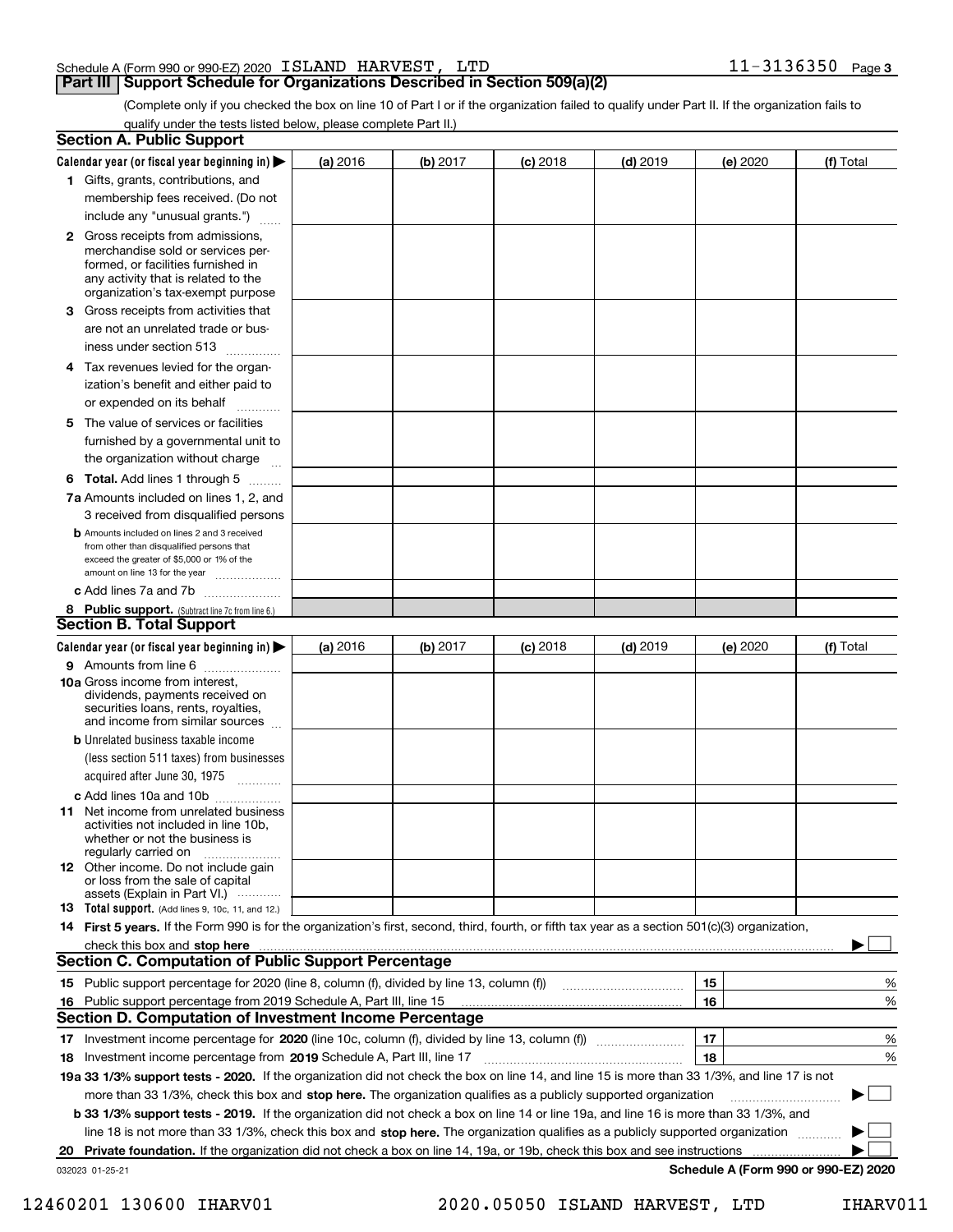**1**

**2**

**3a**

**3b**

**3c**

**4a**

**4b**

**4c**

**5a**

**5b5c**

**6**

**7**

**8**

**9a**

**9b**

**9c**

**10a**

**10b**

**YesNo**

# **Part IV Supporting Organizations**

(Complete only if you checked a box in line 12 on Part I. If you checked box 12a, Part I, complete Sections A and B. If you checked box 12b, Part I, complete Sections A and C. If you checked box 12c, Part I, complete Sections A, D, and E. If you checked box 12d, Part I, complete Sections A and D, and complete Part V.)

#### **Section A. All Supporting Organizations**

- **1** Are all of the organization's supported organizations listed by name in the organization's governing documents? If "No," describe in **Part VI** how the supported organizations are designated. If designated by *class or purpose, describe the designation. If historic and continuing relationship, explain.*
- **2** Did the organization have any supported organization that does not have an IRS determination of status under section 509(a)(1) or (2)? If "Yes," explain in Part VI how the organization determined that the supported *organization was described in section 509(a)(1) or (2).*
- **3a** Did the organization have a supported organization described in section 501(c)(4), (5), or (6)? If "Yes," answer *lines 3b and 3c below.*
- **b** Did the organization confirm that each supported organization qualified under section 501(c)(4), (5), or (6) and satisfied the public support tests under section 509(a)(2)? If "Yes," describe in **Part VI** when and how the *organization made the determination.*
- **c**Did the organization ensure that all support to such organizations was used exclusively for section 170(c)(2)(B) purposes? If "Yes," explain in **Part VI** what controls the organization put in place to ensure such use.
- **4a***If* Was any supported organization not organized in the United States ("foreign supported organization")? *"Yes," and if you checked box 12a or 12b in Part I, answer lines 4b and 4c below.*
- **b** Did the organization have ultimate control and discretion in deciding whether to make grants to the foreign supported organization? If "Yes," describe in **Part VI** how the organization had such control and discretion *despite being controlled or supervised by or in connection with its supported organizations.*
- **c** Did the organization support any foreign supported organization that does not have an IRS determination under sections 501(c)(3) and 509(a)(1) or (2)? If "Yes," explain in **Part VI** what controls the organization used *to ensure that all support to the foreign supported organization was used exclusively for section 170(c)(2)(B) purposes.*
- **5a** Did the organization add, substitute, or remove any supported organizations during the tax year? If "Yes," answer lines 5b and 5c below (if applicable). Also, provide detail in **Part VI,** including (i) the names and EIN *numbers of the supported organizations added, substituted, or removed; (ii) the reasons for each such action; (iii) the authority under the organization's organizing document authorizing such action; and (iv) how the action was accomplished (such as by amendment to the organizing document).*
- **b** Type I or Type II only. Was any added or substituted supported organization part of a class already designated in the organization's organizing document?
- **cSubstitutions only.**  Was the substitution the result of an event beyond the organization's control?
- **6** Did the organization provide support (whether in the form of grants or the provision of services or facilities) to **Part VI.** *If "Yes," provide detail in* support or benefit one or more of the filing organization's supported organizations? anyone other than (i) its supported organizations, (ii) individuals that are part of the charitable class benefited by one or more of its supported organizations, or (iii) other supporting organizations that also
- **7**Did the organization provide a grant, loan, compensation, or other similar payment to a substantial contributor *If "Yes," complete Part I of Schedule L (Form 990 or 990-EZ).* regard to a substantial contributor? (as defined in section 4958(c)(3)(C)), a family member of a substantial contributor, or a 35% controlled entity with
- **8** Did the organization make a loan to a disqualified person (as defined in section 4958) not described in line 7? *If "Yes," complete Part I of Schedule L (Form 990 or 990-EZ).*
- **9a** Was the organization controlled directly or indirectly at any time during the tax year by one or more in section 509(a)(1) or (2))? If "Yes," *provide detail in* <code>Part VI.</code> disqualified persons, as defined in section 4946 (other than foundation managers and organizations described
- **b** Did one or more disqualified persons (as defined in line 9a) hold a controlling interest in any entity in which the supporting organization had an interest? If "Yes," provide detail in P**art VI**.
- **c**Did a disqualified person (as defined in line 9a) have an ownership interest in, or derive any personal benefit from, assets in which the supporting organization also had an interest? If "Yes," provide detail in P**art VI.**
- **10a** Was the organization subject to the excess business holdings rules of section 4943 because of section supporting organizations)? If "Yes," answer line 10b below. 4943(f) (regarding certain Type II supporting organizations, and all Type III non-functionally integrated
- **b** Did the organization have any excess business holdings in the tax year? (Use Schedule C, Form 4720, to *determine whether the organization had excess business holdings.)*

032024 01-25-21

**Schedule A (Form 990 or 990-EZ) 2020**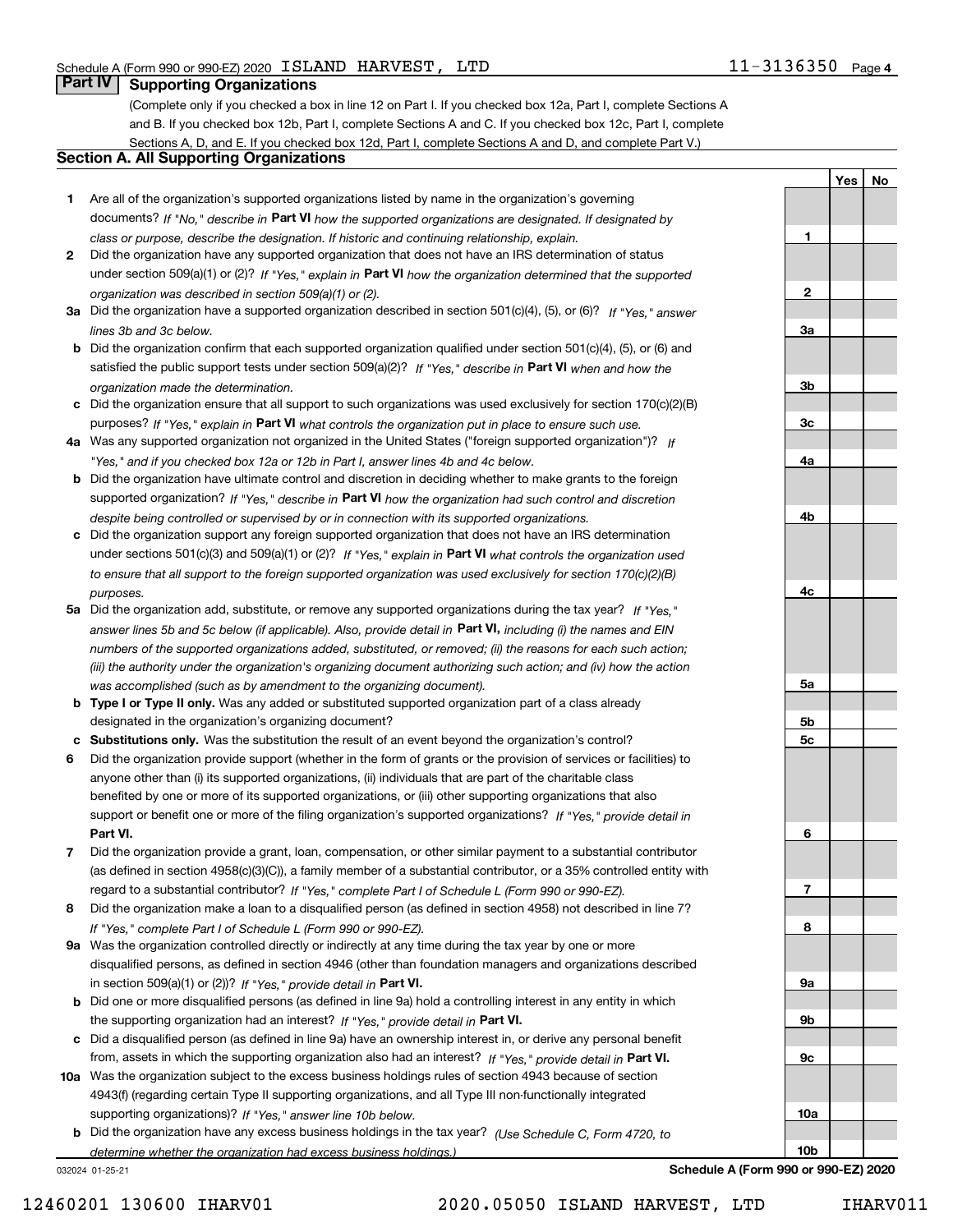|              | <b>Supporting Organizations (continued)</b><br><b>Part IV</b>                                                                                                                                                                                               |                 |            |    |
|--------------|-------------------------------------------------------------------------------------------------------------------------------------------------------------------------------------------------------------------------------------------------------------|-----------------|------------|----|
|              |                                                                                                                                                                                                                                                             |                 | Yes        | No |
| 11           | Has the organization accepted a gift or contribution from any of the following persons?                                                                                                                                                                     |                 |            |    |
|              | a A person who directly or indirectly controls, either alone or together with persons described in lines 11b and                                                                                                                                            |                 |            |    |
|              | 11c below, the governing body of a supported organization?                                                                                                                                                                                                  | 11a             |            |    |
|              | <b>b</b> A family member of a person described in line 11a above?                                                                                                                                                                                           | 11 <sub>b</sub> |            |    |
|              | c A 35% controlled entity of a person described in line 11a or 11b above? If "Yes" to line 11a, 11b, or 11c, provide                                                                                                                                        |                 |            |    |
|              | detail in Part VI.                                                                                                                                                                                                                                          | 11c             |            |    |
|              | <b>Section B. Type I Supporting Organizations</b>                                                                                                                                                                                                           |                 |            |    |
|              |                                                                                                                                                                                                                                                             |                 | Yes        | No |
| 1            | Did the governing body, members of the governing body, officers acting in their official capacity, or membership of one or<br>more supported organizations have the power to regularly appoint or elect at least a majority of the organization's officers, |                 |            |    |
|              | directors, or trustees at all times during the tax year? If "No," describe in Part VI how the supported organization(s)<br>effectively operated, supervised, or controlled the organization's activities. If the organization had more than one supported   |                 |            |    |
|              | organization, describe how the powers to appoint and/or remove officers, directors, or trustees were allocated among the                                                                                                                                    | 1               |            |    |
| $\mathbf{2}$ | supported organizations and what conditions or restrictions, if any, applied to such powers during the tax year.<br>Did the organization operate for the benefit of any supported organization other than the supported                                     |                 |            |    |
|              | organization(s) that operated, supervised, or controlled the supporting organization? If "Yes," explain in                                                                                                                                                  |                 |            |    |
|              | Part VI how providing such benefit carried out the purposes of the supported organization(s) that operated,                                                                                                                                                 |                 |            |    |
|              | supervised, or controlled the supporting organization.                                                                                                                                                                                                      | $\mathbf{2}$    |            |    |
|              | Section C. Type II Supporting Organizations                                                                                                                                                                                                                 |                 |            |    |
|              |                                                                                                                                                                                                                                                             |                 | Yes        | No |
| 1.           | Were a majority of the organization's directors or trustees during the tax year also a majority of the directors                                                                                                                                            |                 |            |    |
|              | or trustees of each of the organization's supported organization(s)? If "No," describe in Part VI how control                                                                                                                                               |                 |            |    |
|              | or management of the supporting organization was vested in the same persons that controlled or managed                                                                                                                                                      |                 |            |    |
|              | the supported organization(s).                                                                                                                                                                                                                              |                 |            |    |
|              | Section D. All Type III Supporting Organizations                                                                                                                                                                                                            |                 |            |    |
|              |                                                                                                                                                                                                                                                             |                 | Yes        | No |
| 1            | Did the organization provide to each of its supported organizations, by the last day of the fifth month of the                                                                                                                                              |                 |            |    |
|              | organization's tax year, (i) a written notice describing the type and amount of support provided during the prior tax                                                                                                                                       |                 |            |    |
|              | year, (ii) a copy of the Form 990 that was most recently filed as of the date of notification, and (iii) copies of the                                                                                                                                      |                 |            |    |
|              | organization's governing documents in effect on the date of notification, to the extent not previously provided?                                                                                                                                            | 1               |            |    |
| $\mathbf{2}$ | Were any of the organization's officers, directors, or trustees either (i) appointed or elected by the supported                                                                                                                                            |                 |            |    |
|              | organization(s) or (ii) serving on the governing body of a supported organization? If "No," explain in Part VI how                                                                                                                                          |                 |            |    |
|              | the organization maintained a close and continuous working relationship with the supported organization(s).                                                                                                                                                 | 2               |            |    |
| 3            | By reason of the relationship described in line 2, above, did the organization's supported organizations have a                                                                                                                                             |                 |            |    |
|              | significant voice in the organization's investment policies and in directing the use of the organization's                                                                                                                                                  |                 |            |    |
|              | income or assets at all times during the tax year? If "Yes," describe in Part VI the role the organization's                                                                                                                                                |                 |            |    |
|              | supported organizations played in this regard.                                                                                                                                                                                                              | 3               |            |    |
|              | Section E. Type III Functionally Integrated Supporting Organizations                                                                                                                                                                                        |                 |            |    |
| 1            | Check the box next to the method that the organization used to satisfy the Integral Part Test during the year (see instructions).                                                                                                                           |                 |            |    |
| a            | The organization satisfied the Activities Test. Complete line 2 below.                                                                                                                                                                                      |                 |            |    |
| b            | The organization is the parent of each of its supported organizations. Complete line 3 below.                                                                                                                                                               |                 |            |    |
| c            | The organization supported a governmental entity. Describe in Part VI how you supported a governmental entity (see instructions)                                                                                                                            |                 |            |    |
| 2            | Activities Test. Answer lines 2a and 2b below.                                                                                                                                                                                                              |                 | <b>Yes</b> | No |
| а            | Did substantially all of the organization's activities during the tax year directly further the exempt purposes of                                                                                                                                          |                 |            |    |
|              | the supported organization(s) to which the organization was responsive? If "Yes." then in Part VI identify                                                                                                                                                  |                 |            |    |

**b** Did the activities described in line 2a, above, constitute activities that, but for the organization's involvement, **those supported organizations and explain**  *how these activities directly furthered their exempt purposes, how the organization was responsive to those supported organizations, and how the organization determined that these activities constituted substantially all of its activities.* one or more of the organization's supported organization(s) would have been engaged in? If "Yes," e*xplain in* 

# **Part VI**  *the reasons for the organization's position that its supported organization(s) would have engaged in these activities but for the organization's involvement.*

**3** Parent of Supported Organizations. Answer lines 3a and 3b below.

**a** Did the organization have the power to regularly appoint or elect a majority of the officers, directors, or trustees of each of the supported organizations? If "Yes" or "No" provide details in **Part VI.** 

**b** Did the organization exercise a substantial degree of direction over the policies, programs, and activities of each of its supported organizations? If "Yes," describe in Part VI the role played by the organization in this regard.

032025 01-25-21

**Schedule A (Form 990 or 990-EZ) 2020**

**2a**

**2b**

**3a**

**3b**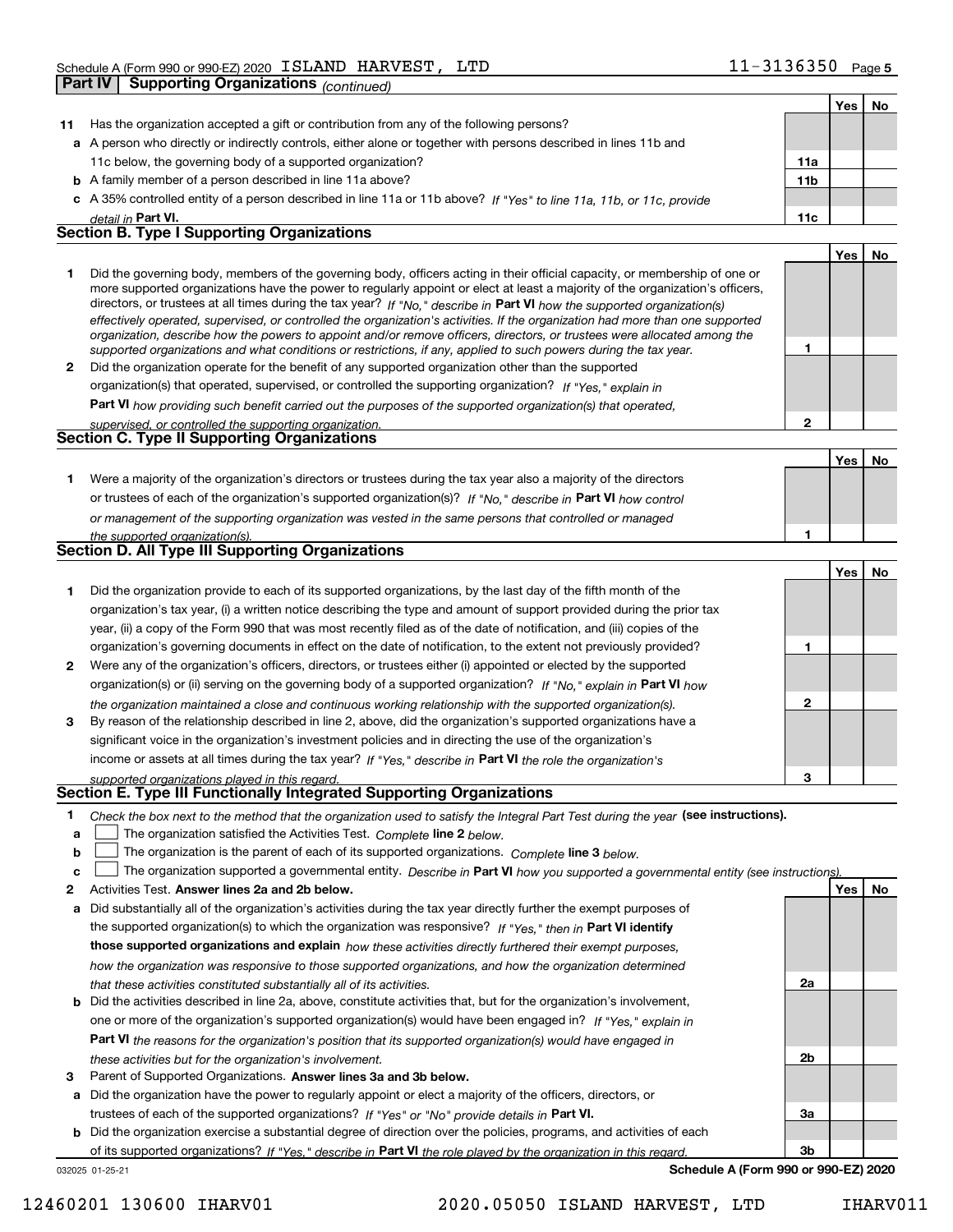#### Schedule A (Form 990 or 990-EZ) 2020 Page ISLAND HARVEST, LTD 11-3136350 **Part V Type III Non-Functionally Integrated 509(a)(3) Supporting Organizations**

**1**1 Check here if the organization satisfied the Integral Part Test as a qualifying trust on Nov. 20, 1970 (explain in Part VI). See instructions. All other Type III non-functionally integrated supporting organizations must complete Sections A through E.

|              | Section A - Adjusted Net Income                                             |                | (A) Prior Year | (B) Current Year<br>(optional) |
|--------------|-----------------------------------------------------------------------------|----------------|----------------|--------------------------------|
| 1            | Net short-term capital gain                                                 | 1              |                |                                |
| 2            | Recoveries of prior-year distributions                                      | $\mathbf{2}$   |                |                                |
| З            | Other gross income (see instructions)                                       | 3              |                |                                |
| 4            | Add lines 1 through 3.                                                      | 4              |                |                                |
| 5            | Depreciation and depletion                                                  | 5              |                |                                |
| 6            | Portion of operating expenses paid or incurred for production or            |                |                |                                |
|              | collection of gross income or for management, conservation, or              |                |                |                                |
|              | maintenance of property held for production of income (see instructions)    | 6              |                |                                |
| 7            | Other expenses (see instructions)                                           | $\overline{7}$ |                |                                |
| 8            | Adjusted Net Income (subtract lines 5, 6, and 7 from line 4)                | 8              |                |                                |
|              | <b>Section B - Minimum Asset Amount</b>                                     |                | (A) Prior Year | (B) Current Year<br>(optional) |
| 1            | Aggregate fair market value of all non-exempt-use assets (see               |                |                |                                |
|              | instructions for short tax year or assets held for part of year):           |                |                |                                |
|              | a Average monthly value of securities                                       | 1a             |                |                                |
|              | <b>b</b> Average monthly cash balances                                      | 1b             |                |                                |
|              | c Fair market value of other non-exempt-use assets                          | 1c             |                |                                |
|              | d Total (add lines 1a, 1b, and 1c)                                          | 1d             |                |                                |
|              | <b>e</b> Discount claimed for blockage or other factors                     |                |                |                                |
|              | (explain in detail in Part VI):                                             |                |                |                                |
| 2            | Acquisition indebtedness applicable to non-exempt-use assets                | $\mathbf{2}$   |                |                                |
| З            | Subtract line 2 from line 1d.                                               | 3              |                |                                |
| 4            | Cash deemed held for exempt use. Enter 0.015 of line 3 (for greater amount, |                |                |                                |
|              | see instructions).                                                          | 4              |                |                                |
| 5            | Net value of non-exempt-use assets (subtract line 4 from line 3)            | 5              |                |                                |
| 6            | Multiply line 5 by 0.035.                                                   | 6              |                |                                |
| 7            | Recoveries of prior-year distributions                                      | 7              |                |                                |
| 8            | Minimum Asset Amount (add line 7 to line 6)                                 | 8              |                |                                |
|              | <b>Section C - Distributable Amount</b>                                     |                |                | <b>Current Year</b>            |
| 1            | Adjusted net income for prior year (from Section A, line 8, column A)       | 1              |                |                                |
| $\mathbf{2}$ | Enter 0.85 of line 1.                                                       | $\mathbf{2}$   |                |                                |
| 3            | Minimum asset amount for prior year (from Section B, line 8, column A)      | 3              |                |                                |
| 4            | Enter greater of line 2 or line 3.                                          | 4              |                |                                |
| 5            | Income tax imposed in prior year                                            | 5              |                |                                |
| 6            | <b>Distributable Amount.</b> Subtract line 5 from line 4, unless subject to |                |                |                                |
|              | emergency temporary reduction (see instructions).                           | 6              |                |                                |
|              |                                                                             |                |                |                                |

**7**Check here if the current year is the organization's first as a non-functionally integrated Type III supporting organization (see instructions).

**Schedule A (Form 990 or 990-EZ) 2020**

032026 01-25-21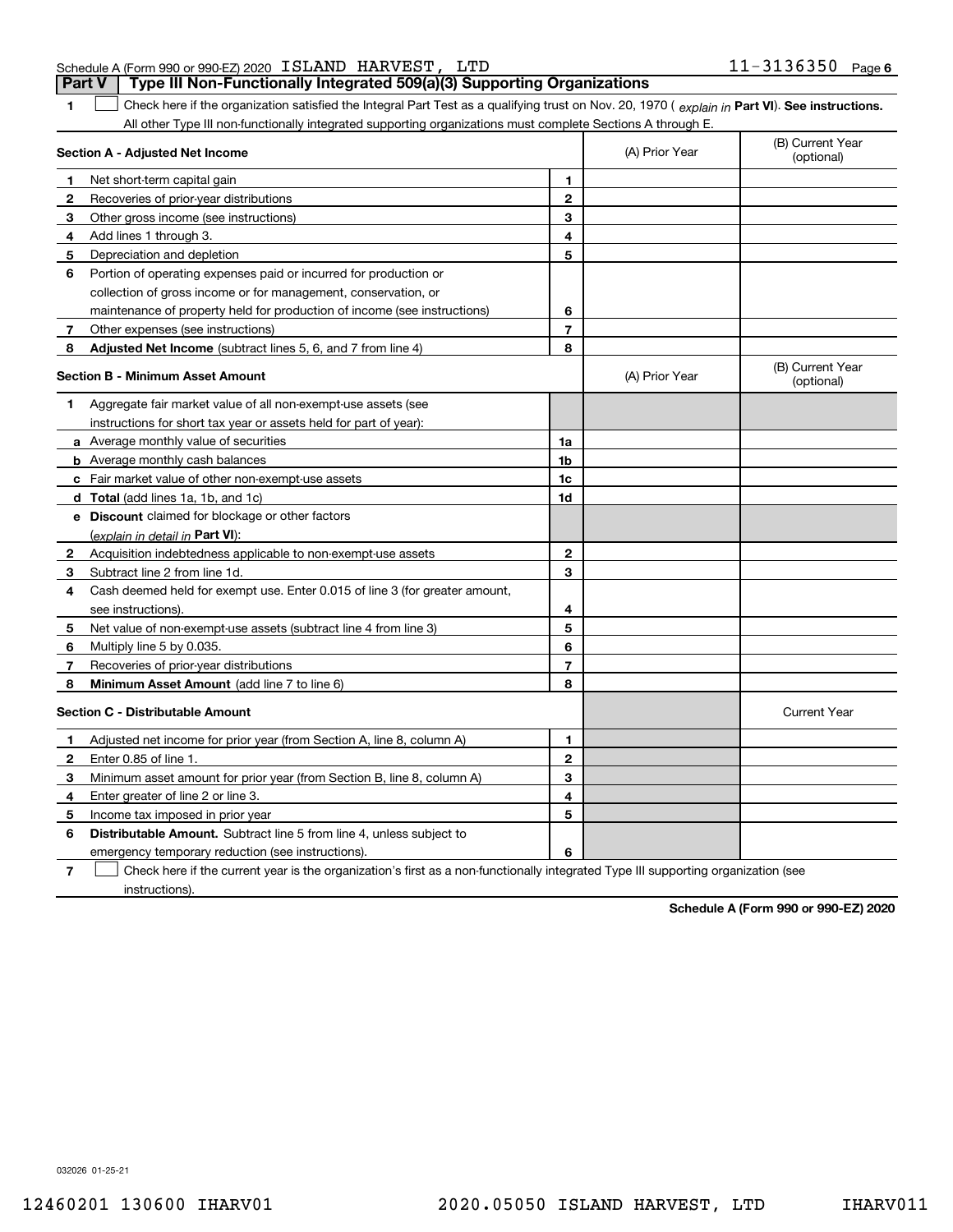| Schedule A (Form 990 or 990-EZ) 2020 $\,$ $\,$ ISLAND $\,$ $\,$ HARVEST , $\,$ LTD |  | $11 - 3136350$ Page: |  |
|------------------------------------------------------------------------------------|--|----------------------|--|
|                                                                                    |  |                      |  |

| <b>Part V</b> | Type III Non-Functionally Integrated 509(a)(3) Supporting Organizations                    |                                    | (continued)                                   |    |                                                  |
|---------------|--------------------------------------------------------------------------------------------|------------------------------------|-----------------------------------------------|----|--------------------------------------------------|
|               | <b>Section D - Distributions</b>                                                           |                                    |                                               |    | <b>Current Year</b>                              |
| 1             | Amounts paid to supported organizations to accomplish exempt purposes                      |                                    |                                               | 1  |                                                  |
| 2             | Amounts paid to perform activity that directly furthers exempt purposes of supported       |                                    |                                               |    |                                                  |
|               | organizations, in excess of income from activity                                           |                                    |                                               | 2  |                                                  |
| 3             | Administrative expenses paid to accomplish exempt purposes of supported organizations      |                                    |                                               | 3  |                                                  |
| 4             | Amounts paid to acquire exempt-use assets                                                  |                                    |                                               | 4  |                                                  |
| 5             | Qualified set-aside amounts (prior IRS approval required - provide details in Part VI)     |                                    |                                               | 5  |                                                  |
| 6             | Other distributions ( <i>describe in</i> Part VI). See instructions.                       |                                    |                                               | 6  |                                                  |
| 7             | Total annual distributions. Add lines 1 through 6.                                         |                                    |                                               | 7  |                                                  |
| 8             | Distributions to attentive supported organizations to which the organization is responsive |                                    |                                               |    |                                                  |
|               | (provide details in Part VI). See instructions.                                            |                                    |                                               | 8  |                                                  |
| 9             | Distributable amount for 2020 from Section C, line 6                                       |                                    |                                               | 9  |                                                  |
| 10            | Line 8 amount divided by line 9 amount                                                     |                                    |                                               | 10 |                                                  |
|               | <b>Section E - Distribution Allocations</b> (see instructions)                             | (i)<br><b>Excess Distributions</b> | (ii)<br><b>Underdistributions</b><br>Pre-2020 |    | (iii)<br><b>Distributable</b><br>Amount for 2020 |
| 1             | Distributable amount for 2020 from Section C, line 6                                       |                                    |                                               |    |                                                  |
| 2             | Underdistributions, if any, for years prior to 2020 (reason-                               |                                    |                                               |    |                                                  |
|               | able cause required - explain in Part VI). See instructions.                               |                                    |                                               |    |                                                  |
| 3             | Excess distributions carryover, if any, to 2020                                            |                                    |                                               |    |                                                  |
|               | a From 2015                                                                                |                                    |                                               |    |                                                  |
|               | <b>b</b> From 2016                                                                         |                                    |                                               |    |                                                  |
|               | $c$ From 2017                                                                              |                                    |                                               |    |                                                  |
|               | d From 2018                                                                                |                                    |                                               |    |                                                  |
|               | e From 2019                                                                                |                                    |                                               |    |                                                  |
|               | f Total of lines 3a through 3e                                                             |                                    |                                               |    |                                                  |
|               | g Applied to underdistributions of prior years                                             |                                    |                                               |    |                                                  |
|               | <b>h</b> Applied to 2020 distributable amount                                              |                                    |                                               |    |                                                  |
|               | Carryover from 2015 not applied (see instructions)                                         |                                    |                                               |    |                                                  |
|               | Remainder. Subtract lines 3g, 3h, and 3i from line 3f.                                     |                                    |                                               |    |                                                  |
| 4             | Distributions for 2020 from Section D,                                                     |                                    |                                               |    |                                                  |
|               | line $7:$                                                                                  |                                    |                                               |    |                                                  |
|               | a Applied to underdistributions of prior years                                             |                                    |                                               |    |                                                  |
|               | <b>b</b> Applied to 2020 distributable amount                                              |                                    |                                               |    |                                                  |
|               | c Remainder. Subtract lines 4a and 4b from line 4.                                         |                                    |                                               |    |                                                  |
| 5.            | Remaining underdistributions for years prior to 2020, if                                   |                                    |                                               |    |                                                  |
|               | any. Subtract lines 3g and 4a from line 2. For result greater                              |                                    |                                               |    |                                                  |
|               | than zero, explain in Part VI. See instructions.                                           |                                    |                                               |    |                                                  |
| 6             | Remaining underdistributions for 2020. Subtract lines 3h                                   |                                    |                                               |    |                                                  |
|               | and 4b from line 1. For result greater than zero, explain in                               |                                    |                                               |    |                                                  |
|               | Part VI. See instructions.                                                                 |                                    |                                               |    |                                                  |
| 7             | Excess distributions carryover to 2021. Add lines 3j                                       |                                    |                                               |    |                                                  |
|               | and 4c.                                                                                    |                                    |                                               |    |                                                  |
| 8             | Breakdown of line 7:                                                                       |                                    |                                               |    |                                                  |
|               | a Excess from 2016                                                                         |                                    |                                               |    |                                                  |
|               | <b>b</b> Excess from 2017                                                                  |                                    |                                               |    |                                                  |
|               | c Excess from 2018                                                                         |                                    |                                               |    |                                                  |
|               | d Excess from 2019                                                                         |                                    |                                               |    |                                                  |
|               | e Excess from 2020                                                                         |                                    |                                               |    |                                                  |

**Schedule A (Form 990 or 990-EZ) 2020**

032027 01-25-21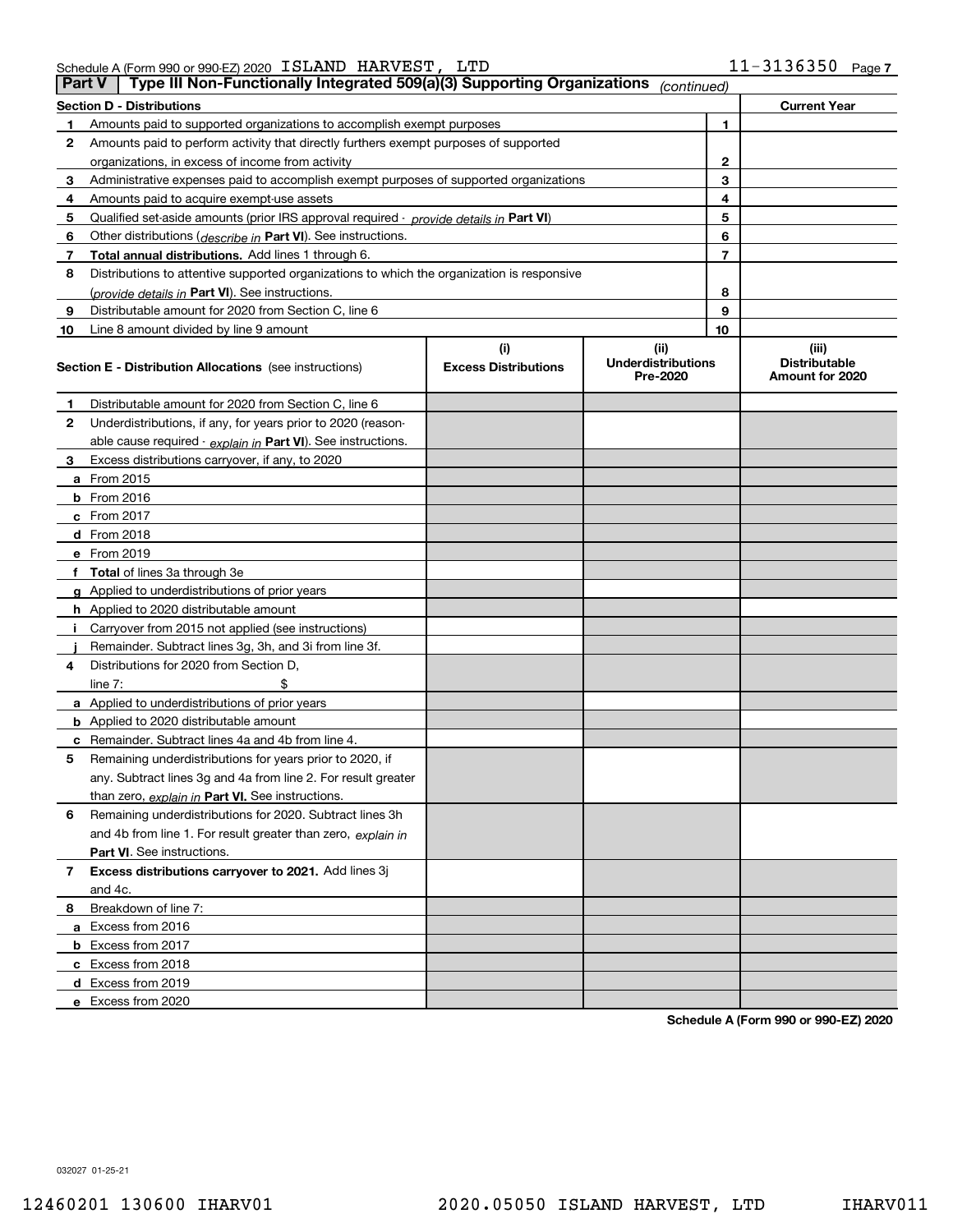| Part VI         | Supplemental Information. Provide the explanations required by Part II, line 10; Part II, line 17a or 17b; Part III, line 12;                                                                                                                                                                                                                                                                                                                              |
|-----------------|------------------------------------------------------------------------------------------------------------------------------------------------------------------------------------------------------------------------------------------------------------------------------------------------------------------------------------------------------------------------------------------------------------------------------------------------------------|
|                 | Part IV, Section A, lines 1, 2, 3b, 3c, 4b, 4c, 5a, 6, 9a, 9b, 9c, 11a, 11b, and 11c; Part IV, Section B, lines 1 and 2; Part IV, Section C,<br>line 1; Part IV, Section D, lines 2 and 3; Part IV, Section E, lines 1c, 2a, 2b, 3a, and 3b; Part V, line 1; Part V, Section B, line 1e; Part V,<br>Section D, lines 5, 6, and 8; and Part V, Section E, lines 2, 5, and 6. Also complete this part for any additional information.<br>(See instructions.) |
|                 |                                                                                                                                                                                                                                                                                                                                                                                                                                                            |
|                 |                                                                                                                                                                                                                                                                                                                                                                                                                                                            |
|                 |                                                                                                                                                                                                                                                                                                                                                                                                                                                            |
|                 |                                                                                                                                                                                                                                                                                                                                                                                                                                                            |
|                 |                                                                                                                                                                                                                                                                                                                                                                                                                                                            |
|                 |                                                                                                                                                                                                                                                                                                                                                                                                                                                            |
|                 |                                                                                                                                                                                                                                                                                                                                                                                                                                                            |
|                 |                                                                                                                                                                                                                                                                                                                                                                                                                                                            |
|                 |                                                                                                                                                                                                                                                                                                                                                                                                                                                            |
|                 |                                                                                                                                                                                                                                                                                                                                                                                                                                                            |
|                 |                                                                                                                                                                                                                                                                                                                                                                                                                                                            |
|                 |                                                                                                                                                                                                                                                                                                                                                                                                                                                            |
|                 |                                                                                                                                                                                                                                                                                                                                                                                                                                                            |
|                 |                                                                                                                                                                                                                                                                                                                                                                                                                                                            |
|                 |                                                                                                                                                                                                                                                                                                                                                                                                                                                            |
|                 |                                                                                                                                                                                                                                                                                                                                                                                                                                                            |
|                 |                                                                                                                                                                                                                                                                                                                                                                                                                                                            |
|                 |                                                                                                                                                                                                                                                                                                                                                                                                                                                            |
|                 |                                                                                                                                                                                                                                                                                                                                                                                                                                                            |
|                 |                                                                                                                                                                                                                                                                                                                                                                                                                                                            |
|                 |                                                                                                                                                                                                                                                                                                                                                                                                                                                            |
|                 |                                                                                                                                                                                                                                                                                                                                                                                                                                                            |
|                 |                                                                                                                                                                                                                                                                                                                                                                                                                                                            |
|                 |                                                                                                                                                                                                                                                                                                                                                                                                                                                            |
|                 |                                                                                                                                                                                                                                                                                                                                                                                                                                                            |
|                 |                                                                                                                                                                                                                                                                                                                                                                                                                                                            |
|                 |                                                                                                                                                                                                                                                                                                                                                                                                                                                            |
|                 |                                                                                                                                                                                                                                                                                                                                                                                                                                                            |
|                 |                                                                                                                                                                                                                                                                                                                                                                                                                                                            |
|                 |                                                                                                                                                                                                                                                                                                                                                                                                                                                            |
|                 |                                                                                                                                                                                                                                                                                                                                                                                                                                                            |
|                 |                                                                                                                                                                                                                                                                                                                                                                                                                                                            |
|                 |                                                                                                                                                                                                                                                                                                                                                                                                                                                            |
| 032028 01-25-21 | Schedule A (Form 990 or 990-EZ) 2020                                                                                                                                                                                                                                                                                                                                                                                                                       |

12460201 130600 IHARV01 2020.05050 ISLAND HARVEST, LTD IHARV011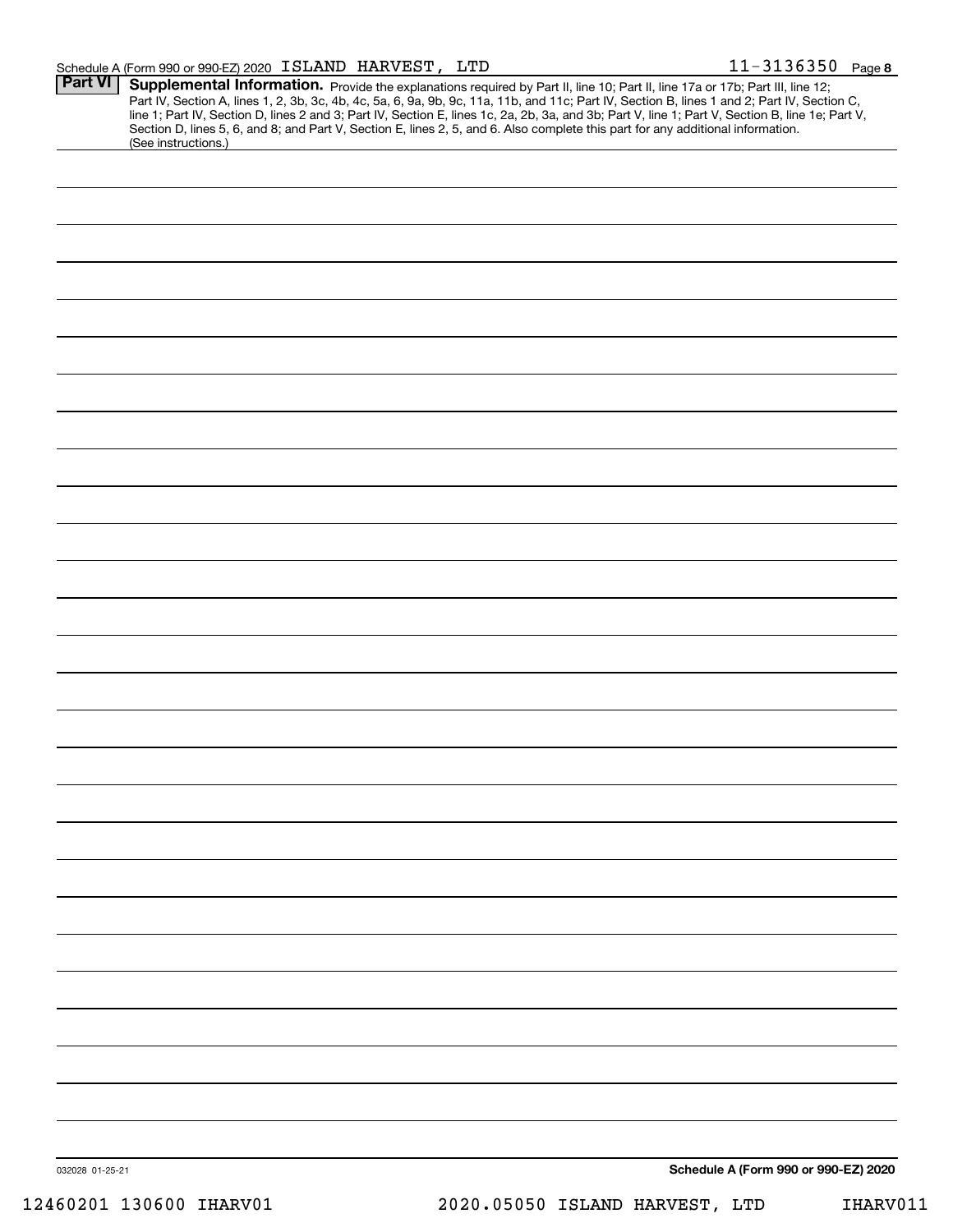Department of the Treasury Internal Revenue Service **(Form 990, 990-EZ, or 990-PF)**

Name of the organization

# **Schedule B Schedule of Contributors**

**| Attach to Form 990, Form 990-EZ, or Form 990-PF. | Go to www.irs.gov/Form990 for the latest information.** OMB No. 1545-0047

**2020**

**Employer identification number**

11-3136350

| ISLAND HARVEST, | LTD |
|-----------------|-----|
|                 |     |

| <b>Organization type (check one):</b> |                                                                             |  |  |  |
|---------------------------------------|-----------------------------------------------------------------------------|--|--|--|
| Filers of:                            | Section:                                                                    |  |  |  |
| Form 990 or 990-EZ                    | $\underline{X}$ 501(c)( 3) (enter number) organization                      |  |  |  |
|                                       | $4947(a)(1)$ nonexempt charitable trust not treated as a private foundation |  |  |  |
|                                       | 527 political organization                                                  |  |  |  |
| Form 990-PF                           | 501(c)(3) exempt private foundation                                         |  |  |  |
|                                       | 4947(a)(1) nonexempt charitable trust treated as a private foundation       |  |  |  |
|                                       | 501(c)(3) taxable private foundation                                        |  |  |  |
|                                       |                                                                             |  |  |  |

Check if your organization is covered by the **General Rule** or a **Special Rule. Note:**  Only a section 501(c)(7), (8), or (10) organization can check boxes for both the General Rule and a Special Rule. See instructions.

#### **General Rule**

 $\mathcal{L}^{\text{max}}$ 

For an organization filing Form 990, 990-EZ, or 990-PF that received, during the year, contributions totaling \$5,000 or more (in money or property) from any one contributor. Complete Parts I and II. See instructions for determining a contributor's total contributions.

#### **Special Rules**

any one contributor, during the year, total contributions of the greater of  $\,$  (1) \$5,000; or **(2)** 2% of the amount on (i) Form 990, Part VIII, line 1h;  $\boxed{\textbf{X}}$  For an organization described in section 501(c)(3) filing Form 990 or 990-EZ that met the 33 1/3% support test of the regulations under sections 509(a)(1) and 170(b)(1)(A)(vi), that checked Schedule A (Form 990 or 990-EZ), Part II, line 13, 16a, or 16b, and that received from or (ii) Form 990-EZ, line 1. Complete Parts I and II.

For an organization described in section 501(c)(7), (8), or (10) filing Form 990 or 990-EZ that received from any one contributor, during the year, total contributions of more than \$1,000 exclusively for religious, charitable, scientific, literary, or educational purposes, or for the prevention of cruelty to children or animals. Complete Parts I (entering "N/A" in column (b) instead of the contributor name and address), II, and III.  $\mathcal{L}^{\text{max}}$ 

purpose. Don't complete any of the parts unless the **General Rule** applies to this organization because it received *nonexclusively* year, contributions <sub>exclusively</sub> for religious, charitable, etc., purposes, but no such contributions totaled more than \$1,000. If this box is checked, enter here the total contributions that were received during the year for an  $\;$ exclusively religious, charitable, etc., For an organization described in section 501(c)(7), (8), or (10) filing Form 990 or 990-EZ that received from any one contributor, during the religious, charitable, etc., contributions totaling \$5,000 or more during the year  $\Box$ — $\Box$   $\Box$   $\Box$  $\mathcal{L}^{\text{max}}$ 

**Caution:**  An organization that isn't covered by the General Rule and/or the Special Rules doesn't file Schedule B (Form 990, 990-EZ, or 990-PF),  **must** but it answer "No" on Part IV, line 2, of its Form 990; or check the box on line H of its Form 990-EZ or on its Form 990-PF, Part I, line 2, to certify that it doesn't meet the filing requirements of Schedule B (Form 990, 990-EZ, or 990-PF).

**For Paperwork Reduction Act Notice, see the instructions for Form 990, 990-EZ, or 990-PF. Schedule B (Form 990, 990-EZ, or 990-PF) (2020)** LHA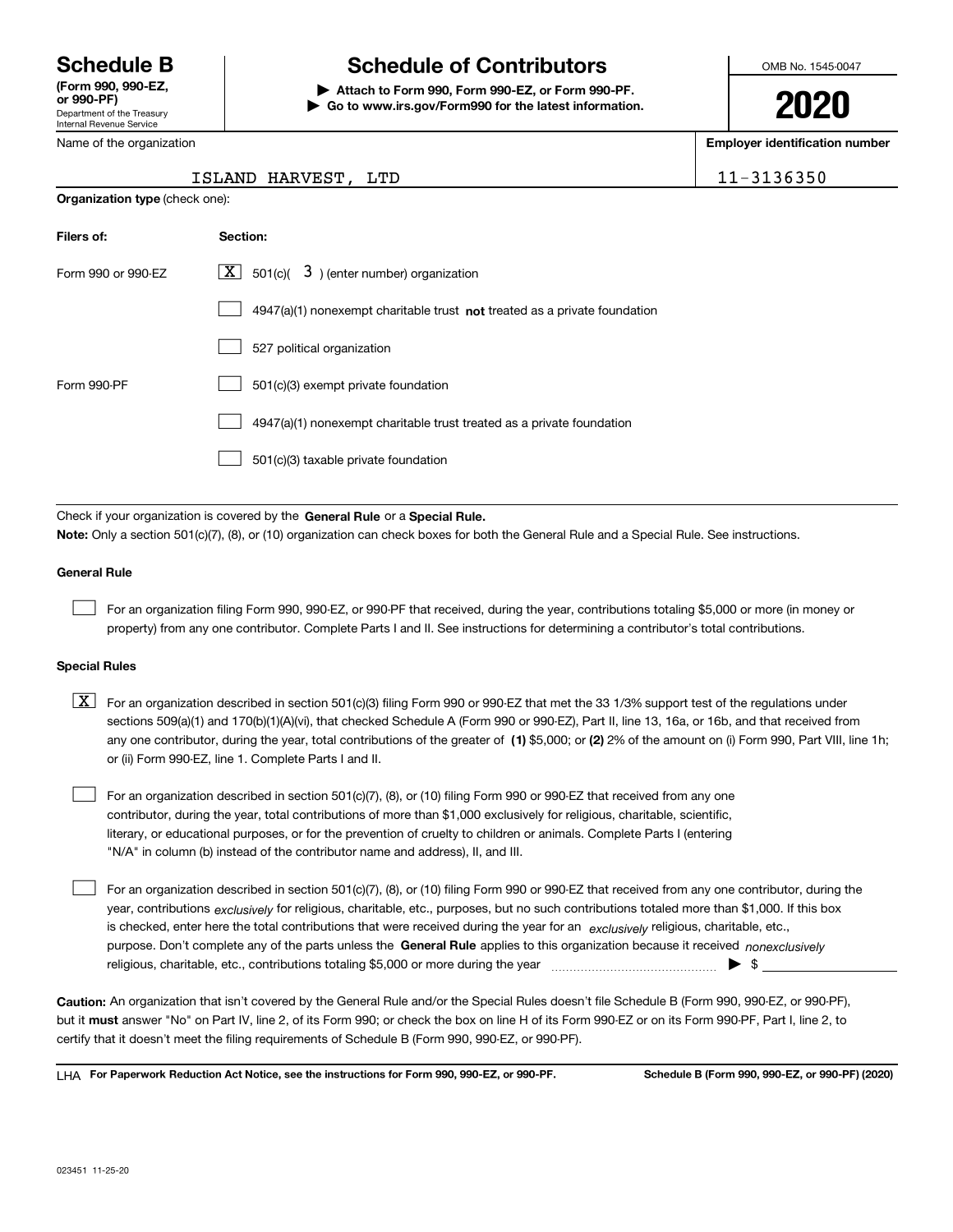# ISLAND HARVEST, LTD 11-3136350

|                      | Schedule B (Form 990, 990-EZ, or 990-PF) (2020)                                                |                                   | Page 2                                                                                                 |
|----------------------|------------------------------------------------------------------------------------------------|-----------------------------------|--------------------------------------------------------------------------------------------------------|
| Name of organization |                                                                                                |                                   | <b>Employer identification number</b>                                                                  |
|                      | ISLAND HARVEST, LTD                                                                            |                                   | 11-3136350                                                                                             |
| Part I               | Contributors (see instructions). Use duplicate copies of Part I if additional space is needed. |                                   |                                                                                                        |
| (a)<br>No.           | (b)<br>Name, address, and ZIP + 4                                                              | (c)<br><b>Total contributions</b> | (d)<br>Type of contribution                                                                            |
| $\mathbf 1$          |                                                                                                | 1,676,292.<br>\$                  | $\boxed{\text{X}}$<br>Person<br>Payroll<br>Noncash<br>(Complete Part II for<br>noncash contributions.) |
| (a)<br>No.           | (b)<br>Name, address, and ZIP + 4                                                              | (c)<br><b>Total contributions</b> | (d)<br>Type of contribution                                                                            |
| $\boldsymbol{2}$     |                                                                                                | 1,679,558.<br>\$                  | $\boxed{\text{X}}$<br>Person<br>Payroll<br>Noncash<br>(Complete Part II for<br>noncash contributions.) |
| (a)<br>No.           | (b)<br>Name, address, and ZIP + 4                                                              | (c)<br><b>Total contributions</b> | (d)<br>Type of contribution                                                                            |
| $\mathbf{3}$         |                                                                                                | 1,000,000.<br>\$                  | $\boxed{\text{X}}$<br>Person<br>Payroll<br>Noncash<br>(Complete Part II for<br>noncash contributions.) |
| (a)<br>No.           | (b)<br>Name, address, and ZIP + 4                                                              | (c)<br><b>Total contributions</b> | (d)<br>Type of contribution                                                                            |
| 4                    |                                                                                                | 1,472,377.<br>\$                  | $\boxed{\text{X}}$<br>Person<br>Payroll<br>Noncash<br>(Complete Part II for<br>noncash contributions.) |
| (a)<br>No.           | (b)<br>Name, address, and ZIP + 4                                                              | (c)<br><b>Total contributions</b> | (d)<br>Type of contribution                                                                            |
|                      |                                                                                                | \$                                | Person<br>Payroll<br>Noncash<br>(Complete Part II for<br>noncash contributions.)                       |
| (a)<br>No.           | (b)<br>Name, address, and ZIP + 4                                                              | (c)<br><b>Total contributions</b> | (d)<br>Type of contribution                                                                            |
|                      |                                                                                                | \$                                | Person<br>Payroll<br>Noncash<br>(Complete Part II for<br>noncash contributions.)                       |

023452 11-25-20 **Schedule B (Form 990, 990-EZ, or 990-PF) (2020)**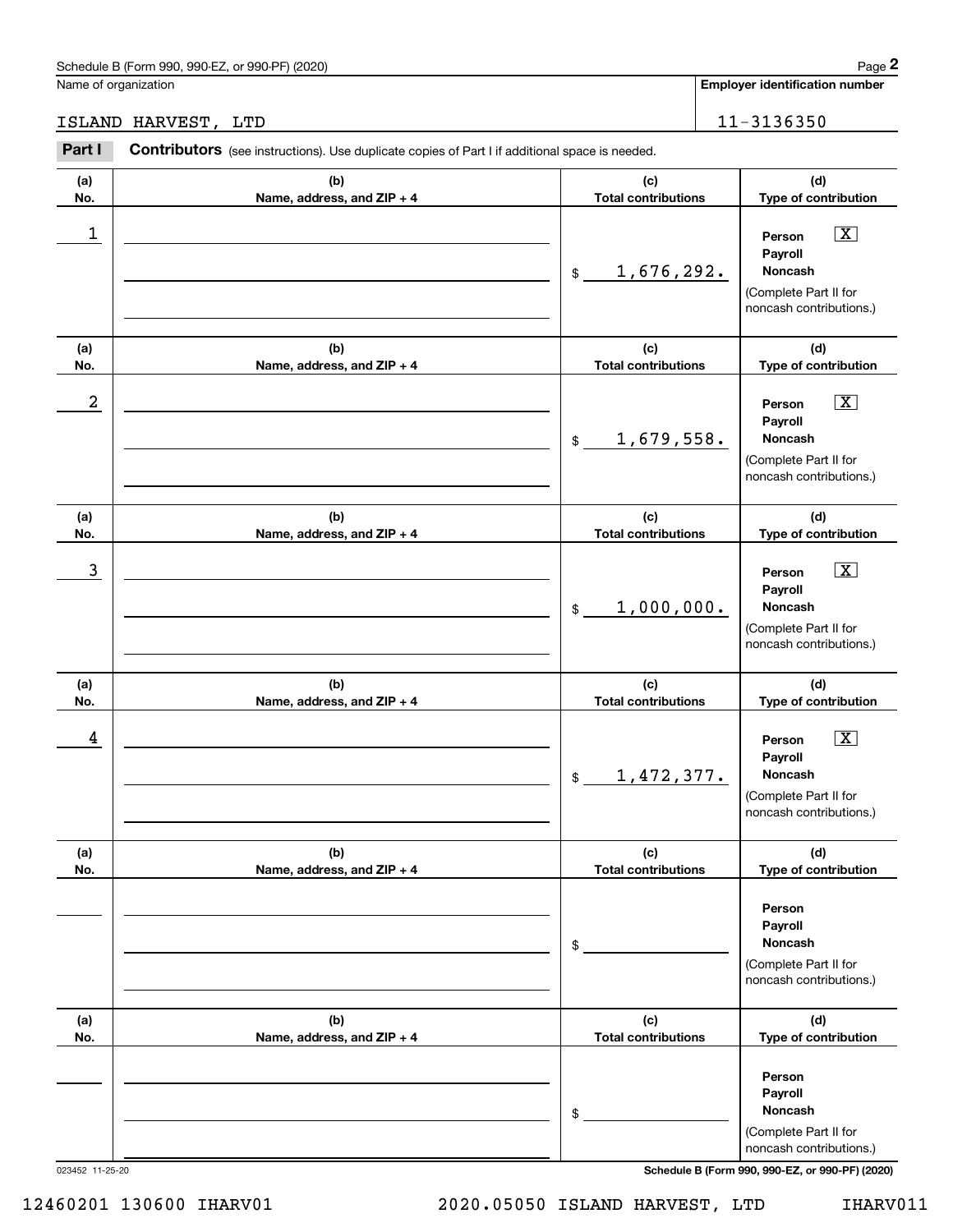### ISLAND HARVEST, LTD 11-3136350

|                              | Schedule B (Form 990, 990-EZ, or 990-PF) (2020)                                                     |                                                 | Page 3                                |
|------------------------------|-----------------------------------------------------------------------------------------------------|-------------------------------------------------|---------------------------------------|
| Name of organization         |                                                                                                     |                                                 | <b>Employer identification number</b> |
|                              | ISLAND HARVEST, LTD                                                                                 |                                                 | 11-3136350                            |
| Part II                      | Noncash Property (see instructions). Use duplicate copies of Part II if additional space is needed. |                                                 |                                       |
| (a)<br>No.<br>from<br>Part I | (b)<br>Description of noncash property given                                                        | (c)<br>FMV (or estimate)<br>(See instructions.) | (d)<br>Date received                  |
|                              |                                                                                                     | \$                                              |                                       |
| (a)<br>No.<br>from<br>Part I | (b)<br>Description of noncash property given                                                        | (c)<br>FMV (or estimate)<br>(See instructions.) | (d)<br>Date received                  |
|                              |                                                                                                     | \$                                              |                                       |
| (a)<br>No.<br>from<br>Part I | (b)<br>Description of noncash property given                                                        | (c)<br>FMV (or estimate)<br>(See instructions.) | (d)<br>Date received                  |
|                              |                                                                                                     | \$                                              |                                       |
| (a)<br>No.<br>from<br>Part I | (b)<br>Description of noncash property given                                                        | (c)<br>FMV (or estimate)<br>(See instructions.) | (d)<br>Date received                  |
|                              |                                                                                                     | \$                                              |                                       |
| (a)<br>No.<br>from<br>Part I | (b)<br>Description of noncash property given                                                        | (c)<br>FMV (or estimate)<br>(See instructions.) | (d)<br>Date received                  |
|                              |                                                                                                     | \$                                              |                                       |
| (a)<br>No.<br>from<br>Part I | (b)<br>Description of noncash property given                                                        | (c)<br>FMV (or estimate)<br>(See instructions.) | (d)<br>Date received                  |
|                              |                                                                                                     | \$                                              |                                       |

023453 11-25-20 **Schedule B (Form 990, 990-EZ, or 990-PF) (2020)**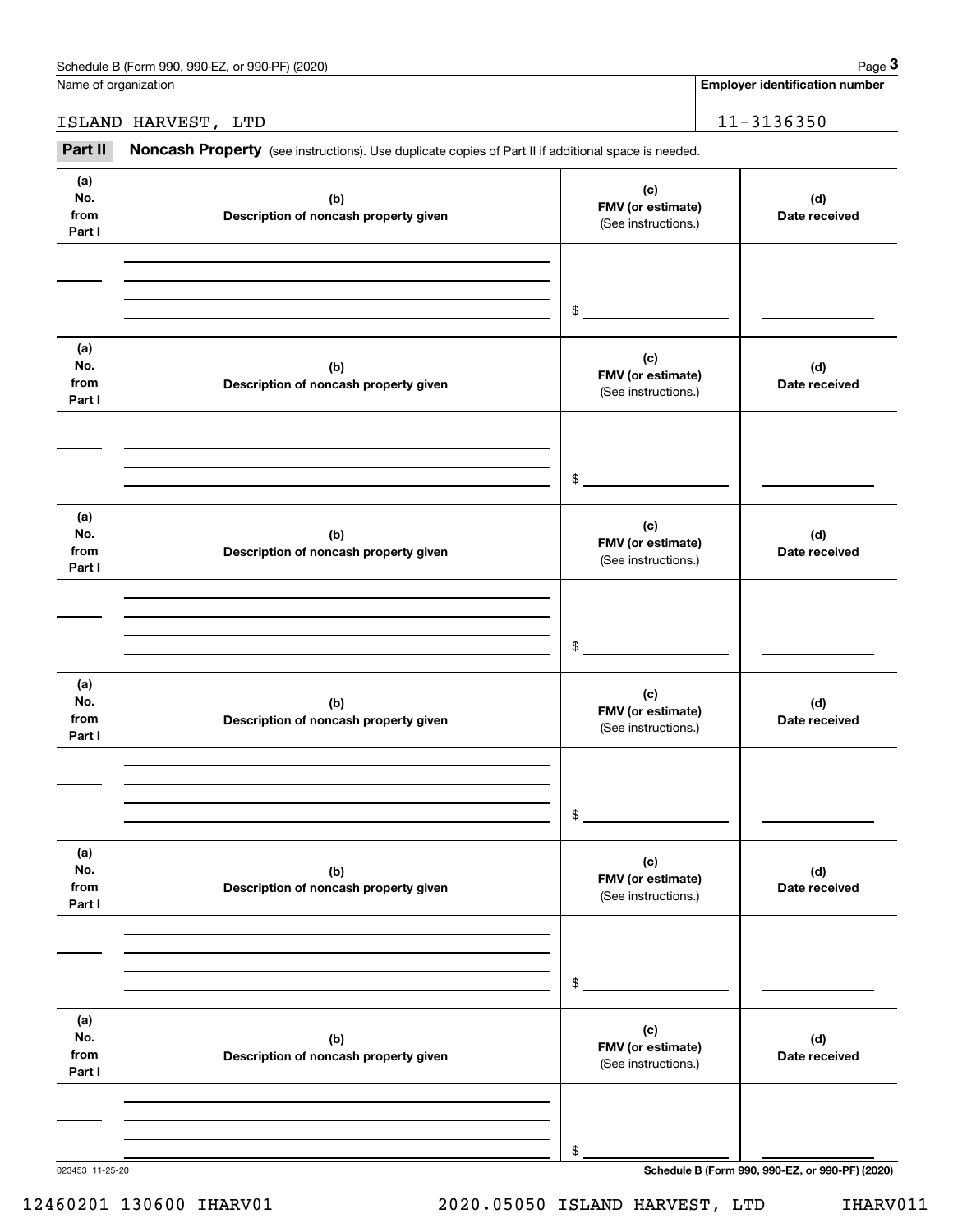|                           | Schedule B (Form 990, 990-EZ, or 990-PF) (2020)                                                                                                                                                                                                      |                      |                                                                                                                                                                | Page 4 |  |  |  |  |  |
|---------------------------|------------------------------------------------------------------------------------------------------------------------------------------------------------------------------------------------------------------------------------------------------|----------------------|----------------------------------------------------------------------------------------------------------------------------------------------------------------|--------|--|--|--|--|--|
| Name of organization      |                                                                                                                                                                                                                                                      |                      | <b>Employer identification number</b>                                                                                                                          |        |  |  |  |  |  |
|                           | ISLAND HARVEST, LTD                                                                                                                                                                                                                                  |                      | 11-3136350                                                                                                                                                     |        |  |  |  |  |  |
| Part III                  | from any one contributor. Complete columns (a) through (e) and the following line entry. For organizations                                                                                                                                           |                      | Exclusively religious, charitable, etc., contributions to organizations described in section 501(c)(7), (8), or (10) that total more than \$1,000 for the year |        |  |  |  |  |  |
|                           | completing Part III, enter the total of exclusively religious, charitable, etc., contributions of \$1,000 or less for the year. (Enter this info. once.) $\blacktriangleright$ \$<br>Use duplicate copies of Part III if additional space is needed. |                      |                                                                                                                                                                |        |  |  |  |  |  |
| (a) No.                   |                                                                                                                                                                                                                                                      |                      |                                                                                                                                                                |        |  |  |  |  |  |
| from<br>Part I            | (b) Purpose of gift                                                                                                                                                                                                                                  | (c) Use of gift      | (d) Description of how gift is held                                                                                                                            |        |  |  |  |  |  |
|                           |                                                                                                                                                                                                                                                      |                      |                                                                                                                                                                |        |  |  |  |  |  |
|                           |                                                                                                                                                                                                                                                      |                      |                                                                                                                                                                |        |  |  |  |  |  |
|                           |                                                                                                                                                                                                                                                      |                      |                                                                                                                                                                |        |  |  |  |  |  |
|                           |                                                                                                                                                                                                                                                      | (e) Transfer of gift |                                                                                                                                                                |        |  |  |  |  |  |
|                           | Transferee's name, address, and ZIP + 4                                                                                                                                                                                                              |                      | Relationship of transferor to transferee                                                                                                                       |        |  |  |  |  |  |
|                           |                                                                                                                                                                                                                                                      |                      |                                                                                                                                                                |        |  |  |  |  |  |
|                           |                                                                                                                                                                                                                                                      |                      |                                                                                                                                                                |        |  |  |  |  |  |
|                           |                                                                                                                                                                                                                                                      |                      |                                                                                                                                                                |        |  |  |  |  |  |
| (a) No.<br>from           | (b) Purpose of gift                                                                                                                                                                                                                                  | (c) Use of gift      | (d) Description of how gift is held                                                                                                                            |        |  |  |  |  |  |
| Part I                    |                                                                                                                                                                                                                                                      |                      |                                                                                                                                                                |        |  |  |  |  |  |
|                           |                                                                                                                                                                                                                                                      |                      |                                                                                                                                                                |        |  |  |  |  |  |
|                           |                                                                                                                                                                                                                                                      |                      |                                                                                                                                                                |        |  |  |  |  |  |
|                           |                                                                                                                                                                                                                                                      |                      |                                                                                                                                                                |        |  |  |  |  |  |
|                           |                                                                                                                                                                                                                                                      | (e) Transfer of gift |                                                                                                                                                                |        |  |  |  |  |  |
|                           | Transferee's name, address, and ZIP + 4                                                                                                                                                                                                              |                      | Relationship of transferor to transferee                                                                                                                       |        |  |  |  |  |  |
|                           |                                                                                                                                                                                                                                                      |                      |                                                                                                                                                                |        |  |  |  |  |  |
|                           |                                                                                                                                                                                                                                                      |                      |                                                                                                                                                                |        |  |  |  |  |  |
|                           |                                                                                                                                                                                                                                                      |                      |                                                                                                                                                                |        |  |  |  |  |  |
| (a) No.<br>from<br>Part I | (b) Purpose of gift                                                                                                                                                                                                                                  | (c) Use of gift      | (d) Description of how gift is held                                                                                                                            |        |  |  |  |  |  |
|                           |                                                                                                                                                                                                                                                      |                      |                                                                                                                                                                |        |  |  |  |  |  |
|                           |                                                                                                                                                                                                                                                      |                      |                                                                                                                                                                |        |  |  |  |  |  |
|                           |                                                                                                                                                                                                                                                      |                      |                                                                                                                                                                |        |  |  |  |  |  |
|                           |                                                                                                                                                                                                                                                      | (e) Transfer of gift |                                                                                                                                                                |        |  |  |  |  |  |
|                           |                                                                                                                                                                                                                                                      |                      |                                                                                                                                                                |        |  |  |  |  |  |
|                           | Transferee's name, address, and ZIP + 4                                                                                                                                                                                                              |                      | Relationship of transferor to transferee                                                                                                                       |        |  |  |  |  |  |
|                           |                                                                                                                                                                                                                                                      |                      |                                                                                                                                                                |        |  |  |  |  |  |
|                           |                                                                                                                                                                                                                                                      |                      |                                                                                                                                                                |        |  |  |  |  |  |
| (a) No.<br>from           |                                                                                                                                                                                                                                                      |                      |                                                                                                                                                                |        |  |  |  |  |  |
| Part I                    | (b) Purpose of gift                                                                                                                                                                                                                                  | (c) Use of gift      | (d) Description of how gift is held                                                                                                                            |        |  |  |  |  |  |
|                           |                                                                                                                                                                                                                                                      |                      |                                                                                                                                                                |        |  |  |  |  |  |
|                           |                                                                                                                                                                                                                                                      |                      |                                                                                                                                                                |        |  |  |  |  |  |
|                           |                                                                                                                                                                                                                                                      |                      |                                                                                                                                                                |        |  |  |  |  |  |
|                           |                                                                                                                                                                                                                                                      | (e) Transfer of gift |                                                                                                                                                                |        |  |  |  |  |  |
|                           | Transferee's name, address, and $ZIP + 4$                                                                                                                                                                                                            |                      | Relationship of transferor to transferee                                                                                                                       |        |  |  |  |  |  |
|                           |                                                                                                                                                                                                                                                      |                      |                                                                                                                                                                |        |  |  |  |  |  |
|                           |                                                                                                                                                                                                                                                      |                      |                                                                                                                                                                |        |  |  |  |  |  |
|                           |                                                                                                                                                                                                                                                      |                      |                                                                                                                                                                |        |  |  |  |  |  |

**Schedule B (Form 990, 990-EZ, or 990-PF) (2020)**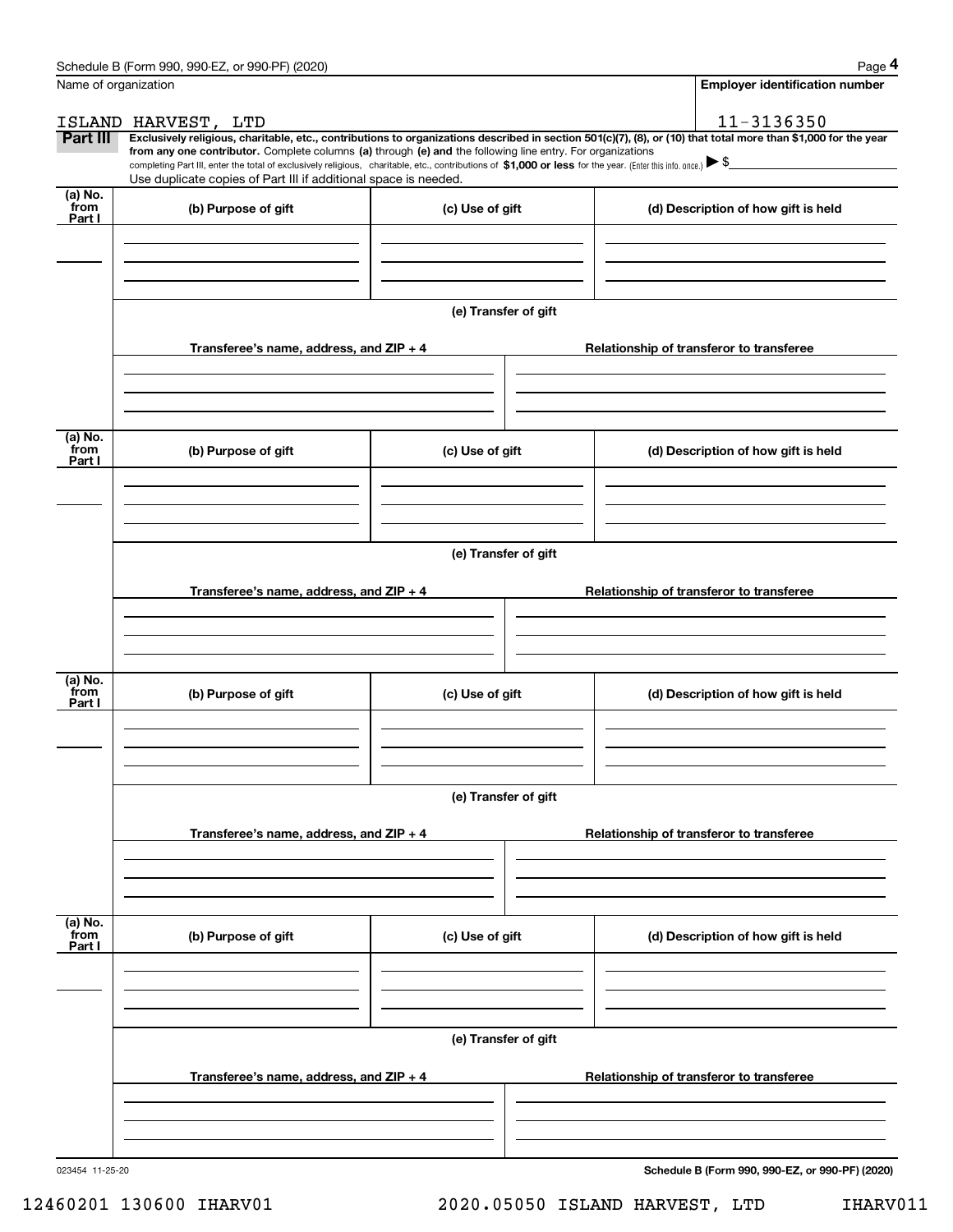| <b>SCHEDULE C</b>                                    | <b>Political Campaign and Lobbying Activities</b>                             | OMB No. 1545-0047                                                                                                                                                              |           |                                                                             |                          |                                                                                                                                                             |
|------------------------------------------------------|-------------------------------------------------------------------------------|--------------------------------------------------------------------------------------------------------------------------------------------------------------------------------|-----------|-----------------------------------------------------------------------------|--------------------------|-------------------------------------------------------------------------------------------------------------------------------------------------------------|
| (Form 990 or 990-EZ)                                 | For Organizations Exempt From Income Tax Under section 501(c) and section 527 |                                                                                                                                                                                |           |                                                                             |                          |                                                                                                                                                             |
|                                                      |                                                                               |                                                                                                                                                                                |           |                                                                             |                          |                                                                                                                                                             |
| Department of the Treasury                           |                                                                               | Complete if the organization is described below. > Attach to Form 990 or Form 990-EZ.                                                                                          |           |                                                                             |                          | <b>Open to Public</b><br><b>Inspection</b>                                                                                                                  |
| Internal Revenue Service                             |                                                                               | Go to www.irs.gov/Form990 for instructions and the latest information.                                                                                                         |           |                                                                             |                          |                                                                                                                                                             |
|                                                      |                                                                               | If the organization answered "Yes," on Form 990, Part IV, line 3, or Form 990-EZ, Part V, line 46 (Political Campaign Activities), then                                        |           |                                                                             |                          |                                                                                                                                                             |
|                                                      |                                                                               | • Section 501(c)(3) organizations: Complete Parts I-A and B. Do not complete Part I-C.                                                                                         |           |                                                                             |                          |                                                                                                                                                             |
| • Section 527 organizations: Complete Part I-A only. |                                                                               | • Section 501(c) (other than section 501(c)(3)) organizations: Complete Parts I-A and C below. Do not complete Part I-B.                                                       |           |                                                                             |                          |                                                                                                                                                             |
|                                                      |                                                                               | If the organization answered "Yes," on Form 990, Part IV, line 4, or Form 990-EZ, Part VI, line 47 (Lobbying Activities), then                                                 |           |                                                                             |                          |                                                                                                                                                             |
|                                                      |                                                                               | • Section 501(c)(3) organizations that have filed Form 5768 (election under section 501(h)): Complete Part II-A. Do not complete Part II-B.                                    |           |                                                                             |                          |                                                                                                                                                             |
|                                                      |                                                                               | • Section 501(c)(3) organizations that have NOT filed Form 5768 (election under section 501(h)): Complete Part II-B. Do not complete Part II-A.                                |           |                                                                             |                          |                                                                                                                                                             |
|                                                      |                                                                               | If the organization answered "Yes," on Form 990, Part IV, line 5 (Proxy Tax) (See separate instructions) or Form 990-EZ, Part V, line 35c (Proxy                               |           |                                                                             |                          |                                                                                                                                                             |
| Tax) (See separate instructions), then               |                                                                               |                                                                                                                                                                                |           |                                                                             |                          |                                                                                                                                                             |
|                                                      |                                                                               | • Section 501(c)(4), (5), or (6) organizations: Complete Part III.                                                                                                             |           |                                                                             |                          |                                                                                                                                                             |
| Name of organization                                 |                                                                               |                                                                                                                                                                                |           |                                                                             |                          | <b>Employer identification number</b>                                                                                                                       |
|                                                      |                                                                               | ISLAND HARVEST, LTD                                                                                                                                                            |           |                                                                             |                          | 11-3136350                                                                                                                                                  |
| Part I-A                                             |                                                                               | Complete if the organization is exempt under section 501(c) or is a section 527 organization.                                                                                  |           |                                                                             |                          |                                                                                                                                                             |
|                                                      |                                                                               |                                                                                                                                                                                |           |                                                                             |                          |                                                                                                                                                             |
|                                                      |                                                                               | 1 Provide a description of the organization's direct and indirect political campaign activities in Part IV.                                                                    |           |                                                                             |                          |                                                                                                                                                             |
| <b>2</b> Political campaign activity expenditures    |                                                                               |                                                                                                                                                                                |           |                                                                             | $\blacktriangleright$ \$ |                                                                                                                                                             |
| 3 Volunteer hours for political campaign activities  |                                                                               |                                                                                                                                                                                |           |                                                                             |                          |                                                                                                                                                             |
|                                                      |                                                                               |                                                                                                                                                                                |           |                                                                             |                          |                                                                                                                                                             |
| Part I-B                                             |                                                                               | Complete if the organization is exempt under section 501(c)(3).                                                                                                                |           |                                                                             |                          |                                                                                                                                                             |
|                                                      |                                                                               | 1 Enter the amount of any excise tax incurred by the organization under section 4955                                                                                           |           |                                                                             |                          | $\blacktriangleright$ \$                                                                                                                                    |
|                                                      |                                                                               | 2 Enter the amount of any excise tax incurred by organization managers under section 4955                                                                                      |           | $\ldots$ $\bullet$                                                          |                          |                                                                                                                                                             |
| З                                                    |                                                                               | If the organization incurred a section 4955 tax, did it file Form 4720 for this year?<br>If the organization incurred a section 4955 tax, did it file Form 4720 for this year? |           |                                                                             |                          | Yes<br>No                                                                                                                                                   |
|                                                      |                                                                               |                                                                                                                                                                                |           |                                                                             |                          | Yes<br>No                                                                                                                                                   |
| <b>b</b> If "Yes," describe in Part IV.              |                                                                               | Part I-C Complete if the organization is exempt under section 501(c), except section 501(c)(3).                                                                                |           |                                                                             |                          |                                                                                                                                                             |
|                                                      |                                                                               | 1 Enter the amount directly expended by the filing organization for section 527 exempt function activities                                                                     |           |                                                                             | $\blacktriangleright$ \$ |                                                                                                                                                             |
|                                                      |                                                                               | 2 Enter the amount of the filing organization's funds contributed to other organizations for section 527                                                                       |           |                                                                             |                          |                                                                                                                                                             |
| exempt function activities                           |                                                                               |                                                                                                                                                                                |           |                                                                             | $\blacktriangleright$ \$ |                                                                                                                                                             |
|                                                      |                                                                               | 3 Total exempt function expenditures. Add lines 1 and 2. Enter here and on Form 1120-POL,                                                                                      |           |                                                                             |                          |                                                                                                                                                             |
|                                                      |                                                                               |                                                                                                                                                                                |           |                                                                             | $\blacktriangleright$ \$ |                                                                                                                                                             |
|                                                      |                                                                               | Did the filing organization file Form 1120-POL for this year?                                                                                                                  |           |                                                                             |                          | Yes<br><b>No</b>                                                                                                                                            |
|                                                      |                                                                               | 5 Enter the names, addresses and employer identification number (EIN) of all section 527 political organizations to which the filing organization                              |           |                                                                             |                          |                                                                                                                                                             |
|                                                      |                                                                               | made payments. For each organization listed, enter the amount paid from the filing organization's funds. Also enter the amount of political                                    |           |                                                                             |                          |                                                                                                                                                             |
|                                                      |                                                                               | contributions received that were promptly and directly delivered to a separate political organization, such as a separate segregated fund or a                                 |           |                                                                             |                          |                                                                                                                                                             |
|                                                      |                                                                               | political action committee (PAC). If additional space is needed, provide information in Part IV.                                                                               |           |                                                                             |                          |                                                                                                                                                             |
| (a) Name                                             |                                                                               | (b) Address                                                                                                                                                                    | $(c)$ EIN | (d) Amount paid from<br>filing organization's<br>funds. If none, enter -0-. |                          | (e) Amount of political<br>contributions received and<br>promptly and directly<br>delivered to a separate<br>political organization.<br>If none, enter -0-. |
|                                                      |                                                                               |                                                                                                                                                                                |           |                                                                             |                          |                                                                                                                                                             |
|                                                      |                                                                               |                                                                                                                                                                                |           |                                                                             |                          |                                                                                                                                                             |
|                                                      |                                                                               |                                                                                                                                                                                |           |                                                                             |                          |                                                                                                                                                             |
|                                                      |                                                                               |                                                                                                                                                                                |           |                                                                             |                          |                                                                                                                                                             |
|                                                      |                                                                               |                                                                                                                                                                                |           |                                                                             |                          |                                                                                                                                                             |
|                                                      |                                                                               |                                                                                                                                                                                |           |                                                                             |                          |                                                                                                                                                             |

**For Paperwork Reduction Act Notice, see the Instructions for Form 990 or 990-EZ. Schedule C (Form 990 or 990-EZ) 2020** LHA

032041 12-02-20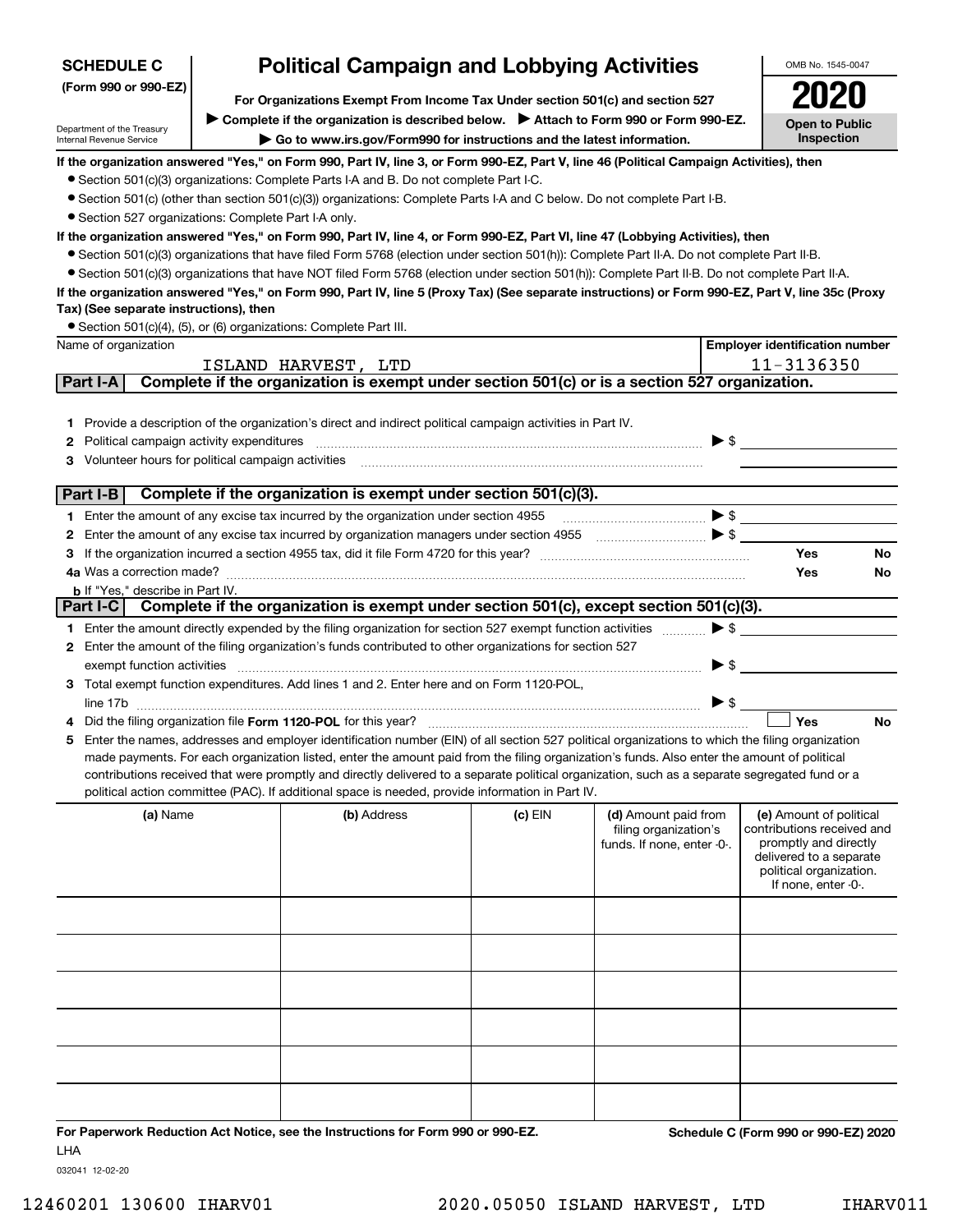| Schedule C (Form 990 or 990-EZ) 2020 ISLAND HARVEST, LTD |  | $11 - 3136350$ Page 2                                                                                                 |  |
|----------------------------------------------------------|--|-----------------------------------------------------------------------------------------------------------------------|--|
|                                                          |  | <b>Part II-A</b> Complete if the organization is exempt under section $501(c)(3)$ and filed Form 5768 (election under |  |

| 41.117<br>section 501(h)).                                                                                     |                                                                                          |                                        |                                                                                                         | אין טטוויט הואטווייני ווייט איז ווייט איז ווייט האטווייני ווייט ווייט און ווייט ווייט ווייט ווייט ווי                             |                                        |                                |
|----------------------------------------------------------------------------------------------------------------|------------------------------------------------------------------------------------------|----------------------------------------|---------------------------------------------------------------------------------------------------------|-----------------------------------------------------------------------------------------------------------------------------------|----------------------------------------|--------------------------------|
| A Check $\blacktriangleright$                                                                                  |                                                                                          |                                        |                                                                                                         | if the filing organization belongs to an affiliated group (and list in Part IV each affiliated group member's name, address, EIN, |                                        |                                |
| expenses, and share of excess lobbying expenditures).                                                          |                                                                                          |                                        |                                                                                                         |                                                                                                                                   |                                        |                                |
| <b>B</b> Check D                                                                                               |                                                                                          |                                        | if the filing organization checked box A and "limited control" provisions apply.                        |                                                                                                                                   |                                        |                                |
|                                                                                                                |                                                                                          | <b>Limits on Lobbying Expenditures</b> | (The term "expenditures" means amounts paid or incurred.)                                               |                                                                                                                                   | (a) Filing<br>organization's<br>totals | (b) Affiliated group<br>totals |
| 1a Total lobbying expenditures to influence public opinion (grassroots lobbying)                               |                                                                                          |                                        |                                                                                                         |                                                                                                                                   | 48,500.                                |                                |
| <b>b</b> Total lobbying expenditures to influence a legislative body (direct lobbying)                         |                                                                                          |                                        |                                                                                                         |                                                                                                                                   |                                        |                                |
|                                                                                                                | 48,500.                                                                                  |                                        |                                                                                                         |                                                                                                                                   |                                        |                                |
| d Other exempt purpose expenditures                                                                            | 41,974,991.                                                                              |                                        |                                                                                                         |                                                                                                                                   |                                        |                                |
| e Total exempt purpose expenditures (add lines 1c and 1d)                                                      | 42,023,491.                                                                              |                                        |                                                                                                         |                                                                                                                                   |                                        |                                |
|                                                                                                                | f Lobbying nontaxable amount. Enter the amount from the following table in both columns. |                                        |                                                                                                         |                                                                                                                                   |                                        |                                |
| If the amount on line 1e, column (a) or (b) is:<br>The lobbying nontaxable amount is:                          |                                                                                          |                                        |                                                                                                         |                                                                                                                                   |                                        |                                |
| Not over \$500,000                                                                                             |                                                                                          |                                        | 20% of the amount on line 1e.                                                                           |                                                                                                                                   |                                        |                                |
| Over \$500,000 but not over \$1,000,000                                                                        |                                                                                          |                                        | \$100,000 plus 15% of the excess over \$500,000.                                                        |                                                                                                                                   |                                        |                                |
| Over \$1,000,000 but not over \$1,500,000<br>\$175,000 plus 10% of the excess over \$1,000,000.                |                                                                                          |                                        |                                                                                                         |                                                                                                                                   |                                        |                                |
| Over \$1,500,000 but not over \$17,000,000                                                                     |                                                                                          |                                        | \$225,000 plus 5% of the excess over \$1,500,000.                                                       |                                                                                                                                   |                                        |                                |
| Over \$17,000,000                                                                                              |                                                                                          | \$1,000,000.                           |                                                                                                         |                                                                                                                                   |                                        |                                |
|                                                                                                                |                                                                                          |                                        |                                                                                                         |                                                                                                                                   |                                        |                                |
| g Grassroots nontaxable amount (enter 25% of line 1f)                                                          |                                                                                          |                                        |                                                                                                         |                                                                                                                                   | 250,000.                               |                                |
| h Subtract line 1g from line 1a. If zero or less, enter -0-                                                    |                                                                                          |                                        |                                                                                                         |                                                                                                                                   | 0.                                     |                                |
| i Subtract line 1f from line 1c. If zero or less, enter -0-                                                    |                                                                                          |                                        |                                                                                                         |                                                                                                                                   | $\overline{0}$ .                       |                                |
| If there is an amount other than zero on either line 1h or line 1i, did the organization file Form 4720        |                                                                                          |                                        |                                                                                                         |                                                                                                                                   |                                        |                                |
| reporting section 4911 tax for this year?                                                                      |                                                                                          |                                        |                                                                                                         |                                                                                                                                   |                                        | Yes<br>No                      |
| (Some organizations that made a section 501(h) election do not have to complete all of the five columns below. |                                                                                          |                                        | 4-Year Averaging Period Under Section 501(h)<br>See the separate instructions for lines 2a through 2f.) |                                                                                                                                   |                                        |                                |
|                                                                                                                |                                                                                          |                                        | Lobbying Expenditures During 4-Year Averaging Period                                                    |                                                                                                                                   |                                        |                                |
| Calendar year<br>(or fiscal year beginning in)                                                                 |                                                                                          | (a) $2017$                             | (b) 2018                                                                                                | $(c)$ 2019                                                                                                                        | $(d)$ 2020                             | (e) Total                      |
| 2a Lobbying nontaxable amount                                                                                  |                                                                                          |                                        |                                                                                                         |                                                                                                                                   | $1,000,000.$ $ 1,000,000.$             | 2,000,000.                     |
| <b>b</b> Lobbying ceiling amount                                                                               |                                                                                          |                                        |                                                                                                         |                                                                                                                                   |                                        |                                |
| $(150\% \text{ of line } 2a, \text{ column}(e))$                                                               |                                                                                          |                                        |                                                                                                         |                                                                                                                                   |                                        | 3,000,000.                     |
| c Total lobbying expenditures                                                                                  |                                                                                          |                                        |                                                                                                         | 36,306.                                                                                                                           | 48,500.                                | 84,806.                        |
| d Grassroots nontaxable amount                                                                                 |                                                                                          |                                        |                                                                                                         | 250,000.                                                                                                                          | 250,000.                               | 500,000.                       |
| e Grassroots ceiling amount<br>(150% of line 2d, column (e))                                                   |                                                                                          |                                        |                                                                                                         |                                                                                                                                   |                                        | 750,000.                       |

**Schedule C (Form 990 or 990-EZ) 2020**

84,806.

032042 12-02-20

**f** Grassroots lobbying expenditures

36,306. 48,500.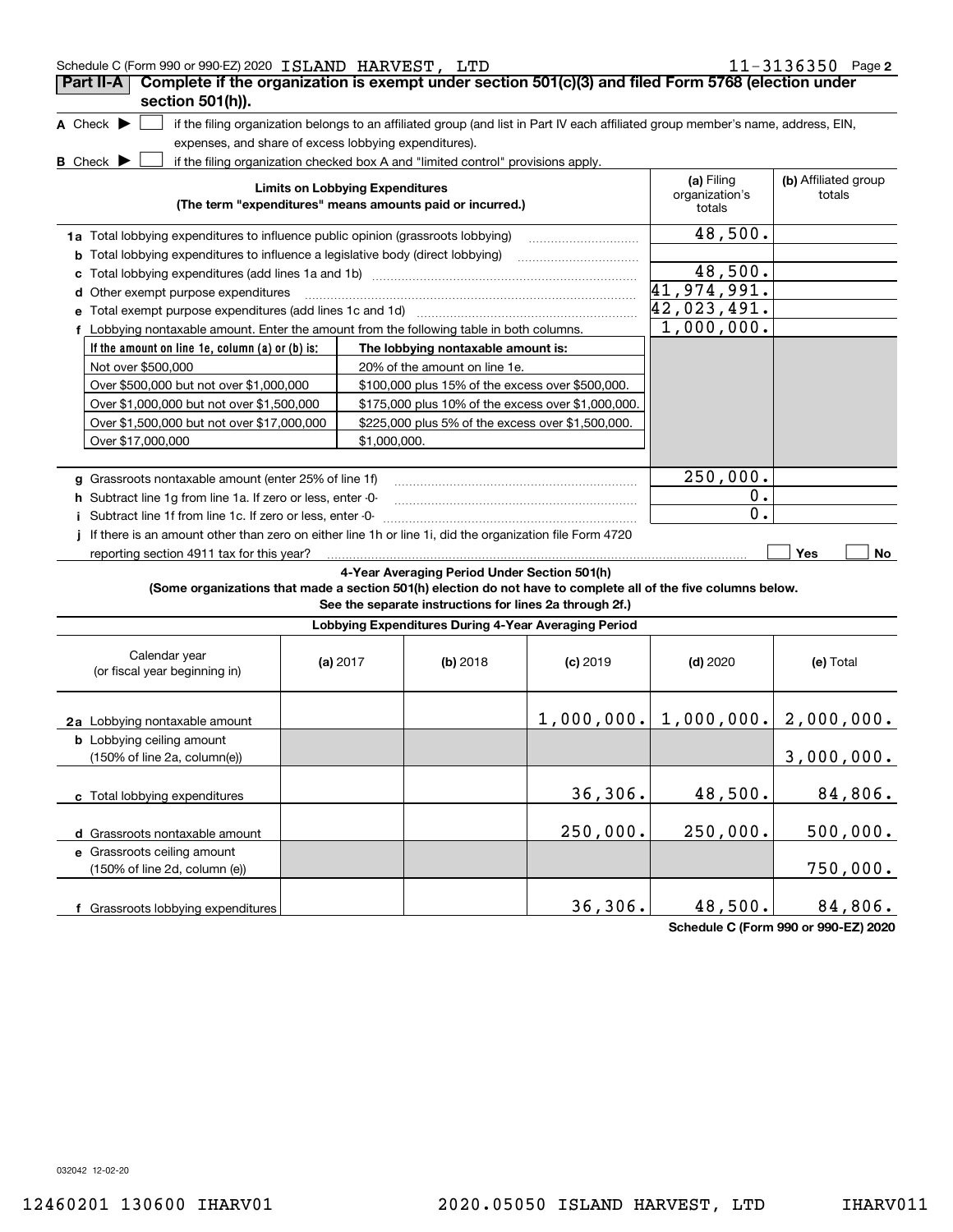#### **Part II-B** Complete if the organization is exempt under section 501(c)(3) and has NOT filed Form 5768 **(election under section 501(h)).**

|                | For each "Yes" response on lines 1a through 1i below, provide in Part IV a detailed description                                                                                                                                      |    | (a)          |     | (b) |  |
|----------------|--------------------------------------------------------------------------------------------------------------------------------------------------------------------------------------------------------------------------------------|----|--------------|-----|-----|--|
|                | of the lobbying activity.                                                                                                                                                                                                            | No | Amount       |     |     |  |
| 1.             | During the year, did the filing organization attempt to influence foreign, national, state, or<br>local legislation, including any attempt to influence public opinion on a legislative matter<br>or referendum, through the use of: |    |              |     |     |  |
|                | <b>b</b> Paid staff or management (include compensation in expenses reported on lines 1c through 1i)?<br>$\mathbf{r}$                                                                                                                |    |              |     |     |  |
|                |                                                                                                                                                                                                                                      |    |              |     |     |  |
|                | e Publications, or published or broadcast statements?                                                                                                                                                                                |    |              |     |     |  |
|                | f Grants to other organizations for lobbying purposes?                                                                                                                                                                               |    |              |     |     |  |
| g              | Direct contact with legislators, their staffs, government officials, or a legislative body?                                                                                                                                          |    |              |     |     |  |
| i.             | h Rallies, demonstrations, seminars, conventions, speeches, lectures, or any similar means?<br>Other activities?                                                                                                                     |    |              |     |     |  |
|                |                                                                                                                                                                                                                                      |    |              |     |     |  |
|                | 2a Did the activities in line 1 cause the organization to be not described in section 501(c)(3)?                                                                                                                                     |    |              |     |     |  |
|                |                                                                                                                                                                                                                                      |    |              |     |     |  |
|                | c If "Yes," enter the amount of any tax incurred by organization managers under section 4912                                                                                                                                         |    |              |     |     |  |
|                | d If the filing organization incurred a section 4912 tax, did it file Form 4720 for this year?                                                                                                                                       |    |              |     |     |  |
|                | Part III-A Complete if the organization is exempt under section 501(c)(4), section 501(c)(5), or section                                                                                                                             |    |              |     |     |  |
|                | $501(c)(6)$ .                                                                                                                                                                                                                        |    |              |     |     |  |
|                |                                                                                                                                                                                                                                      |    |              | Yes | No  |  |
| 1              | Were substantially all (90% or more) dues received nondeductible by members?                                                                                                                                                         |    | $\mathbf{1}$ |     |     |  |
| $\mathbf{2}$   | Did the organization make only in house lobbying expenditures of \$2,000 or less?                                                                                                                                                    |    | $\mathbf{2}$ |     |     |  |
| 3              | Did the organization agree to carry over lobbying and political campaign activity expenditures from the prior year?                                                                                                                  |    | 3            |     |     |  |
|                | Complete if the organization is exempt under section 501(c)(4), section 501(c)(5), or section<br>Part III-B                                                                                                                          |    |              |     |     |  |
|                | 501(c)(6) and if either (a) BOTH Part III-A, lines 1 and 2, are answered "No" OR (b) Part III-A, line 3, is<br>answered "Yes."                                                                                                       |    |              |     |     |  |
| 1.             | Dues, assessments and similar amounts from members [111] matter continuum matter and similar amounts and similar amounts from members [11] matter continuum matter and similar amounts from members [11] matter and similar an       |    | 1.           |     |     |  |
| 2              | Section 162(e) nondeductible lobbying and political expenditures (do not include amounts of political                                                                                                                                |    |              |     |     |  |
|                | expenses for which the section 527(f) tax was paid).                                                                                                                                                                                 |    |              |     |     |  |
|                |                                                                                                                                                                                                                                      |    | 2a           |     |     |  |
|                | b Carryover from last year manufactured and contain an account of the control of the control of the control of                                                                                                                       |    | 2b           |     |     |  |
|                |                                                                                                                                                                                                                                      |    | 2c           |     |     |  |
|                | Aggregate amount reported in section 6033(e)(1)(A) notices of nondeductible section 162(e) dues                                                                                                                                      |    | 3            |     |     |  |
| 4              | If notices were sent and the amount on line 2c exceeds the amount on line 3, what portion of the excess                                                                                                                              |    |              |     |     |  |
|                | does the organization agree to carryover to the reasonable estimate of nondeductible lobbying and political                                                                                                                          |    |              |     |     |  |
|                | expenditure next year?                                                                                                                                                                                                               |    | 4            |     |     |  |
| 5              |                                                                                                                                                                                                                                      |    | 5            |     |     |  |
| <b>Part IV</b> | <b>Supplemental Information</b>                                                                                                                                                                                                      |    |              |     |     |  |
|                | Provide the descriptions required for Part I-A, line 1; Part I-B, line 4; Part I-C, line 5; Part II-A (affiliated group list); Part II-A, lines 1 and 2 (See                                                                         |    |              |     |     |  |

instructions); and Part II-B, line 1. Also, complete this part for any additional information.

**Schedule C (Form 990 or 990-EZ) 2020**

032043 12-02-20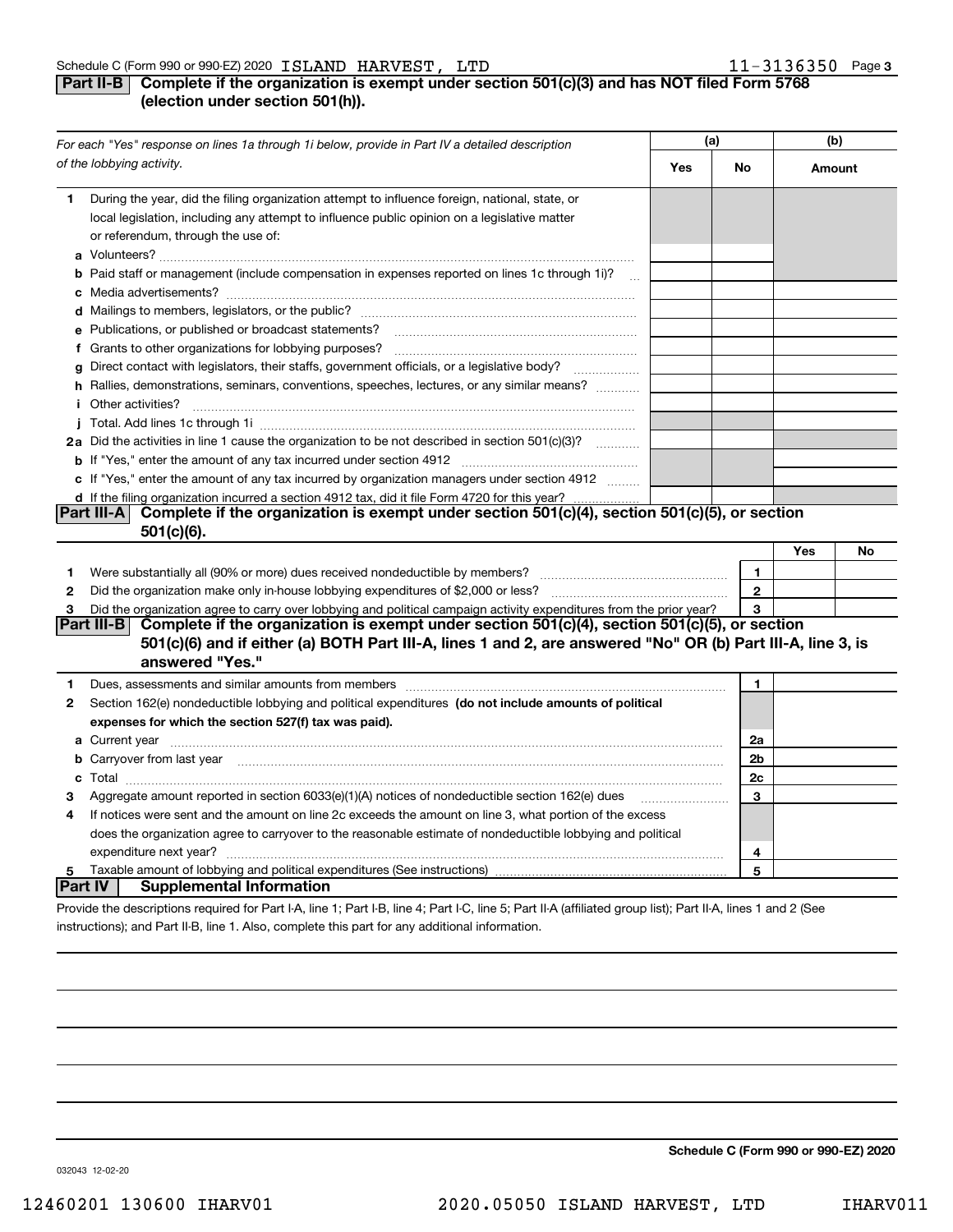| <b>SCHEDULE D</b><br>(Form 990)                        | <b>Supplemental Financial Statements</b><br>Complete if the organization answered "Yes" on Form 990,                                           |                | OMB No. 1545-0047                                  |    |
|--------------------------------------------------------|------------------------------------------------------------------------------------------------------------------------------------------------|----------------|----------------------------------------------------|----|
|                                                        | Part IV, line 6, 7, 8, 9, 10, 11a, 11b, 11c, 11d, 11e, 11f, 12a, or 12b.                                                                       |                | <b>Open to Public</b>                              |    |
| Department of the Treasury<br>Internal Revenue Service | Attach to Form 990.<br>Go to www.irs.gov/Form990 for instructions and the latest information.                                                  |                | Inspection                                         |    |
| Name of the organization                               |                                                                                                                                                |                | <b>Employer identification number</b>              |    |
|                                                        | ISLAND HARVEST, LTD                                                                                                                            |                | 11-3136350                                         |    |
| Part I                                                 | Organizations Maintaining Donor Advised Funds or Other Similar Funds or Accounts. Complete if the                                              |                |                                                    |    |
|                                                        | organization answered "Yes" on Form 990, Part IV, line 6.                                                                                      |                |                                                    |    |
|                                                        | (a) Donor advised funds                                                                                                                        |                | (b) Funds and other accounts                       |    |
| 1                                                      |                                                                                                                                                |                |                                                    |    |
| 2                                                      | Aggregate value of contributions to (during year)                                                                                              |                |                                                    |    |
| з                                                      |                                                                                                                                                |                |                                                    |    |
| 4                                                      |                                                                                                                                                |                |                                                    |    |
| 5                                                      | Did the organization inform all donors and donor advisors in writing that the assets held in donor advised funds                               |                |                                                    |    |
|                                                        |                                                                                                                                                |                | <b>Yes</b>                                         | No |
| 6                                                      | Did the organization inform all grantees, donors, and donor advisors in writing that grant funds can be used only                              |                |                                                    |    |
|                                                        | for charitable purposes and not for the benefit of the donor or donor advisor, or for any other purpose conferring                             |                |                                                    |    |
|                                                        |                                                                                                                                                |                | Yes                                                | No |
| Part II                                                | Conservation Easements. Complete if the organization answered "Yes" on Form 990, Part IV, line 7.                                              |                |                                                    |    |
| 1                                                      | Purpose(s) of conservation easements held by the organization (check all that apply).                                                          |                |                                                    |    |
|                                                        | Preservation of land for public use (for example, recreation or education)                                                                     |                | Preservation of a historically important land area |    |
|                                                        | Protection of natural habitat<br>Preservation of a certified historic structure                                                                |                |                                                    |    |
|                                                        | Preservation of open space                                                                                                                     |                |                                                    |    |
| 2                                                      | Complete lines 2a through 2d if the organization held a qualified conservation contribution in the form of a conservation easement on the last |                |                                                    |    |
| day of the tax year.                                   |                                                                                                                                                |                | Held at the End of the Tax Year                    |    |
| a                                                      | Total number of conservation easements                                                                                                         | 2a             |                                                    |    |
|                                                        | Total acreage restricted by conservation easements                                                                                             | 2 <sub>b</sub> |                                                    |    |
|                                                        |                                                                                                                                                | 2c             |                                                    |    |
|                                                        | d Number of conservation easements included in (c) acquired after 7/25/06, and not on a historic structure                                     |                |                                                    |    |

| listed in the National Register                                                                                                    | 2d |
|------------------------------------------------------------------------------------------------------------------------------------|----|
| 3 Number of conservation easements modified, transferred, released, extinguished, or terminated by the organization during the tax |    |
| vear                                                                                                                               |    |

| 4 Number of states where property subject to conservation easement is located >                          |
|----------------------------------------------------------------------------------------------------------|
| 5 Does the organization have a written policy regarding the periodic monitoring, inspection, handling of |

| violations, and enforcement of the conservation easements it holds?                                                                         | ່ Yes ∶ | <b>No</b> |
|---------------------------------------------------------------------------------------------------------------------------------------------|---------|-----------|
| 6 Staff and volunteer hours devoted to monitoring, inspecting, handling of violations, and enforcing conservation easements during the year |         |           |
|                                                                                                                                             |         |           |
| Amount of expenses incurred in monitoring, inspecting, handling of violations, and enforcing conservation easements during the year         |         |           |

| 8 | Does each conservation easement reported on line 2(d) above satisfy the requirements of section 170(h)(4)(B)(i)       |           |
|---|-----------------------------------------------------------------------------------------------------------------------|-----------|
|   | <b>Yes</b><br>and section $170(h)(4)(B)(ii)?$                                                                         | <b>No</b> |
|   | 9 In Part XIII, describe how the organization reports conservation easements in its revenue and expense statement and |           |

|  |                                                       |  | art III   Organizatione Meinteining Collections of Art, Historical Tressures, or Other Rimiler Assets                             |  |
|--|-------------------------------------------------------|--|-----------------------------------------------------------------------------------------------------------------------------------|--|
|  | organization's accounting for conservation easements. |  |                                                                                                                                   |  |
|  |                                                       |  | balance sheet, and include, if applicable, the text of the footnote to the organization's financial statements that describes the |  |
|  |                                                       |  |                                                                                                                                   |  |

| Part III   Organizations Maintaining Collections of Art, Historical Treasures, or Other Similar Assets. |  |
|---------------------------------------------------------------------------------------------------------|--|
| Complete if the organization answered "Yes" on Form 990, Part IV, line 8.                               |  |
|                                                                                                         |  |

| 1a If the organization elected, as permitted under FASB ASC 958, not to report in its revenue statement and balance sheet works   |
|-----------------------------------------------------------------------------------------------------------------------------------|
| of art, historical treasures, or other similar assets held for public exhibition, education, or research in furtherance of public |
| service, provide in Part XIII the text of the footnote to its financial statements that describes these items.                    |

| <b>b</b> If the organization elected, as permitted under FASB ASC 958, to report in its revenue statement and balance sheet works of    |     |  |
|-----------------------------------------------------------------------------------------------------------------------------------------|-----|--|
| art, historical treasures, or other similar assets held for public exhibition, education, or research in furtherance of public service, |     |  |
| provide the following amounts relating to these items:                                                                                  |     |  |
| (i) Revenue included on Form 990 Part VIII line 1                                                                                       | ► ৎ |  |

| UA For Department Reduction Act Notice, and the Instructions for Form 000                                                      | Cabadula D (Earm 000) 2020 |
|--------------------------------------------------------------------------------------------------------------------------------|----------------------------|
|                                                                                                                                |                            |
| <b>a</b> Revenue included on Form 990, Part VIII, line 1                                                                       |                            |
| the following amounts required to be reported under FASB ASC 958 relating to these items:                                      |                            |
| 2 If the organization received or held works of art, historical treasures, or other similar assets for financial gain, provide |                            |
| (ii) Assets included in Form 990, Part X [11] [12] Assets included in Form 990, Part X                                         |                            |
| (i)                                                                                                                            |                            |

032051 12-01-20 **For Paperwork Reduction Act Notice, see the Instructions for Form 990. Schedule D (Form 990) 2020** LHA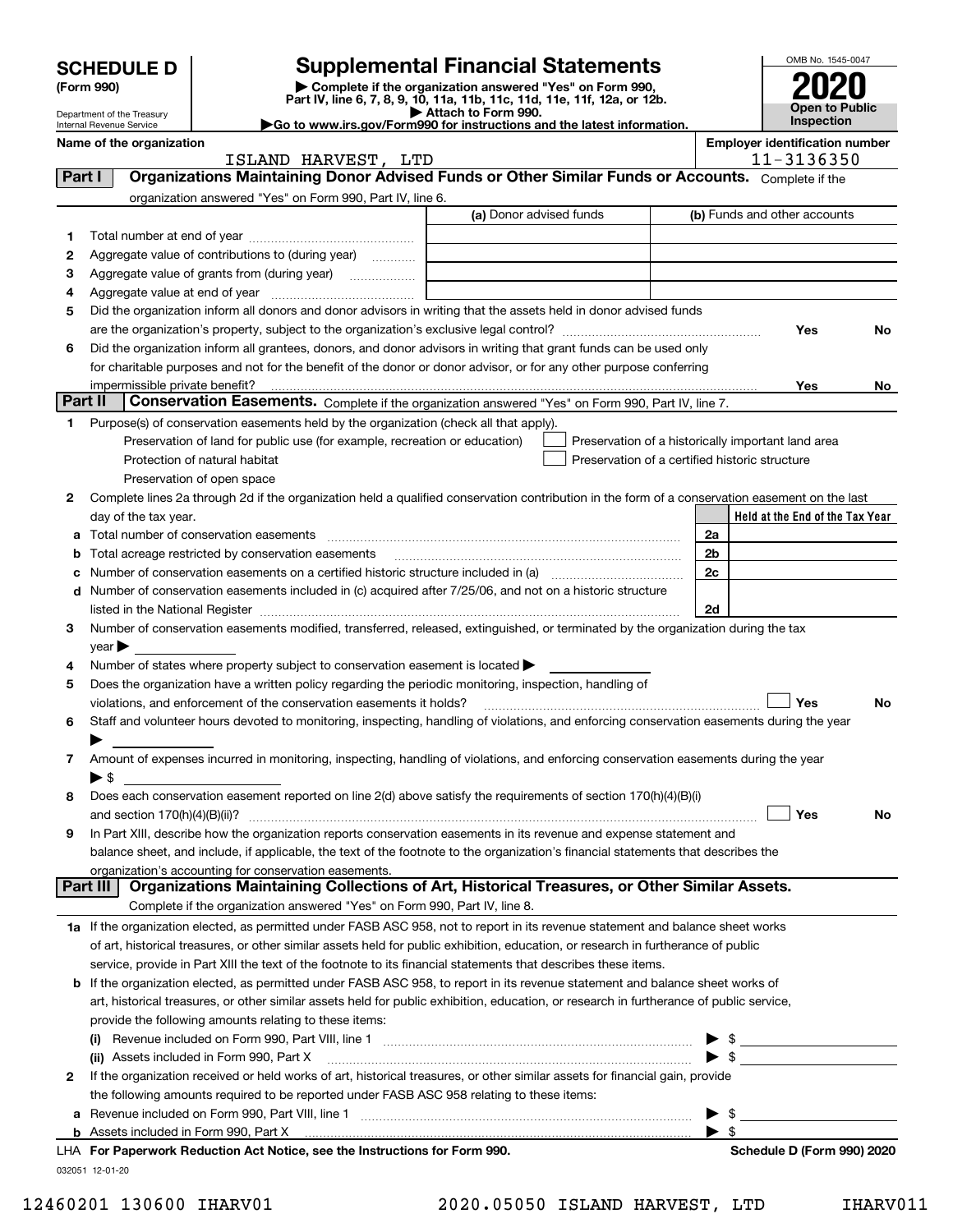| Organizations Maintaining Collections of Art, Historical Treasures, or Other Similar Assets (continued)<br>Part III<br>Using the organization's acquisition, accession, and other records, check any of the following that make significant use of its<br>3<br>collection items (check all that apply):<br>Public exhibition<br>Loan or exchange program<br>a<br>d<br>Other and the contract of the contract of the contract of the contract of the contract of the contract of the contract of the contract of the contract of the contract of the contract of the contract of the contract of the<br>Scholarly research<br>b<br>е<br>Preservation for future generations<br>с<br>Provide a description of the organization's collections and explain how they further the organization's exempt purpose in Part XIII.<br>4<br>During the year, did the organization solicit or receive donations of art, historical treasures, or other similar assets<br>5<br>Yes<br>No.<br><b>Part IV</b><br>Escrow and Custodial Arrangements. Complete if the organization answered "Yes" on Form 990, Part IV, line 9, or<br>reported an amount on Form 990, Part X, line 21.<br>1a Is the organization an agent, trustee, custodian or other intermediary for contributions or other assets not included<br>Yes<br><b>No</b><br>b If "Yes," explain the arrangement in Part XIII and complete the following table:<br>Amount<br>Beginning balance material content contracts and content and content and content and content and content and content and content and content and content and content and content and content and content and content and conte<br>1c<br>c<br>1d<br>Distributions during the year manufactured and continuum and continuum and continuum and continuum and continuum<br>1e<br>е<br>1f<br>Ending balance manufactured and contract the contract of the contract of the contract of the contract of the contract of the contract of the contract of the contract of the contract of the contract of the contract of the c<br>Ť.<br>2a Did the organization include an amount on Form 990, Part X, line 21, for escrow or custodial account liability?<br>Yes<br>No<br>b If "Yes," explain the arrangement in Part XIII. Check here if the explanation has been provided on Part XIII<br>Part V<br>Endowment Funds. Complete if the organization answered "Yes" on Form 990, Part IV, line 10.<br>(c) Two years back (d) Three years back<br>(a) Current year<br>(b) Prior year<br>(e) Four years back<br>1a Beginning of year balance<br>b<br>Net investment earnings, gains, and losses<br>d<br>e Other expenditures for facilities<br>and programs<br>Administrative expenses<br>Ť.<br>End of year balance<br>g<br>Provide the estimated percentage of the current year end balance (line 1g, column (a)) held as:<br>2<br>Board designated or quasi-endowment<br>%<br>а<br>Permanent endowment ><br>%<br>b<br>Term endowment $\blacktriangleright$<br>%<br>c<br>The percentages on lines 2a, 2b, and 2c should equal 100%.<br>3a Are there endowment funds not in the possession of the organization that are held and administered for the organization<br>Yes<br>No.<br>by:<br>(i)<br>3a(i)<br>3a(ii)<br>3b<br>Describe in Part XIII the intended uses of the organization's endowment funds.<br>4<br>Land, Buildings, and Equipment.<br><b>Part VI</b><br>Complete if the organization answered "Yes" on Form 990, Part IV, line 11a. See Form 990, Part X, line 10.<br>(b) Cost or other<br>Description of property<br>(a) Cost or other<br>(c) Accumulated<br>(d) Book value<br>basis (investment)<br>depreciation<br>basis (other)<br>3,126,316.<br>3, 126, 316.<br>$\overline{5}$ , 121, 439.<br>65,659.<br>$\overline{5}$ , 055, 780.<br>b<br>495,541.<br>216,827.<br>278,714.<br>c<br>492,228.<br>940,909.<br>448,681.<br>679,665.<br>822,126.<br>142,461.<br>9,095,499. | Schedule D (Form 990) 2020 | ISLAND HARVEST, LTD |  |  |  |  |  | 11-3136350 | Page 2 |  |  |  |
|-----------------------------------------------------------------------------------------------------------------------------------------------------------------------------------------------------------------------------------------------------------------------------------------------------------------------------------------------------------------------------------------------------------------------------------------------------------------------------------------------------------------------------------------------------------------------------------------------------------------------------------------------------------------------------------------------------------------------------------------------------------------------------------------------------------------------------------------------------------------------------------------------------------------------------------------------------------------------------------------------------------------------------------------------------------------------------------------------------------------------------------------------------------------------------------------------------------------------------------------------------------------------------------------------------------------------------------------------------------------------------------------------------------------------------------------------------------------------------------------------------------------------------------------------------------------------------------------------------------------------------------------------------------------------------------------------------------------------------------------------------------------------------------------------------------------------------------------------------------------------------------------------------------------------------------------------------------------------------------------------------------------------------------------------------------------------------------------------------------------------------------------------------------------------------------------------------------------------------------------------------------------------------------------------------------------------------------------------------------------------------------------------------------------------------------------------------------------------------------------------------------------------------------------------------------------------------------------------------------------------------------------------------------------------------------------------------------------------------------------------------------------------------------------------------------------------------------------------------------------------------------------------------------------------------------------------------------------------------------------------------------------------------------------------------------------------------------------------------------------------------------------------------------------------------------------------------------------------------------------------------------------------------------------------------------------------------------------------------------------------------------------------------------------------------------------------------------------------------------------------------------------------------------------------------------------------------------------------------------------------------------------------------------------------------------------------------------------------------------------------------------------------------------------------------------------------------------------------------------------------------------------------------------|----------------------------|---------------------|--|--|--|--|--|------------|--------|--|--|--|
|                                                                                                                                                                                                                                                                                                                                                                                                                                                                                                                                                                                                                                                                                                                                                                                                                                                                                                                                                                                                                                                                                                                                                                                                                                                                                                                                                                                                                                                                                                                                                                                                                                                                                                                                                                                                                                                                                                                                                                                                                                                                                                                                                                                                                                                                                                                                                                                                                                                                                                                                                                                                                                                                                                                                                                                                                                                                                                                                                                                                                                                                                                                                                                                                                                                                                                                                                                                                                                                                                                                                                                                                                                                                                                                                                                                                                                                                                                           |                            |                     |  |  |  |  |  |            |        |  |  |  |
|                                                                                                                                                                                                                                                                                                                                                                                                                                                                                                                                                                                                                                                                                                                                                                                                                                                                                                                                                                                                                                                                                                                                                                                                                                                                                                                                                                                                                                                                                                                                                                                                                                                                                                                                                                                                                                                                                                                                                                                                                                                                                                                                                                                                                                                                                                                                                                                                                                                                                                                                                                                                                                                                                                                                                                                                                                                                                                                                                                                                                                                                                                                                                                                                                                                                                                                                                                                                                                                                                                                                                                                                                                                                                                                                                                                                                                                                                                           |                            |                     |  |  |  |  |  |            |        |  |  |  |
|                                                                                                                                                                                                                                                                                                                                                                                                                                                                                                                                                                                                                                                                                                                                                                                                                                                                                                                                                                                                                                                                                                                                                                                                                                                                                                                                                                                                                                                                                                                                                                                                                                                                                                                                                                                                                                                                                                                                                                                                                                                                                                                                                                                                                                                                                                                                                                                                                                                                                                                                                                                                                                                                                                                                                                                                                                                                                                                                                                                                                                                                                                                                                                                                                                                                                                                                                                                                                                                                                                                                                                                                                                                                                                                                                                                                                                                                                                           |                            |                     |  |  |  |  |  |            |        |  |  |  |
|                                                                                                                                                                                                                                                                                                                                                                                                                                                                                                                                                                                                                                                                                                                                                                                                                                                                                                                                                                                                                                                                                                                                                                                                                                                                                                                                                                                                                                                                                                                                                                                                                                                                                                                                                                                                                                                                                                                                                                                                                                                                                                                                                                                                                                                                                                                                                                                                                                                                                                                                                                                                                                                                                                                                                                                                                                                                                                                                                                                                                                                                                                                                                                                                                                                                                                                                                                                                                                                                                                                                                                                                                                                                                                                                                                                                                                                                                                           |                            |                     |  |  |  |  |  |            |        |  |  |  |
|                                                                                                                                                                                                                                                                                                                                                                                                                                                                                                                                                                                                                                                                                                                                                                                                                                                                                                                                                                                                                                                                                                                                                                                                                                                                                                                                                                                                                                                                                                                                                                                                                                                                                                                                                                                                                                                                                                                                                                                                                                                                                                                                                                                                                                                                                                                                                                                                                                                                                                                                                                                                                                                                                                                                                                                                                                                                                                                                                                                                                                                                                                                                                                                                                                                                                                                                                                                                                                                                                                                                                                                                                                                                                                                                                                                                                                                                                                           |                            |                     |  |  |  |  |  |            |        |  |  |  |
|                                                                                                                                                                                                                                                                                                                                                                                                                                                                                                                                                                                                                                                                                                                                                                                                                                                                                                                                                                                                                                                                                                                                                                                                                                                                                                                                                                                                                                                                                                                                                                                                                                                                                                                                                                                                                                                                                                                                                                                                                                                                                                                                                                                                                                                                                                                                                                                                                                                                                                                                                                                                                                                                                                                                                                                                                                                                                                                                                                                                                                                                                                                                                                                                                                                                                                                                                                                                                                                                                                                                                                                                                                                                                                                                                                                                                                                                                                           |                            |                     |  |  |  |  |  |            |        |  |  |  |
|                                                                                                                                                                                                                                                                                                                                                                                                                                                                                                                                                                                                                                                                                                                                                                                                                                                                                                                                                                                                                                                                                                                                                                                                                                                                                                                                                                                                                                                                                                                                                                                                                                                                                                                                                                                                                                                                                                                                                                                                                                                                                                                                                                                                                                                                                                                                                                                                                                                                                                                                                                                                                                                                                                                                                                                                                                                                                                                                                                                                                                                                                                                                                                                                                                                                                                                                                                                                                                                                                                                                                                                                                                                                                                                                                                                                                                                                                                           |                            |                     |  |  |  |  |  |            |        |  |  |  |
|                                                                                                                                                                                                                                                                                                                                                                                                                                                                                                                                                                                                                                                                                                                                                                                                                                                                                                                                                                                                                                                                                                                                                                                                                                                                                                                                                                                                                                                                                                                                                                                                                                                                                                                                                                                                                                                                                                                                                                                                                                                                                                                                                                                                                                                                                                                                                                                                                                                                                                                                                                                                                                                                                                                                                                                                                                                                                                                                                                                                                                                                                                                                                                                                                                                                                                                                                                                                                                                                                                                                                                                                                                                                                                                                                                                                                                                                                                           |                            |                     |  |  |  |  |  |            |        |  |  |  |
|                                                                                                                                                                                                                                                                                                                                                                                                                                                                                                                                                                                                                                                                                                                                                                                                                                                                                                                                                                                                                                                                                                                                                                                                                                                                                                                                                                                                                                                                                                                                                                                                                                                                                                                                                                                                                                                                                                                                                                                                                                                                                                                                                                                                                                                                                                                                                                                                                                                                                                                                                                                                                                                                                                                                                                                                                                                                                                                                                                                                                                                                                                                                                                                                                                                                                                                                                                                                                                                                                                                                                                                                                                                                                                                                                                                                                                                                                                           |                            |                     |  |  |  |  |  |            |        |  |  |  |
|                                                                                                                                                                                                                                                                                                                                                                                                                                                                                                                                                                                                                                                                                                                                                                                                                                                                                                                                                                                                                                                                                                                                                                                                                                                                                                                                                                                                                                                                                                                                                                                                                                                                                                                                                                                                                                                                                                                                                                                                                                                                                                                                                                                                                                                                                                                                                                                                                                                                                                                                                                                                                                                                                                                                                                                                                                                                                                                                                                                                                                                                                                                                                                                                                                                                                                                                                                                                                                                                                                                                                                                                                                                                                                                                                                                                                                                                                                           |                            |                     |  |  |  |  |  |            |        |  |  |  |
|                                                                                                                                                                                                                                                                                                                                                                                                                                                                                                                                                                                                                                                                                                                                                                                                                                                                                                                                                                                                                                                                                                                                                                                                                                                                                                                                                                                                                                                                                                                                                                                                                                                                                                                                                                                                                                                                                                                                                                                                                                                                                                                                                                                                                                                                                                                                                                                                                                                                                                                                                                                                                                                                                                                                                                                                                                                                                                                                                                                                                                                                                                                                                                                                                                                                                                                                                                                                                                                                                                                                                                                                                                                                                                                                                                                                                                                                                                           |                            |                     |  |  |  |  |  |            |        |  |  |  |
|                                                                                                                                                                                                                                                                                                                                                                                                                                                                                                                                                                                                                                                                                                                                                                                                                                                                                                                                                                                                                                                                                                                                                                                                                                                                                                                                                                                                                                                                                                                                                                                                                                                                                                                                                                                                                                                                                                                                                                                                                                                                                                                                                                                                                                                                                                                                                                                                                                                                                                                                                                                                                                                                                                                                                                                                                                                                                                                                                                                                                                                                                                                                                                                                                                                                                                                                                                                                                                                                                                                                                                                                                                                                                                                                                                                                                                                                                                           |                            |                     |  |  |  |  |  |            |        |  |  |  |
|                                                                                                                                                                                                                                                                                                                                                                                                                                                                                                                                                                                                                                                                                                                                                                                                                                                                                                                                                                                                                                                                                                                                                                                                                                                                                                                                                                                                                                                                                                                                                                                                                                                                                                                                                                                                                                                                                                                                                                                                                                                                                                                                                                                                                                                                                                                                                                                                                                                                                                                                                                                                                                                                                                                                                                                                                                                                                                                                                                                                                                                                                                                                                                                                                                                                                                                                                                                                                                                                                                                                                                                                                                                                                                                                                                                                                                                                                                           |                            |                     |  |  |  |  |  |            |        |  |  |  |
|                                                                                                                                                                                                                                                                                                                                                                                                                                                                                                                                                                                                                                                                                                                                                                                                                                                                                                                                                                                                                                                                                                                                                                                                                                                                                                                                                                                                                                                                                                                                                                                                                                                                                                                                                                                                                                                                                                                                                                                                                                                                                                                                                                                                                                                                                                                                                                                                                                                                                                                                                                                                                                                                                                                                                                                                                                                                                                                                                                                                                                                                                                                                                                                                                                                                                                                                                                                                                                                                                                                                                                                                                                                                                                                                                                                                                                                                                                           |                            |                     |  |  |  |  |  |            |        |  |  |  |
|                                                                                                                                                                                                                                                                                                                                                                                                                                                                                                                                                                                                                                                                                                                                                                                                                                                                                                                                                                                                                                                                                                                                                                                                                                                                                                                                                                                                                                                                                                                                                                                                                                                                                                                                                                                                                                                                                                                                                                                                                                                                                                                                                                                                                                                                                                                                                                                                                                                                                                                                                                                                                                                                                                                                                                                                                                                                                                                                                                                                                                                                                                                                                                                                                                                                                                                                                                                                                                                                                                                                                                                                                                                                                                                                                                                                                                                                                                           |                            |                     |  |  |  |  |  |            |        |  |  |  |
|                                                                                                                                                                                                                                                                                                                                                                                                                                                                                                                                                                                                                                                                                                                                                                                                                                                                                                                                                                                                                                                                                                                                                                                                                                                                                                                                                                                                                                                                                                                                                                                                                                                                                                                                                                                                                                                                                                                                                                                                                                                                                                                                                                                                                                                                                                                                                                                                                                                                                                                                                                                                                                                                                                                                                                                                                                                                                                                                                                                                                                                                                                                                                                                                                                                                                                                                                                                                                                                                                                                                                                                                                                                                                                                                                                                                                                                                                                           |                            |                     |  |  |  |  |  |            |        |  |  |  |
|                                                                                                                                                                                                                                                                                                                                                                                                                                                                                                                                                                                                                                                                                                                                                                                                                                                                                                                                                                                                                                                                                                                                                                                                                                                                                                                                                                                                                                                                                                                                                                                                                                                                                                                                                                                                                                                                                                                                                                                                                                                                                                                                                                                                                                                                                                                                                                                                                                                                                                                                                                                                                                                                                                                                                                                                                                                                                                                                                                                                                                                                                                                                                                                                                                                                                                                                                                                                                                                                                                                                                                                                                                                                                                                                                                                                                                                                                                           |                            |                     |  |  |  |  |  |            |        |  |  |  |
|                                                                                                                                                                                                                                                                                                                                                                                                                                                                                                                                                                                                                                                                                                                                                                                                                                                                                                                                                                                                                                                                                                                                                                                                                                                                                                                                                                                                                                                                                                                                                                                                                                                                                                                                                                                                                                                                                                                                                                                                                                                                                                                                                                                                                                                                                                                                                                                                                                                                                                                                                                                                                                                                                                                                                                                                                                                                                                                                                                                                                                                                                                                                                                                                                                                                                                                                                                                                                                                                                                                                                                                                                                                                                                                                                                                                                                                                                                           |                            |                     |  |  |  |  |  |            |        |  |  |  |
|                                                                                                                                                                                                                                                                                                                                                                                                                                                                                                                                                                                                                                                                                                                                                                                                                                                                                                                                                                                                                                                                                                                                                                                                                                                                                                                                                                                                                                                                                                                                                                                                                                                                                                                                                                                                                                                                                                                                                                                                                                                                                                                                                                                                                                                                                                                                                                                                                                                                                                                                                                                                                                                                                                                                                                                                                                                                                                                                                                                                                                                                                                                                                                                                                                                                                                                                                                                                                                                                                                                                                                                                                                                                                                                                                                                                                                                                                                           |                            |                     |  |  |  |  |  |            |        |  |  |  |
|                                                                                                                                                                                                                                                                                                                                                                                                                                                                                                                                                                                                                                                                                                                                                                                                                                                                                                                                                                                                                                                                                                                                                                                                                                                                                                                                                                                                                                                                                                                                                                                                                                                                                                                                                                                                                                                                                                                                                                                                                                                                                                                                                                                                                                                                                                                                                                                                                                                                                                                                                                                                                                                                                                                                                                                                                                                                                                                                                                                                                                                                                                                                                                                                                                                                                                                                                                                                                                                                                                                                                                                                                                                                                                                                                                                                                                                                                                           |                            |                     |  |  |  |  |  |            |        |  |  |  |
|                                                                                                                                                                                                                                                                                                                                                                                                                                                                                                                                                                                                                                                                                                                                                                                                                                                                                                                                                                                                                                                                                                                                                                                                                                                                                                                                                                                                                                                                                                                                                                                                                                                                                                                                                                                                                                                                                                                                                                                                                                                                                                                                                                                                                                                                                                                                                                                                                                                                                                                                                                                                                                                                                                                                                                                                                                                                                                                                                                                                                                                                                                                                                                                                                                                                                                                                                                                                                                                                                                                                                                                                                                                                                                                                                                                                                                                                                                           |                            |                     |  |  |  |  |  |            |        |  |  |  |
|                                                                                                                                                                                                                                                                                                                                                                                                                                                                                                                                                                                                                                                                                                                                                                                                                                                                                                                                                                                                                                                                                                                                                                                                                                                                                                                                                                                                                                                                                                                                                                                                                                                                                                                                                                                                                                                                                                                                                                                                                                                                                                                                                                                                                                                                                                                                                                                                                                                                                                                                                                                                                                                                                                                                                                                                                                                                                                                                                                                                                                                                                                                                                                                                                                                                                                                                                                                                                                                                                                                                                                                                                                                                                                                                                                                                                                                                                                           |                            |                     |  |  |  |  |  |            |        |  |  |  |
|                                                                                                                                                                                                                                                                                                                                                                                                                                                                                                                                                                                                                                                                                                                                                                                                                                                                                                                                                                                                                                                                                                                                                                                                                                                                                                                                                                                                                                                                                                                                                                                                                                                                                                                                                                                                                                                                                                                                                                                                                                                                                                                                                                                                                                                                                                                                                                                                                                                                                                                                                                                                                                                                                                                                                                                                                                                                                                                                                                                                                                                                                                                                                                                                                                                                                                                                                                                                                                                                                                                                                                                                                                                                                                                                                                                                                                                                                                           |                            |                     |  |  |  |  |  |            |        |  |  |  |
|                                                                                                                                                                                                                                                                                                                                                                                                                                                                                                                                                                                                                                                                                                                                                                                                                                                                                                                                                                                                                                                                                                                                                                                                                                                                                                                                                                                                                                                                                                                                                                                                                                                                                                                                                                                                                                                                                                                                                                                                                                                                                                                                                                                                                                                                                                                                                                                                                                                                                                                                                                                                                                                                                                                                                                                                                                                                                                                                                                                                                                                                                                                                                                                                                                                                                                                                                                                                                                                                                                                                                                                                                                                                                                                                                                                                                                                                                                           |                            |                     |  |  |  |  |  |            |        |  |  |  |
|                                                                                                                                                                                                                                                                                                                                                                                                                                                                                                                                                                                                                                                                                                                                                                                                                                                                                                                                                                                                                                                                                                                                                                                                                                                                                                                                                                                                                                                                                                                                                                                                                                                                                                                                                                                                                                                                                                                                                                                                                                                                                                                                                                                                                                                                                                                                                                                                                                                                                                                                                                                                                                                                                                                                                                                                                                                                                                                                                                                                                                                                                                                                                                                                                                                                                                                                                                                                                                                                                                                                                                                                                                                                                                                                                                                                                                                                                                           |                            |                     |  |  |  |  |  |            |        |  |  |  |
|                                                                                                                                                                                                                                                                                                                                                                                                                                                                                                                                                                                                                                                                                                                                                                                                                                                                                                                                                                                                                                                                                                                                                                                                                                                                                                                                                                                                                                                                                                                                                                                                                                                                                                                                                                                                                                                                                                                                                                                                                                                                                                                                                                                                                                                                                                                                                                                                                                                                                                                                                                                                                                                                                                                                                                                                                                                                                                                                                                                                                                                                                                                                                                                                                                                                                                                                                                                                                                                                                                                                                                                                                                                                                                                                                                                                                                                                                                           |                            |                     |  |  |  |  |  |            |        |  |  |  |
|                                                                                                                                                                                                                                                                                                                                                                                                                                                                                                                                                                                                                                                                                                                                                                                                                                                                                                                                                                                                                                                                                                                                                                                                                                                                                                                                                                                                                                                                                                                                                                                                                                                                                                                                                                                                                                                                                                                                                                                                                                                                                                                                                                                                                                                                                                                                                                                                                                                                                                                                                                                                                                                                                                                                                                                                                                                                                                                                                                                                                                                                                                                                                                                                                                                                                                                                                                                                                                                                                                                                                                                                                                                                                                                                                                                                                                                                                                           |                            |                     |  |  |  |  |  |            |        |  |  |  |
|                                                                                                                                                                                                                                                                                                                                                                                                                                                                                                                                                                                                                                                                                                                                                                                                                                                                                                                                                                                                                                                                                                                                                                                                                                                                                                                                                                                                                                                                                                                                                                                                                                                                                                                                                                                                                                                                                                                                                                                                                                                                                                                                                                                                                                                                                                                                                                                                                                                                                                                                                                                                                                                                                                                                                                                                                                                                                                                                                                                                                                                                                                                                                                                                                                                                                                                                                                                                                                                                                                                                                                                                                                                                                                                                                                                                                                                                                                           |                            |                     |  |  |  |  |  |            |        |  |  |  |
|                                                                                                                                                                                                                                                                                                                                                                                                                                                                                                                                                                                                                                                                                                                                                                                                                                                                                                                                                                                                                                                                                                                                                                                                                                                                                                                                                                                                                                                                                                                                                                                                                                                                                                                                                                                                                                                                                                                                                                                                                                                                                                                                                                                                                                                                                                                                                                                                                                                                                                                                                                                                                                                                                                                                                                                                                                                                                                                                                                                                                                                                                                                                                                                                                                                                                                                                                                                                                                                                                                                                                                                                                                                                                                                                                                                                                                                                                                           |                            |                     |  |  |  |  |  |            |        |  |  |  |
|                                                                                                                                                                                                                                                                                                                                                                                                                                                                                                                                                                                                                                                                                                                                                                                                                                                                                                                                                                                                                                                                                                                                                                                                                                                                                                                                                                                                                                                                                                                                                                                                                                                                                                                                                                                                                                                                                                                                                                                                                                                                                                                                                                                                                                                                                                                                                                                                                                                                                                                                                                                                                                                                                                                                                                                                                                                                                                                                                                                                                                                                                                                                                                                                                                                                                                                                                                                                                                                                                                                                                                                                                                                                                                                                                                                                                                                                                                           |                            |                     |  |  |  |  |  |            |        |  |  |  |
|                                                                                                                                                                                                                                                                                                                                                                                                                                                                                                                                                                                                                                                                                                                                                                                                                                                                                                                                                                                                                                                                                                                                                                                                                                                                                                                                                                                                                                                                                                                                                                                                                                                                                                                                                                                                                                                                                                                                                                                                                                                                                                                                                                                                                                                                                                                                                                                                                                                                                                                                                                                                                                                                                                                                                                                                                                                                                                                                                                                                                                                                                                                                                                                                                                                                                                                                                                                                                                                                                                                                                                                                                                                                                                                                                                                                                                                                                                           |                            |                     |  |  |  |  |  |            |        |  |  |  |
|                                                                                                                                                                                                                                                                                                                                                                                                                                                                                                                                                                                                                                                                                                                                                                                                                                                                                                                                                                                                                                                                                                                                                                                                                                                                                                                                                                                                                                                                                                                                                                                                                                                                                                                                                                                                                                                                                                                                                                                                                                                                                                                                                                                                                                                                                                                                                                                                                                                                                                                                                                                                                                                                                                                                                                                                                                                                                                                                                                                                                                                                                                                                                                                                                                                                                                                                                                                                                                                                                                                                                                                                                                                                                                                                                                                                                                                                                                           |                            |                     |  |  |  |  |  |            |        |  |  |  |
|                                                                                                                                                                                                                                                                                                                                                                                                                                                                                                                                                                                                                                                                                                                                                                                                                                                                                                                                                                                                                                                                                                                                                                                                                                                                                                                                                                                                                                                                                                                                                                                                                                                                                                                                                                                                                                                                                                                                                                                                                                                                                                                                                                                                                                                                                                                                                                                                                                                                                                                                                                                                                                                                                                                                                                                                                                                                                                                                                                                                                                                                                                                                                                                                                                                                                                                                                                                                                                                                                                                                                                                                                                                                                                                                                                                                                                                                                                           |                            |                     |  |  |  |  |  |            |        |  |  |  |
|                                                                                                                                                                                                                                                                                                                                                                                                                                                                                                                                                                                                                                                                                                                                                                                                                                                                                                                                                                                                                                                                                                                                                                                                                                                                                                                                                                                                                                                                                                                                                                                                                                                                                                                                                                                                                                                                                                                                                                                                                                                                                                                                                                                                                                                                                                                                                                                                                                                                                                                                                                                                                                                                                                                                                                                                                                                                                                                                                                                                                                                                                                                                                                                                                                                                                                                                                                                                                                                                                                                                                                                                                                                                                                                                                                                                                                                                                                           |                            |                     |  |  |  |  |  |            |        |  |  |  |
|                                                                                                                                                                                                                                                                                                                                                                                                                                                                                                                                                                                                                                                                                                                                                                                                                                                                                                                                                                                                                                                                                                                                                                                                                                                                                                                                                                                                                                                                                                                                                                                                                                                                                                                                                                                                                                                                                                                                                                                                                                                                                                                                                                                                                                                                                                                                                                                                                                                                                                                                                                                                                                                                                                                                                                                                                                                                                                                                                                                                                                                                                                                                                                                                                                                                                                                                                                                                                                                                                                                                                                                                                                                                                                                                                                                                                                                                                                           |                            |                     |  |  |  |  |  |            |        |  |  |  |
|                                                                                                                                                                                                                                                                                                                                                                                                                                                                                                                                                                                                                                                                                                                                                                                                                                                                                                                                                                                                                                                                                                                                                                                                                                                                                                                                                                                                                                                                                                                                                                                                                                                                                                                                                                                                                                                                                                                                                                                                                                                                                                                                                                                                                                                                                                                                                                                                                                                                                                                                                                                                                                                                                                                                                                                                                                                                                                                                                                                                                                                                                                                                                                                                                                                                                                                                                                                                                                                                                                                                                                                                                                                                                                                                                                                                                                                                                                           |                            |                     |  |  |  |  |  |            |        |  |  |  |
|                                                                                                                                                                                                                                                                                                                                                                                                                                                                                                                                                                                                                                                                                                                                                                                                                                                                                                                                                                                                                                                                                                                                                                                                                                                                                                                                                                                                                                                                                                                                                                                                                                                                                                                                                                                                                                                                                                                                                                                                                                                                                                                                                                                                                                                                                                                                                                                                                                                                                                                                                                                                                                                                                                                                                                                                                                                                                                                                                                                                                                                                                                                                                                                                                                                                                                                                                                                                                                                                                                                                                                                                                                                                                                                                                                                                                                                                                                           |                            |                     |  |  |  |  |  |            |        |  |  |  |
|                                                                                                                                                                                                                                                                                                                                                                                                                                                                                                                                                                                                                                                                                                                                                                                                                                                                                                                                                                                                                                                                                                                                                                                                                                                                                                                                                                                                                                                                                                                                                                                                                                                                                                                                                                                                                                                                                                                                                                                                                                                                                                                                                                                                                                                                                                                                                                                                                                                                                                                                                                                                                                                                                                                                                                                                                                                                                                                                                                                                                                                                                                                                                                                                                                                                                                                                                                                                                                                                                                                                                                                                                                                                                                                                                                                                                                                                                                           |                            |                     |  |  |  |  |  |            |        |  |  |  |
|                                                                                                                                                                                                                                                                                                                                                                                                                                                                                                                                                                                                                                                                                                                                                                                                                                                                                                                                                                                                                                                                                                                                                                                                                                                                                                                                                                                                                                                                                                                                                                                                                                                                                                                                                                                                                                                                                                                                                                                                                                                                                                                                                                                                                                                                                                                                                                                                                                                                                                                                                                                                                                                                                                                                                                                                                                                                                                                                                                                                                                                                                                                                                                                                                                                                                                                                                                                                                                                                                                                                                                                                                                                                                                                                                                                                                                                                                                           |                            |                     |  |  |  |  |  |            |        |  |  |  |
|                                                                                                                                                                                                                                                                                                                                                                                                                                                                                                                                                                                                                                                                                                                                                                                                                                                                                                                                                                                                                                                                                                                                                                                                                                                                                                                                                                                                                                                                                                                                                                                                                                                                                                                                                                                                                                                                                                                                                                                                                                                                                                                                                                                                                                                                                                                                                                                                                                                                                                                                                                                                                                                                                                                                                                                                                                                                                                                                                                                                                                                                                                                                                                                                                                                                                                                                                                                                                                                                                                                                                                                                                                                                                                                                                                                                                                                                                                           |                            |                     |  |  |  |  |  |            |        |  |  |  |
|                                                                                                                                                                                                                                                                                                                                                                                                                                                                                                                                                                                                                                                                                                                                                                                                                                                                                                                                                                                                                                                                                                                                                                                                                                                                                                                                                                                                                                                                                                                                                                                                                                                                                                                                                                                                                                                                                                                                                                                                                                                                                                                                                                                                                                                                                                                                                                                                                                                                                                                                                                                                                                                                                                                                                                                                                                                                                                                                                                                                                                                                                                                                                                                                                                                                                                                                                                                                                                                                                                                                                                                                                                                                                                                                                                                                                                                                                                           |                            |                     |  |  |  |  |  |            |        |  |  |  |
|                                                                                                                                                                                                                                                                                                                                                                                                                                                                                                                                                                                                                                                                                                                                                                                                                                                                                                                                                                                                                                                                                                                                                                                                                                                                                                                                                                                                                                                                                                                                                                                                                                                                                                                                                                                                                                                                                                                                                                                                                                                                                                                                                                                                                                                                                                                                                                                                                                                                                                                                                                                                                                                                                                                                                                                                                                                                                                                                                                                                                                                                                                                                                                                                                                                                                                                                                                                                                                                                                                                                                                                                                                                                                                                                                                                                                                                                                                           |                            |                     |  |  |  |  |  |            |        |  |  |  |
|                                                                                                                                                                                                                                                                                                                                                                                                                                                                                                                                                                                                                                                                                                                                                                                                                                                                                                                                                                                                                                                                                                                                                                                                                                                                                                                                                                                                                                                                                                                                                                                                                                                                                                                                                                                                                                                                                                                                                                                                                                                                                                                                                                                                                                                                                                                                                                                                                                                                                                                                                                                                                                                                                                                                                                                                                                                                                                                                                                                                                                                                                                                                                                                                                                                                                                                                                                                                                                                                                                                                                                                                                                                                                                                                                                                                                                                                                                           |                            |                     |  |  |  |  |  |            |        |  |  |  |
|                                                                                                                                                                                                                                                                                                                                                                                                                                                                                                                                                                                                                                                                                                                                                                                                                                                                                                                                                                                                                                                                                                                                                                                                                                                                                                                                                                                                                                                                                                                                                                                                                                                                                                                                                                                                                                                                                                                                                                                                                                                                                                                                                                                                                                                                                                                                                                                                                                                                                                                                                                                                                                                                                                                                                                                                                                                                                                                                                                                                                                                                                                                                                                                                                                                                                                                                                                                                                                                                                                                                                                                                                                                                                                                                                                                                                                                                                                           |                            |                     |  |  |  |  |  |            |        |  |  |  |
|                                                                                                                                                                                                                                                                                                                                                                                                                                                                                                                                                                                                                                                                                                                                                                                                                                                                                                                                                                                                                                                                                                                                                                                                                                                                                                                                                                                                                                                                                                                                                                                                                                                                                                                                                                                                                                                                                                                                                                                                                                                                                                                                                                                                                                                                                                                                                                                                                                                                                                                                                                                                                                                                                                                                                                                                                                                                                                                                                                                                                                                                                                                                                                                                                                                                                                                                                                                                                                                                                                                                                                                                                                                                                                                                                                                                                                                                                                           |                            |                     |  |  |  |  |  |            |        |  |  |  |
|                                                                                                                                                                                                                                                                                                                                                                                                                                                                                                                                                                                                                                                                                                                                                                                                                                                                                                                                                                                                                                                                                                                                                                                                                                                                                                                                                                                                                                                                                                                                                                                                                                                                                                                                                                                                                                                                                                                                                                                                                                                                                                                                                                                                                                                                                                                                                                                                                                                                                                                                                                                                                                                                                                                                                                                                                                                                                                                                                                                                                                                                                                                                                                                                                                                                                                                                                                                                                                                                                                                                                                                                                                                                                                                                                                                                                                                                                                           |                            |                     |  |  |  |  |  |            |        |  |  |  |
|                                                                                                                                                                                                                                                                                                                                                                                                                                                                                                                                                                                                                                                                                                                                                                                                                                                                                                                                                                                                                                                                                                                                                                                                                                                                                                                                                                                                                                                                                                                                                                                                                                                                                                                                                                                                                                                                                                                                                                                                                                                                                                                                                                                                                                                                                                                                                                                                                                                                                                                                                                                                                                                                                                                                                                                                                                                                                                                                                                                                                                                                                                                                                                                                                                                                                                                                                                                                                                                                                                                                                                                                                                                                                                                                                                                                                                                                                                           |                            |                     |  |  |  |  |  |            |        |  |  |  |
|                                                                                                                                                                                                                                                                                                                                                                                                                                                                                                                                                                                                                                                                                                                                                                                                                                                                                                                                                                                                                                                                                                                                                                                                                                                                                                                                                                                                                                                                                                                                                                                                                                                                                                                                                                                                                                                                                                                                                                                                                                                                                                                                                                                                                                                                                                                                                                                                                                                                                                                                                                                                                                                                                                                                                                                                                                                                                                                                                                                                                                                                                                                                                                                                                                                                                                                                                                                                                                                                                                                                                                                                                                                                                                                                                                                                                                                                                                           |                            |                     |  |  |  |  |  |            |        |  |  |  |
|                                                                                                                                                                                                                                                                                                                                                                                                                                                                                                                                                                                                                                                                                                                                                                                                                                                                                                                                                                                                                                                                                                                                                                                                                                                                                                                                                                                                                                                                                                                                                                                                                                                                                                                                                                                                                                                                                                                                                                                                                                                                                                                                                                                                                                                                                                                                                                                                                                                                                                                                                                                                                                                                                                                                                                                                                                                                                                                                                                                                                                                                                                                                                                                                                                                                                                                                                                                                                                                                                                                                                                                                                                                                                                                                                                                                                                                                                                           |                            |                     |  |  |  |  |  |            |        |  |  |  |

**Schedule D (Form 990) 2020**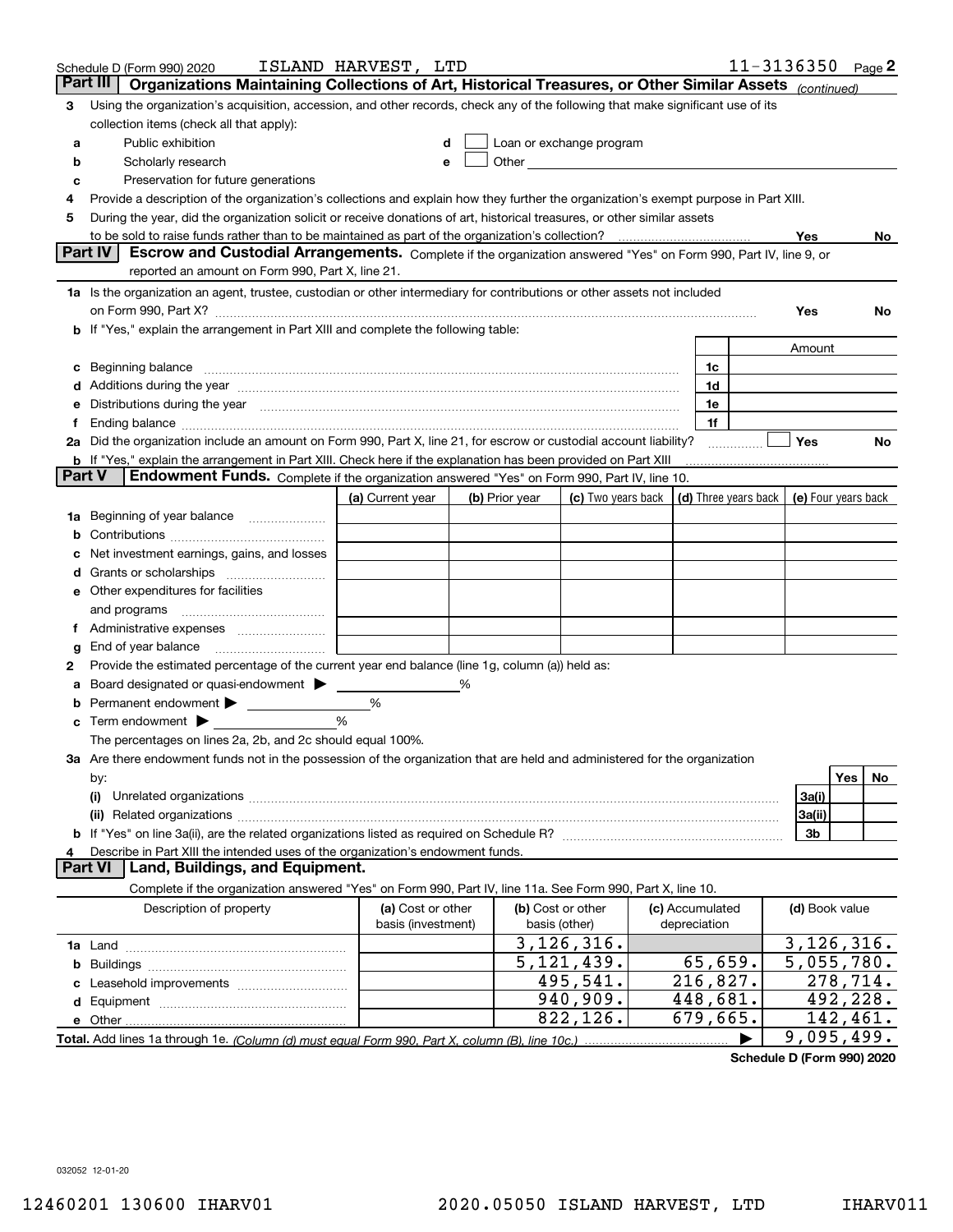| ISLAND HARVEST,<br>Schedule D (Form 990) 2020                                                                                                        | LTD             |                                                           | 11-3136350<br>Page $3$ |
|------------------------------------------------------------------------------------------------------------------------------------------------------|-----------------|-----------------------------------------------------------|------------------------|
| <b>Part VII</b> Investments - Other Securities.                                                                                                      |                 |                                                           |                        |
| Complete if the organization answered "Yes" on Form 990, Part IV, line 11b. See Form 990, Part X, line 12.                                           |                 |                                                           |                        |
| (a) Description of security or category (including name of security)                                                                                 | (b) Book value  | (c) Method of valuation: Cost or end-of-year market value |                        |
| (1) Financial derivatives                                                                                                                            |                 |                                                           |                        |
|                                                                                                                                                      |                 |                                                           |                        |
| $(3)$ Other                                                                                                                                          |                 |                                                           |                        |
| (A)                                                                                                                                                  |                 |                                                           |                        |
| (B)                                                                                                                                                  |                 |                                                           |                        |
| (C)                                                                                                                                                  |                 |                                                           |                        |
| (D)<br>(E)                                                                                                                                           |                 |                                                           |                        |
| (F)                                                                                                                                                  |                 |                                                           |                        |
| (G)                                                                                                                                                  |                 |                                                           |                        |
| (H)                                                                                                                                                  |                 |                                                           |                        |
| Total. (Col. (b) must equal Form $990$ , Part X, col. (B) line 12.)                                                                                  |                 |                                                           |                        |
| Part VIII Investments - Program Related.                                                                                                             |                 |                                                           |                        |
| Complete if the organization answered "Yes" on Form 990, Part IV, line 11c. See Form 990, Part X, line 13.                                           |                 |                                                           |                        |
| (a) Description of investment                                                                                                                        | (b) Book value  | (c) Method of valuation: Cost or end-of-year market value |                        |
| (1)                                                                                                                                                  |                 |                                                           |                        |
| (2)                                                                                                                                                  |                 |                                                           |                        |
| (3)                                                                                                                                                  |                 |                                                           |                        |
| (4)                                                                                                                                                  |                 |                                                           |                        |
| (5)                                                                                                                                                  |                 |                                                           |                        |
| (6)                                                                                                                                                  |                 |                                                           |                        |
| (7)                                                                                                                                                  |                 |                                                           |                        |
| (8)                                                                                                                                                  |                 |                                                           |                        |
| (9)                                                                                                                                                  |                 |                                                           |                        |
| Total. (Col. (b) must equal Form 990, Part X, col. (B) line 13.)                                                                                     |                 |                                                           |                        |
| <b>Part IX</b><br><b>Other Assets.</b>                                                                                                               |                 |                                                           |                        |
| Complete if the organization answered "Yes" on Form 990, Part IV, line 11d. See Form 990, Part X, line 15.                                           | (a) Description |                                                           | (b) Book value         |
|                                                                                                                                                      |                 |                                                           |                        |
| (1)                                                                                                                                                  |                 |                                                           |                        |
| (2)                                                                                                                                                  |                 |                                                           |                        |
| (3)                                                                                                                                                  |                 |                                                           |                        |
| (4)<br>(5)                                                                                                                                           |                 |                                                           |                        |
| (6)                                                                                                                                                  |                 |                                                           |                        |
| (7)                                                                                                                                                  |                 |                                                           |                        |
| (8)                                                                                                                                                  |                 |                                                           |                        |
| (9)                                                                                                                                                  |                 |                                                           |                        |
|                                                                                                                                                      |                 |                                                           |                        |
| <b>Other Liabilities.</b><br>  Part X                                                                                                                |                 |                                                           |                        |
| Complete if the organization answered "Yes" on Form 990, Part IV, line 11e or 11f. See Form 990, Part X, line 25.                                    |                 |                                                           |                        |
| (a) Description of liability<br>1.                                                                                                                   |                 |                                                           | (b) Book value         |
| (1)<br>Federal income taxes                                                                                                                          |                 |                                                           |                        |
| SECURITY DEPOSIT<br>(2)                                                                                                                              |                 |                                                           | 7,000.                 |
| (3)                                                                                                                                                  |                 |                                                           |                        |
| (4)                                                                                                                                                  |                 |                                                           |                        |
| (5)                                                                                                                                                  |                 |                                                           |                        |
| (6)                                                                                                                                                  |                 |                                                           |                        |
| (7)                                                                                                                                                  |                 |                                                           |                        |
| (8)                                                                                                                                                  |                 |                                                           |                        |
| (9)                                                                                                                                                  |                 |                                                           |                        |
| Total. (Column (b) must equal Form 990, Part X, col. (B) line 25.)                                                                                   |                 |                                                           | $\overline{7,000}$ .   |
| 2. Liability for uncertain tax positions. In Part XIII, provide the text of the footnote to the organization's financial statements that reports the |                 |                                                           |                        |

organization's liability for uncertain tax positions under FASB ASC 740. Check here if the text of the footnote has been provided in Part XIII  $\boxed{\text{X}}$ 

**Schedule D (Form 990) 2020**

032053 12-01-20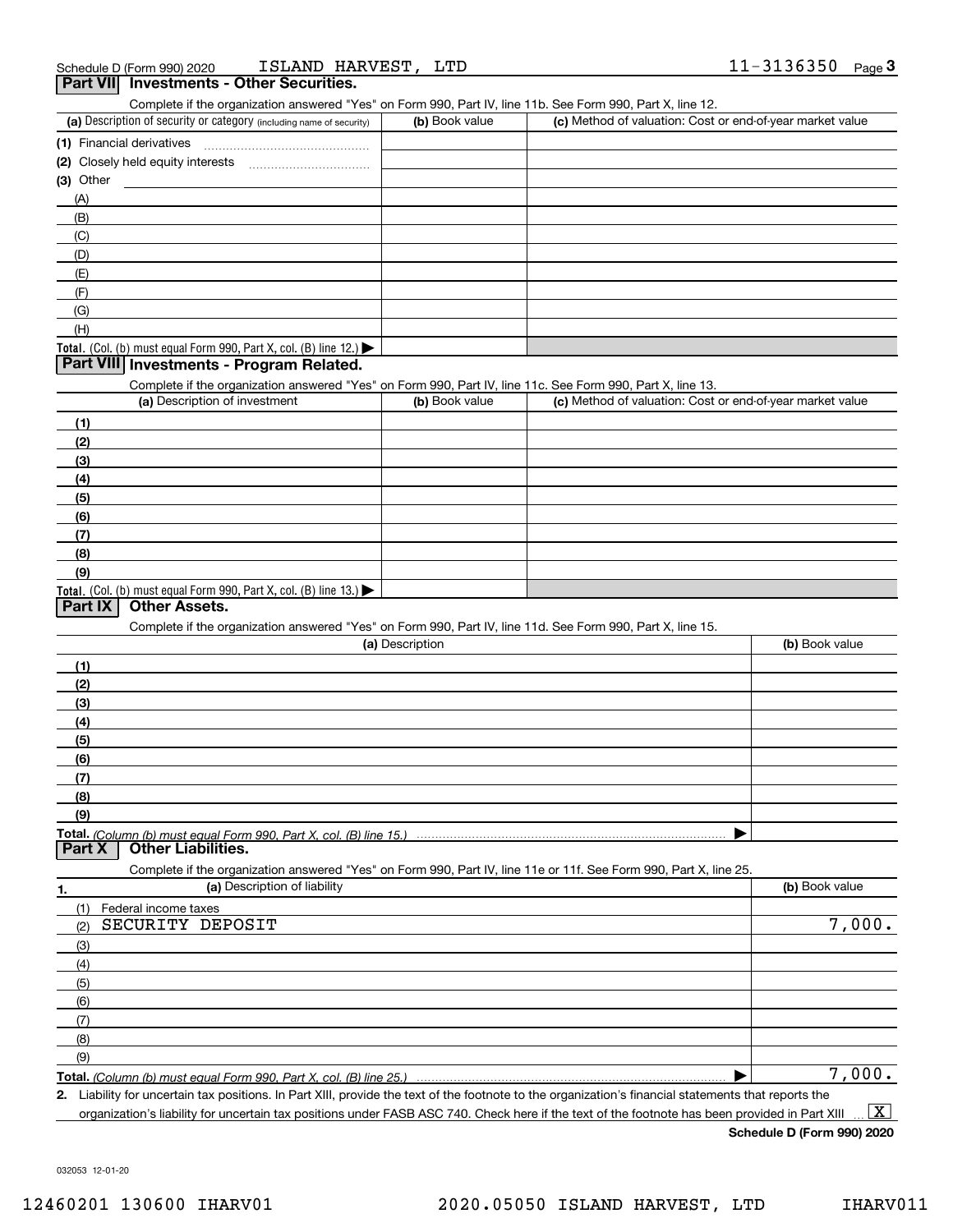|    | ISLAND HARVEST, LTD<br>Schedule D (Form 990) 2020                                                                                                                                                                                                                                                                                                                                                                                                            |                |                        |                 | 11-3136350<br>Page $4$ |  |  |  |  |
|----|--------------------------------------------------------------------------------------------------------------------------------------------------------------------------------------------------------------------------------------------------------------------------------------------------------------------------------------------------------------------------------------------------------------------------------------------------------------|----------------|------------------------|-----------------|------------------------|--|--|--|--|
|    | Reconciliation of Revenue per Audited Financial Statements With Revenue per Return.<br><b>Part XI</b>                                                                                                                                                                                                                                                                                                                                                        |                |                        |                 |                        |  |  |  |  |
|    | Complete if the organization answered "Yes" on Form 990, Part IV, line 12a.                                                                                                                                                                                                                                                                                                                                                                                  |                |                        |                 |                        |  |  |  |  |
| 1  | Total revenue, gains, and other support per audited financial statements                                                                                                                                                                                                                                                                                                                                                                                     |                |                        | $\blacksquare$  | 46,962,870.            |  |  |  |  |
| 2  | Amounts included on line 1 but not on Form 990, Part VIII, line 12:                                                                                                                                                                                                                                                                                                                                                                                          |                |                        |                 |                        |  |  |  |  |
| a  | Net unrealized gains (losses) on investments [11] matter contracts and the unrealized gains (losses) on investments                                                                                                                                                                                                                                                                                                                                          | 2a             | 290,131.               |                 |                        |  |  |  |  |
| b  |                                                                                                                                                                                                                                                                                                                                                                                                                                                              | 2 <sub>b</sub> | $\overline{303,409}$ . |                 |                        |  |  |  |  |
|    |                                                                                                                                                                                                                                                                                                                                                                                                                                                              | 2c             |                        |                 |                        |  |  |  |  |
| d  | Other (Describe in Part XIII.) <b>2006</b> 2007 2010 2010 2010 2010 2011 2012 2013 2014 2014 2015 2016 2017 2018 2019 2016 2017 2018 2019 2016 2017 2018 2019 2016 2017 2018 2019 2018 2019 2019 2016 2017 2018 2019 2018 2019 2019                                                                                                                                                                                                                          | 2d             |                        |                 |                        |  |  |  |  |
| е  | Add lines 2a through 2d                                                                                                                                                                                                                                                                                                                                                                                                                                      |                |                        | 2e              | 593,540.               |  |  |  |  |
| 3  |                                                                                                                                                                                                                                                                                                                                                                                                                                                              |                |                        | $\mathbf{3}$    | 46, 369, 330.          |  |  |  |  |
| 4  | Amounts included on Form 990, Part VIII, line 12, but not on line 1:                                                                                                                                                                                                                                                                                                                                                                                         |                |                        |                 |                        |  |  |  |  |
| a  | Investment expenses not included on Form 990, Part VIII, line 7b [1000000000000000000000000000000000                                                                                                                                                                                                                                                                                                                                                         | 4a             | 13,420.                |                 |                        |  |  |  |  |
|    |                                                                                                                                                                                                                                                                                                                                                                                                                                                              | 4 <sub>b</sub> |                        |                 |                        |  |  |  |  |
|    | c Add lines 4a and 4b                                                                                                                                                                                                                                                                                                                                                                                                                                        |                |                        | 4c              | 13,420.                |  |  |  |  |
|    |                                                                                                                                                                                                                                                                                                                                                                                                                                                              |                |                        |                 |                        |  |  |  |  |
| 5  |                                                                                                                                                                                                                                                                                                                                                                                                                                                              |                |                        | $5\phantom{.0}$ | 46,382,750.            |  |  |  |  |
|    | Part XII   Reconciliation of Expenses per Audited Financial Statements With Expenses per Return.                                                                                                                                                                                                                                                                                                                                                             |                |                        |                 |                        |  |  |  |  |
|    | Complete if the organization answered "Yes" on Form 990, Part IV, line 12a.                                                                                                                                                                                                                                                                                                                                                                                  |                |                        |                 |                        |  |  |  |  |
| 1  | Total expenses and losses per audited financial statements                                                                                                                                                                                                                                                                                                                                                                                                   |                |                        | $\blacksquare$  | 42,706,576.            |  |  |  |  |
| 2  | Amounts included on line 1 but not on Form 990, Part IX, line 25:                                                                                                                                                                                                                                                                                                                                                                                            |                |                        |                 |                        |  |  |  |  |
| a  |                                                                                                                                                                                                                                                                                                                                                                                                                                                              | 2a             | 303,409.               |                 |                        |  |  |  |  |
| b  |                                                                                                                                                                                                                                                                                                                                                                                                                                                              | 2 <sub>b</sub> |                        |                 |                        |  |  |  |  |
| c. | Other losses                                                                                                                                                                                                                                                                                                                                                                                                                                                 | 2c             |                        |                 |                        |  |  |  |  |
| d  | Other (Describe in Part XIII.) (2000) (2000) (2000) (2000) (2000) (2000) (2000) (2000) (2000) (2000) (2000) (2000) (2000) (2000) (2000) (2000) (2000) (2000) (2000) (2000) (2000) (2000) (2000) (2000) (2000) (2000) (2000) (2                                                                                                                                                                                                                               | 2d             |                        |                 |                        |  |  |  |  |
|    |                                                                                                                                                                                                                                                                                                                                                                                                                                                              |                |                        | 2e              | 303,409.               |  |  |  |  |
| 3  | e Add lines 2a through 2d <b>contract and all anomination</b> and all and all anomalism and all anomalism and all anomalism and all anomalism and all anomalism and all anomalism and all anomalism and all anomalism and all anoma                                                                                                                                                                                                                          |                |                        | $\mathbf{3}$    | $42,403,167$ .         |  |  |  |  |
| 4  | Amounts included on Form 990, Part IX, line 25, but not on line 1:                                                                                                                                                                                                                                                                                                                                                                                           |                |                        |                 |                        |  |  |  |  |
| a  |                                                                                                                                                                                                                                                                                                                                                                                                                                                              | 4a             | 13,420.                |                 |                        |  |  |  |  |
| b  | Other (Describe in Part XIII.)<br>$\overline{a_1, \ldots, a_n, \ldots, a_n, \ldots, a_n, \ldots, a_n, \ldots, a_n, \ldots, a_n, \ldots, a_n, \ldots, a_n, \ldots, a_n, \ldots, a_n, \ldots, a_n, \ldots, a_n, \ldots, a_n, \ldots, a_n, \ldots, a_n, \ldots, a_n, \ldots, a_n, \ldots, a_n, \ldots, a_n, \ldots, a_n, \ldots, a_n, \ldots, a_n, \ldots, a_n, \ldots, a_n, \ldots, a_n, \ldots, a_n, \ldots, a_n, \ldots, a_n, \ldots, a_n, \ldots, a_n, \ld$ | 4 <sub>b</sub> |                        |                 |                        |  |  |  |  |
|    | c Add lines 4a and 4b                                                                                                                                                                                                                                                                                                                                                                                                                                        |                |                        | 4c              | 13,420.                |  |  |  |  |
| 5  |                                                                                                                                                                                                                                                                                                                                                                                                                                                              |                |                        | 5               | 42,416,587.            |  |  |  |  |
|    | Part XIII Supplemental Information.                                                                                                                                                                                                                                                                                                                                                                                                                          |                |                        |                 |                        |  |  |  |  |

Provide the descriptions required for Part II, lines 3, 5, and 9; Part III, lines 1a and 4; Part IV, lines 1b and 2b; Part V, line 4; Part X, line 2; Part XI, lines 2d and 4b; and Part XII, lines 2d and 4b. Also complete this part to provide any additional information.

#### PART X, LINE 2:

|  | THE ORGANIZATION EVALUATED FOR UNCERTAIN TAX POSITIONS AND HAS DETERMINED |  |  |  |  |  |  |  |  |
|--|---------------------------------------------------------------------------|--|--|--|--|--|--|--|--|
|--|---------------------------------------------------------------------------|--|--|--|--|--|--|--|--|

#### THAT THERE WERE NO UNCERTAIN TAX POSITIONS TAKEN DURING THE YEAR ENDED

JUNE 30, 2021.

032054 12-01-20

**Schedule D (Form 990) 2020**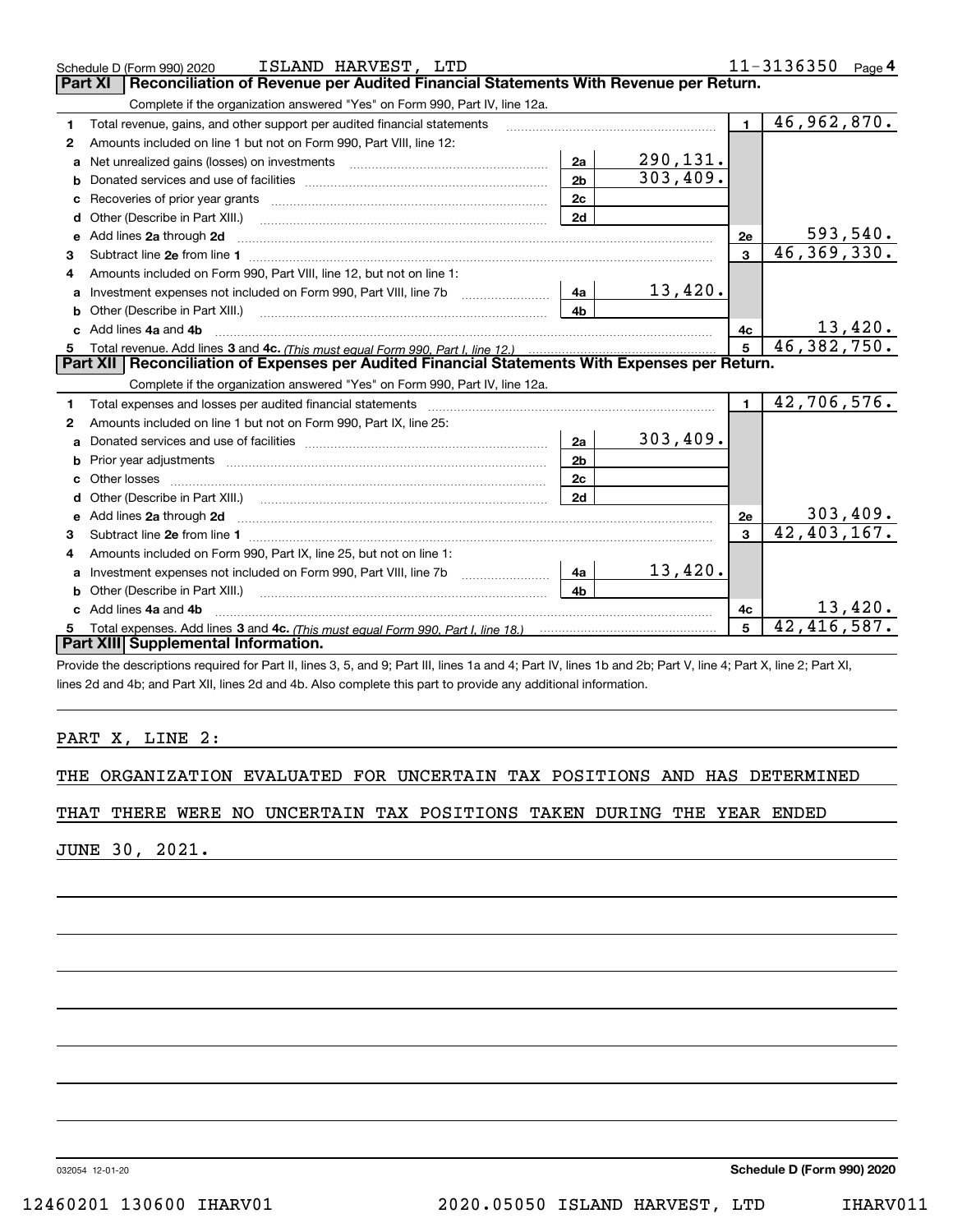| <b>SCHEDULE G</b>                                                                                                                                                                                                                                                                                                                                                                                                                                                                                                                       |                                                                                                                                                                     |                     |                                           |                                           |                               | <b>Supplemental Information Regarding Fundraising or Gaming Activities</b>                                                                                                                |  |                                                                            | OMB No. 1545-0047                                       |  |  |
|-----------------------------------------------------------------------------------------------------------------------------------------------------------------------------------------------------------------------------------------------------------------------------------------------------------------------------------------------------------------------------------------------------------------------------------------------------------------------------------------------------------------------------------------|---------------------------------------------------------------------------------------------------------------------------------------------------------------------|---------------------|-------------------------------------------|-------------------------------------------|-------------------------------|-------------------------------------------------------------------------------------------------------------------------------------------------------------------------------------------|--|----------------------------------------------------------------------------|---------------------------------------------------------|--|--|
| (Form 990 or 990-EZ)                                                                                                                                                                                                                                                                                                                                                                                                                                                                                                                    | Complete if the organization answered "Yes" on Form 990, Part IV, line 17, 18, or 19, or if the<br>organization entered more than \$15,000 on Form 990-EZ, line 6a. |                     |                                           |                                           |                               |                                                                                                                                                                                           |  |                                                                            |                                                         |  |  |
| Department of the Treasury                                                                                                                                                                                                                                                                                                                                                                                                                                                                                                              | Attach to Form 990 or Form 990-EZ.<br><b>Open to Public</b>                                                                                                         |                     |                                           |                                           |                               |                                                                                                                                                                                           |  |                                                                            |                                                         |  |  |
| Internal Revenue Service                                                                                                                                                                                                                                                                                                                                                                                                                                                                                                                |                                                                                                                                                                     |                     |                                           |                                           |                               | ► Go to www.irs.gov/Form990 for instructions and the latest information.                                                                                                                  |  |                                                                            | Inspection                                              |  |  |
| Name of the organization                                                                                                                                                                                                                                                                                                                                                                                                                                                                                                                |                                                                                                                                                                     | ISLAND HARVEST, LTD |                                           |                                           |                               |                                                                                                                                                                                           |  | 11-3136350                                                                 | <b>Employer identification number</b>                   |  |  |
| Part I                                                                                                                                                                                                                                                                                                                                                                                                                                                                                                                                  | required to complete this part.                                                                                                                                     |                     |                                           |                                           |                               | Fundraising Activities. Complete if the organization answered "Yes" on Form 990, Part IV, line 17. Form 990-EZ filers are not                                                             |  |                                                                            |                                                         |  |  |
| 1 Indicate whether the organization raised funds through any of the following activities. Check all that apply.<br>Mail solicitations<br>a<br>b<br>Phone solicitations<br>с<br>In-person solicitations<br>d<br>2 a Did the organization have a written or oral agreement with any individual (including officers, directors, trustees, or<br>b If "Yes," list the 10 highest paid individuals or entities (fundraisers) pursuant to agreements under which the fundraiser is to be<br>compensated at least \$5,000 by the organization. | Internet and email solicitations                                                                                                                                    |                     | e<br>f<br>Special fundraising events<br>g |                                           |                               | Solicitation of non-government grants<br>Solicitation of government grants<br>key employees listed in Form 990, Part VII) or entity in connection with professional fundraising services? |  | Yes                                                                        | <b>No</b>                                               |  |  |
| (i) Name and address of individual<br>or entity (fundraiser)                                                                                                                                                                                                                                                                                                                                                                                                                                                                            |                                                                                                                                                                     |                     | (ii) Activity                             | (iii) Did<br>fundraiser<br>contributions? | have custody<br>or control of | (iv) Gross receipts<br>from activity                                                                                                                                                      |  | (v) Amount paid<br>to (or retained by)<br>fundraiser<br>listed in col. (i) | (vi) Amount paid<br>to (or retained by)<br>organization |  |  |
|                                                                                                                                                                                                                                                                                                                                                                                                                                                                                                                                         |                                                                                                                                                                     |                     |                                           | Yes                                       | No                            |                                                                                                                                                                                           |  |                                                                            |                                                         |  |  |
|                                                                                                                                                                                                                                                                                                                                                                                                                                                                                                                                         |                                                                                                                                                                     |                     |                                           |                                           |                               |                                                                                                                                                                                           |  |                                                                            |                                                         |  |  |
|                                                                                                                                                                                                                                                                                                                                                                                                                                                                                                                                         |                                                                                                                                                                     |                     |                                           |                                           |                               |                                                                                                                                                                                           |  |                                                                            |                                                         |  |  |
|                                                                                                                                                                                                                                                                                                                                                                                                                                                                                                                                         |                                                                                                                                                                     |                     |                                           |                                           |                               |                                                                                                                                                                                           |  |                                                                            |                                                         |  |  |
|                                                                                                                                                                                                                                                                                                                                                                                                                                                                                                                                         |                                                                                                                                                                     |                     |                                           |                                           |                               |                                                                                                                                                                                           |  |                                                                            |                                                         |  |  |
|                                                                                                                                                                                                                                                                                                                                                                                                                                                                                                                                         |                                                                                                                                                                     |                     |                                           |                                           |                               |                                                                                                                                                                                           |  |                                                                            |                                                         |  |  |
|                                                                                                                                                                                                                                                                                                                                                                                                                                                                                                                                         |                                                                                                                                                                     |                     |                                           |                                           |                               |                                                                                                                                                                                           |  |                                                                            |                                                         |  |  |
|                                                                                                                                                                                                                                                                                                                                                                                                                                                                                                                                         |                                                                                                                                                                     |                     |                                           |                                           |                               |                                                                                                                                                                                           |  |                                                                            |                                                         |  |  |
|                                                                                                                                                                                                                                                                                                                                                                                                                                                                                                                                         |                                                                                                                                                                     |                     |                                           |                                           |                               |                                                                                                                                                                                           |  |                                                                            |                                                         |  |  |
|                                                                                                                                                                                                                                                                                                                                                                                                                                                                                                                                         |                                                                                                                                                                     |                     |                                           |                                           |                               |                                                                                                                                                                                           |  |                                                                            |                                                         |  |  |
|                                                                                                                                                                                                                                                                                                                                                                                                                                                                                                                                         |                                                                                                                                                                     |                     |                                           |                                           |                               |                                                                                                                                                                                           |  |                                                                            |                                                         |  |  |
| Total                                                                                                                                                                                                                                                                                                                                                                                                                                                                                                                                   |                                                                                                                                                                     |                     |                                           |                                           |                               |                                                                                                                                                                                           |  |                                                                            |                                                         |  |  |
| 3 List all states in which the organization is registered or licensed to solicit contributions or has been notified it is exempt from registration<br>or licensing.                                                                                                                                                                                                                                                                                                                                                                     |                                                                                                                                                                     |                     |                                           |                                           |                               |                                                                                                                                                                                           |  |                                                                            |                                                         |  |  |
|                                                                                                                                                                                                                                                                                                                                                                                                                                                                                                                                         |                                                                                                                                                                     |                     |                                           |                                           |                               |                                                                                                                                                                                           |  |                                                                            |                                                         |  |  |
|                                                                                                                                                                                                                                                                                                                                                                                                                                                                                                                                         |                                                                                                                                                                     |                     |                                           |                                           |                               |                                                                                                                                                                                           |  |                                                                            |                                                         |  |  |
|                                                                                                                                                                                                                                                                                                                                                                                                                                                                                                                                         |                                                                                                                                                                     |                     |                                           |                                           |                               |                                                                                                                                                                                           |  |                                                                            |                                                         |  |  |
|                                                                                                                                                                                                                                                                                                                                                                                                                                                                                                                                         |                                                                                                                                                                     |                     |                                           |                                           |                               |                                                                                                                                                                                           |  |                                                                            |                                                         |  |  |
|                                                                                                                                                                                                                                                                                                                                                                                                                                                                                                                                         |                                                                                                                                                                     |                     |                                           |                                           |                               |                                                                                                                                                                                           |  |                                                                            |                                                         |  |  |
|                                                                                                                                                                                                                                                                                                                                                                                                                                                                                                                                         |                                                                                                                                                                     |                     |                                           |                                           |                               |                                                                                                                                                                                           |  |                                                                            |                                                         |  |  |
|                                                                                                                                                                                                                                                                                                                                                                                                                                                                                                                                         |                                                                                                                                                                     |                     |                                           |                                           |                               |                                                                                                                                                                                           |  |                                                                            |                                                         |  |  |
| LHA For Paperwork Reduction Act Notice, see the Instructions for Form 990 or 990-EZ.                                                                                                                                                                                                                                                                                                                                                                                                                                                    |                                                                                                                                                                     |                     |                                           |                                           |                               |                                                                                                                                                                                           |  |                                                                            | Schedule G (Form 990 or 990-EZ) 2020                    |  |  |

032081 11-25-20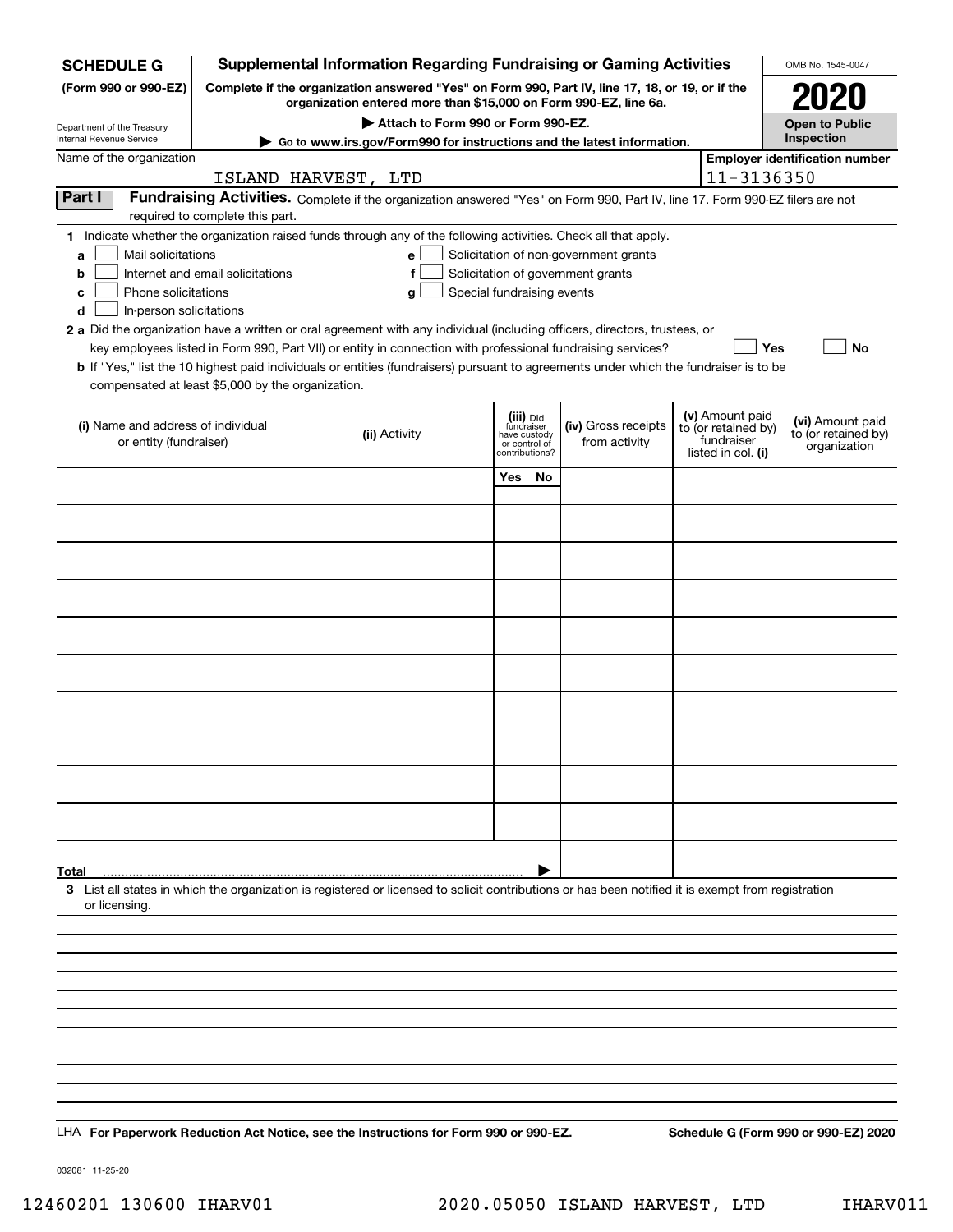#### Schedule G (Form 990 or 990-EZ) 2020 Page ISLAND HARVEST, LTD 11-3136350

**Part II** | Fundraising Events. Complete if the organization answered "Yes" on Form 990, Part IV, line 18, or reported more than \$15,000

|                 |          | of fundraising event contributions and gross income on Form 990-EZ, lines 1 and 6b. List events with gross receipts greater than \$5,000. |                   |                         |                    |                            |
|-----------------|----------|-------------------------------------------------------------------------------------------------------------------------------------------|-------------------|-------------------------|--------------------|----------------------------|
|                 |          |                                                                                                                                           | (a) Event #1      | (b) Event #2            | (c) Other events   | (d) Total events           |
|                 |          |                                                                                                                                           |                   | TASTE OF                |                    | (add col. (a) through      |
|                 |          |                                                                                                                                           | <b>GOLF EVENT</b> | <b>HARVEST</b>          | 1                  | col. (c)                   |
|                 |          |                                                                                                                                           | (event type)      | (event type)            | (total number)     |                            |
|                 |          |                                                                                                                                           |                   |                         |                    |                            |
| Revenue         | 1.       |                                                                                                                                           | 329,420.          | <u>157,021.</u>         | 29,723.            | 516,164.                   |
|                 |          |                                                                                                                                           | 245,420.          | 141,021.                | 29,723.            |                            |
|                 |          |                                                                                                                                           |                   |                         |                    | <u>416,164.</u>            |
|                 | 3        | Gross income (line 1 minus line 2)                                                                                                        | 84,000.           | 16,000.                 |                    | 100,000.                   |
|                 |          |                                                                                                                                           |                   |                         |                    |                            |
|                 | 5        |                                                                                                                                           |                   |                         |                    |                            |
|                 |          |                                                                                                                                           |                   |                         |                    |                            |
| Direct Expenses |          | 7 Food and beverages                                                                                                                      |                   |                         |                    |                            |
|                 | 8        |                                                                                                                                           |                   |                         |                    |                            |
|                 | 9        |                                                                                                                                           | 42,871.           | 46,042.                 | $\overline{130}$ . | 89,043.                    |
|                 | 10       | Direct expense summary. Add lines 4 through 9 in column (d)                                                                               |                   |                         |                    | 89,043.                    |
|                 |          | 11 Net income summary. Subtract line 10 from line 3, column (d)                                                                           |                   |                         |                    | 10,957.                    |
|                 | Part III | Gaming. Complete if the organization answered "Yes" on Form 990, Part IV, line 19, or reported more than                                  |                   |                         |                    |                            |
|                 |          | \$15,000 on Form 990-EZ, line 6a.                                                                                                         |                   |                         |                    |                            |
|                 |          |                                                                                                                                           | (a) Bingo         | (b) Pull tabs/instant   | (c) Other gaming   | (d) Total gaming (add      |
| Revenue         |          |                                                                                                                                           |                   | bingo/progressive bingo |                    | col. (a) through col. (c)) |
|                 |          |                                                                                                                                           |                   |                         |                    |                            |
|                 |          |                                                                                                                                           |                   |                         |                    |                            |
|                 |          |                                                                                                                                           |                   |                         |                    |                            |
|                 |          |                                                                                                                                           |                   |                         |                    |                            |
|                 |          |                                                                                                                                           |                   |                         |                    |                            |
| Expenses        | 3        |                                                                                                                                           |                   |                         |                    |                            |
|                 |          |                                                                                                                                           |                   |                         |                    |                            |
| <b>Direct</b>   |          |                                                                                                                                           |                   |                         |                    |                            |
|                 |          | 5 Other direct expenses                                                                                                                   |                   |                         |                    |                            |
|                 |          |                                                                                                                                           | %<br>Yes          | %<br>Yes                | Yes<br>%           |                            |
|                 |          | 6 Volunteer labor                                                                                                                         | No                | No                      | No                 |                            |
|                 |          |                                                                                                                                           |                   |                         |                    |                            |
|                 | 7        | Direct expense summary. Add lines 2 through 5 in column (d)                                                                               |                   |                         |                    |                            |
|                 |          |                                                                                                                                           |                   |                         |                    |                            |
|                 |          |                                                                                                                                           |                   |                         |                    |                            |
|                 |          |                                                                                                                                           |                   |                         |                    |                            |
|                 |          | <b>9</b> Enter the state(s) in which the organization conducts gaming activities:                                                         |                   |                         |                    |                            |
|                 |          |                                                                                                                                           |                   |                         |                    | Yes<br>No                  |
|                 |          |                                                                                                                                           |                   |                         |                    |                            |
|                 |          |                                                                                                                                           |                   |                         |                    |                            |
|                 |          |                                                                                                                                           |                   |                         |                    | Yes<br>No                  |
|                 |          |                                                                                                                                           |                   |                         |                    |                            |
|                 |          |                                                                                                                                           |                   |                         |                    |                            |
|                 |          |                                                                                                                                           |                   |                         |                    |                            |
|                 |          |                                                                                                                                           |                   |                         |                    |                            |

032082 11-25-20

**Schedule G (Form 990 or 990-EZ) 2020**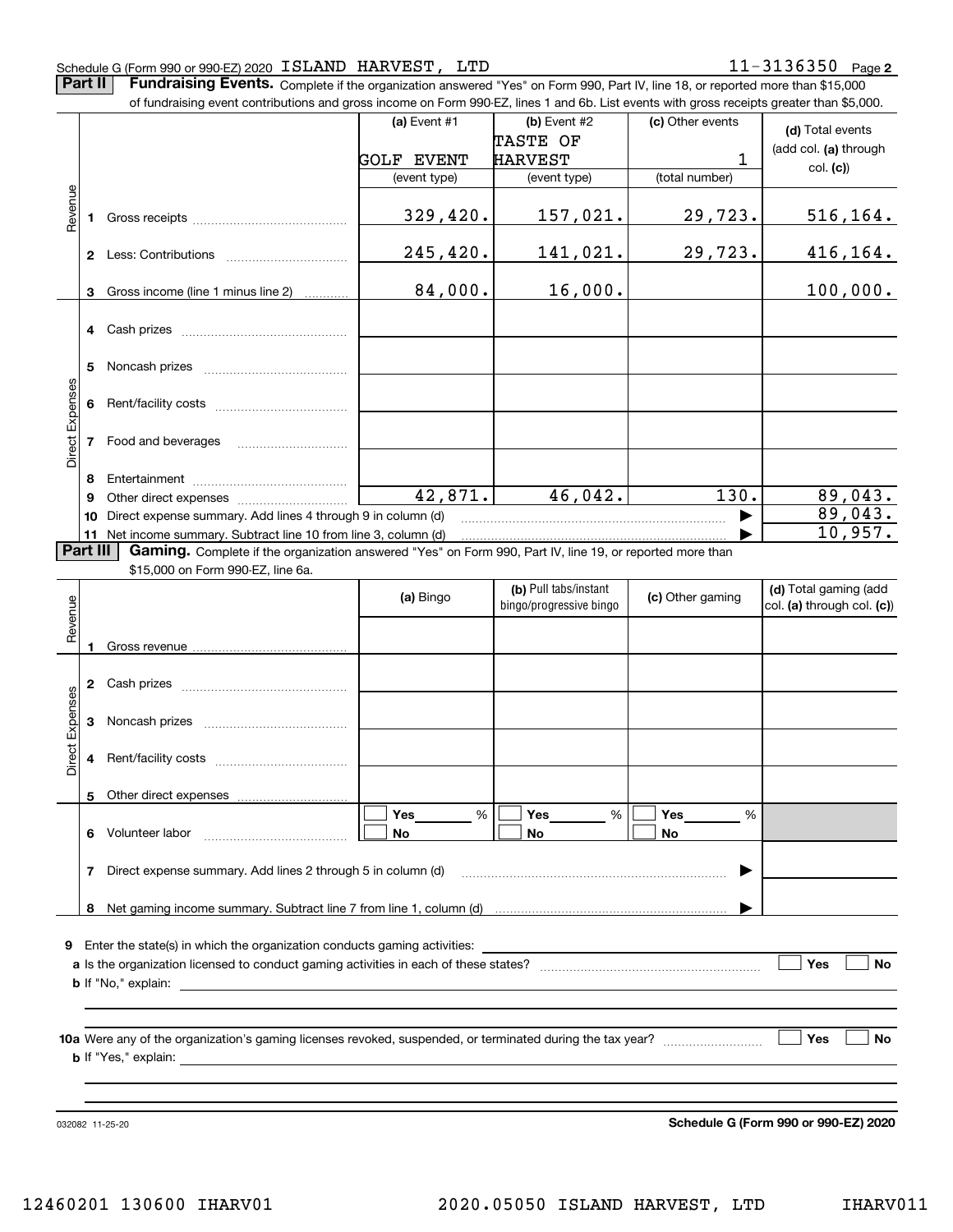| 11-3136350<br>Schedule G (Form 990 or 990-EZ) 2020 ISLAND HARVEST, LTD                                                                                                                                                                                 |                                      |     | Page 3    |
|--------------------------------------------------------------------------------------------------------------------------------------------------------------------------------------------------------------------------------------------------------|--------------------------------------|-----|-----------|
|                                                                                                                                                                                                                                                        |                                      | Yes | No        |
| 12 Is the organization a grantor, beneficiary or trustee of a trust, or a member of a partnership or other entity formed                                                                                                                               |                                      |     |           |
|                                                                                                                                                                                                                                                        |                                      | Yes | No        |
| 13 Indicate the percentage of gaming activity conducted in:                                                                                                                                                                                            |                                      |     |           |
|                                                                                                                                                                                                                                                        | 13а                                  |     | %         |
|                                                                                                                                                                                                                                                        | 13 <sub>b</sub>                      |     | $\%$      |
| 14 Enter the name and address of the person who prepares the organization's gaming/special events books and records:                                                                                                                                   |                                      |     |           |
|                                                                                                                                                                                                                                                        |                                      |     |           |
| Address $\blacktriangleright$<br><u> 1989 - Johann Stein, fransk politiker (d. 1989)</u>                                                                                                                                                               |                                      |     |           |
| 15a Does the organization have a contract with a third party from whom the organization receives gaming revenue?                                                                                                                                       |                                      | Yes | <b>No</b> |
|                                                                                                                                                                                                                                                        |                                      |     |           |
| of gaming revenue retained by the third party $\triangleright$ \$                                                                                                                                                                                      |                                      |     |           |
| c If "Yes," enter name and address of the third party:                                                                                                                                                                                                 |                                      |     |           |
|                                                                                                                                                                                                                                                        |                                      |     |           |
| Name $\blacktriangleright$<br><u> 1989 - Andrea Andrew Maria (h. 1989).</u>                                                                                                                                                                            |                                      |     |           |
| Address $\blacktriangleright$<br><u> 1989 - Andrea Station Barbara, amerikan personal (h. 1989)</u>                                                                                                                                                    |                                      |     |           |
| 16 Gaming manager information:                                                                                                                                                                                                                         |                                      |     |           |
| Name $\blacktriangleright$<br><u> 1989 - Andrea Andrew Maria (h. 1989).</u>                                                                                                                                                                            |                                      |     |           |
| Gaming manager compensation > \$                                                                                                                                                                                                                       |                                      |     |           |
|                                                                                                                                                                                                                                                        |                                      |     |           |
| Description of services provided >                                                                                                                                                                                                                     |                                      |     |           |
|                                                                                                                                                                                                                                                        |                                      |     |           |
|                                                                                                                                                                                                                                                        |                                      |     |           |
| Director/officer<br>Employee<br>Independent contractor                                                                                                                                                                                                 |                                      |     |           |
| 17 Mandatory distributions:                                                                                                                                                                                                                            |                                      |     |           |
| a Is the organization required under state law to make charitable distributions from the gaming proceeds to                                                                                                                                            |                                      |     |           |
| retain the state gaming license?                                                                                                                                                                                                                       |                                      | Yes | No        |
| <b>b</b> Enter the amount of distributions required under state law to be distributed to other exempt organizations or spent in the                                                                                                                    |                                      |     |           |
| organization's own exempt activities during the tax year $\triangleright$ \$                                                                                                                                                                           |                                      |     |           |
| Supplemental Information. Provide the explanations required by Part I, line 2b, columns (iii) and (v); and Part III, lines 9, 9b, 10b,<br> Part IV<br>15b, 15c, 16, and 17b, as applicable. Also provide any additional information. See instructions. |                                      |     |           |
|                                                                                                                                                                                                                                                        |                                      |     |           |
|                                                                                                                                                                                                                                                        |                                      |     |           |
|                                                                                                                                                                                                                                                        |                                      |     |           |
|                                                                                                                                                                                                                                                        |                                      |     |           |
|                                                                                                                                                                                                                                                        |                                      |     |           |
|                                                                                                                                                                                                                                                        |                                      |     |           |
|                                                                                                                                                                                                                                                        |                                      |     |           |
|                                                                                                                                                                                                                                                        |                                      |     |           |
|                                                                                                                                                                                                                                                        |                                      |     |           |
|                                                                                                                                                                                                                                                        |                                      |     |           |
|                                                                                                                                                                                                                                                        |                                      |     |           |
|                                                                                                                                                                                                                                                        |                                      |     |           |
|                                                                                                                                                                                                                                                        |                                      |     |           |
| 032083 11-25-20                                                                                                                                                                                                                                        | Schedule G (Form 990 or 990-EZ) 2020 |     |           |
|                                                                                                                                                                                                                                                        |                                      |     |           |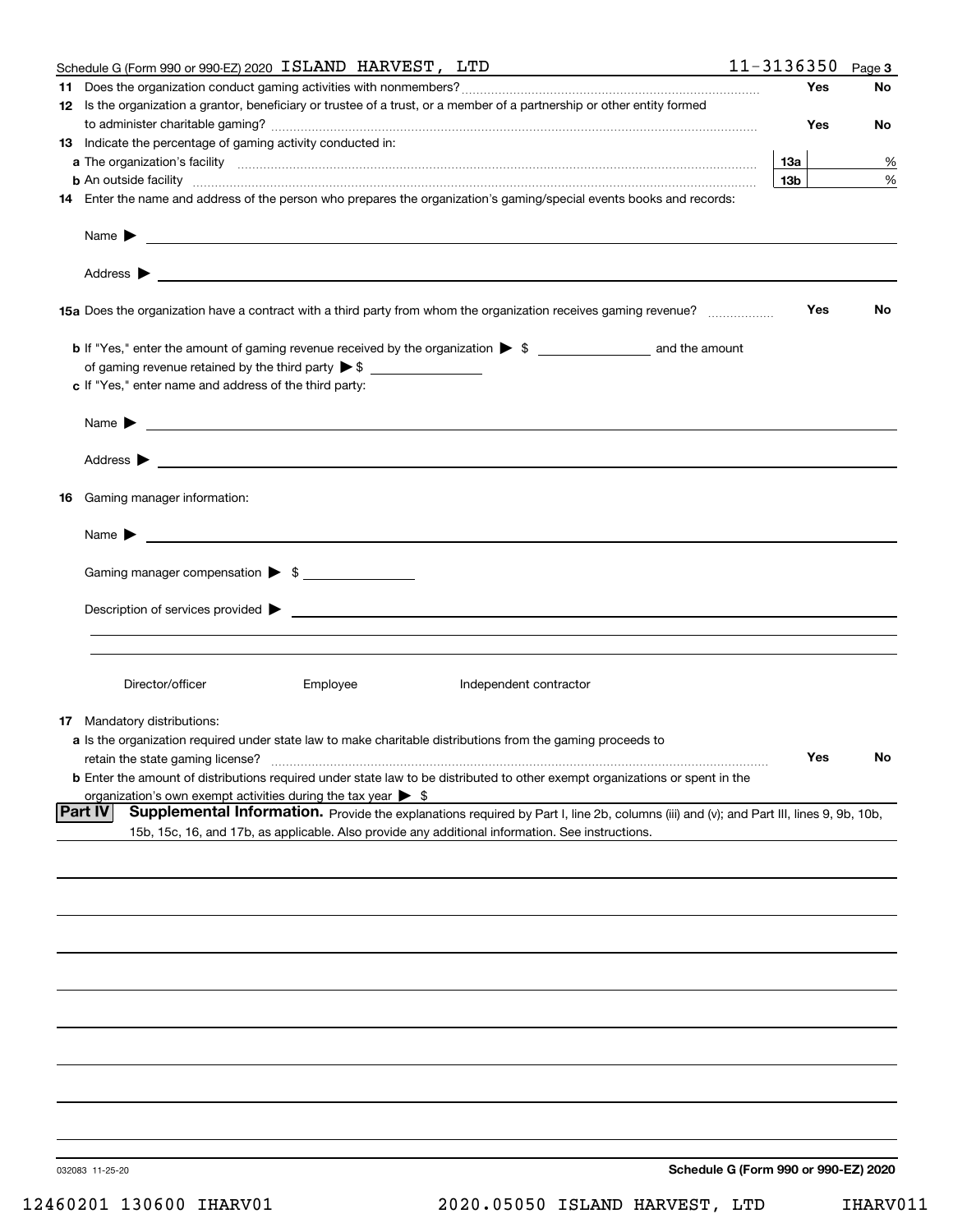**Schedule G (Form 990 or 990-EZ)**

032084 04-01-20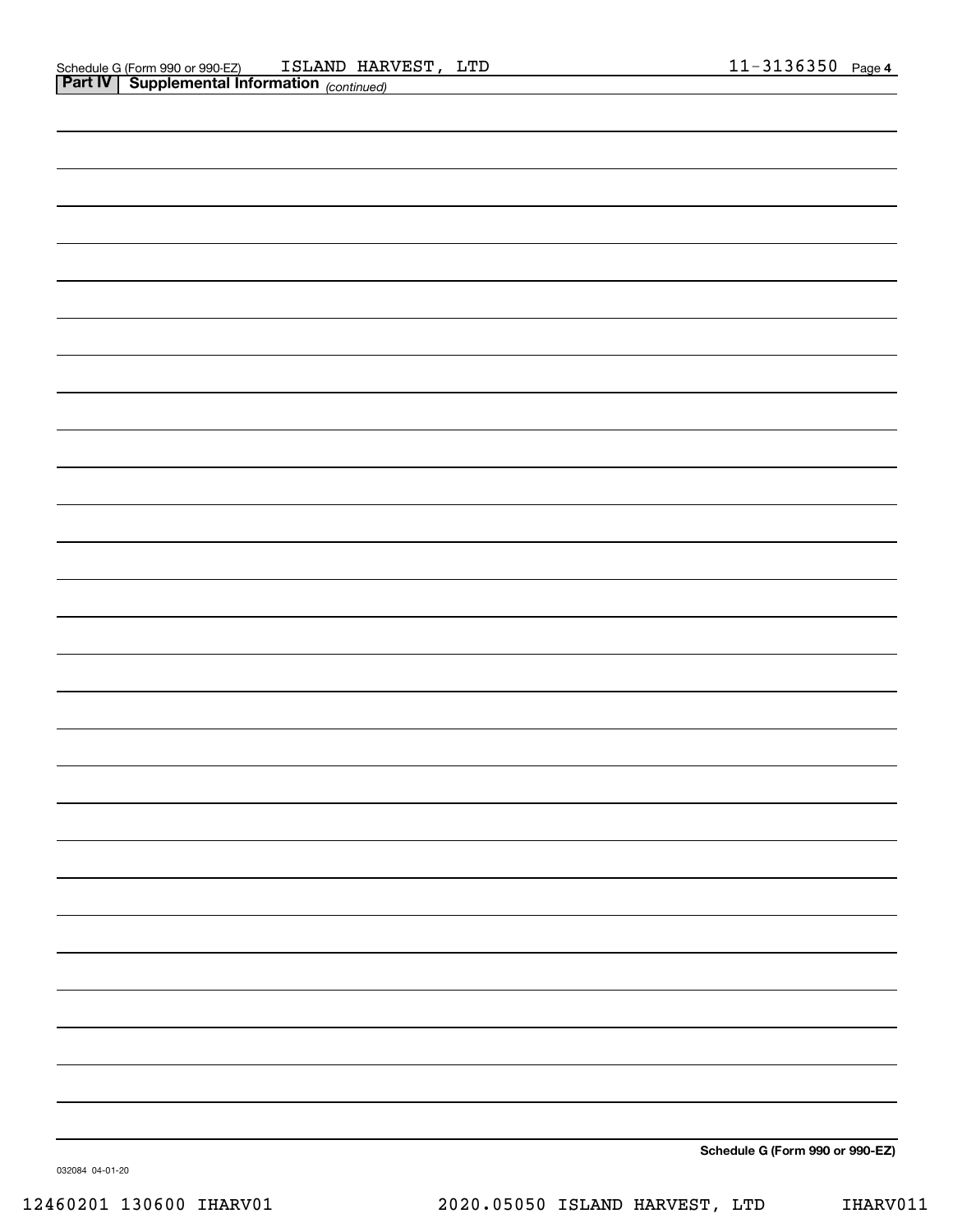| <b>SCHEDULE I</b><br>(Form 990)                        |                                                                                                                                                                                                                                                                           |           | <b>Grants and Other Assistance to Organizations,</b><br>Governments, and Individuals in the United States<br>Complete if the organization answered "Yes" on Form 990, Part IV, line 21 or 22. |                                                                              |                                         |                                                                |                                          | OMB No. 1545-0047<br>2020                                                                                                                                                                                                                                                                                                                                                            |
|--------------------------------------------------------|---------------------------------------------------------------------------------------------------------------------------------------------------------------------------------------------------------------------------------------------------------------------------|-----------|-----------------------------------------------------------------------------------------------------------------------------------------------------------------------------------------------|------------------------------------------------------------------------------|-----------------------------------------|----------------------------------------------------------------|------------------------------------------|--------------------------------------------------------------------------------------------------------------------------------------------------------------------------------------------------------------------------------------------------------------------------------------------------------------------------------------------------------------------------------------|
| Department of the Treasury<br>Internal Revenue Service |                                                                                                                                                                                                                                                                           |           |                                                                                                                                                                                               | Attach to Form 990.<br>Go to www.irs.gov/Form990 for the latest information. |                                         |                                                                |                                          | <b>Open to Public</b><br>Inspection                                                                                                                                                                                                                                                                                                                                                  |
| Name of the organization                               | ISLAND HARVEST, LTD                                                                                                                                                                                                                                                       |           |                                                                                                                                                                                               |                                                                              |                                         |                                                                |                                          | <b>Employer identification number</b><br>11-3136350                                                                                                                                                                                                                                                                                                                                  |
| Part I                                                 | <b>General Information on Grants and Assistance</b>                                                                                                                                                                                                                       |           |                                                                                                                                                                                               |                                                                              |                                         |                                                                |                                          |                                                                                                                                                                                                                                                                                                                                                                                      |
| $\mathbf 1$                                            | Does the organization maintain records to substantiate the amount of the grants or assistance, the grantees' eligibility for the grants or assistance, and the selection                                                                                                  |           |                                                                                                                                                                                               |                                                                              |                                         |                                                                |                                          | $\boxed{\text{X}}$ Yes<br>  No                                                                                                                                                                                                                                                                                                                                                       |
| $\mathbf{2}$<br>Part II                                | Describe in Part IV the organization's procedures for monitoring the use of grant funds in the United States.                                                                                                                                                             |           |                                                                                                                                                                                               |                                                                              |                                         |                                                                |                                          |                                                                                                                                                                                                                                                                                                                                                                                      |
|                                                        | Grants and Other Assistance to Domestic Organizations and Domestic Governments. Complete if the organization answered "Yes" on Form 990, Part IV, line 21, for any<br>recipient that received more than \$5,000. Part II can be duplicated if additional space is needed. |           |                                                                                                                                                                                               |                                                                              |                                         |                                                                |                                          |                                                                                                                                                                                                                                                                                                                                                                                      |
|                                                        | <b>1 (a)</b> Name and address of organization<br>or government                                                                                                                                                                                                            | $(b)$ EIN | (c) IRC section<br>(if applicable)                                                                                                                                                            | (d) Amount of<br>cash grant                                                  | (e) Amount of<br>non-cash<br>assistance | (f) Method of<br>valuation (book,<br>FMV, appraisal,<br>other) | (g) Description of<br>noncash assistance | (h) Purpose of grant<br>or assistance                                                                                                                                                                                                                                                                                                                                                |
|                                                        | NETWORK OF MEMBER AGENCIES AND<br>REGIONAL FOOD BANKS - AVAILABLE                                                                                                                                                                                                         |           |                                                                                                                                                                                               |                                                                              |                                         | COST OR                                                        |                                          |                                                                                                                                                                                                                                                                                                                                                                                      |
|                                                        | UPON REQUEST - MELVILLE, NY 11747                                                                                                                                                                                                                                         |           | 501(C)(3)                                                                                                                                                                                     | $\mathbf{0}$ .                                                               |                                         | 34, 342, 795. DONATED VALUE                                    | FOOD                                     | FOOD FOR THOSE IN NEED                                                                                                                                                                                                                                                                                                                                                               |
|                                                        |                                                                                                                                                                                                                                                                           |           |                                                                                                                                                                                               |                                                                              |                                         |                                                                |                                          |                                                                                                                                                                                                                                                                                                                                                                                      |
|                                                        |                                                                                                                                                                                                                                                                           |           |                                                                                                                                                                                               |                                                                              |                                         |                                                                |                                          |                                                                                                                                                                                                                                                                                                                                                                                      |
|                                                        |                                                                                                                                                                                                                                                                           |           |                                                                                                                                                                                               |                                                                              |                                         |                                                                |                                          |                                                                                                                                                                                                                                                                                                                                                                                      |
|                                                        |                                                                                                                                                                                                                                                                           |           |                                                                                                                                                                                               |                                                                              |                                         |                                                                |                                          |                                                                                                                                                                                                                                                                                                                                                                                      |
| 3                                                      | Enter total number of section 501(c)(3) and government organizations listed in the line 1 table                                                                                                                                                                           |           |                                                                                                                                                                                               |                                                                              |                                         |                                                                |                                          | $\overline{1}$ $\overline{1}$ $\overline{1}$ $\overline{1}$ $\overline{1}$ $\overline{1}$ $\overline{1}$ $\overline{1}$ $\overline{1}$ $\overline{1}$ $\overline{1}$ $\overline{1}$ $\overline{1}$ $\overline{1}$ $\overline{1}$ $\overline{1}$ $\overline{1}$ $\overline{1}$ $\overline{1}$ $\overline{1}$ $\overline{1}$ $\overline{1}$ $\overline{1}$ $\overline{1}$ $\overline{$ |

**For Paperwork Reduction Act Notice, see the Instructions for Form 990. Schedule I (Form 990) 2020** LHA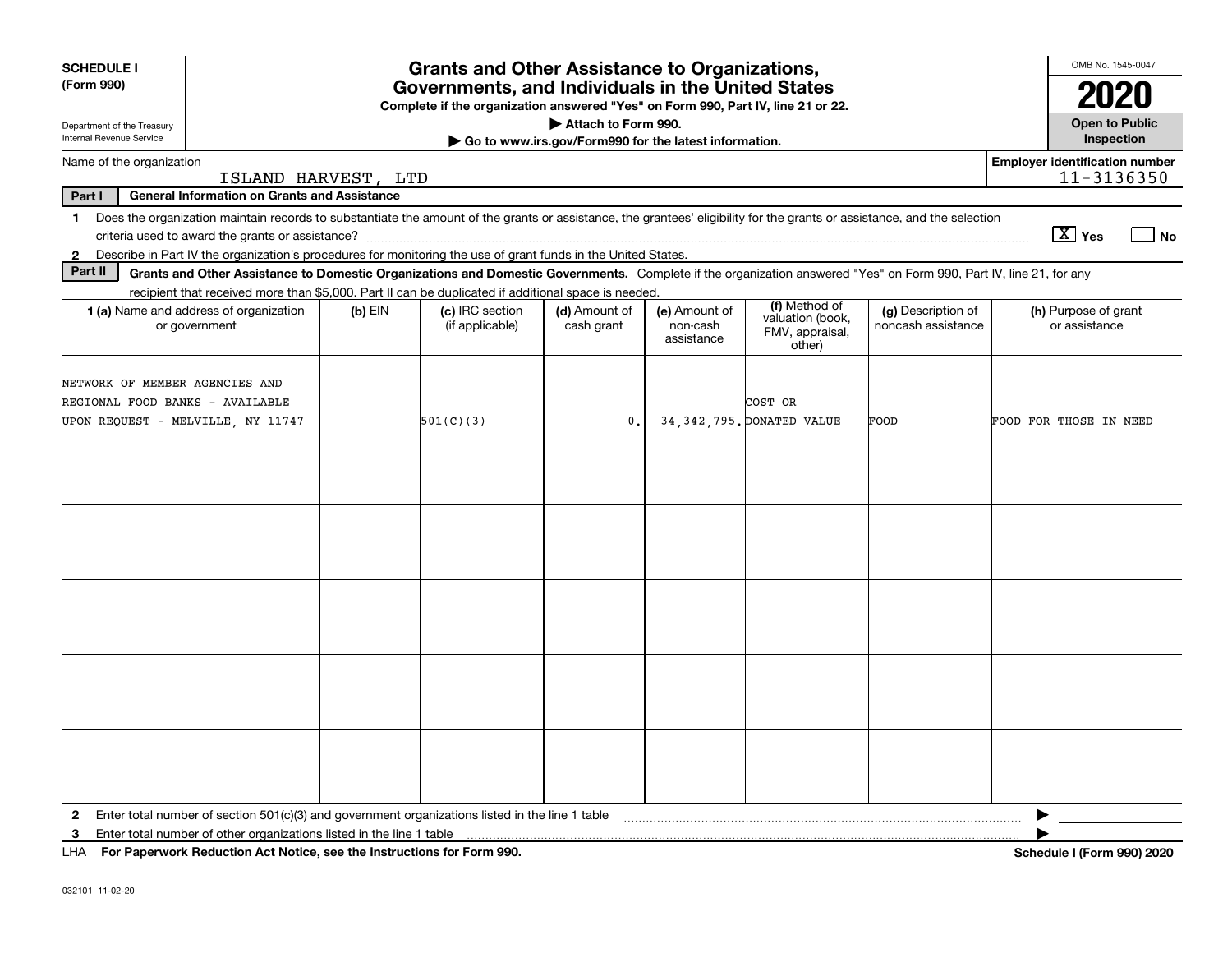**2**Schedule I (Form 990) 2020 ISLAND HARVEST,LTD 11-3136350 Page

**Part III | Grants and Other Assistance to Domestic Individuals. Complete if the organization answered "Yes" on Form 990, Part IV, line 22.** Part III can be duplicated if additional space is needed.

| (a) Type of grant or assistance                                                                                                                      | (b) Number of<br>recipients | (c) Amount of<br>cash grant | (d) Amount of non-<br>cash assistance | (e) Method of valuation<br>(book, FMV, appraisal, other) | (f) Description of noncash assistance |
|------------------------------------------------------------------------------------------------------------------------------------------------------|-----------------------------|-----------------------------|---------------------------------------|----------------------------------------------------------|---------------------------------------|
|                                                                                                                                                      |                             |                             |                                       |                                                          |                                       |
|                                                                                                                                                      |                             |                             |                                       |                                                          |                                       |
|                                                                                                                                                      |                             |                             |                                       |                                                          |                                       |
|                                                                                                                                                      |                             |                             |                                       |                                                          |                                       |
|                                                                                                                                                      |                             |                             |                                       |                                                          |                                       |
|                                                                                                                                                      |                             |                             |                                       |                                                          |                                       |
|                                                                                                                                                      |                             |                             |                                       |                                                          |                                       |
|                                                                                                                                                      |                             |                             |                                       |                                                          |                                       |
|                                                                                                                                                      |                             |                             |                                       |                                                          |                                       |
|                                                                                                                                                      |                             |                             |                                       |                                                          |                                       |
| Part IV<br>Supplemental Information. Provide the information required in Part I, line 2; Part III, column (b); and any other additional information. |                             |                             |                                       |                                                          |                                       |

PART I, LINE 2:

ISLAND HARVEST FOOD BANK MONITORS ITS FOOD GRANTS TO EACH MEMBER AGENCY

VERY CAREFULLY. ISLAND HARVEST REQUIRES MONTHLY COMPLETION OF A SURVEY

ASKING FOR DETAILS ABOUT HOW GRANTED FOODS ARE DISTRIBUTED, HOW MANY PEOPLE

RECEIVE THE FOOD, AND MORE. ISLAND HARVESET SCHEDULES ANNUAL VISITS TO ALL

ITS AGENCIES. THE MONITORING VISIT INCLUDES AN INTERVIEW WITH THE MEMBER

AGENCY REPRESENTATIVE ABOUT THEIR PROGRAM OPERATIONS, HOW FOOD IS PROCURED,

ACCEPTED, STORED AND DISTRIBUTED, AND HOW THEY ARE ADHERING TO ISLAND

## HARVEST SAFETY GUIDELINES. MEMBER AGENCIES PROVIDE THEIR PROGRAM DOCUMENTS,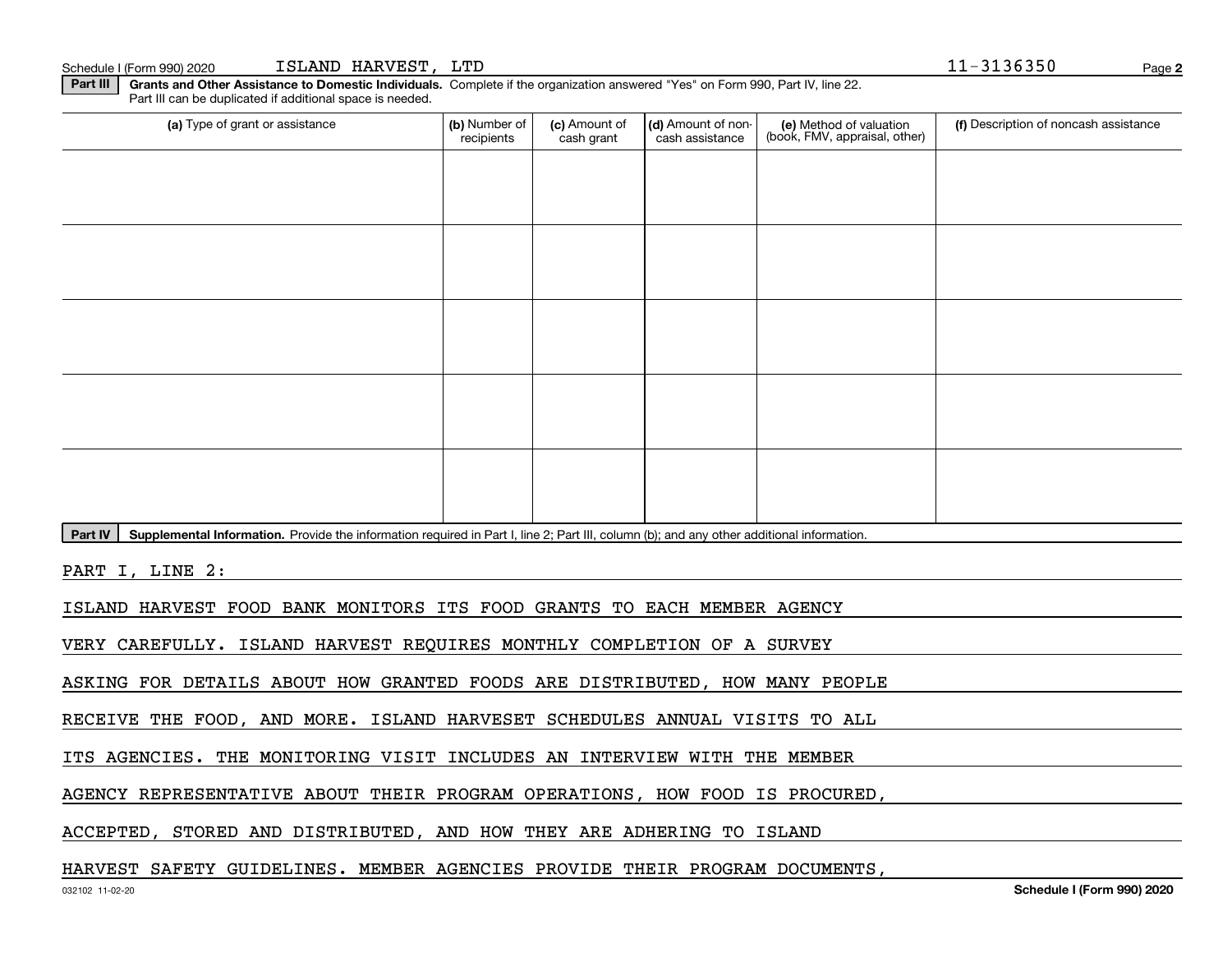| $11 - 3136350$ Page 2<br>ISLAND HARVEST, LTD<br>Schedule I (Form 990)<br><b>Supplemental Information</b><br><b>Part IV</b> |  |
|----------------------------------------------------------------------------------------------------------------------------|--|
| SUCH AS CLIENT SIGN-IN SHEETS, FOOD SAFETY CERTIFICATES AND PROGRAM                                                        |  |
| AGREEMENTS, FOR REVIEW BY AN ISLAND HARVEST STAFF MEMBER. MONITORING FORMS                                                 |  |
| ARE COMPLETED AND SIGNED BY THE MEMBER AGENCY REPRESENTATIVE AND FILED                                                     |  |
| ONSITE AT ISLAND HARVEST FOOD BANK. ANY FINDINGS THAT ARISE DURING THE                                                     |  |
| MONITORING VISITS ARE GIVEN A TIMELINE TO CURE THE FINDINGS. ISLAND HARVEST                                                |  |
| ALSO DONATES FOOD TO OTHER REGIONAL FOOD BANKS.                                                                            |  |
|                                                                                                                            |  |
|                                                                                                                            |  |
|                                                                                                                            |  |
|                                                                                                                            |  |
|                                                                                                                            |  |
|                                                                                                                            |  |
|                                                                                                                            |  |
|                                                                                                                            |  |
|                                                                                                                            |  |
|                                                                                                                            |  |
|                                                                                                                            |  |
|                                                                                                                            |  |

**Schedule I (Form 990)**

032291 04-01-20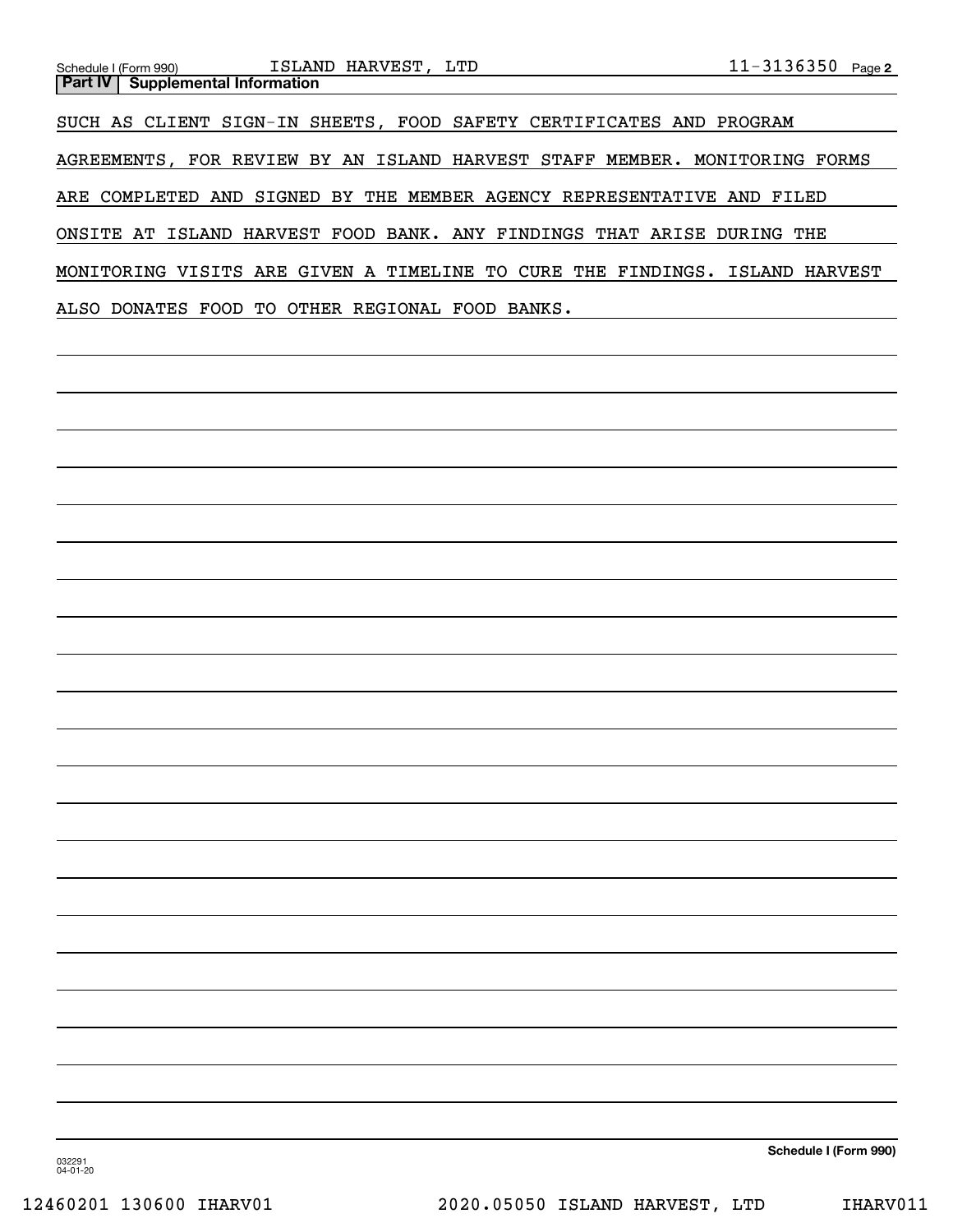|                                                                                | <b>SCHEDULE J</b>                                                                                  | <b>Compensation Information</b>                                                                                        |  |  | OMB No. 1545-0047                     |                       |    |  |  |
|--------------------------------------------------------------------------------|----------------------------------------------------------------------------------------------------|------------------------------------------------------------------------------------------------------------------------|--|--|---------------------------------------|-----------------------|----|--|--|
| (Form 990)                                                                     |                                                                                                    | For certain Officers, Directors, Trustees, Key Employees, and Highest                                                  |  |  |                                       |                       |    |  |  |
|                                                                                |                                                                                                    | <b>Compensated Employees</b>                                                                                           |  |  |                                       | 2020                  |    |  |  |
|                                                                                |                                                                                                    | Complete if the organization answered "Yes" on Form 990, Part IV, line 23.<br>Attach to Form 990.                      |  |  |                                       | <b>Open to Public</b> |    |  |  |
|                                                                                | Department of the Treasury<br>Internal Revenue Service                                             | ► Go to www.irs.gov/Form990 for instructions and the latest information.                                               |  |  |                                       | <b>Inspection</b>     |    |  |  |
|                                                                                | Name of the organization                                                                           |                                                                                                                        |  |  | <b>Employer identification number</b> |                       |    |  |  |
|                                                                                |                                                                                                    | ISLAND HARVEST,<br>LTD                                                                                                 |  |  | 11-3136350                            |                       |    |  |  |
| Part I                                                                         |                                                                                                    | <b>Questions Regarding Compensation</b>                                                                                |  |  |                                       |                       |    |  |  |
|                                                                                |                                                                                                    |                                                                                                                        |  |  |                                       | Yes                   | No |  |  |
| 1a                                                                             |                                                                                                    | Check the appropriate box(es) if the organization provided any of the following to or for a person listed on Form 990, |  |  |                                       |                       |    |  |  |
|                                                                                |                                                                                                    | Part VII, Section A, line 1a. Complete Part III to provide any relevant information regarding these items.             |  |  |                                       |                       |    |  |  |
|                                                                                | First-class or charter travel                                                                      | Housing allowance or residence for personal use                                                                        |  |  |                                       |                       |    |  |  |
|                                                                                | Travel for companions                                                                              | Payments for business use of personal residence                                                                        |  |  |                                       |                       |    |  |  |
|                                                                                |                                                                                                    | Tax indemnification and gross-up payments<br>Health or social club dues or initiation fees                             |  |  |                                       |                       |    |  |  |
|                                                                                |                                                                                                    | Discretionary spending account<br>Personal services (such as maid, chauffeur, chef)                                    |  |  |                                       |                       |    |  |  |
|                                                                                |                                                                                                    |                                                                                                                        |  |  |                                       |                       |    |  |  |
|                                                                                |                                                                                                    | <b>b</b> If any of the boxes on line 1a are checked, did the organization follow a written policy regarding payment or |  |  |                                       |                       |    |  |  |
|                                                                                |                                                                                                    | reimbursement or provision of all of the expenses described above? If "No," complete Part III to explain               |  |  | 1b                                    |                       |    |  |  |
| 2                                                                              |                                                                                                    | Did the organization require substantiation prior to reimbursing or allowing expenses incurred by all directors,       |  |  |                                       |                       |    |  |  |
|                                                                                |                                                                                                    | trustees, and officers, including the CEO/Executive Director, regarding the items checked on line 1a?                  |  |  | $\mathbf{2}$                          |                       |    |  |  |
|                                                                                |                                                                                                    |                                                                                                                        |  |  |                                       |                       |    |  |  |
| З                                                                              |                                                                                                    | Indicate which, if any, of the following the organization used to establish the compensation of the organization's     |  |  |                                       |                       |    |  |  |
|                                                                                |                                                                                                    | CEO/Executive Director. Check all that apply. Do not check any boxes for methods used by a related organization to     |  |  |                                       |                       |    |  |  |
| establish compensation of the CEO/Executive Director, but explain in Part III. |                                                                                                    |                                                                                                                        |  |  |                                       |                       |    |  |  |
|                                                                                | $X$ Compensation committee<br>$X$ Written employment contract                                      |                                                                                                                        |  |  |                                       |                       |    |  |  |
|                                                                                | $\overline{X}$ Compensation survey or study<br>Independent compensation consultant                 |                                                                                                                        |  |  |                                       |                       |    |  |  |
|                                                                                |                                                                                                    | $\lfloor \underline{X} \rfloor$ Approval by the board or compensation committee<br>Form 990 of other organizations     |  |  |                                       |                       |    |  |  |
| 4                                                                              |                                                                                                    | During the year, did any person listed on Form 990, Part VII, Section A, line 1a, with respect to the filing           |  |  |                                       |                       |    |  |  |
|                                                                                |                                                                                                    | organization or a related organization:                                                                                |  |  |                                       |                       |    |  |  |
| а                                                                              | Receive a severance payment or change-of-control payment?                                          |                                                                                                                        |  |  | 4a                                    |                       | X  |  |  |
| b                                                                              |                                                                                                    | Participate in or receive payment from a supplemental nonqualified retirement plan?                                    |  |  | 4b                                    | X                     |    |  |  |
| с                                                                              |                                                                                                    | Participate in or receive payment from an equity-based compensation arrangement?                                       |  |  | 4с                                    |                       | х  |  |  |
|                                                                                |                                                                                                    | If "Yes" to any of lines 4a-c, list the persons and provide the applicable amounts for each item in Part III.          |  |  |                                       |                       |    |  |  |
|                                                                                |                                                                                                    |                                                                                                                        |  |  |                                       |                       |    |  |  |
|                                                                                |                                                                                                    | Only section 501(c)(3), 501(c)(4), and 501(c)(29) organizations must complete lines 5-9.                               |  |  |                                       |                       |    |  |  |
|                                                                                |                                                                                                    | For persons listed on Form 990, Part VII, Section A, line 1a, did the organization pay or accrue any compensation      |  |  |                                       |                       |    |  |  |
|                                                                                | contingent on the revenues of:                                                                     |                                                                                                                        |  |  |                                       |                       |    |  |  |
|                                                                                |                                                                                                    | a The organization? <b>Entitled Strategies and Strategies and Strategies</b> and The organization?                     |  |  | 5а                                    |                       | х  |  |  |
|                                                                                |                                                                                                    |                                                                                                                        |  |  | 5b                                    |                       | х  |  |  |
|                                                                                |                                                                                                    | If "Yes" on line 5a or 5b, describe in Part III.                                                                       |  |  |                                       |                       |    |  |  |
|                                                                                |                                                                                                    | 6 For persons listed on Form 990, Part VII, Section A, line 1a, did the organization pay or accrue any compensation    |  |  |                                       |                       |    |  |  |
|                                                                                | contingent on the net earnings of:                                                                 |                                                                                                                        |  |  |                                       |                       |    |  |  |
|                                                                                | a The organization? <b>Entitled Strategies and Strategies and Strategies</b> and The organization? |                                                                                                                        |  |  | 6a                                    |                       | х  |  |  |
|                                                                                |                                                                                                    |                                                                                                                        |  |  | 6b                                    |                       | X  |  |  |
|                                                                                |                                                                                                    | If "Yes" on line 6a or 6b, describe in Part III.                                                                       |  |  |                                       |                       |    |  |  |
|                                                                                |                                                                                                    | 7 For persons listed on Form 990, Part VII, Section A, line 1a, did the organization provide any nonfixed payments     |  |  |                                       |                       |    |  |  |
|                                                                                |                                                                                                    |                                                                                                                        |  |  | $\overline{7}$                        | X                     |    |  |  |
| 8                                                                              |                                                                                                    | Were any amounts reported on Form 990, Part VII, paid or accrued pursuant to a contract that was subject to the        |  |  |                                       |                       |    |  |  |
|                                                                                |                                                                                                    | initial contract exception described in Regulations section 53.4958-4(a)(3)? If "Yes," describe in Part III            |  |  | 8                                     |                       | х  |  |  |
| 9.                                                                             |                                                                                                    | If "Yes" on line 8, did the organization also follow the rebuttable presumption procedure described in                 |  |  |                                       |                       |    |  |  |
|                                                                                |                                                                                                    |                                                                                                                        |  |  | 9                                     |                       |    |  |  |
|                                                                                |                                                                                                    | LHA For Paperwork Reduction Act Notice, see the Instructions for Form 990.                                             |  |  | Schedule J (Form 990) 2020            |                       |    |  |  |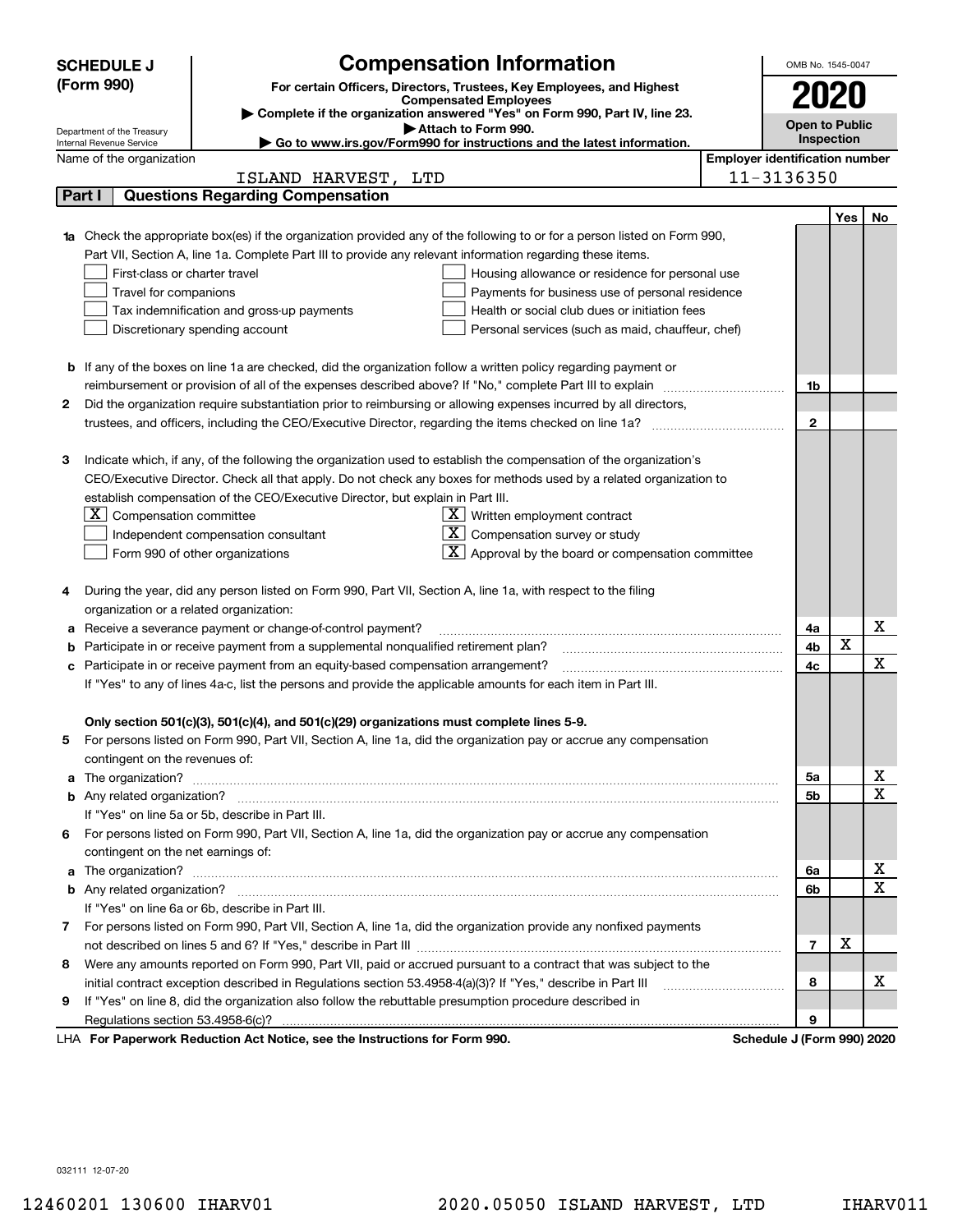11-3136350

# **Part II Officers, Directors, Trustees, Key Employees, and Highest Compensated Employees.**  Schedule J (Form 990) 2020 Page Use duplicate copies if additional space is needed.

For each individual whose compensation must be reported on Schedule J, report compensation from the organization on row (i) and from related organizations, described in the instructions, on row (ii). Do not list any individuals that aren't listed on Form 990, Part VII.

**Note:**  The sum of columns (B)(i)-(iii) for each listed individual must equal the total amount of Form 990, Part VII, Section A, line 1a, applicable column (D) and (E) amounts for that individual.

| (A) Name and Title          |                    |                          | (B) Breakdown of W-2 and/or 1099-MISC compensation |                                           | (C) Retirement and             | (D) Nontaxable<br>benefits | (E) Total of columns<br>$(B)(i)-(D)$ | (F) Compensation<br>in column (B)         |
|-----------------------------|--------------------|--------------------------|----------------------------------------------------|-------------------------------------------|--------------------------------|----------------------------|--------------------------------------|-------------------------------------------|
|                             |                    | (i) Base<br>compensation | (ii) Bonus &<br>incentive<br>compensation          | (iii) Other<br>reportable<br>compensation | other deferred<br>compensation |                            |                                      | reported as deferred<br>on prior Form 990 |
| RANDI SHUBIN DRESNER<br>(1) | (i)                | 241,025.                 | 20,000.                                            | $\overline{0}$ .                          | 26,930.                        | 14,047.                    | 302,002.                             | $\overline{0}$ .                          |
| PRESIDENT AND CEO           | (ii)               | $\overline{0}$ .         | $\overline{0}$ .                                   | $\overline{0}$ .                          | $\overline{0}$ .               | $\overline{0}$ .           | $\overline{0}$ .                     | $\overline{0}$ .                          |
|                             | (i)                |                          |                                                    |                                           |                                |                            |                                      |                                           |
|                             | (ii)               |                          |                                                    |                                           |                                |                            |                                      |                                           |
|                             | (i)                |                          |                                                    |                                           |                                |                            |                                      |                                           |
|                             | (ii)               |                          |                                                    |                                           |                                |                            |                                      |                                           |
|                             | (i)                |                          |                                                    |                                           |                                |                            |                                      |                                           |
|                             | (ii)               |                          |                                                    |                                           |                                |                            |                                      |                                           |
|                             | (i)                |                          |                                                    |                                           |                                |                            |                                      |                                           |
|                             | (ii)               |                          |                                                    |                                           |                                |                            |                                      |                                           |
|                             | (i)                |                          |                                                    |                                           |                                |                            |                                      |                                           |
|                             | (ii)               |                          |                                                    |                                           |                                |                            |                                      |                                           |
|                             | (i)<br>(ii)        |                          |                                                    |                                           |                                |                            |                                      |                                           |
|                             |                    |                          |                                                    |                                           |                                |                            |                                      |                                           |
|                             | $(\sf{i})$<br>(ii) |                          |                                                    |                                           |                                |                            |                                      |                                           |
|                             | (i)                |                          |                                                    |                                           |                                |                            |                                      |                                           |
|                             | (ii)               |                          |                                                    |                                           |                                |                            |                                      |                                           |
|                             | (i)                |                          |                                                    |                                           |                                |                            |                                      |                                           |
|                             | (ii)               |                          |                                                    |                                           |                                |                            |                                      |                                           |
|                             | (i)                |                          |                                                    |                                           |                                |                            |                                      |                                           |
|                             | (ii)               |                          |                                                    |                                           |                                |                            |                                      |                                           |
|                             | (i)                |                          |                                                    |                                           |                                |                            |                                      |                                           |
|                             | (ii)               |                          |                                                    |                                           |                                |                            |                                      |                                           |
|                             | (i)                |                          |                                                    |                                           |                                |                            |                                      |                                           |
|                             | (ii)               |                          |                                                    |                                           |                                |                            |                                      |                                           |
|                             | $(\sf{i})$         |                          |                                                    |                                           |                                |                            |                                      |                                           |
|                             | (ii)               |                          |                                                    |                                           |                                |                            |                                      |                                           |
|                             | $(\sf{i})$         |                          |                                                    |                                           |                                |                            |                                      |                                           |
|                             | (ii)               |                          |                                                    |                                           |                                |                            |                                      |                                           |
|                             | $(\sf{i})$         |                          |                                                    |                                           |                                |                            |                                      |                                           |
|                             | (ii)               |                          |                                                    |                                           |                                |                            |                                      |                                           |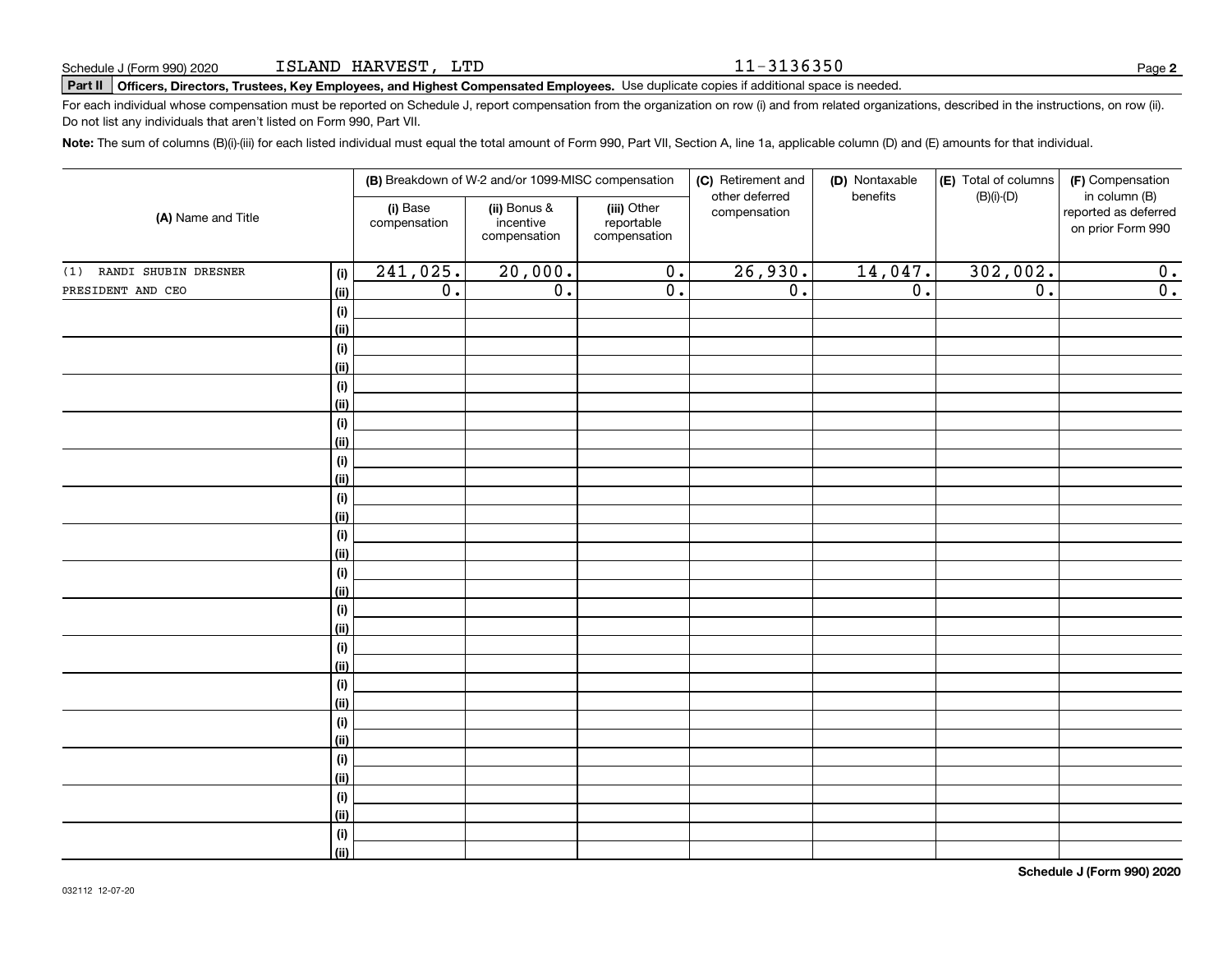Schedule J (Form 990) 2020 ISLAND HARVEST, LTD<br>
Part III Supplemental Information<br>
Provide the information, explanation, or descriptions required for Part I, lines 1a, 1b, 3, 4a, 4b, 4c, 5a, 5b, 6a, 6b, 7, and 8, and for P

#### PART I, LINE 4B:

RANDI SHUBIN DRESNER, PRESIDENT AND CEO, PARTICIPATES IN A 457(B) PLAN, TO

WHICH ISLAND HARVEST CONTRIBUTED \$19,000 DURING THE YEAR ENDED JUNE 30,

2021.

PART I, LINE 7:

NON-FIXED PAYMENTS, IN THE FORM OF BONUSES, WERE PAID DURING THE YEAR ENDED

JUNE 30, 2021. THE BONUSES WERE APPROVED BY THE BOARD OF DIRECTORS.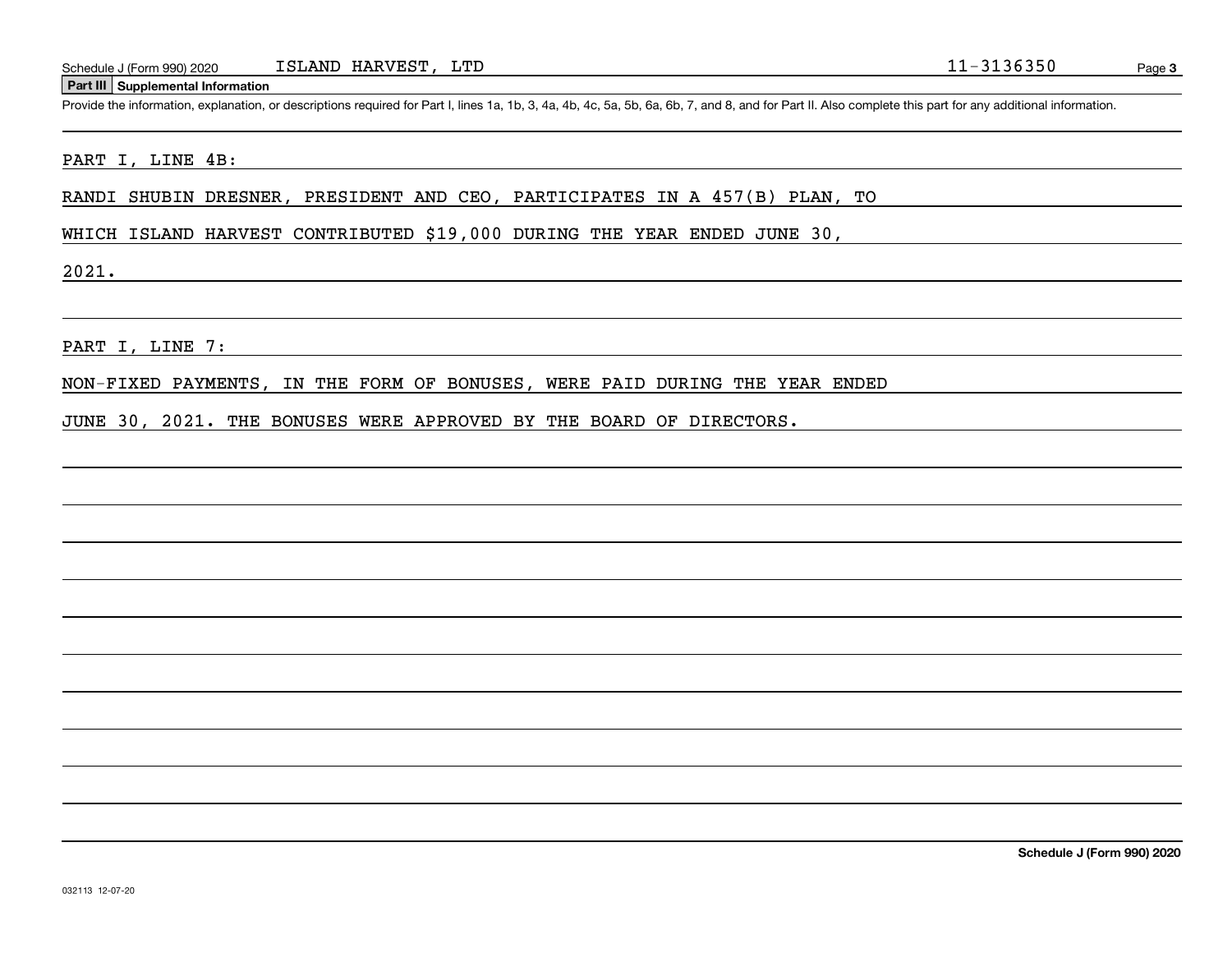### **SCHEDULE M (Form 990)**

# **Noncash Contributions**

OMB No. 1545-0047

| Department of the Treasury |
|----------------------------|
| Internal Revenue Service   |

**Complete if the organizations answered "Yes" on Form 990, Part IV, lines 29 or 30.** <sup>J</sup>**2020 Attach to Form 990.** J

**Open to Public Inspection**

|  | Go to www.irs.gov/Form990 for instructions and the latest information. |
|--|------------------------------------------------------------------------|
|--|------------------------------------------------------------------------|

| Name of the organization |  |  |  |  |
|--------------------------|--|--|--|--|
|--------------------------|--|--|--|--|

|  | <b>Employer identification number</b> |
|--|---------------------------------------|
|  | 11 - 31 3 6 3 5 0                     |

 $\blacktriangleright$ 

| 11-3136350<br>ISLAND HARVEST, LTD |                                                                                                                                |                               |                                      |                                                                                                      |                                                              |         |           |
|-----------------------------------|--------------------------------------------------------------------------------------------------------------------------------|-------------------------------|--------------------------------------|------------------------------------------------------------------------------------------------------|--------------------------------------------------------------|---------|-----------|
| Part I                            | <b>Types of Property</b>                                                                                                       |                               |                                      |                                                                                                      |                                                              |         |           |
|                                   |                                                                                                                                | (a)<br>Check if<br>applicable | (b)<br>Number of<br>contributions or | (c)<br>Noncash contribution<br>amounts reported on<br>items contributed Form 990, Part VIII, line 1g | (d)<br>Method of determining<br>noncash contribution amounts |         |           |
| 1                                 |                                                                                                                                |                               |                                      |                                                                                                      |                                                              |         |           |
| 2                                 |                                                                                                                                |                               |                                      |                                                                                                      |                                                              |         |           |
| 3                                 | Art - Fractional interests                                                                                                     |                               |                                      |                                                                                                      |                                                              |         |           |
| 4                                 | Books and publications                                                                                                         |                               |                                      |                                                                                                      |                                                              |         |           |
| 5                                 | Clothing and household goods                                                                                                   |                               |                                      |                                                                                                      |                                                              |         |           |
| 6                                 |                                                                                                                                |                               |                                      |                                                                                                      |                                                              |         |           |
| 7                                 |                                                                                                                                |                               |                                      |                                                                                                      |                                                              |         |           |
| 8                                 |                                                                                                                                |                               |                                      |                                                                                                      |                                                              |         |           |
| 9                                 |                                                                                                                                |                               |                                      |                                                                                                      |                                                              |         |           |
| 10                                | Securities - Closely held stock                                                                                                |                               |                                      |                                                                                                      |                                                              |         |           |
| 11                                | Securities - Partnership, LLC, or                                                                                              |                               |                                      |                                                                                                      |                                                              |         |           |
|                                   | trust interests                                                                                                                |                               |                                      |                                                                                                      |                                                              |         |           |
| 12                                | Securities - Miscellaneous                                                                                                     |                               |                                      |                                                                                                      |                                                              |         |           |
| 13                                | Qualified conservation contribution -                                                                                          |                               |                                      |                                                                                                      |                                                              |         |           |
|                                   |                                                                                                                                |                               |                                      |                                                                                                      |                                                              |         |           |
| 14                                | Qualified conservation contribution - Other                                                                                    |                               |                                      |                                                                                                      |                                                              |         |           |
| 15                                | Real estate - Residential                                                                                                      |                               |                                      |                                                                                                      |                                                              |         |           |
| 16                                | Real estate - Commercial                                                                                                       |                               |                                      |                                                                                                      |                                                              |         |           |
| 17                                |                                                                                                                                |                               |                                      |                                                                                                      |                                                              |         |           |
| 18                                |                                                                                                                                |                               |                                      |                                                                                                      |                                                              |         |           |
| 19                                |                                                                                                                                | $\mathbf x$                   | 734                                  | 28, 241, 759. PRICE PER POUND                                                                        |                                                              |         |           |
| 20                                | Drugs and medical supplies                                                                                                     |                               |                                      |                                                                                                      |                                                              |         |           |
| 21                                |                                                                                                                                |                               |                                      |                                                                                                      |                                                              |         |           |
| 22                                |                                                                                                                                |                               |                                      |                                                                                                      |                                                              |         |           |
| 23                                |                                                                                                                                |                               |                                      |                                                                                                      |                                                              |         |           |
| 24                                |                                                                                                                                |                               | 20                                   |                                                                                                      |                                                              |         |           |
| 25                                | (EQUIPMENT & S)<br>Other $\blacktriangleright$<br>(SPECIAL EVENT)                                                              | х<br>$\mathbf X$              | $\overline{22}$                      |                                                                                                      | 416, 287. FAIR MARKET VALUE<br>11,255. FAIR MARKET VALUE     |         |           |
| 26                                | Other $\blacktriangleright$                                                                                                    |                               |                                      |                                                                                                      |                                                              |         |           |
| 27                                | Other $\blacktriangleright$<br>$\left(\begin{array}{ccc}\n&\n&\n\end{array}\right)$                                            |                               |                                      |                                                                                                      |                                                              |         |           |
| 28                                | Other $\blacktriangleright$<br>Number of Forms 8283 received by the organization during the tax year for contributions         |                               |                                      |                                                                                                      |                                                              |         |           |
| 29                                | for which the organization completed Form 8283, Part V, Donee Acknowledgement                                                  |                               |                                      | 29                                                                                                   |                                                              |         |           |
|                                   |                                                                                                                                |                               |                                      | 1.1.1.1.1.1.1.1.1                                                                                    |                                                              | Yes     | <b>No</b> |
|                                   | 30a During the year, did the organization receive by contribution any property reported in Part I, lines 1 through 28, that it |                               |                                      |                                                                                                      |                                                              |         |           |
|                                   | must hold for at least three years from the date of the initial contribution, and which isn't required to be used for          |                               |                                      |                                                                                                      |                                                              |         |           |
|                                   | exempt purposes for the entire holding period?                                                                                 |                               |                                      |                                                                                                      |                                                              | 30a     | х         |
| b                                 | If "Yes," describe the arrangement in Part II.                                                                                 |                               |                                      |                                                                                                      |                                                              |         |           |
| 31                                | Does the organization have a gift acceptance policy that requires the review of any nonstandard contributions?                 |                               |                                      |                                                                                                      |                                                              | х<br>31 |           |
|                                   | 32a Does the organization hire or use third parties or related organizations to solicit, process, or sell noncash              |                               |                                      |                                                                                                      |                                                              |         |           |
|                                   | contributions?                                                                                                                 |                               |                                      |                                                                                                      |                                                              | 32a     | х         |
|                                   | <b>b</b> If "Yes," describe in Part II.                                                                                        |                               |                                      |                                                                                                      |                                                              |         |           |
| 33                                | If the organization didn't report an amount in column (c) for a type of property for which column (a) is checked,              |                               |                                      |                                                                                                      |                                                              |         |           |
|                                   | describe in Part II.                                                                                                           |                               |                                      |                                                                                                      |                                                              |         |           |
|                                   |                                                                                                                                |                               |                                      |                                                                                                      |                                                              |         |           |

**For Paperwork Reduction Act Notice, see the Instructions for Form 990. Schedule M (Form 990) 2020** LHA

032141 11-23-20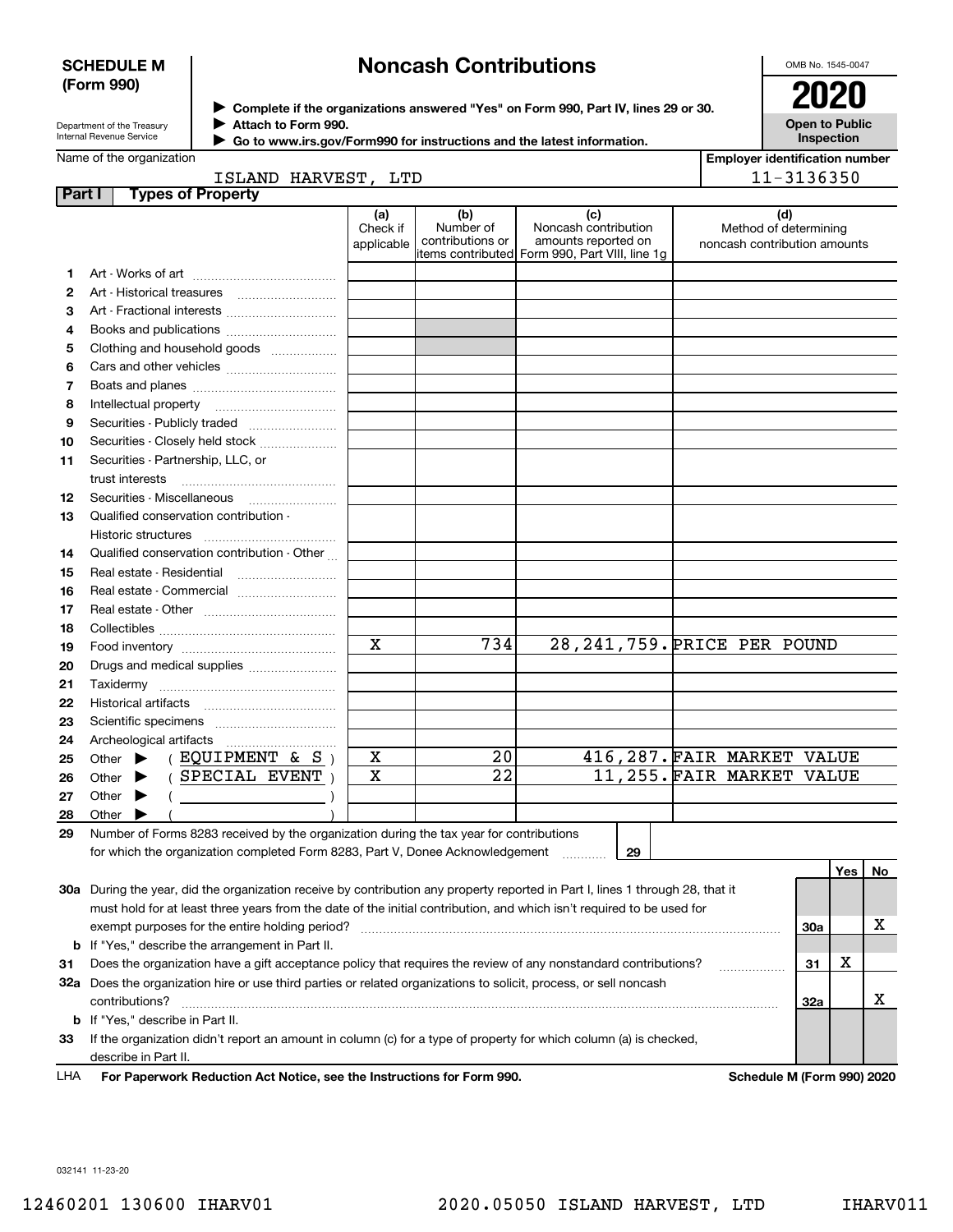|  | Schedule M (Form 990) 2020 |  | ISLAND HARVEST, | LTD | $11 - 3136350$ | Page |  |
|--|----------------------------|--|-----------------|-----|----------------|------|--|
|--|----------------------------|--|-----------------|-----|----------------|------|--|

Part II | Supplemental Information. Provide the information required by Part I, lines 30b, 32b, and 33, and whether the organization is reporting in Part I, column (b), the number of contributions, the number of items received, or a combination of both. Also complete this part for any additional information.

SCHEDULE M, PART I, COLUMN (B):

# THE NUMBER OF CONTRIBUTIONS ABOVE REPRESENTS THE NUMBER OF DONORS OF

NON-CASH ITEMS DURING THE YEAR.

**Schedule M (Form 990) 2020**

**2**

032142 11-23-20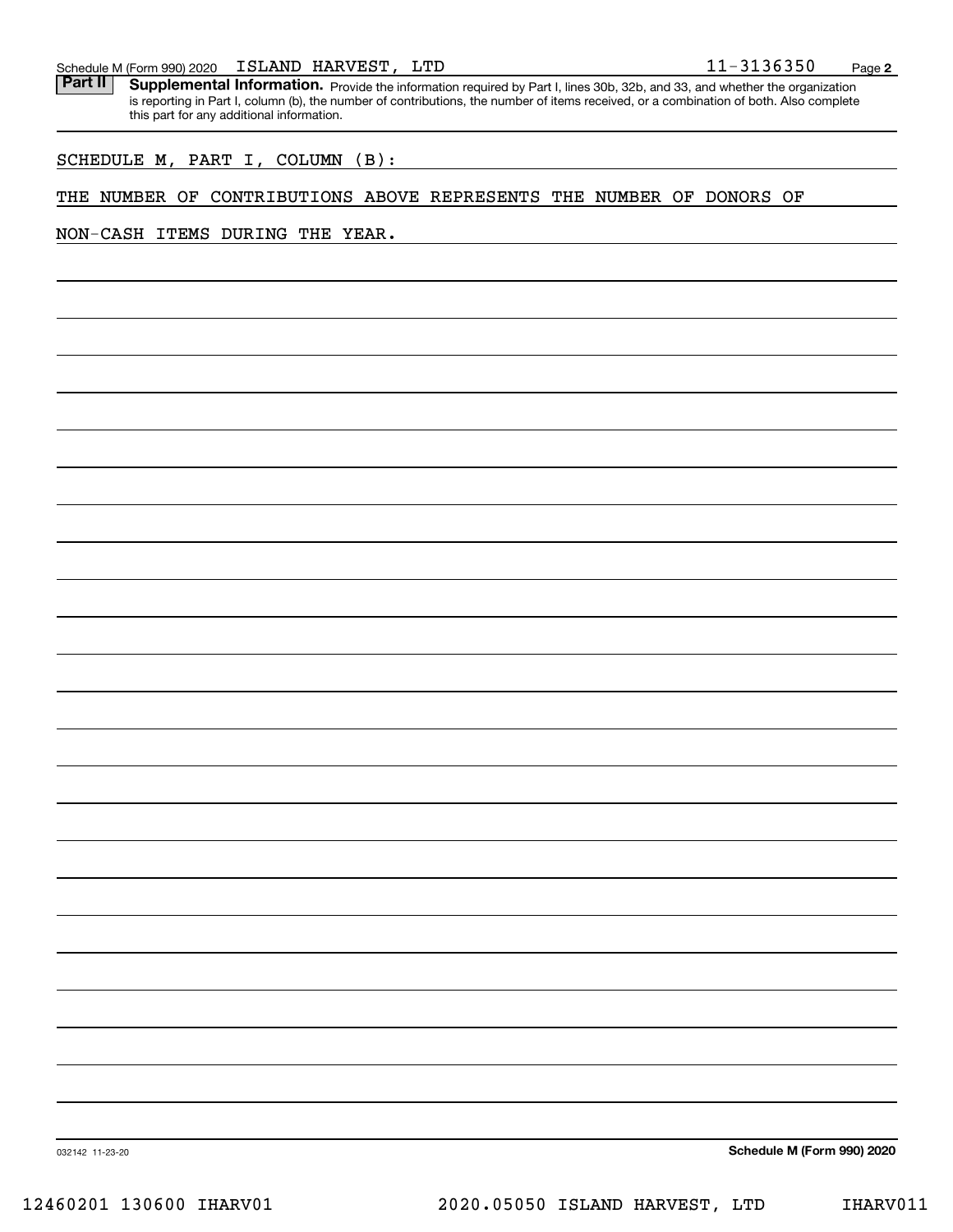**(Form 990 or 990-EZ)**

Department of the Treasury Internal Revenue Service Name of the organization

**Complete to provide information for responses to specific questions on Form 990 or 990-EZ or to provide any additional information. | Attach to Form 990 or 990-EZ. | Go to www.irs.gov/Form990 for the latest information. SCHEDULE O Supplemental Information to Form 990 or 990-EZ**



ISLAND HARVEST, LTD 11-3136350

032211 11-20-20 LHA For Paperwork Reduction Act Notice, see the Instructions for Form 990 or 990-EZ. Schedule O (Form 990 or 990-EZ) 2020 FORM 990, PART III, LINE 4A, PROGRAM SERVICE ACCOMPLISHMENTS: THE ORGANIZATION PROVIDES FOOD AND NON-FOOD ITEMS, AND PROGRAMS AND SERVICES TO LONG ISLANDERS, INCLUDING CHILDREN, ADULTS, SENIORS, VETERANS, AND FAMILIES OF ACTIVE MILITARY PERSONNEL AND VETERANS WHO ARE LIVING WITH FOOD INSECURITY AND IN NEED, HELPING THEM TRANSITION FROM UNCERTAINTY TO STABILITY. THE ORGANIZATION SERVES HUNDREDS OF THOUSANDS OF PEOPLE IN NEED ACROSS LONG ISLAND ACCORDING TO THE HUNGER AMERICA 2014 SURVEY THROUGH FEEDING AMERICA, THE NATION'S LEADING DOMESTIC HUNGER-RELIEF ORGANIZATION. THE ORGANIZATION'S MISSION IS TO END HUNGER AND REDUCE FOOD WASTE ON LONG ISLAND THROUGH AN EFFICIENT FOOD AND PRODUCT COLLECTION AND DISTRIBUTION SYSTEM, ENHANCED HUNGER AWARENESS AND NUTRITION EDUCATION PROGRAMS, JOB TRAINING, TARGETED SERVICES FOR SPECIFIC POPULATIONS, AND OUTREACH AND ADVOCACY ACTIVITIES AND INITIATIVES THAT RECOGNIZE THAT IT TAKES MUCH MORE THAN A CAN OF FOOD TO END HUNGER ON LONG ISLAND. THREE OF THE ORGANIZATION'S LARGER INITIATIVES NOW INCLUDE SUPPLEMENTAL NUTRITION ASSISTANCE PROGRAM ("SNAP," OR FOOD STAMP) ENROLLMENT PROGRAM, ORGANIC FARMING, AND NUTRITION-PLUS SERVICES. THE ORGANIZATION IS AMONG THE REGION'S LEADING AGENCIES IN EMERGENCY RESPONSE READINESS FOR FOOD AND PRODUCT DISTRIBUTION, AND SUPPORT, AND IS A MEMBER OF FEEDING AMERICA. THE ORGANIZATION WAS FOUNDED IN 1992 BY LONG ISLANDER LINDA BREITSTONE, IN AN EFFORT TO CREATE A BRIDGE BETWEEN THOSE WHO HAD EXCESS FOOD AND THOSE WHO NEEDED IT. SHE BEGAN COLLECTING GOODS, SURPLUS FOOD THAT WAS BEING DISCARDED AT THE END OF EACH BUSINESS DAY, USING HER STATION WAGON AND A COOLER. WHILE THE ORGANIZATION IS A MUCH LARGER ENTITY TODAY, ISLAND HARVEST HAS WORKED HARD TO RETAIN ITS LEGACY WORK, AND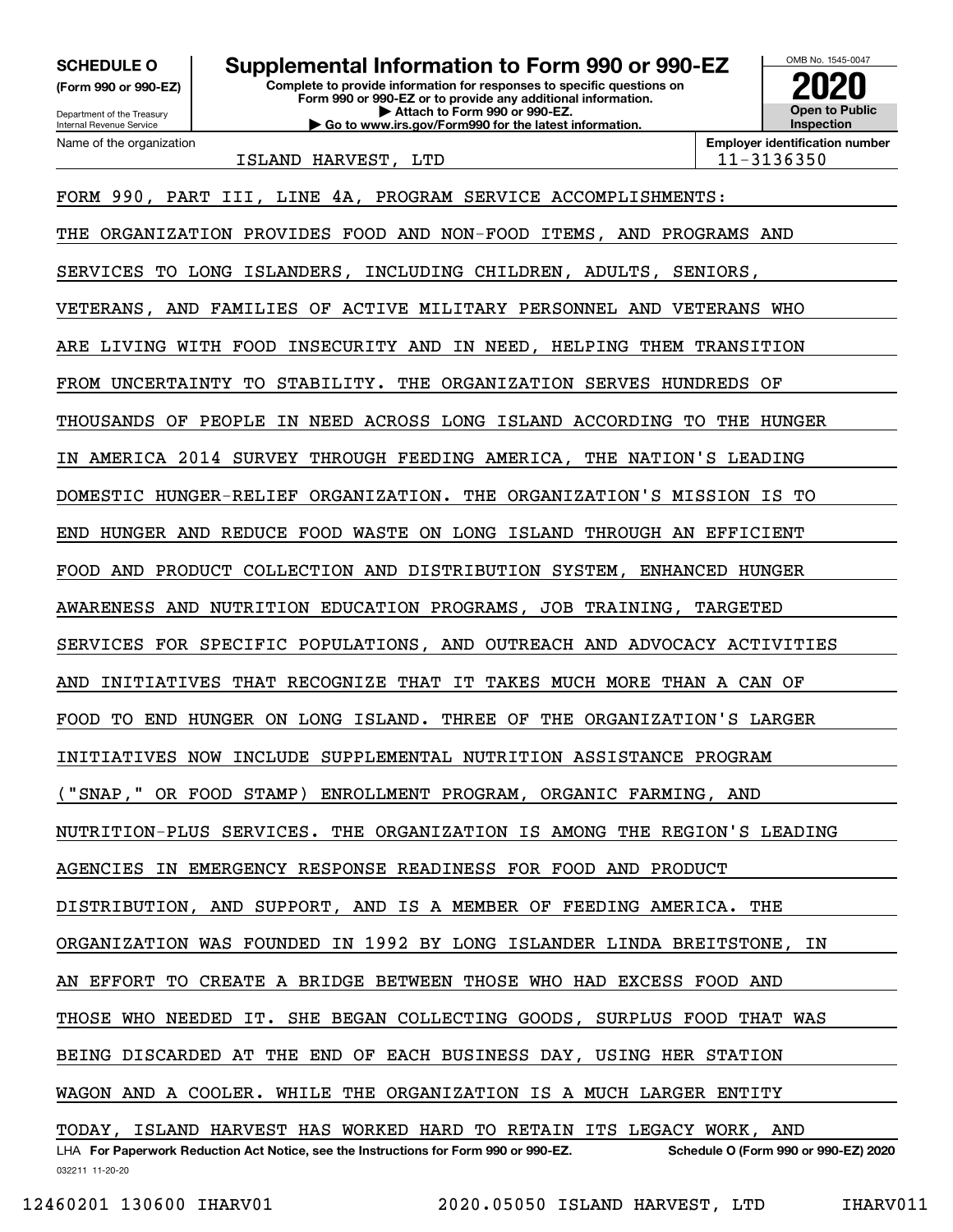| Schedule O (Form 990 or 990-EZ) 2020                                    | Page 2                                              |  |  |  |  |
|-------------------------------------------------------------------------|-----------------------------------------------------|--|--|--|--|
| Name of the organization<br>ISLAND HARVEST, LTD                         | <b>Employer identification number</b><br>11-3136350 |  |  |  |  |
| THEREFORE, CONSIDERS ITSELF A FOOD BANK USING A FOOD RESCUE MODEL OF    |                                                     |  |  |  |  |
| MOVING FOOD QUICKLY AND EFFICIENTLY. THIS MODEL<br>ENABLES<br>THE       |                                                     |  |  |  |  |
| ORGANIZATION TO TURN ITS INVENTORY QUICKLY AND EFFICIENTLY.<br>THE MANY |                                                     |  |  |  |  |
| VARIETIES OF PRODUCTS THAT THE ORGANIZATION PROCURES AND<br>DELIVERS    |                                                     |  |  |  |  |
| INCLUDE MILLIONS OF POUNDS OF SPICES, CANNED FOODS, FROZEN MEATS, FRESH |                                                     |  |  |  |  |
| PRODUCE, PERSONAL CARE ITEMS, FURNITURE AND MORE.                       |                                                     |  |  |  |  |
|                                                                         |                                                     |  |  |  |  |
| WHEN NOT RESPONDING TO DISASTERS SUCH AS THE COVID-19 PANDEMIC, THE     |                                                     |  |  |  |  |
| ORGANIZATION HAS THE CENTERS TO<br>SUPPORT THE DIVERSE POPULATION WITH  |                                                     |  |  |  |  |
| EQUALLY DIVERSE PROGRAMMING, AS DESCRIBED BELOW.                        |                                                     |  |  |  |  |

THE ISLAND HARVEST CENTER FOR FOOD COLLECTION AND DISTRIBUTION:

HEALTHY FOOD AND PRODUCT ARE SOURCED FROM BOTH PURCHASED ITEMS AND

RECEIVED DONATIONS. THE ORGANIZATION PARTNERS WITH MORE THAN 1,000

LOCAL BUSINESSES, COMPANIES, ORGANIZATIONS, AND GROUPS. THE

ORGANIZATION ALSO RECEIVES FOOD AND PRODUCT THROUGH THE PARTNERSHIP

WITH THE NATIONWIDE FEEDING AMERICA NETWORK. THE ORGANIZATION

DISTRIBUTES THE FOOD AND PRODUCT TO A NETWORK OF MORE THAN 400

REGISTERED COMMUNITY-BASED FOOD PANTRIES, SOUP KITCHENS, SHELTERS, DAY

CARES, SENIOR CENTERS, AND OTHER NONPROFIT ORGANIZATIONS WITH FEEDING

PROGRAMS THROUGHOUT NASSAU AND SUFFOLK COUNTIES. AS A RESULT OF THE

ORGANIZATION'S DYNAMIC BUSINESS MODEL, APPROXIMATELY 95% OF RESOURCES

EXPENDED GOES DIRECTLY TO SUPPORT OUR PROGRAMS AND SERVICES.

THE ISLAND HARVEST CENTER FOR COMBATTING CHILDHOOD HUNGER:

HUNDREDS OF THOUSANDS OF CHILDREN ON LONG ISLAND ARE LIVING WITH HUNGER

EVERY DAY DURING THE SCHOOL YEAR, EVEN AS FREE OR REDUCED COST SCHOOL

032212 11-20-20 **Schedule O (Form 990 or 990-EZ) 2020** LUNCHES ARE AVAILABLE TO OFFSET THE ABSENCE OF FOOD. THE ORGANIZATION'S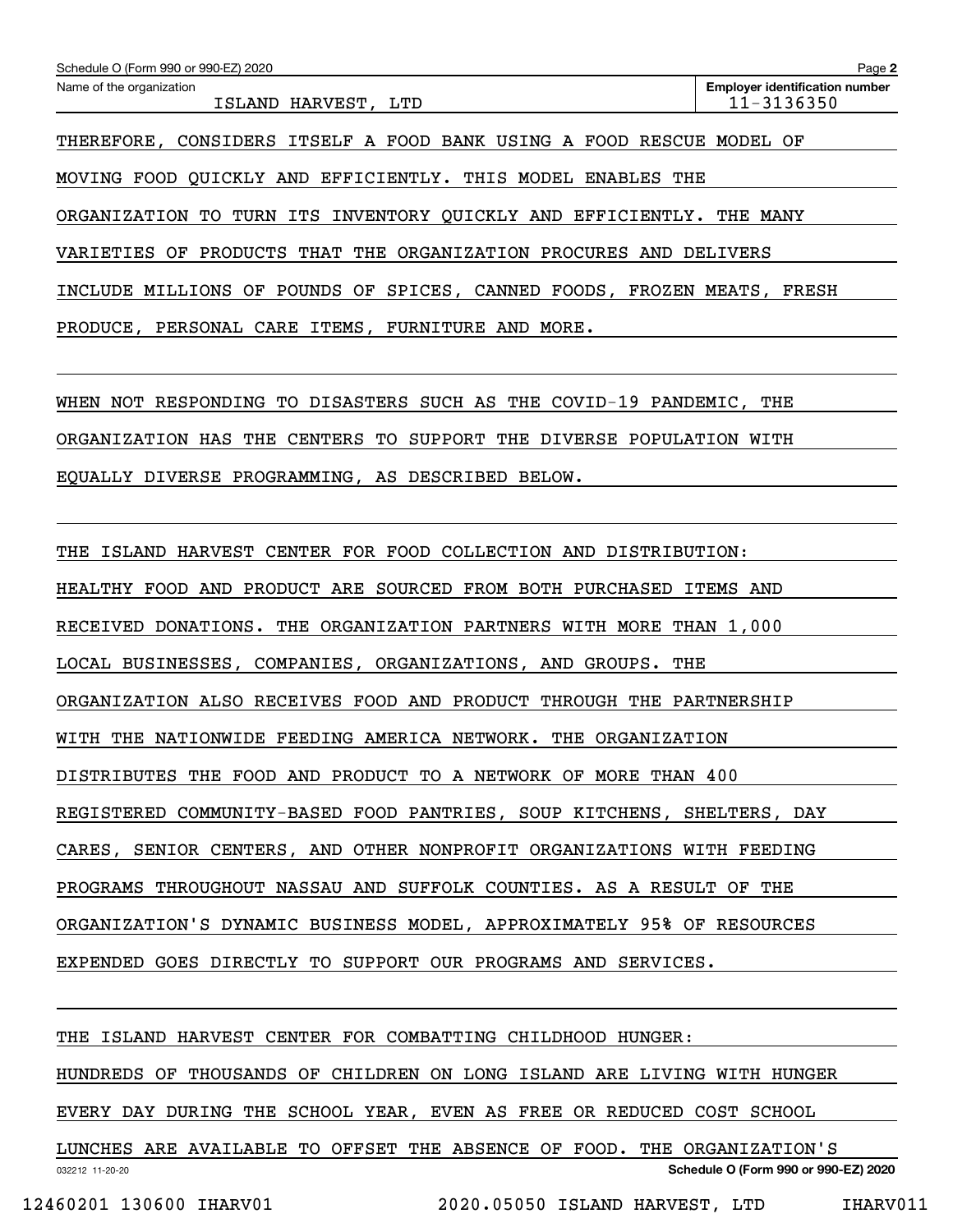| Schedule O (Form 990 or 990-EZ) 2020                                       | Page 2                                              |  |  |  |  |
|----------------------------------------------------------------------------|-----------------------------------------------------|--|--|--|--|
| Name of the organization<br>ISLAND HARVEST, LTD                            | <b>Employer identification number</b><br>11-3136350 |  |  |  |  |
| KIDS WEEKEND BACKPACK FEEDING PROGRAM PROVIDES PACKS OF NUTRITIOUS,        |                                                     |  |  |  |  |
| SHELF-STABLE FOOD EVERY FRIDAY TO CHILDREN WHO RELY ON SCHOOL LUNCHES      |                                                     |  |  |  |  |
| AND BREAKFASTS BUT MAY NOT RECEIVE HEALTHY MEALS ON SATURDAYS AND          |                                                     |  |  |  |  |
| SUNDAYS. TENS OF THOUSANDS OF THESE FOOD PACKETS ARE DISTRIBUTED           |                                                     |  |  |  |  |
| ANNUALLY AND AFFORD CHILDREN THE OPPORTUNITY TO RETURN TO SCHOOL EVERY     |                                                     |  |  |  |  |
| MONDAY NOURISHED AND BETTER EQUIPPED TO LEARN, SOCIALIZE, AND EXCEL. IN    |                                                     |  |  |  |  |
| EFFORT TO CONTINUE<br>TO SUPPORT CHILDREN THROUGH THE SUMMER MONTHS,<br>AN |                                                     |  |  |  |  |
| SUMMER FOOD SERVICE PROGRAM PROVIDES CHILDREN WHO ARE AT-RISK OF<br>THE    |                                                     |  |  |  |  |
| HUNGER WITH FREE BREAKFAST, LUNCHES, AND SNACKS DURING JULY AND AUGUST,    |                                                     |  |  |  |  |
| WHEN<br>THEY DO NOT HAVE ACCESS TO THE FREE OR REDUCED COST SCHOOL         |                                                     |  |  |  |  |
| LUNCHES. ADDITIONALLY, THE ORGANIZATION'S YOUTH PRODUCE PROJECT, SCHOOL    |                                                     |  |  |  |  |
| PANTRY PROGRAM, AND NUTRITION EDUCATION PROGRAMS CONTINUE TO SUPPORT       |                                                     |  |  |  |  |
| THE CRISIS OF CHILDHOOD HUNGER ACROSS LONG ISLAND.                         |                                                     |  |  |  |  |
|                                                                            |                                                     |  |  |  |  |

THE ISLAND HARVEST CENTER FOR MOBILE SERVICES:

MANY OF THE ORGANIZATION'S SIGNATURE PROGRAMS AND SERVICES ARE MOBILE

AND REACH RESIDENTS WHO ARE FOOD INSECURE ACROSS NASSAU AND SUFFOLK

COUNTIES. THE SENIOR MOBILE FOOD PANTRY DELIVERS FRESH PRODUCE,

PROTEIN, SHELF-STABLE FOOD, AND PRODUCT DIRECTLY TO SENIOR CITIZENS AND

PEOPLE WITH DISABILITIES ON A WEEKLY BASIS. IN ADDITION, ANOTHER

HALLMARK MOBILE PROGRAM, OPERATION: HOPE, SUPPORTS VETERANS,

ACTIVE-DUTY PERSONNEL, AND THEIR FAMILIES, DELIVERING FOOD, PRODUCT,

AND NEEDED REFERRALS AND SUPPORT FROM PARTNER ORGANIZATIONS.

THE ISLAND HARVEST CENTER FOR EMERGENCY SERVICES:

THE ORGANIZATION WAS ON THE FRONT LINES DURING AND IMMEDIATELY AFTER

SUPERSTORM SANDY AS A MAIN SOURCE OF FOOD, SUPPLIES, AND SUPPORT IN THE

032212 11-20-20 **Schedule O (Form 990 or 990-EZ) 2020** HARDEST HIT COMMUNITIES AND TO FIRST RESPONDERS. THE SEVERITY OF THE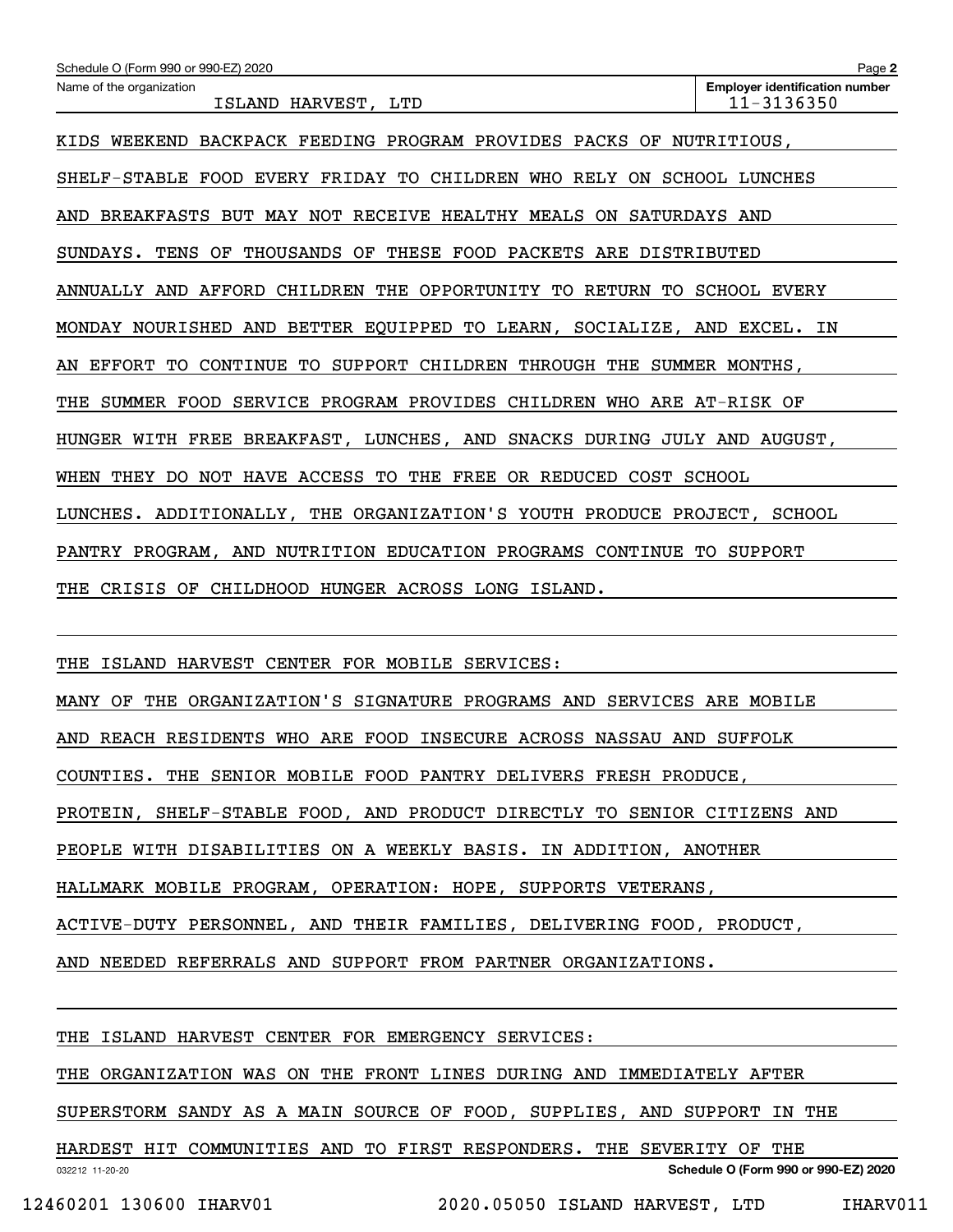| Schedule O (Form 990 or 990-EZ) 2020                                    | Page 2                                              |  |  |  |  |  |
|-------------------------------------------------------------------------|-----------------------------------------------------|--|--|--|--|--|
| Name of the organization<br>ISLAND HARVEST, LTD                         | <b>Employer identification number</b><br>11-3136350 |  |  |  |  |  |
| HURRICANE AND THE DAMAGE THAT WAS CAUSED EXPOSED THE COMPLEXITY AND     |                                                     |  |  |  |  |  |
| VULNERABILITY OF THE NETWORKS OF<br>THE FOOD SUPPLY ON LONG ISLAND. IN  |                                                     |  |  |  |  |  |
| ORDER TO PREPARE FOR THE NEXT DISASTER, THE ORGANIZATION CONTINUES TO   |                                                     |  |  |  |  |  |
| STRENGTHEN ITS READINESS FOR EMERGENCY RESPONSE.                        |                                                     |  |  |  |  |  |
|                                                                         |                                                     |  |  |  |  |  |
| THE ISLAND HARVEST CENTER FOR VOLUNTEER SERVICES:                       |                                                     |  |  |  |  |  |
| OVER 16,000 REGISTERED VOLUNTEERS MAKE UP THE HEART OF THE              |                                                     |  |  |  |  |  |
| ORGANIZATION. THEY OFFER THEIR VALUABLE TIME AND SKILLS BY PERFORMING A |                                                     |  |  |  |  |  |
| WIDE VARIETY OF SERVICES INCLUDING: LENDING PROFESSIONAL SKILLS,        |                                                     |  |  |  |  |  |
| SORTING FOOD, HOSTING FOOD DRIVES, PERFORMING OFFICE WORK, AND          |                                                     |  |  |  |  |  |
| PARTICIPATING ON THE ORGANIZATION'S SPEAKERS BUREAU-SPEAKING IN ONE     |                                                     |  |  |  |  |  |
| COLLECTIVE VOICE ABOUT HUNGER AND FOOD INSECURITY THROUGHOUT LONG       |                                                     |  |  |  |  |  |
| ISLAND. THE ORGANIZATION IS PROUD OF ITS DEDICATED VOLUNTEER CORPS WHO  |                                                     |  |  |  |  |  |
| DONATED APPROXIMATELY 41,030 HOURS OF TIME, TALENT, AND TREASURE IN THE |                                                     |  |  |  |  |  |
| PAST YEAR.                                                              |                                                     |  |  |  |  |  |
|                                                                         |                                                     |  |  |  |  |  |
| CAPITAL CAMPAIGN:                                                       |                                                     |  |  |  |  |  |

| THE ORGANIZATION LAUNCHED ITS FIRST CAPITAL CAMPAIGN ENTITLED, THE KNOW |
|-------------------------------------------------------------------------|
| HUNGER CAMPAIGN. THIS IS AN INITIATIVE DESIGNED TO FUND THE PURCHASE OF |
| A NEW BUILDING (WHICH TOOK PLACE DURING THE YEAR ENDED JUNE 30, 2021),  |
| AND PROGRAMMATIC GROWTH, THUS ALLOWING THE ORGANIZATION TO SERVE MORE   |
| LONG ISLANDERS IN NEED. THE PROGRAM REACHED ITS INITIAL GOAL OF \$5     |
| MILLION DURING THE YEAR ENDED JUNE 30, 2020. A SECOND PHASE OF THE      |
| CAPITAL CAMPAIGN HAS BEEN LAUNCHED TO CONTINUE THE ORGANIZATION'S       |
| IMPORTANT WORK.                                                         |

FORM 990, PART VI, SECTION B, LINE 11B:

032212 11-20-20 **Schedule O (Form 990 or 990-EZ) 2020** THE FORM 990 HAS BEEN REVIEWED BY THE CFO AND THE PRESIDENT AND THEN BY THE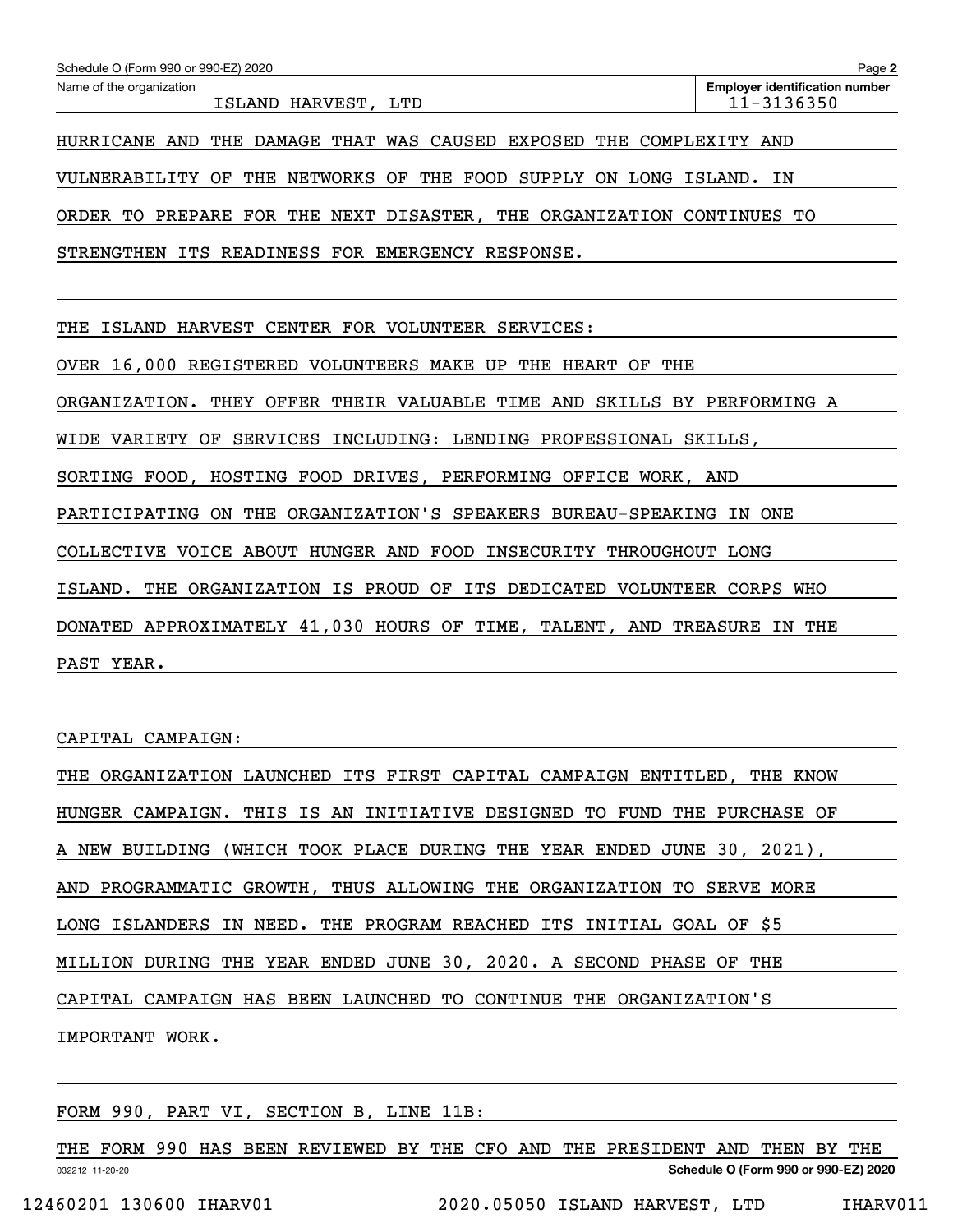| Schedule O (Form 990 or 990-EZ) 2020                                   | Page 2                                              |
|------------------------------------------------------------------------|-----------------------------------------------------|
| Name of the organization<br>ISLAND HARVEST, LTD                        | <b>Employer identification number</b><br>11-3136350 |
| ORGANIZATION'S FINANCE COMMITTEE AND, THEREAFTER, BY THE FULL BOARD OF |                                                     |
| DIRECTORS.                                                             |                                                     |
|                                                                        |                                                     |

FORM 990, PART VI, SECTION B, LINE 12C:

BOARD MEMBERS AND OFFICERS ARE RESPONSIBILE FOR INFORMING THE BOARD OF ANY POTENTIAL CONFLICTS OF INTEREST. IN ADDITION, ON AN ANNUAL BASIS, ALL BOARD MEMBERS ARE REQUIRED TO COMPLETE A CONFLICT OF INTEREST QUESTIONNAIRE. IF THERE IS A CONFLICT OR POTENTIAL CONFLICT, THE BOARD OF DIRECTORS WILL MAKE ARRANGEMENTS FOR THAT BOARD MEMBER TO RESCUE HIMSELF OR HERSELF FROM ANY VOTE THAT MAY INVOLVE THE BOARD MEMBER.

FORM 990, PART VI, SECTION B, LINE 15:

THE PERSONNEL COMMITTEE AND EXECUTIVE COMMITTEE FOR THE BOARD OF DIRECTORS REVIEW THE PRESIDENT AND CEO'S COMPENSATION. THEY RESEARCH OTHER NON-PROFIT EXECUTIVE COMPENSATION, INCLUDING REPORTS FROM FEEDING AMERICA, AND PREPARE A PROPOSAL, WHICH IS THEN VOTED ON BY THE MEMBERS OF BOTH COMMITTEES. THE PERSONNEL COMMITTEE MEETS WITH THE PRESIDENT AND CEO AS WELL AS THE ORGANIATION'S HUMAN RESOURCES CONSULTANT ON AN ANNUAL BASIS TO DETERMINE THE COMPENSATION OF OTHER OFFICERS AND KEY PERSONNEL FOR THE UPCOMING YEAR.

FORM 990, PART VI, SECTION C, LINE 18:

THE ORGANIZATION MAKES ITS FORM 1023 AND FORM 990 AVAILABLE FOR PUBLIC INSPECTION UPON WRITTEN REQUEST. IN ADDITION, THE FORM 990 IS AVAILABLE ON THE ORGANIZATION'S WEBSITE.

FORM 990, PART VI, SECTION C, LINE 19:

THE ORGANIZATION MAKES ITS GOVERNING DOCUMENTS, CONFLICT OF INTEREST POLICY

032212 11-20-20 **Schedule O (Form 990 or 990-EZ) 2020** AND FINANCIAL STATEMENTS AVAILABLE TO THE PUBLIC UPON WRITTEN REQUEST.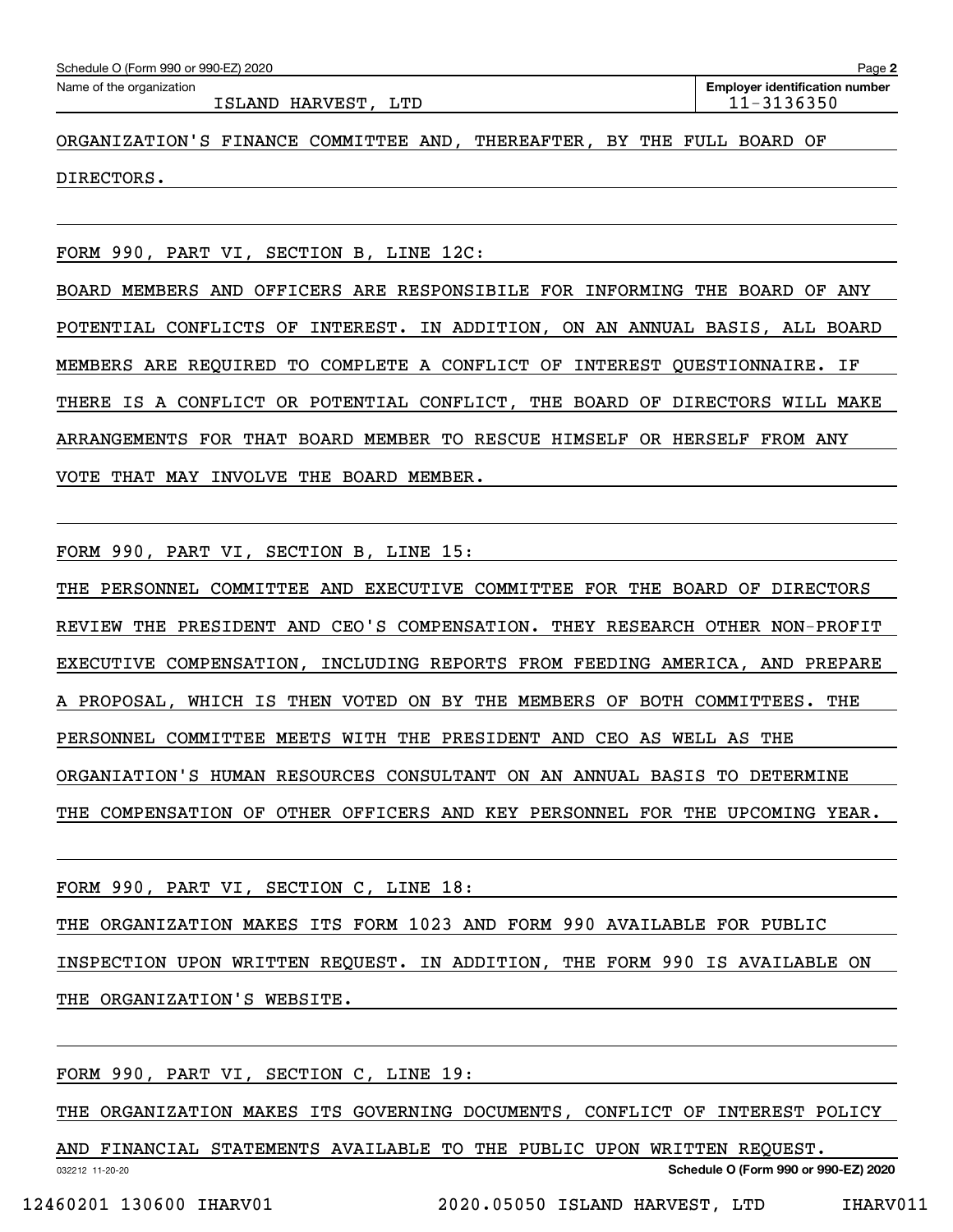|  | Schedule O (Form 990 or 990-EZ) 2020 |  |
|--|--------------------------------------|--|
|--|--------------------------------------|--|

ISLAND HARVEST, LTD 11-3136350

**2** Echedule O (Form 990 or 990-EZ) 2020<br>Name of the organization **number** Name of the organization **number** 

## FORM 990, PART XII, LINE 2C:

#### THE PROCESS HAS NOT CHANGED FROM THE PRIOR YEAR.

**Schedule O (Form 990 or 990-EZ) 2020**

032212 11-20-20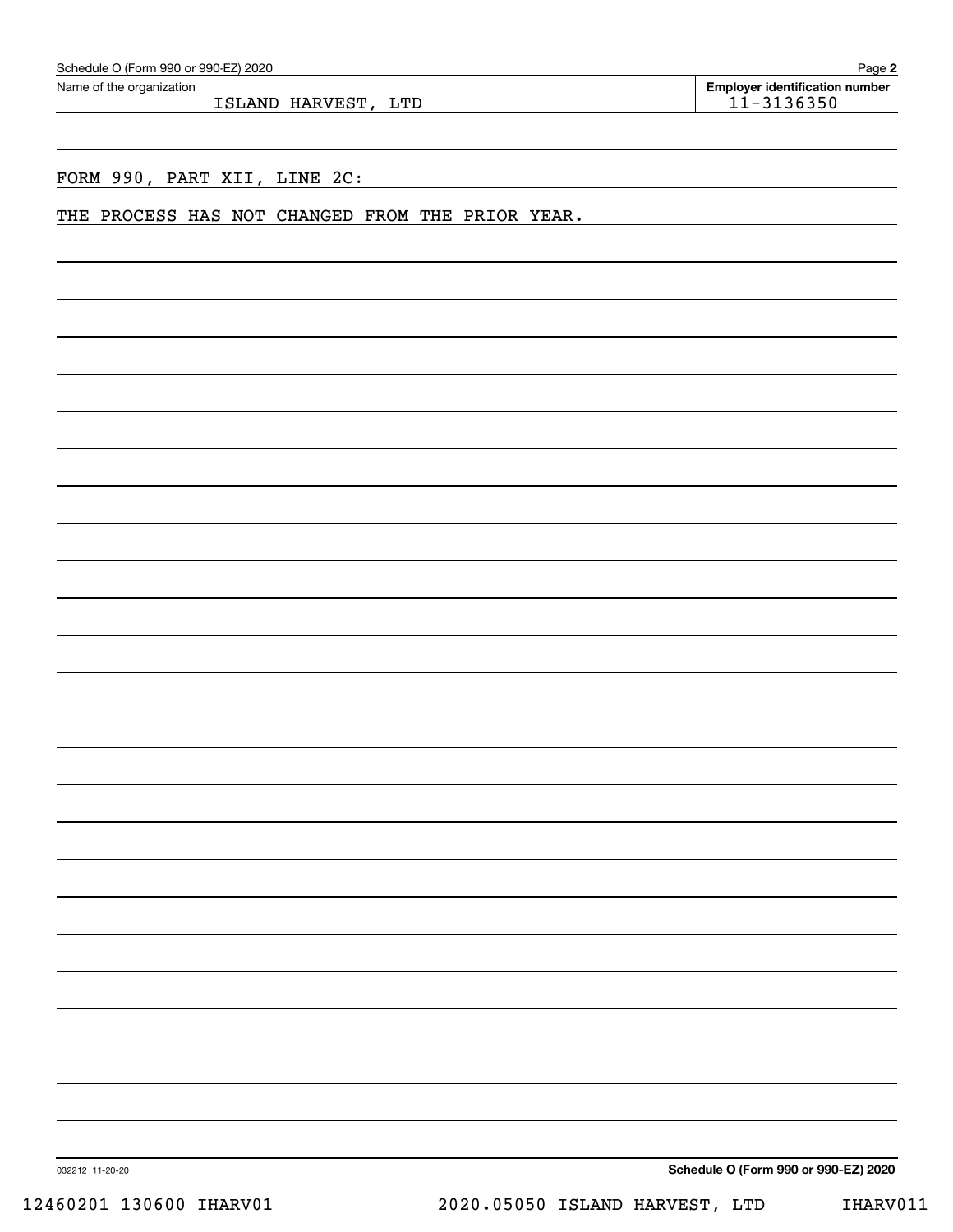| <b>SCHEDULE R</b> |
|-------------------|
| ----              |

#### **(Form 990)**

# **Related Organizations and Unrelated Partnerships**

**Complete if the organization answered "Yes" on Form 990, Part IV, line 33, 34, 35b, 36, or 37.** |

**Attach to Form 990.**  |

OMB No. 1545-0047

**Open to Public | Go to www.irs.gov/Form990 for instructions and the latest information. Inspection 2020**

**Employer identification number**

11-3136350

Department of the Treasury Internal Revenue Service Name of the organization

ISLAND HARVEST, LTD

**Part I Identification of Disregarded Entities.**  Complete if the organization answered "Yes" on Form 990, Part IV, line 33.

| (a)<br>Name, address, and EIN (if applicable)<br>of disregarded entity | (b)<br>Primary activity     | (c)<br>Legal domicile (state or<br>foreign country) | (d)<br>Total income | (e)<br>End-of-year assets | (f)<br>Direct controlling<br>entity |
|------------------------------------------------------------------------|-----------------------------|-----------------------------------------------------|---------------------|---------------------------|-------------------------------------|
| 126 SPAGNOLI ROAD LLC. - 86-1248086                                    |                             |                                                     |                     |                           |                                     |
| 126 SPAGNOLI ROAD                                                      |                             |                                                     |                     |                           |                                     |
| MELVILLE, NY 11747                                                     | REAL ESTATE HOLDING COMPANY | NEW YORK                                            | 83, 333.            |                           | 8,184,001. ISLAND HARVEST LTD       |
|                                                                        |                             |                                                     |                     |                           |                                     |
|                                                                        |                             |                                                     |                     |                           |                                     |
|                                                                        |                             |                                                     |                     |                           |                                     |

**Identification of Related Tax-Exempt Organizations.** Complete if the organization answered "Yes" on Form 990, Part IV, line 34, because it had one or more related tax-exempt **Part II** organizations during the tax year.

| (a)<br>Name, address, and EIN<br>of related organization | (b)<br>Primary activity | (c)<br>Legal domicile (state or<br>foreign country) | (d)<br><b>Exempt Code</b><br>section | (e)<br>Public charity<br>status (if section | (f)<br>Direct controlling<br>entity | $(g)$<br>Section 512(b)(13) | controlled<br>entity? |
|----------------------------------------------------------|-------------------------|-----------------------------------------------------|--------------------------------------|---------------------------------------------|-------------------------------------|-----------------------------|-----------------------|
|                                                          |                         |                                                     |                                      | 501(c)(3)                                   |                                     | Yes                         | No                    |
|                                                          |                         |                                                     |                                      |                                             |                                     |                             |                       |
|                                                          |                         |                                                     |                                      |                                             |                                     |                             |                       |
|                                                          |                         |                                                     |                                      |                                             |                                     |                             |                       |

**For Paperwork Reduction Act Notice, see the Instructions for Form 990. Schedule R (Form 990) 2020**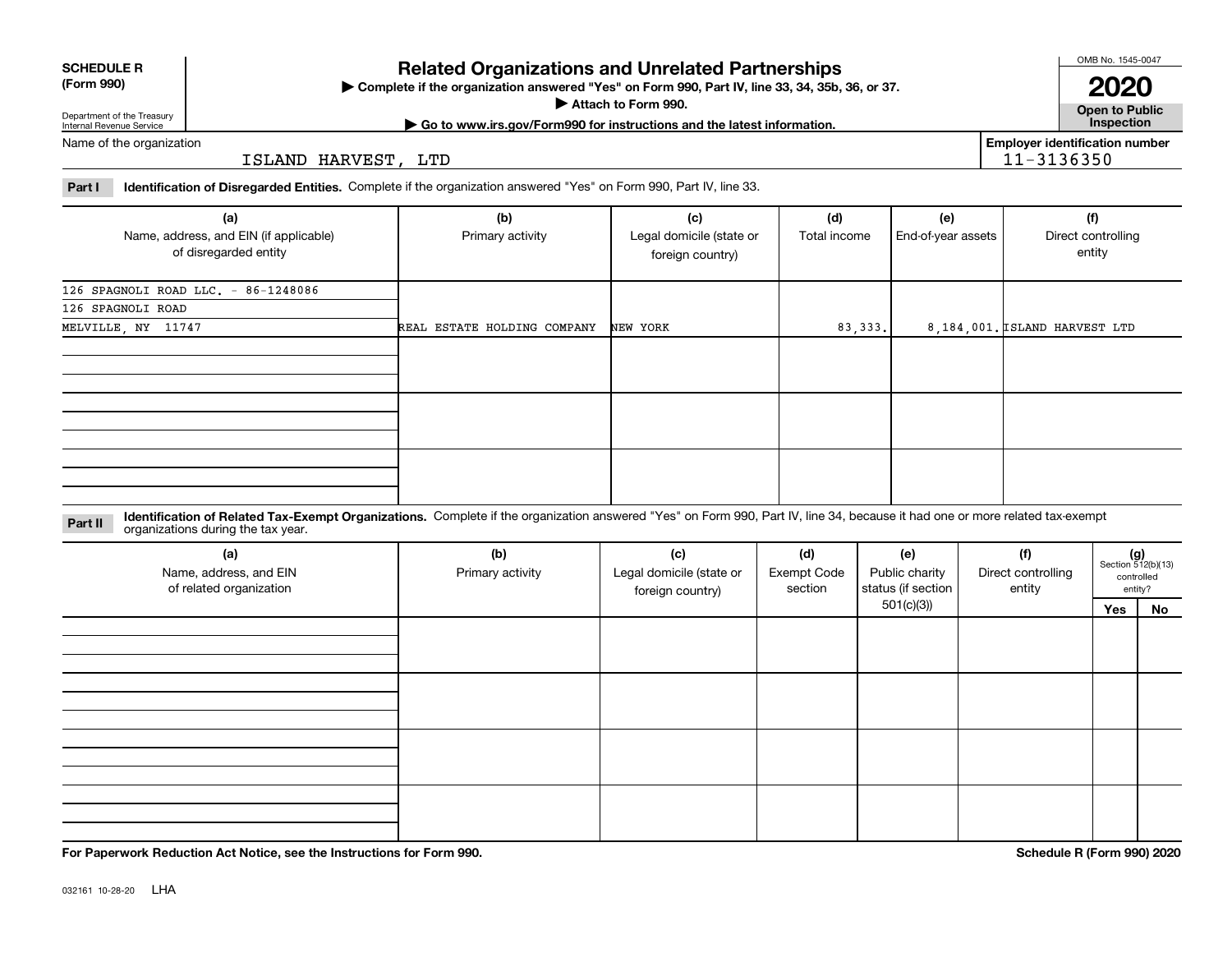#### Schedule R (Form 990) 2020 Page ISLAND HARVEST, LTD 11-3136350

**2**

**Identification of Related Organizations Taxable as a Partnership.** Complete if the organization answered "Yes" on Form 990, Part IV, line 34, because it had one or more related **Part III** organizations treated as a partnership during the tax year.

| (a)                                               | (b)              | (c)                  | (d)                          | (e)                                                                 | (f)                      | (g)                     | (h) |                  | (i)                                      | (j)                                                       | (k) |
|---------------------------------------------------|------------------|----------------------|------------------------------|---------------------------------------------------------------------|--------------------------|-------------------------|-----|------------------|------------------------------------------|-----------------------------------------------------------|-----|
| Name, address, and EIN<br>of related organization | Primary activity | Legal<br>domicile    | Direct controlling<br>entity | Predominant income                                                  | Share of total<br>income | Share of<br>end-of-year |     | Disproportionate | Code V-UBI<br>amount in box              |                                                           |     |
|                                                   |                  | (state or<br>foreign |                              |                                                                     |                          | assets                  |     | allocations?     |                                          | General or Percentage<br>managing<br>partner?<br>partner? |     |
|                                                   |                  | country)             |                              | related, unrelated,<br>excluded from tax under<br>sections 512-514) |                          |                         |     | $Yes \mid No$    | 20 of Schedule<br>K-1 (Form 1065) Yes No |                                                           |     |
|                                                   |                  |                      |                              |                                                                     |                          |                         |     |                  |                                          |                                                           |     |
|                                                   |                  |                      |                              |                                                                     |                          |                         |     |                  |                                          |                                                           |     |
|                                                   |                  |                      |                              |                                                                     |                          |                         |     |                  |                                          |                                                           |     |
|                                                   |                  |                      |                              |                                                                     |                          |                         |     |                  |                                          |                                                           |     |
|                                                   |                  |                      |                              |                                                                     |                          |                         |     |                  |                                          |                                                           |     |
|                                                   |                  |                      |                              |                                                                     |                          |                         |     |                  |                                          |                                                           |     |
|                                                   |                  |                      |                              |                                                                     |                          |                         |     |                  |                                          |                                                           |     |
|                                                   |                  |                      |                              |                                                                     |                          |                         |     |                  |                                          |                                                           |     |
|                                                   |                  |                      |                              |                                                                     |                          |                         |     |                  |                                          |                                                           |     |
|                                                   |                  |                      |                              |                                                                     |                          |                         |     |                  |                                          |                                                           |     |
|                                                   |                  |                      |                              |                                                                     |                          |                         |     |                  |                                          |                                                           |     |
|                                                   |                  |                      |                              |                                                                     |                          |                         |     |                  |                                          |                                                           |     |
|                                                   |                  |                      |                              |                                                                     |                          |                         |     |                  |                                          |                                                           |     |
|                                                   |                  |                      |                              |                                                                     |                          |                         |     |                  |                                          |                                                           |     |
|                                                   |                  |                      |                              |                                                                     |                          |                         |     |                  |                                          |                                                           |     |
|                                                   |                  |                      |                              |                                                                     |                          |                         |     |                  |                                          |                                                           |     |
|                                                   |                  |                      |                              |                                                                     |                          |                         |     |                  |                                          |                                                           |     |

**Identification of Related Organizations Taxable as a Corporation or Trust.** Complete if the organization answered "Yes" on Form 990, Part IV, line 34, because it had one or more related **Part IV** organizations treated as a corporation or trust during the tax year.

| (a)<br>Name, address, and EIN<br>of related organization | (b)<br>Primary activity | (d)<br>(f)<br>(c)<br>(e)<br>Direct controlling<br>Type of entity<br>(C corp, S corp,<br>or trust)<br>Share of total<br>Legal domicile<br>(state or<br>entity<br>income<br>foreign |  | (g)<br>Share of<br>end-of-year<br>assets |  | (h)<br>Percentage<br>ownership | $\begin{array}{c} \textbf{(i)}\\ \text{Section}\\ 512 \text{(b)} \text{(13)}\\ \text{controlled}\\ \text{entity?} \end{array}$ |  |          |
|----------------------------------------------------------|-------------------------|-----------------------------------------------------------------------------------------------------------------------------------------------------------------------------------|--|------------------------------------------|--|--------------------------------|--------------------------------------------------------------------------------------------------------------------------------|--|----------|
|                                                          |                         | country)                                                                                                                                                                          |  |                                          |  |                                |                                                                                                                                |  | Yes   No |
|                                                          |                         |                                                                                                                                                                                   |  |                                          |  |                                |                                                                                                                                |  |          |
|                                                          |                         |                                                                                                                                                                                   |  |                                          |  |                                |                                                                                                                                |  |          |
|                                                          |                         |                                                                                                                                                                                   |  |                                          |  |                                |                                                                                                                                |  |          |
|                                                          |                         |                                                                                                                                                                                   |  |                                          |  |                                |                                                                                                                                |  |          |
|                                                          |                         |                                                                                                                                                                                   |  |                                          |  |                                |                                                                                                                                |  |          |
|                                                          |                         |                                                                                                                                                                                   |  |                                          |  |                                |                                                                                                                                |  |          |
|                                                          |                         |                                                                                                                                                                                   |  |                                          |  |                                |                                                                                                                                |  |          |
|                                                          |                         |                                                                                                                                                                                   |  |                                          |  |                                |                                                                                                                                |  |          |
|                                                          |                         |                                                                                                                                                                                   |  |                                          |  |                                |                                                                                                                                |  |          |
|                                                          |                         |                                                                                                                                                                                   |  |                                          |  |                                |                                                                                                                                |  |          |
|                                                          |                         |                                                                                                                                                                                   |  |                                          |  |                                |                                                                                                                                |  |          |
|                                                          |                         |                                                                                                                                                                                   |  |                                          |  |                                |                                                                                                                                |  |          |
|                                                          |                         |                                                                                                                                                                                   |  |                                          |  |                                |                                                                                                                                |  |          |
|                                                          |                         |                                                                                                                                                                                   |  |                                          |  |                                |                                                                                                                                |  |          |
|                                                          |                         |                                                                                                                                                                                   |  |                                          |  |                                |                                                                                                                                |  |          |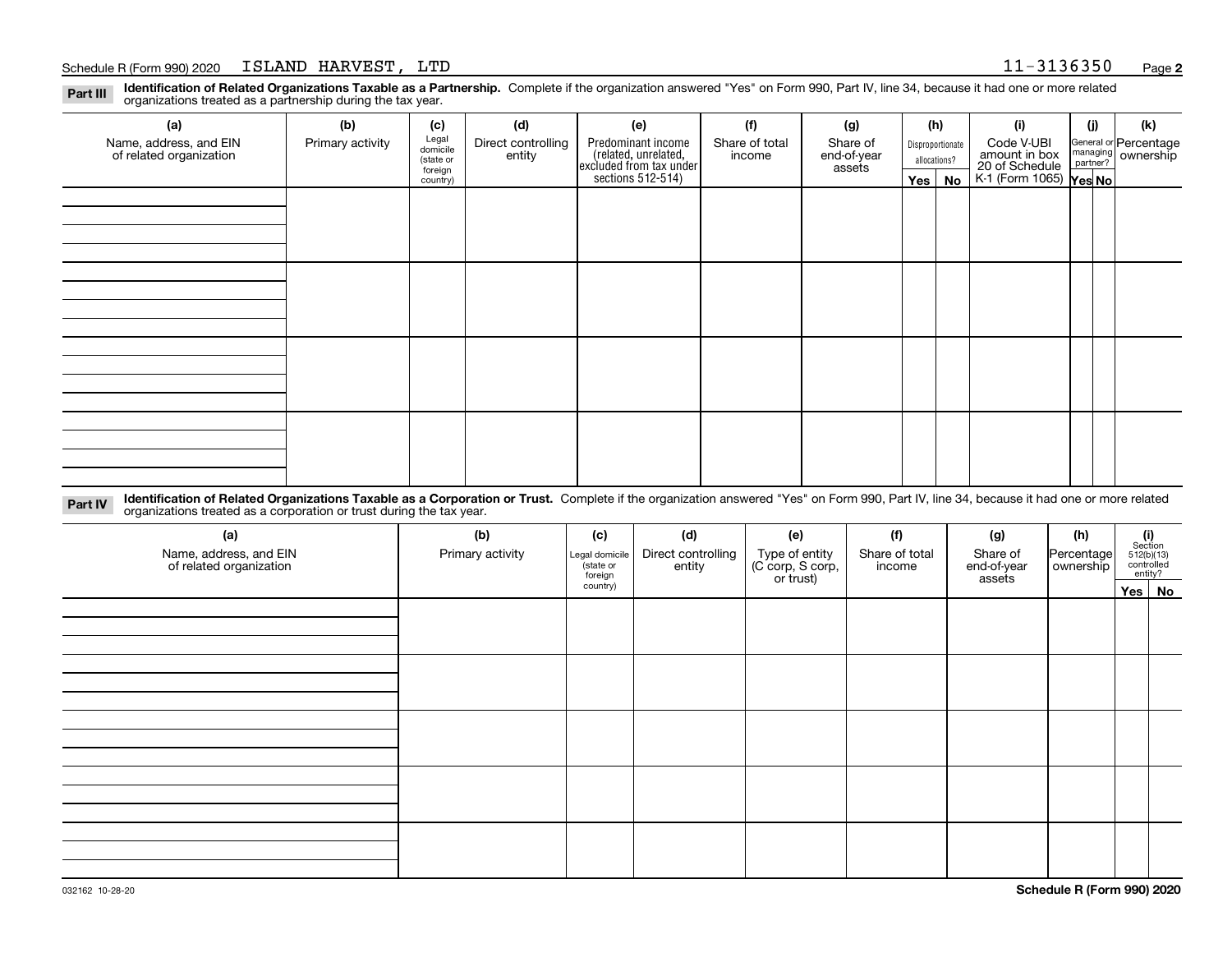|  | Part V Transactions With Related Organizations. Complete if the organization answered "Yes" on Form 990, Part IV, line 34, 35b, or 36 |  |  |
|--|---------------------------------------------------------------------------------------------------------------------------------------|--|--|
|--|---------------------------------------------------------------------------------------------------------------------------------------|--|--|

| Note: Complete line 1 if any entity is listed in Parts II, III, or IV of this schedule.                                                                                                                                        |                |  |  |  |  |
|--------------------------------------------------------------------------------------------------------------------------------------------------------------------------------------------------------------------------------|----------------|--|--|--|--|
| During the tax year, did the organization engage in any of the following transactions with one or more related organizations listed in Parts II-IV?                                                                            |                |  |  |  |  |
|                                                                                                                                                                                                                                | 1a             |  |  |  |  |
| b Gift, grant, or capital contribution to related organization(s) material contracts and contribution to related organization(s)                                                                                               | 1 <sub>b</sub> |  |  |  |  |
| c Gift, grant, or capital contribution from related organization(s) manufaction contribution from related organization(s) manufaction contribution from related organization(s) manufaction manufaction contribution from rela | 1c             |  |  |  |  |
|                                                                                                                                                                                                                                | 1d             |  |  |  |  |
|                                                                                                                                                                                                                                | 1e             |  |  |  |  |
|                                                                                                                                                                                                                                |                |  |  |  |  |
| f Dividends from related organization(s) material contracts and contracts and contracts are proportional contracts and contracts are proportional contracts and contracts are proportional contracts and contracts are proport | 1f             |  |  |  |  |
| g Sale of assets to related organization(s) manufactured and content to the content of the content of the content of the content of the content of the content of the content of the content of the content of the content of  | 1 <sub>g</sub> |  |  |  |  |
| h Purchase of assets from related organization(s) manufactured content to content the content of the content of the content of the content of the content of the content of the content of the content of the content of the c | 1 <sub>h</sub> |  |  |  |  |
| i Exchange of assets with related organization(s) www.communically.communically.communically.communically.communically.communically.communically.communically.communically.communically.communically.communically.communically | 1i             |  |  |  |  |
|                                                                                                                                                                                                                                | 1i             |  |  |  |  |
|                                                                                                                                                                                                                                |                |  |  |  |  |
|                                                                                                                                                                                                                                | 1k             |  |  |  |  |
| I Performance of services or membership or fundraising solicitations for related organization(s)                                                                                                                               | 11             |  |  |  |  |
| m Performance of services or membership or fundraising solicitations by related organization(s)                                                                                                                                | 1m             |  |  |  |  |
|                                                                                                                                                                                                                                | 1n             |  |  |  |  |
| o Sharing of paid employees with related organization(s) manufactured and content to the content of the content of the content of the content of the content of the content of the content of the content of the content of th | 10             |  |  |  |  |
|                                                                                                                                                                                                                                |                |  |  |  |  |
| p Reimbursement paid to related organization(s) for expenses [1111] and the content of the content of the content of the content of the content of the content of the content of the content of the content of the content of  | 1p             |  |  |  |  |
|                                                                                                                                                                                                                                | 1q             |  |  |  |  |
|                                                                                                                                                                                                                                |                |  |  |  |  |
| r Other transfer of cash or property to related organization(s)                                                                                                                                                                | 1r             |  |  |  |  |
|                                                                                                                                                                                                                                | 1s             |  |  |  |  |

**2**If the answer to any of the above is "Yes," see the instructions for information on who must complete this line, including covered relationships and transaction thresholds.

|     | (a)<br>Name of related organization | (b)<br>Transaction<br>type (a-s) | (c)<br>Amount involved | (d)<br>Method of determining amount involved |
|-----|-------------------------------------|----------------------------------|------------------------|----------------------------------------------|
| (1) |                                     |                                  |                        |                                              |
| (2) |                                     |                                  |                        |                                              |
| (3) |                                     |                                  |                        |                                              |
| (4) |                                     |                                  |                        |                                              |
| (5) |                                     |                                  |                        |                                              |
| (6) |                                     |                                  |                        |                                              |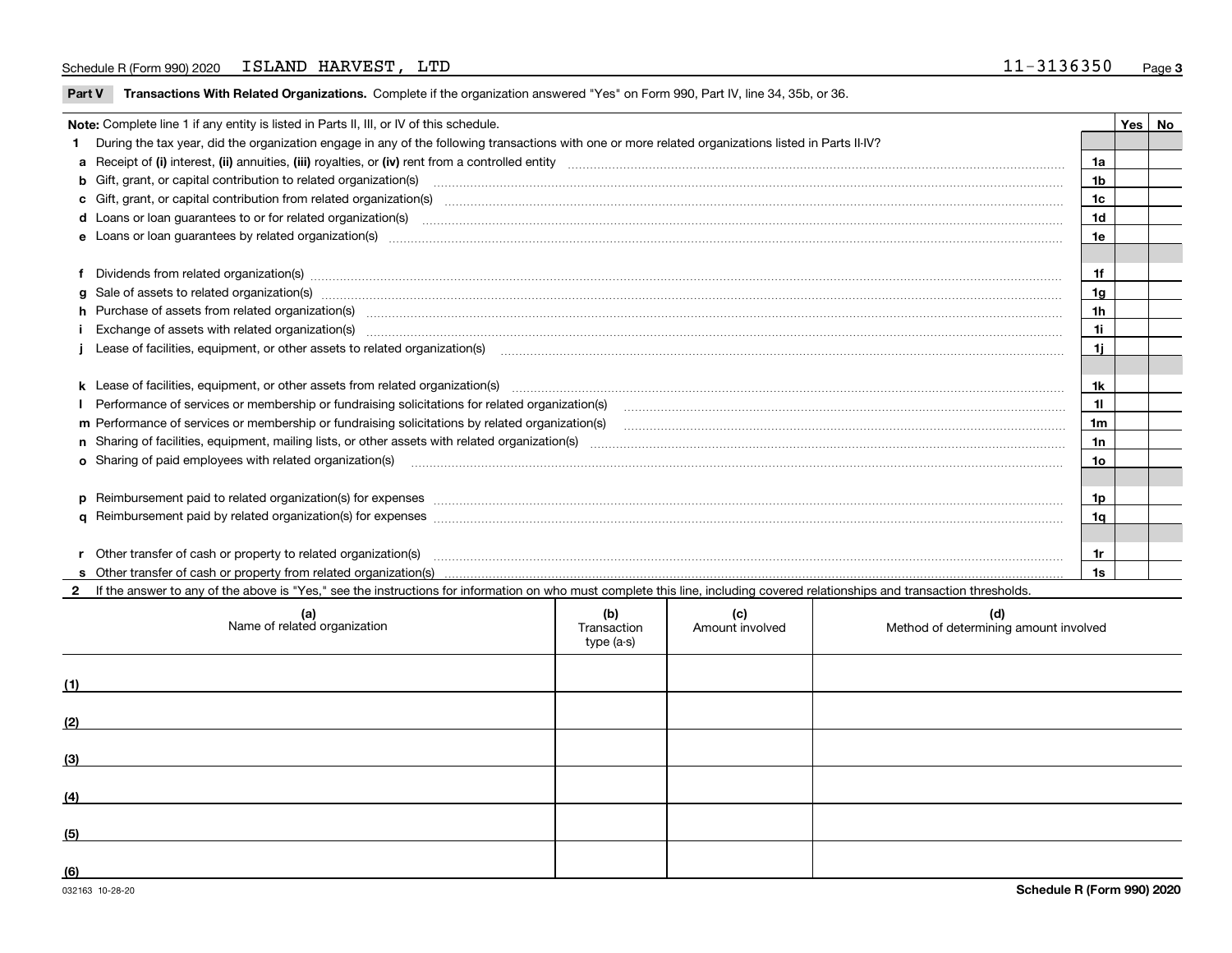#### Schedule R (Form 990) 2020 Page ISLAND HARVEST, LTD 11-3136350

**Part VI Unrelated Organizations Taxable as a Partnership. Complete if the organization answered "Yes" on Form 990, Part IV, line 37.** 

Provide the following information for each entity taxed as a partnership through which the organization conducted more than five percent of its activities (measured by total assets or gross revenue) that was not a related organization. See instructions regarding exclusion for certain investment partnerships.

| ີ<br>(a)<br>Name, address, and EIN<br>of entity | $\tilde{}$<br>(b)<br>Primary activity | (c)<br>Legal domicile<br>(state or foreign<br>country) | (d)<br>Predominant income<br>(related, unrelated,<br>excluded from tax under<br>sections 512-514) | $(e)$<br>Are all<br>partners sec.<br>$501(c)(3)$<br>$orgs.?$<br>Yes No | (f)<br>Share of<br>total<br>income | (g)<br>Share of<br>end-of-year<br>assets | (h)<br>Dispropor-<br>tionate<br>allocations?<br>Yes No | (i)<br>Code V-UBI<br>amount in box 20 managing<br>of Schedule K-1 partner? ownership<br>(Form 1065)<br>ves No | (i)<br>Yes No | (k) |
|-------------------------------------------------|---------------------------------------|--------------------------------------------------------|---------------------------------------------------------------------------------------------------|------------------------------------------------------------------------|------------------------------------|------------------------------------------|--------------------------------------------------------|---------------------------------------------------------------------------------------------------------------|---------------|-----|
|                                                 |                                       |                                                        |                                                                                                   |                                                                        |                                    |                                          |                                                        |                                                                                                               |               |     |
|                                                 |                                       |                                                        |                                                                                                   |                                                                        |                                    |                                          |                                                        |                                                                                                               |               |     |
|                                                 |                                       |                                                        |                                                                                                   |                                                                        |                                    |                                          |                                                        |                                                                                                               |               |     |
|                                                 |                                       |                                                        |                                                                                                   |                                                                        |                                    |                                          |                                                        |                                                                                                               |               |     |
|                                                 |                                       |                                                        |                                                                                                   |                                                                        |                                    |                                          |                                                        |                                                                                                               |               |     |
|                                                 |                                       |                                                        |                                                                                                   |                                                                        |                                    |                                          |                                                        |                                                                                                               |               |     |
|                                                 |                                       |                                                        |                                                                                                   |                                                                        |                                    |                                          |                                                        |                                                                                                               |               |     |
|                                                 |                                       |                                                        |                                                                                                   |                                                                        |                                    |                                          |                                                        |                                                                                                               |               |     |

**Schedule R (Form 990) 2020**